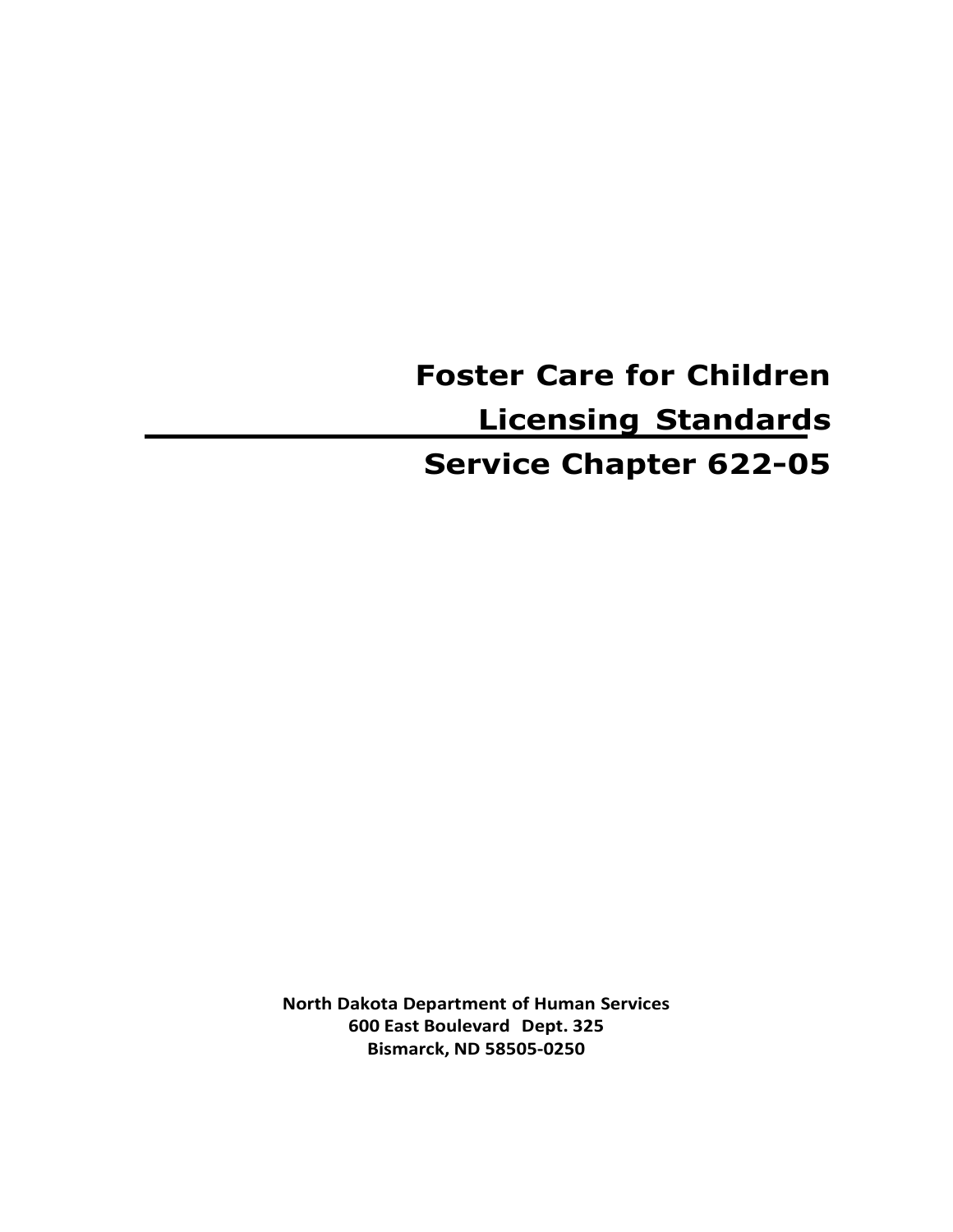## **Table of Contents**

# **[Foster Care for Children Licensing Standards 622-05](#page-4-0) [Definitions 622-05-05](#page-4-1)**

### **[Licensing Policies and Procedures 622-05-10](#page-10-0)**

[Application to Provide Family Foster Care 622-05-10-05](#page-10-1) [Applicant Qualifications 622-05-10-10](#page-11-0) [Financial Stability 622-05-10-10-02](#page-12-0) DHS [License/Approval Documentation 622-05-10-10-03](#page-13-0) [Data Management System 622-05-10-10-04](#page-15-0) Memorandum [of Understanding \(MOU\) of Correction 622-05-10-10-05](#page-17-0) [DHS Liability Coverage 622-05-10-10-0620](#page-19-0) **[Licensing Requirements 622-05-15](#page-22-0)** [Medical 622-05-15-10](#page-22-1) [Family Evacuation Disaster Plan 622-05-15-16](#page-24-0) [Relative Waivers 622-05-15-17](#page-25-0) [Home Study Related to Interstate Compact Cases 622-05-15-20.](#page-27-0) [Background Check for Adults in Foster Home 622-05-15-25](#page-28-0) [Annual Licensing Requirement 622-05-15-30](#page-31-0) Conflict of Interest - [Licensing Agency Staff 622-05-15-35](#page-32-0) [Multiethnic Placement Act/Interethnic Adoption Provision \(MEPA](#page-33-0) - IEP) [622-05-15-45](#page-33-0) L**[icensing 622-05-20](#page-34-0)** [Licensing Forms 622-05-20-03](#page-34-0) [Licensing Files 622-05-20-05](#page-37-0) [Family Foster Care Licensing Changes 622-05-20-10](#page-38-0) [Transfer of License 622-05-20-12](#page-45-0) [Family Assessment Process -](#page-46-0) PRIDE 622-05-20-15 [Purpose of Family Assessment 622-05-20-15-05](#page-47-0)

[Home Study Process 622-05-20-20](#page-48-0)

[Information Meeting \(Individual or Group\) 622-05-20-20-05](#page-49-0)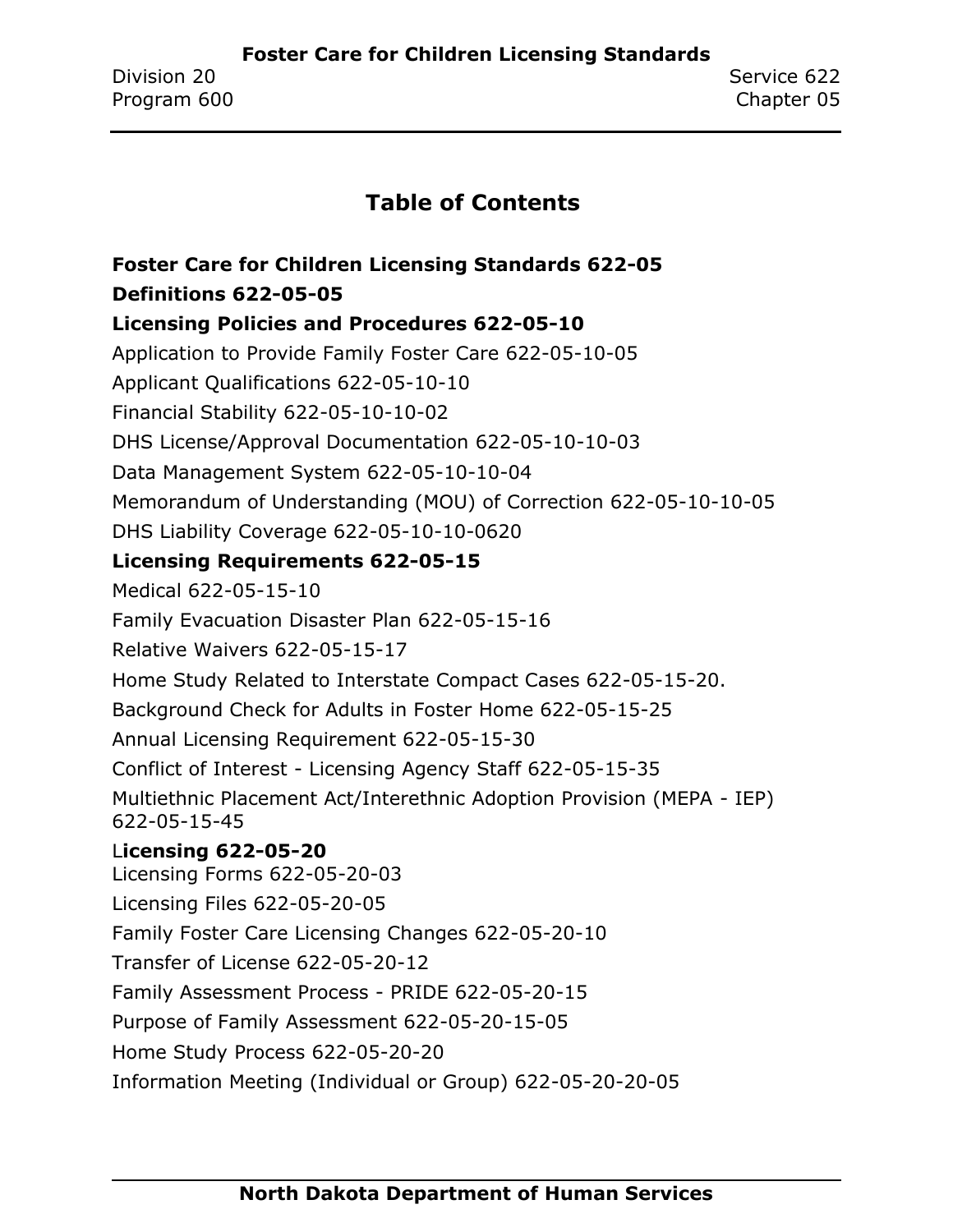[Responsibility for the Foster Care Study 622-05-20-20-10](#page-50-0)

[Family Interviews 622-05-20-20-15](#page-52-0) [Information to be Obtained about the Family 622-05-20-20-20](#page-53-0) Dual Licensure - [Family & Adult Foster Care 622-05-20-20-25](#page-55-0) **[Physical Characteristics of Home 622-05-25](#page-56-0)** [Housing 622-05-25-05](#page-56-1) [Bedroom Requirements 622-05-25-20](#page-58-0) [Doors 622-05-25-25](#page-59-0) [Safety 622-05-25-30](#page-60-0) [Water Safety 622-05-25-30-02](#page-62-0) [Proper Storage of Medication and Other Hazardous Material](#page-63-0)  [622-05-25-30-03](#page-63-0) [Safe Sleep 622-05-25-30-05](#page-64-0) [Child Restraints and Safety Belts 622-05-25-30-07](#page-65-0) [Water Temperature and Testing 622-05-25-30-10](#page-66-0) [Fire Prevention and Safety 622-05-25-35](#page-69-0) **[Personal Characteristics of Foster Families 622-05-30](#page-71-0)** [Appropriate Behavior Towards Foster Children 622-05-30-05](#page-74-0) [Discipline 622-05-30-05-05](#page-74-1) **[Child Neglect and Abuse Reports 622-05-35](#page-75-0) [Agency Support and Supervision 622-05-40-05](#page-76-0)** [Ability to Maintain Confidentiality 622-05-40-10](#page-78-0) [Willingness to Participate in the Foster Care Child & Family Team](#page-79-0)  [622-05-40-15](#page-79-0) [Adoption of Foster Child by Foster Parents 622-05-40-17](#page-80-0) [Concurrent Planning 622-05-40-20](#page-81-0) [Life Books 622-05-40-25](#page-82-0) [Cooperation in Securing Services for the Child 622-05-40-30](#page-83-0) [Involvement with Court When Appropriate 622-05-40-35](#page-84-0) [Notice Regarding Participation in Court Hearings and Right to be Heard](#page-85-0)  [622-05-40-40](#page-85-0) [Involvement in Training 622-05-40-45](#page-86-0)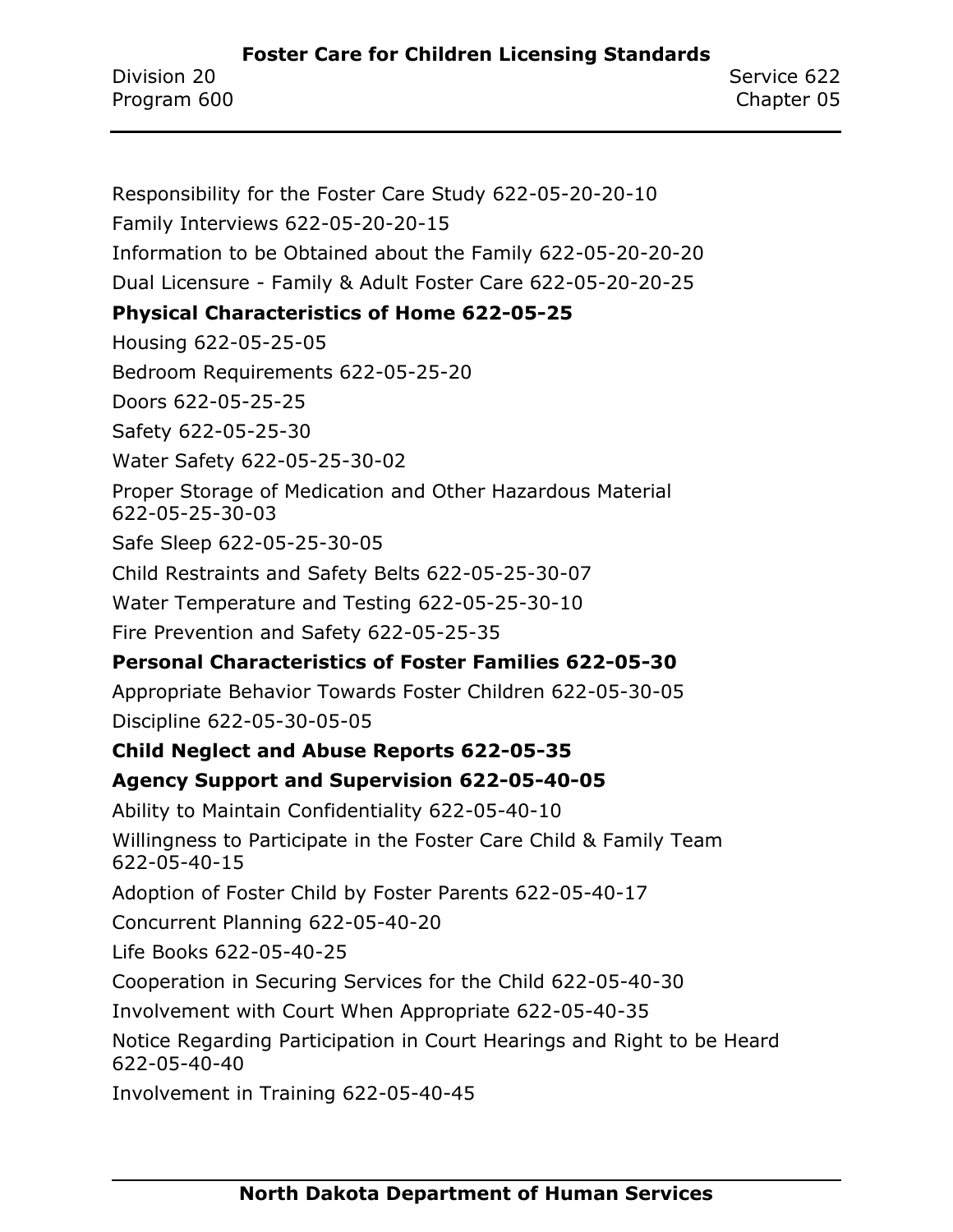[Acceptance of Foster Child's Family 622-05-40-50](#page-90-0)

[Tribal Affidavit Service Area 622-05-45-03](#page-91-0)

### **[Native American Foster Families on or near the Reservation](#page-92-0)  [622-05-45](#page-92-0)**

Tribal Affidavit of Compliance - [Licensing Approval 622-05-45-05](#page-92-1) [Tribal Affidavit Reimbursement 622-05-45-07](#page-95-0)

[Placement Preferences 622-05-45-10](#page-96-0)

### **[Role of the Agency/Foster Parents/Guardian 622-05-50](#page-97-0)**

[Agency 622-05-50-05](#page-98-0)

[Foster Parent 622-05-50-10](#page-100-0)

[Parents/Guardian 622-05-50-15](#page-101-0)

[Child \(when appropriate\) 622-05-50-20](#page-102-0)

### **[Legal Rights 622-05-55](#page-103-0)**

[Grievance Procedures for Foster Parents 622-05-55-05](#page-103-1)

Time Frame for [Filing a Grievance 622-05-55-05-05](#page-104-0)

[Informal Meeting 622-05-55-05-10](#page-105-0)

[Request for Formal Hearing 622-05-55-05-15](#page-107-0)

[Formal Hearing 622-05-55-05-20](#page-108-0)

[Hearing Decision 622-05-55-05-25](#page-109-0)

[Denial or Revocation of License 622-05-55-05-30](#page-110-0)

[Confidentiality 622-05-55-05-35](#page-111-0)

### **[Motor Vehicle Operation by Youth in Foster Care 622-05-60](#page-112-0)**

[Notice/Acknowledgment \(Foster Parents\) of Receipt of Information Related](#page-114-0)  [to Operation of Motor Vehicles by Youth in Foster Care, DN 310](#page-114-0)  [622-05-60-05](#page-114-0)

### **[Foster Parent Direct Deposit 622-05-65](#page-115-0)**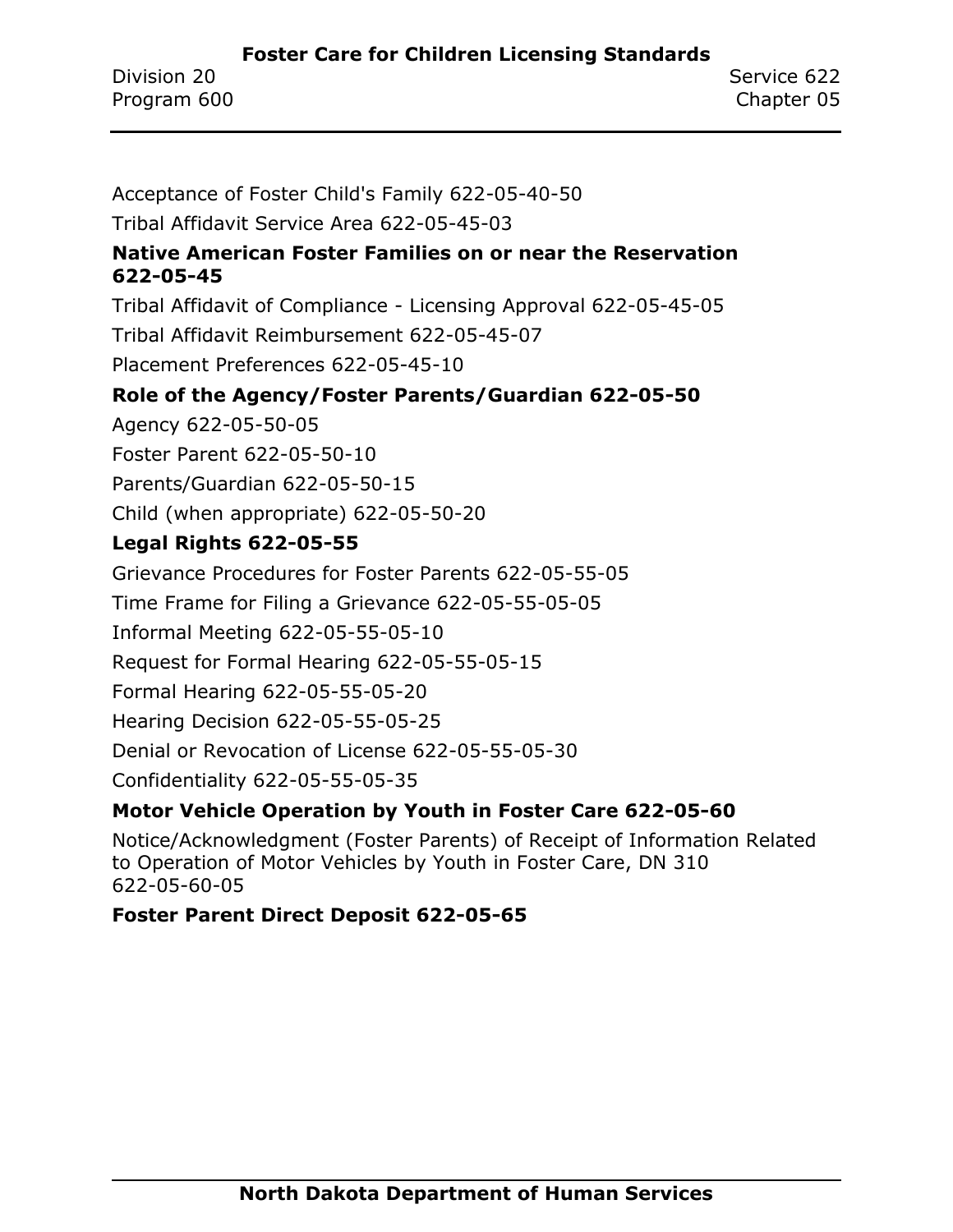## <span id="page-4-0"></span>**Foster Care for Children Licensing Standards 622-05**

<span id="page-4-1"></span>**Definitions 622-05-05**

**(Revised 10/1/2019 ML #3564)**

[View Archives](../../../Content/Archive%20Documents/archive.htm#622_05_05)

[PI 20-19](../../../Content/PI/PI%2020-19%20-%20Foster%20Parent%20Grievance.pdf)

- 1. Affidavit of Compliance with Licensing Requirements: A statement in writing by a representative of a recognized Indian Tribe stating that a specific home on or near an Indian reservation meets federal and state requirements to provide foster care in their home. The statement must be subscribed and sworn before the Tribal chairperson or other authorized person from the Tribe.
- 2. Applicant: Individuals who have completed, signed, dated, and submitted an application to provide foster care for children to the authorized licensing agent as prescribed by the Department.
- 3. Approval: The approval by the department of a home of a Native American family located on or near a recognized Indian reservation in North Dakota, not subject to the jurisdiction of the state of North Dakota for licensing. The "approval" will allow the home access to receive title IV-E funding. (NDCC-50-11-00.1)
- 4. Authorized agent: Authorized agent means the county social service board or licensed child placing agency, or another entity designated by the department.
- 5. Child and Family Team: Every foster child shall have a permanency plan reviewed by a Child and Family Team that meets not less than once each quarter in which the county social services board, human service zone, division of juvenile services, or Tribe acts as the custodial agency supervising the foster child. The Child and Family Team meeting will be co-chaired by the department and the custodial agency director or designee.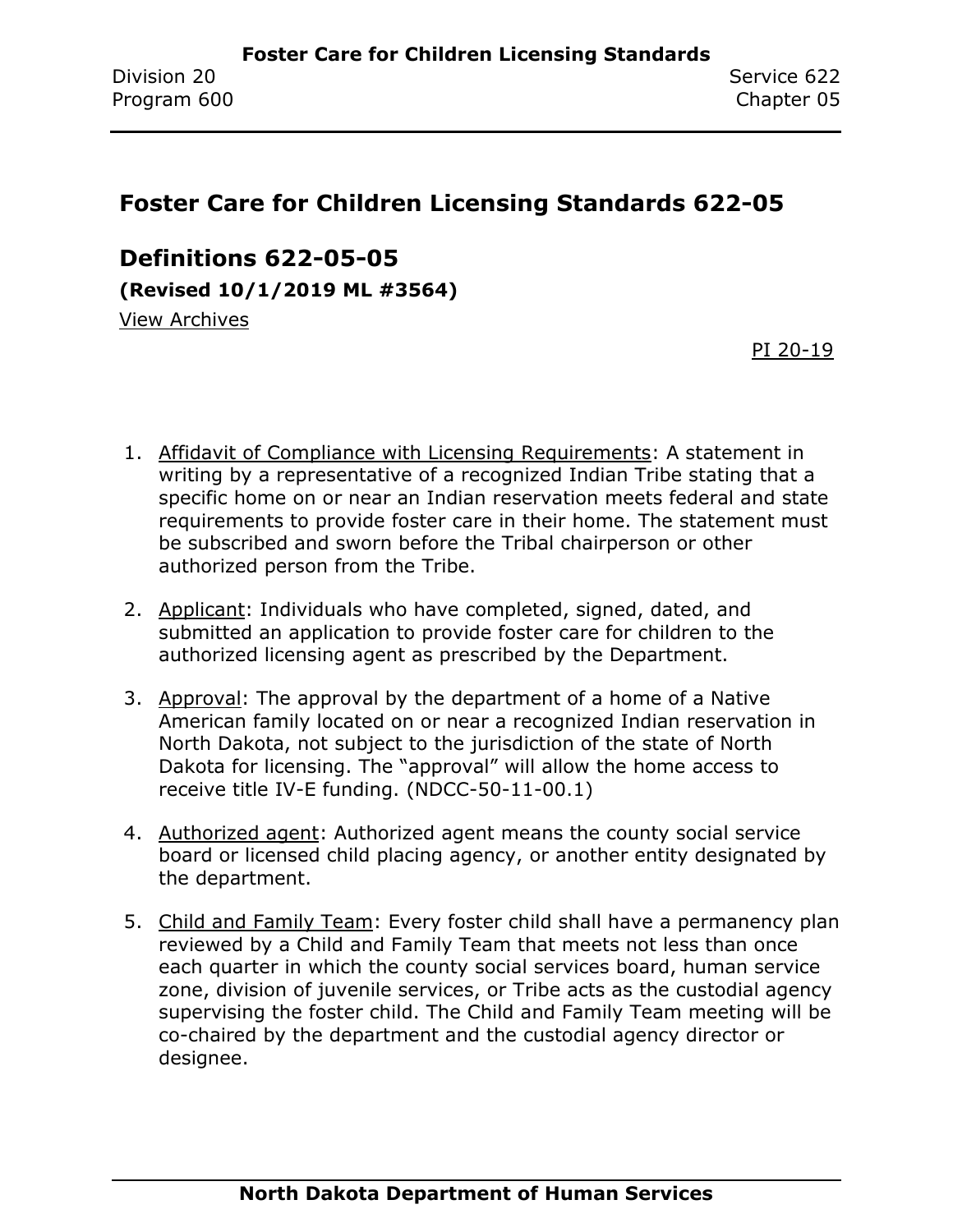- 6. Custodial agency: Public agency granted custody of a child; county social service board, human services zone, division of juvenile services or a Tribe. Also known as the supervising agency.
- 7. Department: Department means North Dakota Department of Human Services (NDDHS) including its regional human service centers.
- 8. Foster Care for Children: Foster care for children means the provision of substitute parental child care to those children described in North Dakota Century Code 50-11; and includes the provision of food, shelter, security and safety, guidance and comfort on a twenty-four hour basis, to one or more children under twenty-one years of age to safeguard the child's growth and development and to minimize and counteract hazards to the child's emotional health inherent in the separation from the child's family. Foster care may be provided in a foster family home, qualified residential treatment program, or supervised independent living program.
- 9. Foster Family Home: Foster family home means an occupied private residence in which foster care is regularly provided by the owner or leasee thereof to no more than six children, unless the department approves otherwise. The department will review requests to increase bed capacity for a licensed foster home beyond the limitation of six if the home has the physical capacity to accept and care for additional placements and for any of the following reasons:
	- a. To allow a parenting youth in foster care to remain with their own child.
	- b. To allow siblings to remain together.
	- c. To allow a child with an established meaningful relationship with the family to remain with the family.
	- d. To allow a family with special training or skills to provide care to a child who has a severe disability.
- 10. Foster Home License: The document issued by the Department which authorizes the applicant to provide foster care subject to the limitations as specific on the license; i.e. a license limited to a specific child(ren), age group, sex of child(ren), for a one-year period or less.
- 11. Identified Relative: The child's grandparent, great-grandparent, sibling, half-sibling, aunt, great-aunt, uncle, great-uncle, nephew, niece or first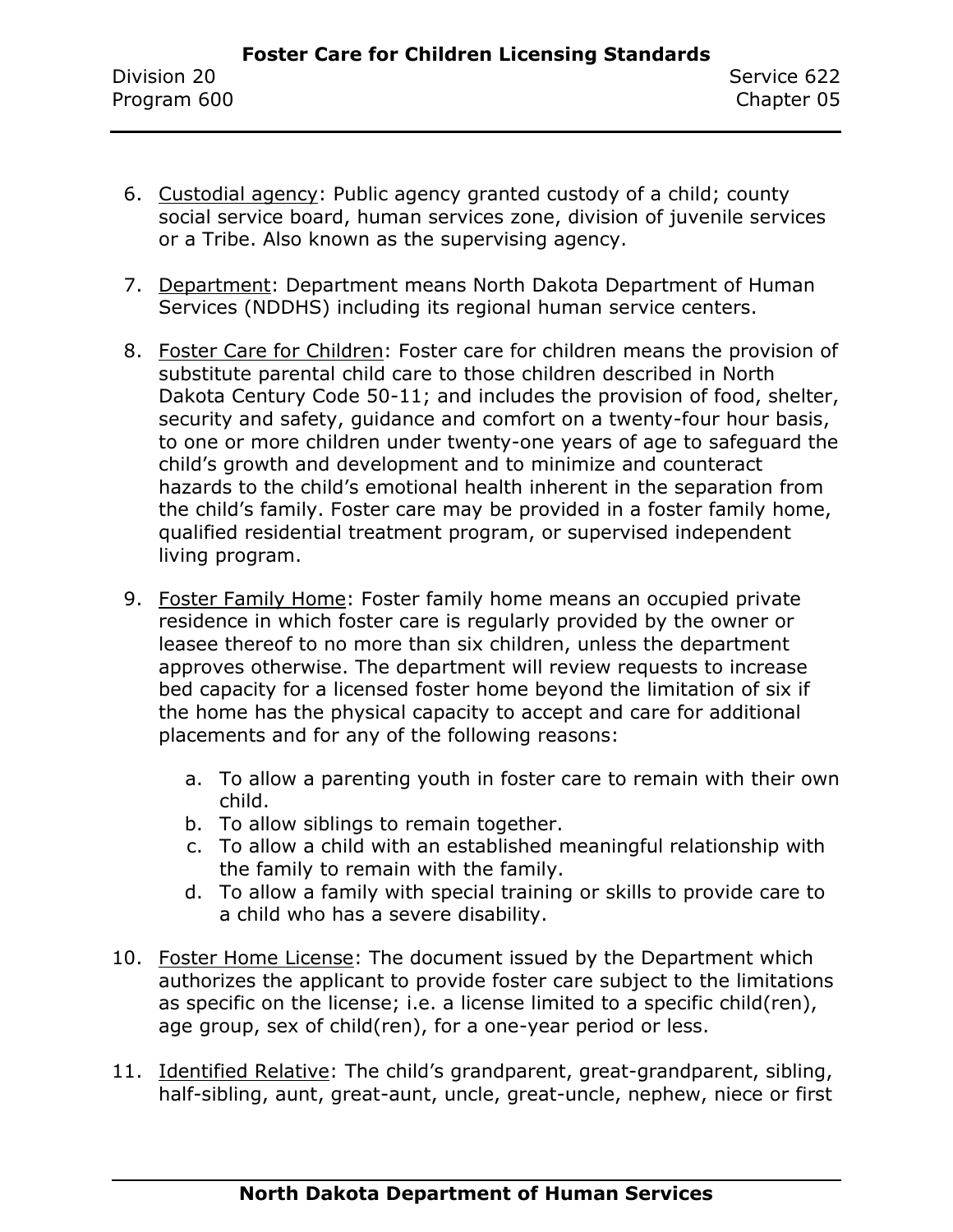cousin. An individual with a relationship to the children, derived through a current or former spouse of the child's parent, similar to a relationship described in the first sentence. An individual recognized in the child's community as having a relationship with the child similar to a relationship described in the first sentence A child's stepparent. (NDCC 50-11)

- 12. License Capacity: The maximum number of foster children who can live in a foster home at any given time.
- 13. Licensed Relative Home: A relative may request to have their home licensed or approved. If the home meets the standards for licensure or approval, a license may be issued and the appropriate foster care daily rate must be reimbursed to the relative provider. NOTE: There is a relative waiver option that can be considered for non-safety related licensing compliance, if needed.
- 14. License Requirement: No person may furnish foster care for children for more than 30 days during a calendar year without first procuring a license to do so from the department. The mandatory provisions of this section requiring licensure do not apply when the care is provided in:
	- a. The home of an identified relative;
	- b. A home or institution under the management and control of the state or a political subdivision; or
	- c. A home or facility furnishing room and board primarily to accommodate the child's educational or career and technical education needs.

An individual providing care shall submit to a criminal history record investigation as required under section 50-11-06.8. Although the above three situations do not require a foster care license, the home must be licensed if foster care reimbursement is made on behalf of the child (NDCC 50-11-01 and NDCC 50-11-03.2).

- 16. Maintenance Payment): The reimbursement made to the foster parents to meet the needs of the child(ren)placed in licensed or approved (Tribal Affidavit) foster home.
- 17. Permanency Planning: Permanency planning occurs during Child & Family Team meetings. Child & Family Team meetings develop procedures that are followed during the time a placement is being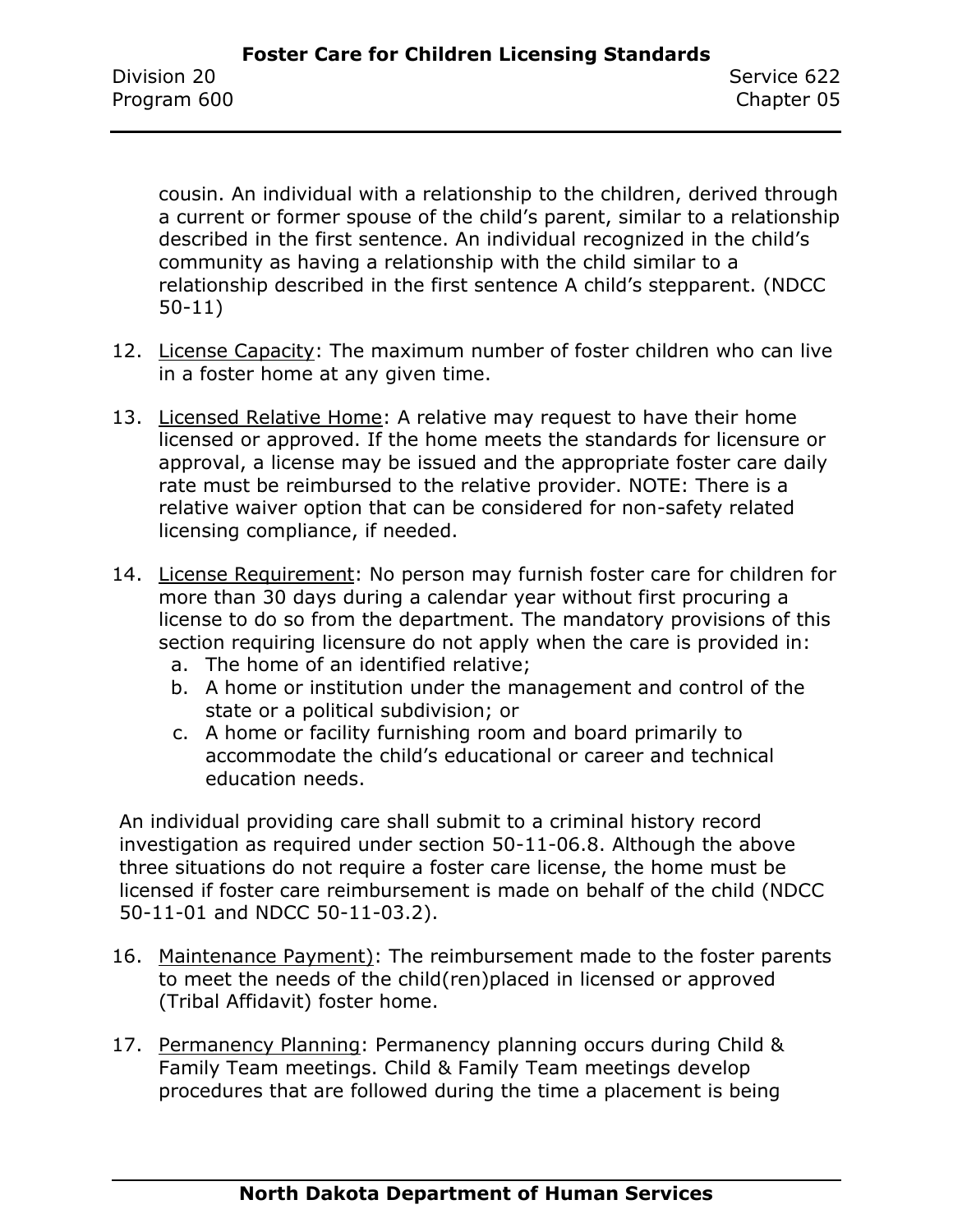planned for the child, during the time a child is in foster care, and until the child has achieved reunification or an alternate permanent plan. This includes returning to the parent(s), adoption, guardianship, relative care, or another planned permanent living arrangement. Permanency plans are developed in accordance with DHHS Manual Chapter 624-05.

- 18. Provider: The licensed facility/family home providing foster care to children responsible for meeting and maintaining minimum licensing requirements.
- 19. Provisional Status: A provisional status for a licensed or approved Tribal affidavit family foster home is prohibited. The Adoption and Safe Families Act includes statutory provisions of child safety, permanency, and well-being for children. The Department will not allow for prohibition of anything less than full licensure or approval to ensure that children are placed safely in licensed homes.
- 20. Specialized Family Foster Care Payments: An excess maintenance payment (EMP) made to qualified foster parents to meet the needs of children with special needs, in accordance with North Dakota Department of Human Services Manual Chapters 624-05 and 623-05.
- 21. Substitute Caregiver: A substitute caregiver is a responsible adult, age 21 or older, temporarily providing care for a foster child in the absence of the foster parents. When a foster child is placed in substitute care during the absence of the foster parents, prior approval of the substitute care; must be given by the child's custodial agency supervising the placement. Prior approval is not required for short periods of substitute care such as a portion of one day. The foster child may not be removed from this state without the prior approval of the child's supervising agency.
- 22. Supervising Agency: Also known as the custodial agency, the supervising agency is the agency or person having care, custody, and control of the foster child as ordered by a court of competent jurisdiction or the designee of that agency or person. (NDAC 75-03-14- 01).
- 23. The Adoption and Safe Families Act of 1997 (ASFA): The Adoption and Safe Families Act of 1997 (ASFA) seeks to ensure safety, permanency,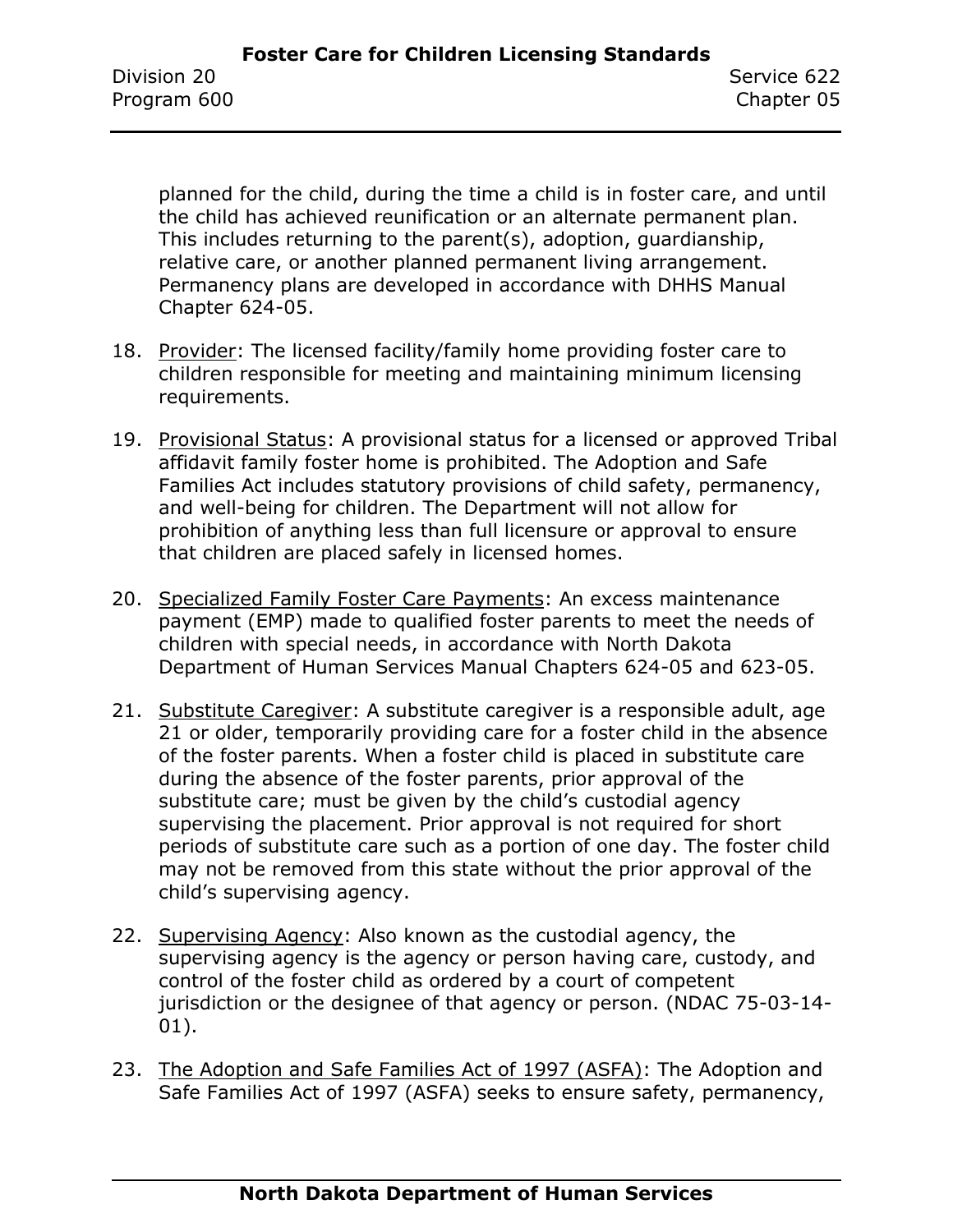and well-being for children. Foster care provides a safe, alternate setting for a child when the child's family cannot provide care. ASFA emphasizes the need for the foster care experience to be brief, but more intense in terms of planning with the family and others to achieve permanency for the child. ASFA imposed strict timelines on states for meeting certain milestones in foster care case activity. It discourages long-term foster care, and eliminates that as one of the permanency options for children. Encouraged are reunification, relative care, guardianship, and adoption. Other options are considered before termination of parental rights and adoption. Concurrent planning is used when appropriate: the agency works on two goals for the child simultaneously; for example, reunification and relative care. Services are provided to the family to ready them for reunification. If that doesn't happen, the relative care option is ready, and the child's permanency is achieved in a more timely manner.

During the time the child is in foster care, she/he needs a safe setting. NDCC 50-11 requires licensure for foster parents. N.D. Admin. Code 75- 03-14 is the rule with the minimum requires for family foster care. This NDDHS 622-05 manual is the working policy related to family foster homes. The intent of this structure is to provide a safe, quality foster care experience for children.

- 24. Fostering Connections to Success and Increasing Adoptions Act of 2008 (Fostering Connections): The Fostering Connections Act includes important improvements for children who enter foster care or are at risk of entering foster care. The act offers vulnerable children meaningful family connections and important protections and support, including promoting permanent families for them through relative guardianship and adoption and improving education and healthcare.
- 25. Preventing Sex Trafficking and Strengthening Families Act of 2014 (PL 113-182): This law advanced the protection and prevention of children and youth in foster care from exploitation, from becoming victims of sex trafficking and made improvements to the child welfare system to help advance long term permanency outcomes for children and youth in foster care.
- 26. Family First Prevention Services Act of 2018 (PL 115-123): Implemented October 1, 2019, this law allows North Dakota and Tribal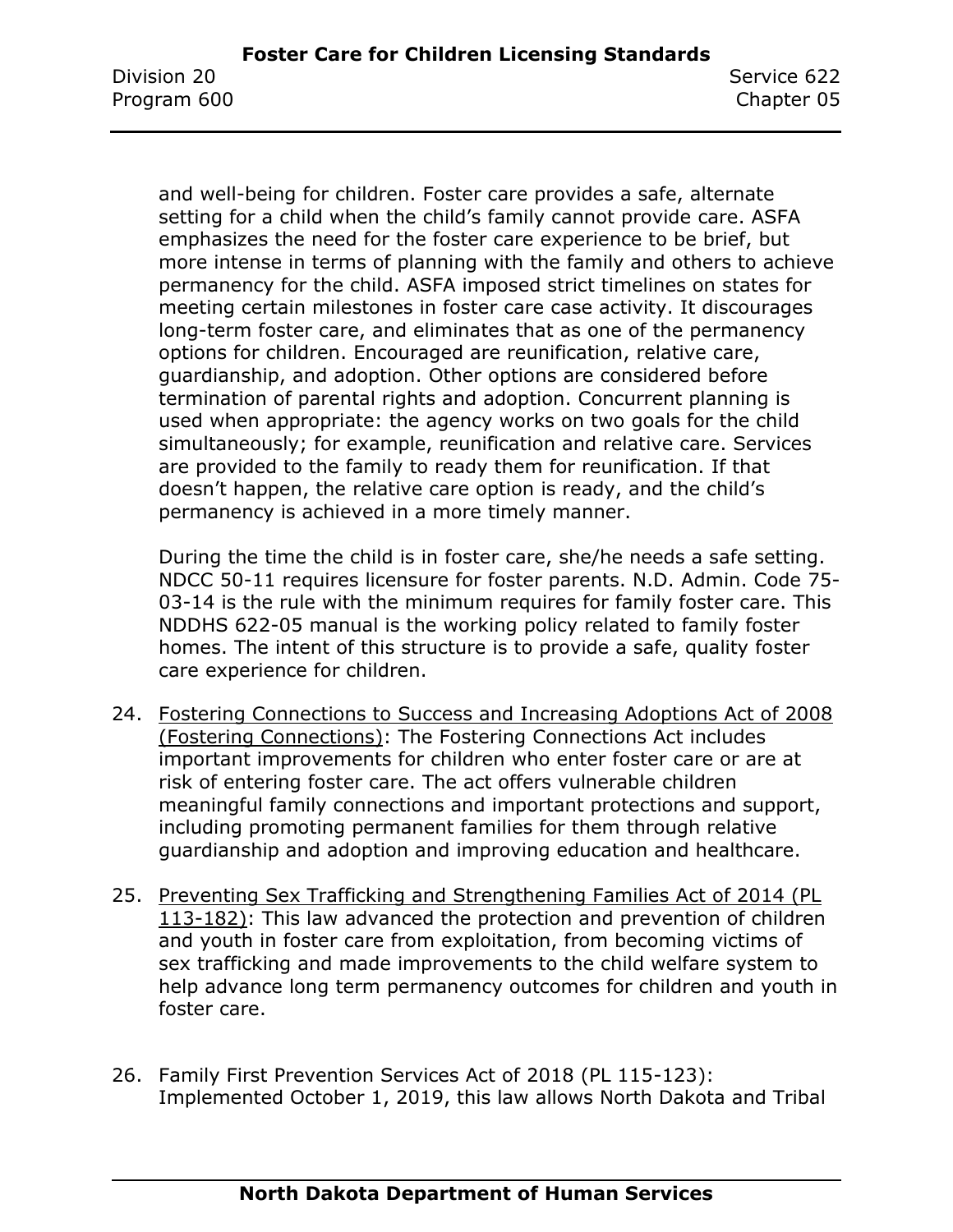Nations with an approved IV-E agreement, to use federal funds to provide enhanced support to children and families and prevent foster care placement through the provision of mental health and substance abuse prevention and treatment programs, in-home parent skill based programs and kinship navigator services. This act also seeks to reduce residential placements for children and instead emphasize placements into family foster homes.

27. ND Rules of Juvenile Procedure, Rules 4 and 15. [\(www.ndcourts.gov\)](https://www.ndcourts.gov/)

RULE 4. INTERESTED PERSONS: Persons who may participate in a juvenile matter include:

- a. the parties as defined in Rule 3(b);
- b. the child's guardian ad litem;
- c. in the case of an Indian child, the child's Indian custodian and Indian tribe through the tribal representative;
- d. in the case of a foster child, the child's foster parents, pre-adoptive parents and relatives providing care for the child;
- e. any other person who is named by the court to be important to a resolution that is in the best interests of the child.

### RULE 15. NOTICE

- a. In General. Within five days of filing a written order, decision or judgment in a juvenile matter, a copy must be served on all parties as directed by the court.
- b. Modification Proceedings. A party seeking review or modification of an existing order must serve notice under Rule 7 of any hearing or proceeding on all parties.
- c. Children in Foster Care. In any matter involving a child in foster care under the responsibility of the state, the state must notify the child's foster parents, pre-adoptive parents and relatives providing care for the child whenever any proceeding is held with respect to the child.
- d. Guardian ad Litem. If a guardian ad litem has been appointed for a child, notice under Rule 15(a), (b), and (c) must be provided to the guardian ad litem.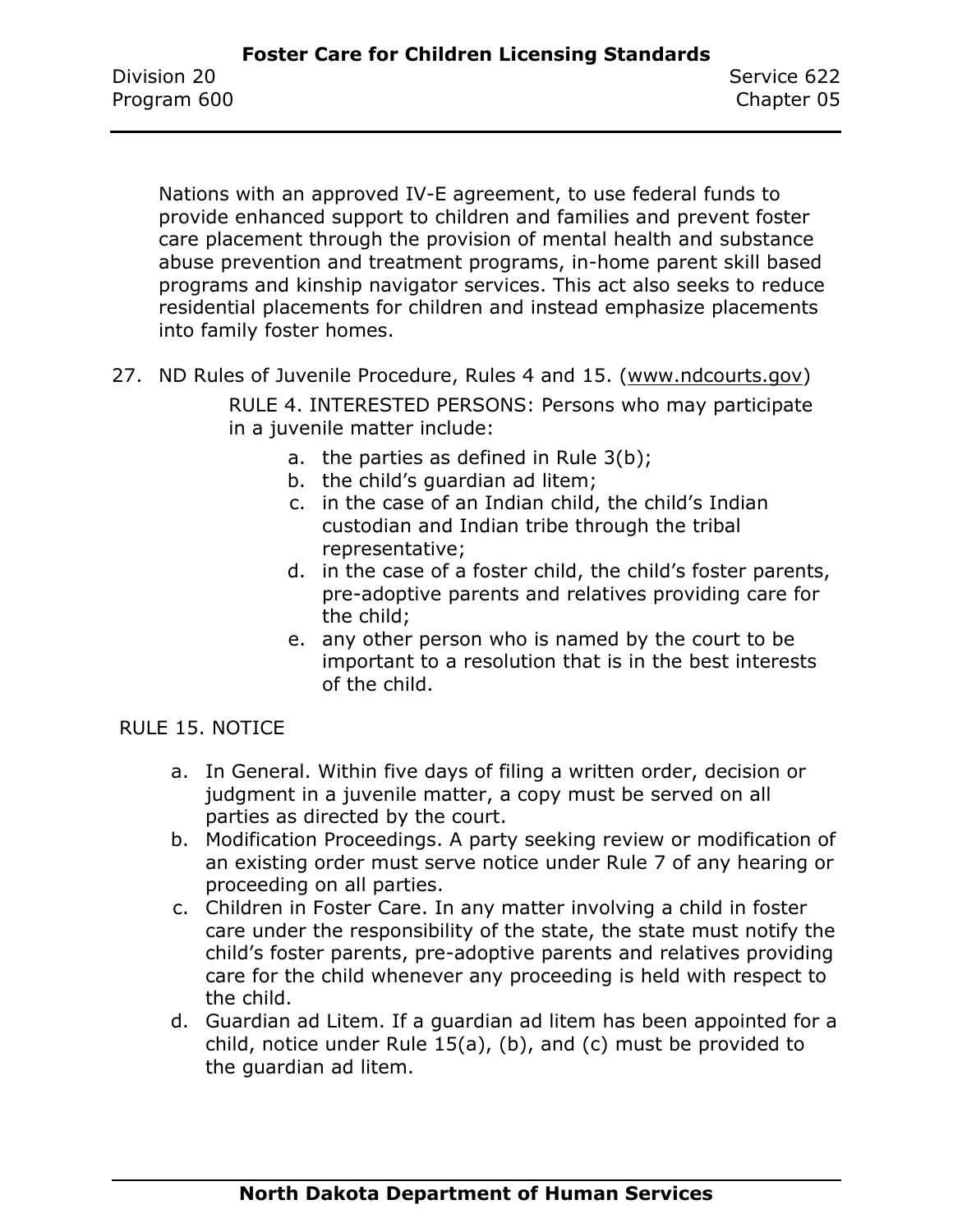### <span id="page-10-0"></span>**Licensing Policies and Procedures 622-05-10**

# <span id="page-10-1"></span>**Application to Provide Family Foster Care 622-05-10-05 (Revised 10/1/2019 ML #3564)**

[View Archives](../../../Content/Archive%20Documents/archive.htm#625_05_10_05)

A written application must be completed by the applicant(s) interested in providing family foster care for children. The application is not complete or considered received until the initial fingerprint-based background check and signed application [\(SFN 893\)](https://www.nd.gov/eforms/Doc/sfn00893.pdf) are received by the authorized licensing agent during the initial licensing period.

Each year after receiving an initial foster care license, the applicant(s) must apply [\(SFN 400\)](https://www.nd.gov/eforms/Doc/sfn00400.pdf) for a renewal license. If a foster care license expires or there is a lapse in licensure (even for one day), the family will be considered a "prospective foster family" and a new fingerprint-based criminal background check will be required in order to begin the process of licensing again.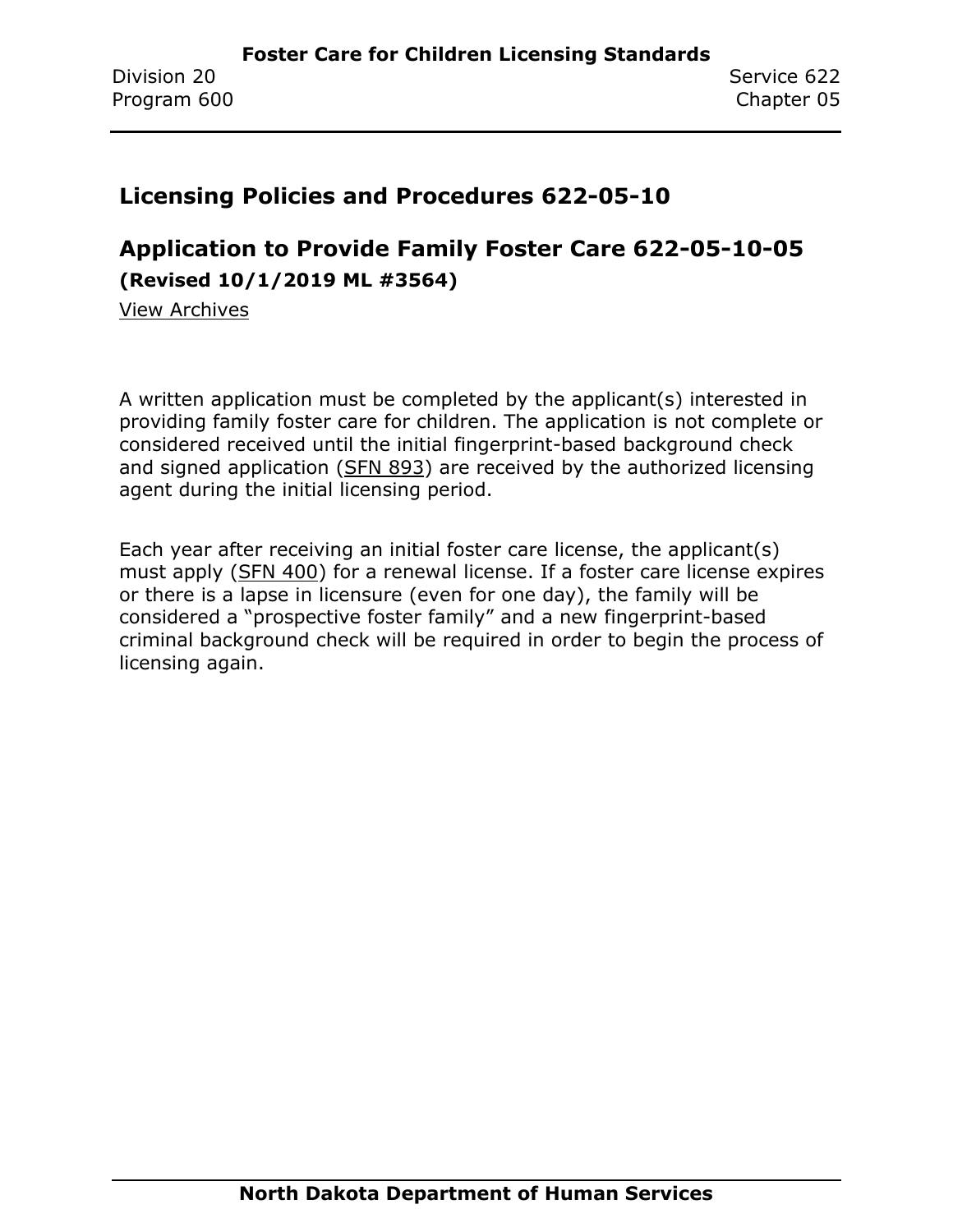### <span id="page-11-0"></span>**Applicant Qualifications 622-05-10-10**

### **(Revised 10/1/2019 ML #3564)**

[View Archives](../../../Content/Archive%20Documents/archive.htm#625_05_10_10)

Qualification of persons applying to be foster parents, the applicant(s) must:

- 1. Be age 21 or greater;
- 2. Complete a fingerprint based criminal background check and child abuse and neglect index check search;
- 3. Be financially stable with reasonable income or resources available to meet the needs of the household members and to properly care for foster children; and
- 4. Have functional literacy, demonstrating their ability to read licensing policy, handbook, childcare plans and medication labels.

Prospective foster parents must:

- 1. Engage in the foster care licensing home study process and complete all relevant forms.
- 2. Provide information of at least three personal references from individuals unrelated to the applicant(s). Other references may be requested at the discretion of the authorized licensing agent.
- 3. Complete required training sessions for initial and ongoing licensure. All required training will be documented in the foster parent licensing file. Access to trainings will be offered by the authorized licensing agent, the licensing agency (NDDHS) and the University of North Dakota Children and Family Services Training Center (UND-CFSTC).
- 4. Demonstrate a working knowledge of reasonable and prudent parenting standard by allowing foster children the opportunity to participate in developmentally and age appropriate activities.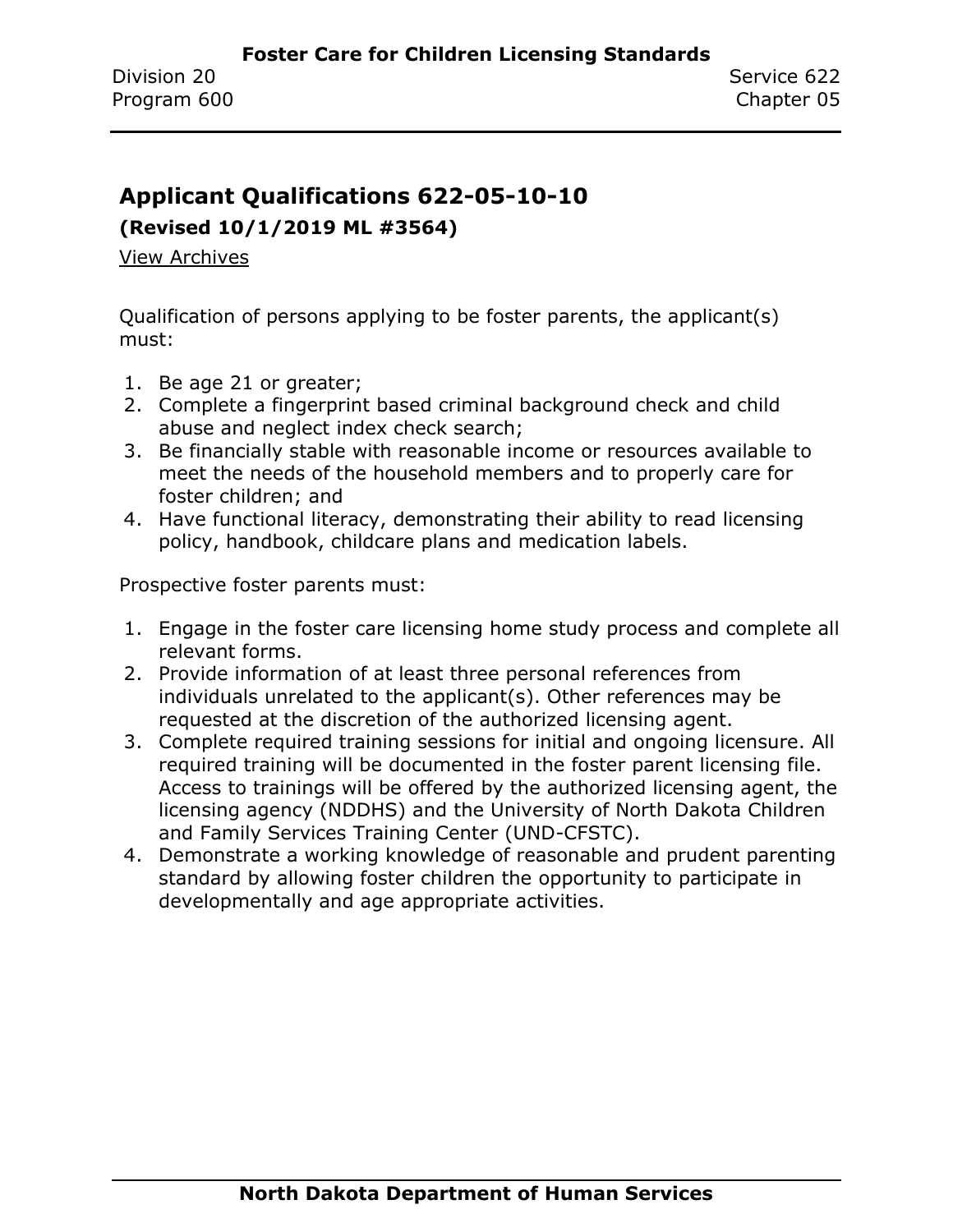# <span id="page-12-0"></span>**Financial Stability 622-05-10-10-02**

**(NEW 10/1/2019 ML #3564)**

[View Archives](../../../Content/Archive%20Documents/archive.htm#622_05_10_10_02)

Federal standards for foster parenting require foster parents be financially stable with reasonable income or resources available to care for oneself and all members of the household. (NDAC 75-03-14-04) A financial report [\(SFN 843\)](https://www.nd.gov/eforms/Doc/sfn00843.pdf) must be completed and signed by each foster parent before initial licensure and during each renewal.

The licensing worker will confirm the information when completing the home study. The licensing worker will consider the income and expenses, discuss the family's financial stability and consider overall management of income as more important than the amount of income.

Foster care reimbursement is provided to offset the cost of caring for a foster child in the home. Foster care reimbursement is not income, foster parents are not paid to provide foster care, rather they are reimbursed for costs associated with caring for a foster child. Foster parents are not taxed and are not issued a W-2 or a 1099 from the Department. Foster care reimbursement shall not be the primary source of income or needed for the foster family's own expenses. The maintenance payments issued on behalf of a foster child are intended to meet the needs of the foster child. (NDAC 75-03-14-05)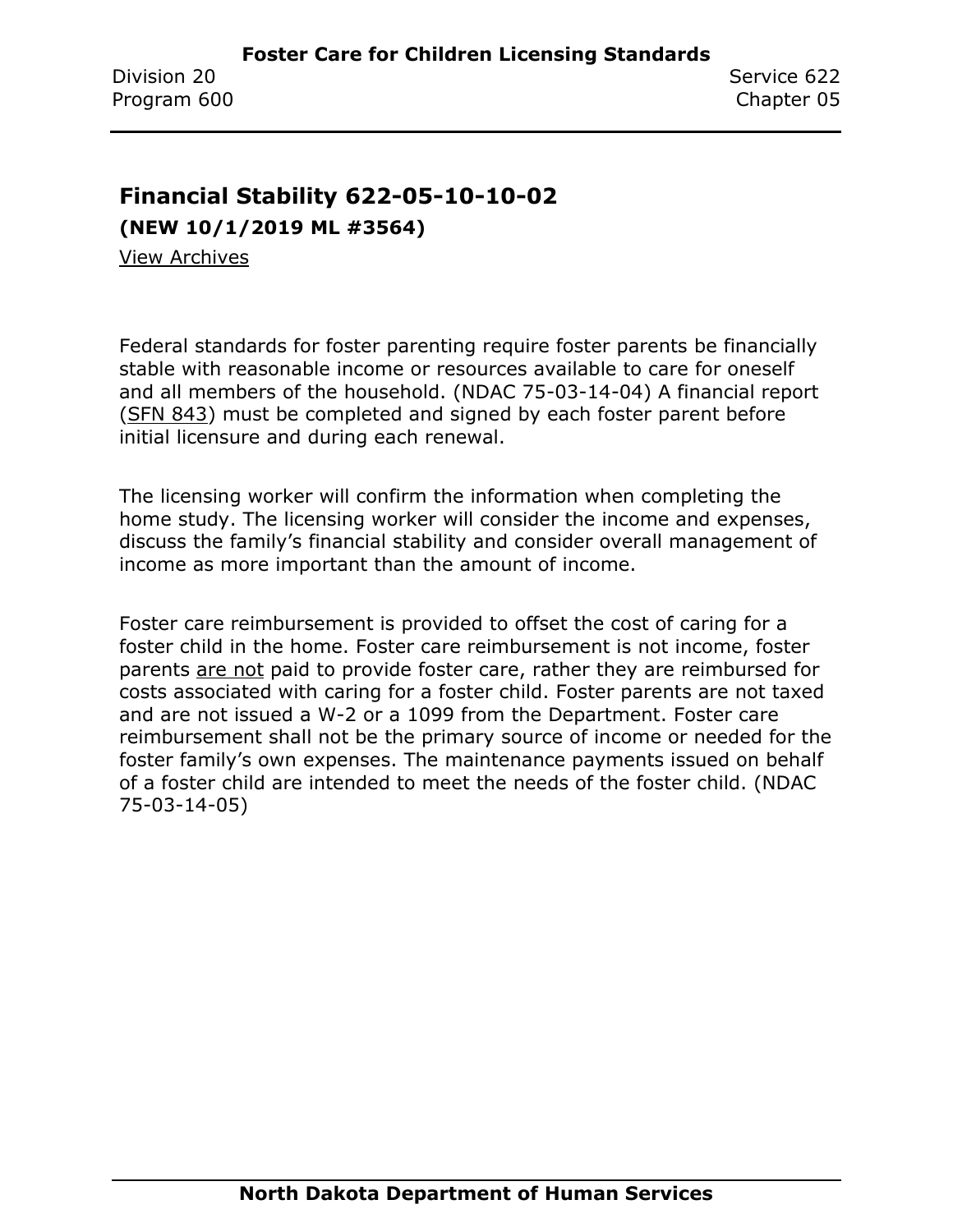# <span id="page-13-0"></span>**DHS License/Approval Documentation 622-05-10-10-03 (NEW 10/1/2019 ML #3564)**

[View Archives](../../../Content/Archive%20Documents/archive.htm#622_05_10_10_03)

The authorized licensing agent will submit a full application to license a foster home to the Department. The Department must ensure the licensing request is approved or denied within 60 days of the complete application made by the prospective foster parent(s). The authorized licensing agent may request an additional 45 days in which to complete the process. The Department will determine if such extension is necessary and, if so, will notify the applicant(s), in writing, that the additional time is approved.

- 1. A recommendation for licensing must be sent to the Department's regional office within 45 days of completion of application by applicant.
- 2. The Department will have the remaining 15 days to review the licensing packet inclusive of the Initial or Annual Licensing Checklist (850 or 851) and the original documents signed by the applicant(s) and licensing worker.
- 3. If approved by the Department, a license will be issued with the applicant(s) name, number of placements the home can accommodate, gender and ages 0 to 21. Child age preferences can be listed on the license, if applicable. The effective dates of the license must be present on the license and the Department representative must sign the certificate. A ND seal must be placed upon the formal licensing certificate. The Department template for each license is saved on the internal network P-drive under the County Intranet, Children and Family Services folder.
- 4. If denied, the Department will issue a letter detailing the reasons for denial to the applicant and the authorized licensing agent.

A provisional license or approval is prohibited. The Adoption and Safe Families Act includes statutory provisions of safety, permanency, and wellbeing for children. The Department will not accept anything less than full license to provide foster care for children.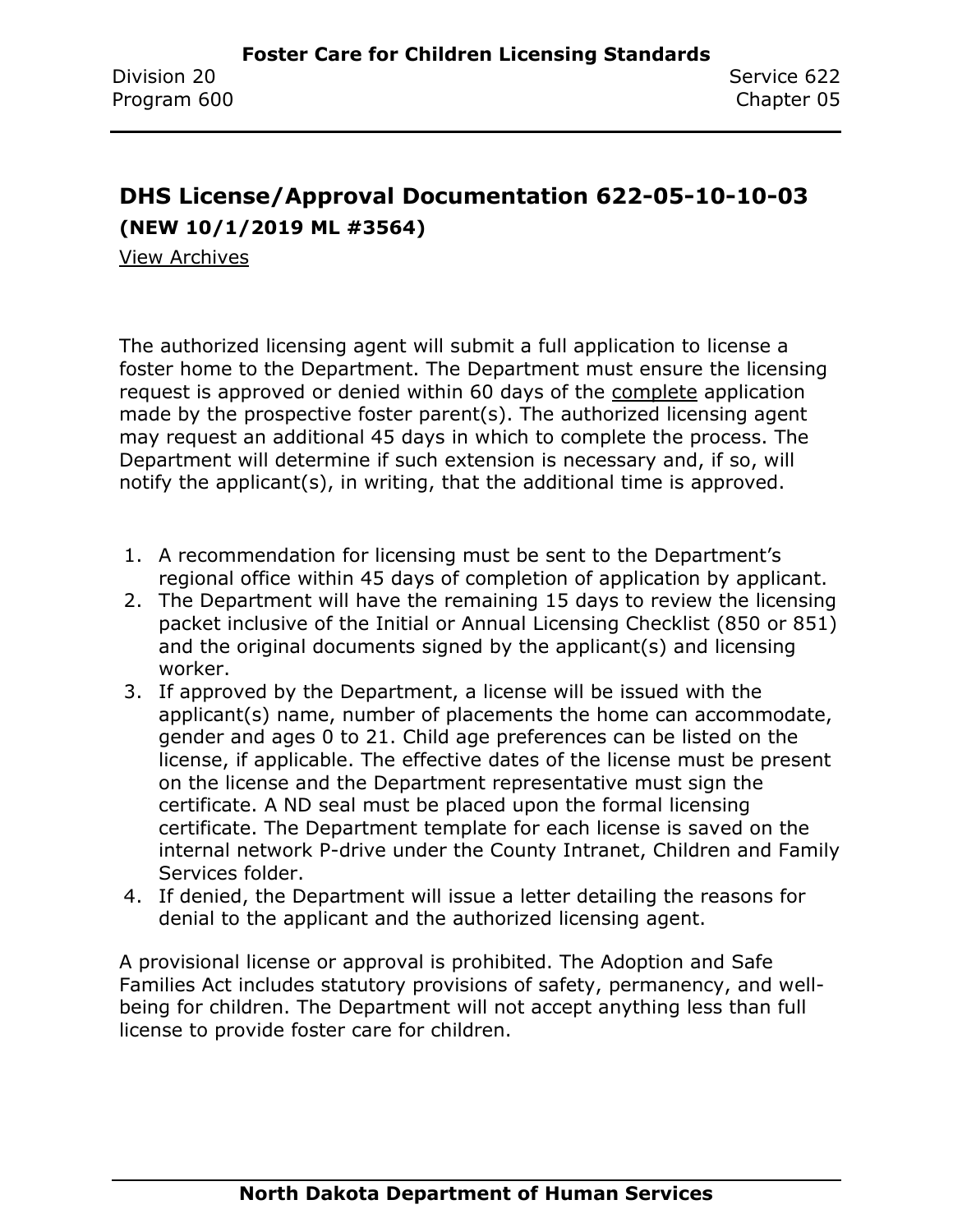Note: Tribal Affidavit homes will not receive a NDDHS license, rather an "approval" of the Tribal Affidavit submitted on behalf of the Tribal licensing study. The Tribe will issue a formal license to the provider.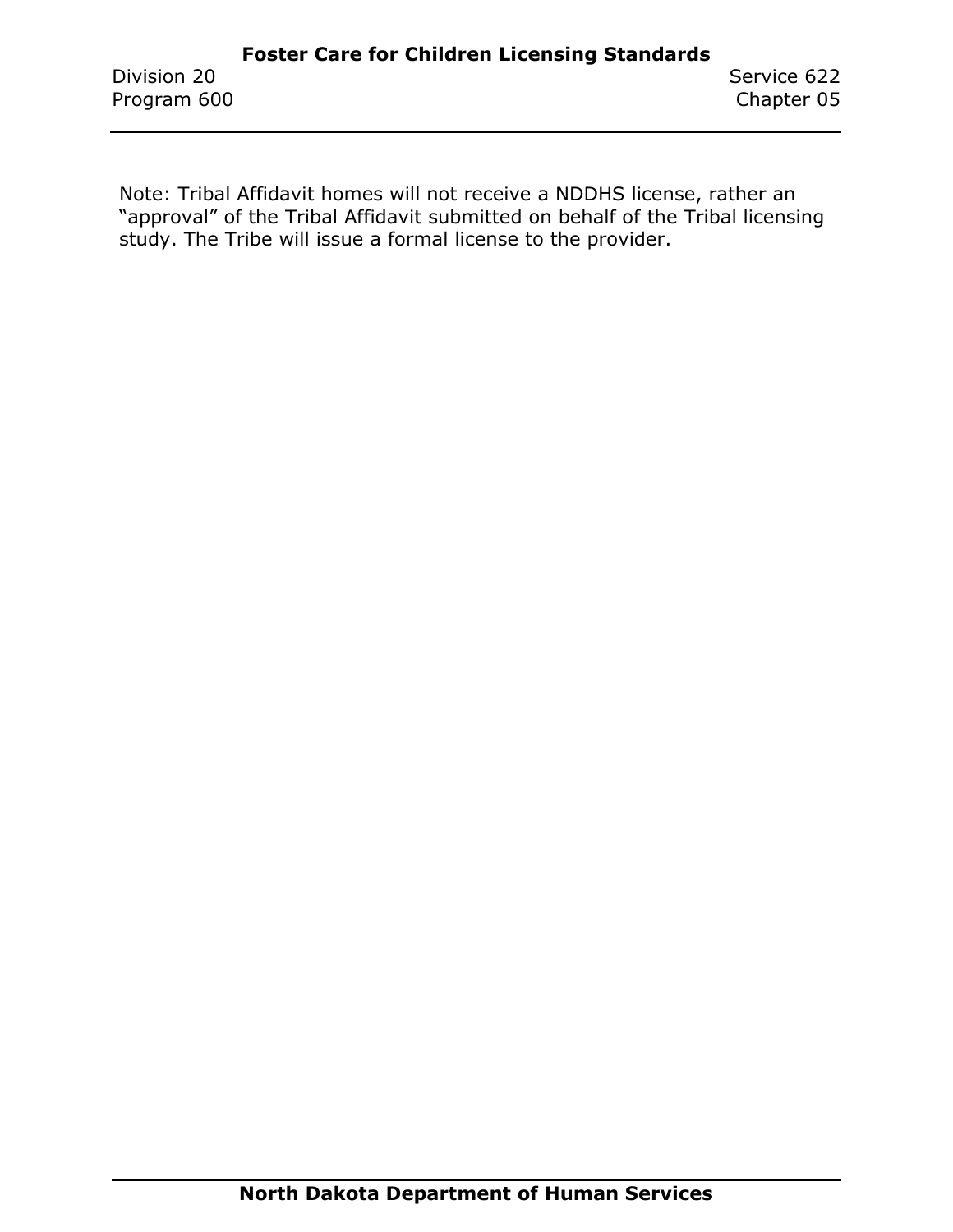# <span id="page-15-0"></span>**Data Management System 622-05-10-10-04**

**(NEW 10/1/2019 ML #3564)**

[View Archives](../../../Content/Archive%20Documents/archive.htm#622_05_10_10_04)

The licensing process requires data entry in the North Dakota payment system, CCWIPS. The authorized licensing worker access will determine who and how data is entered in the system. The authorized licensing agent; County or Human Service Zone, licensing worker is responsible to enter pertinent information into the payment system.

Effective October 1, 2019 the home study information is no longer required for data entry purposes. The worker will have to by-pass the home study screens by simply entering a "." or "-" in lieu of the responses and data collected on the home study forms. The data system does still require the home study fields, yet the by-pass is an approved measure and is more efficient at this time. If greater detail is required on a family license for review, all home study documentation must be available in the licensing file.

Pertinent Information Required Includes:

- 1. Provider Search to see if the family is already known to the system
- 2. Register new foster parent's unknown to the system
- 3. Identifying Information of Applicant A and Applicant B needed includes:
	- a. Marital status
	- b. DOB, Race, Ethnic origin, religion
	- c. SSN is **not required**, a worker can enter 00000000
	- d. Residence Address
	- e. Mailing Address
	- f. Telephone Number/s
	- g. Correspondence Name
	- h. Designated Payee Name
	- i. County the home resides
- 4. Conclusion page of the home study indicating ages, gender, and number of licensed beds for the home.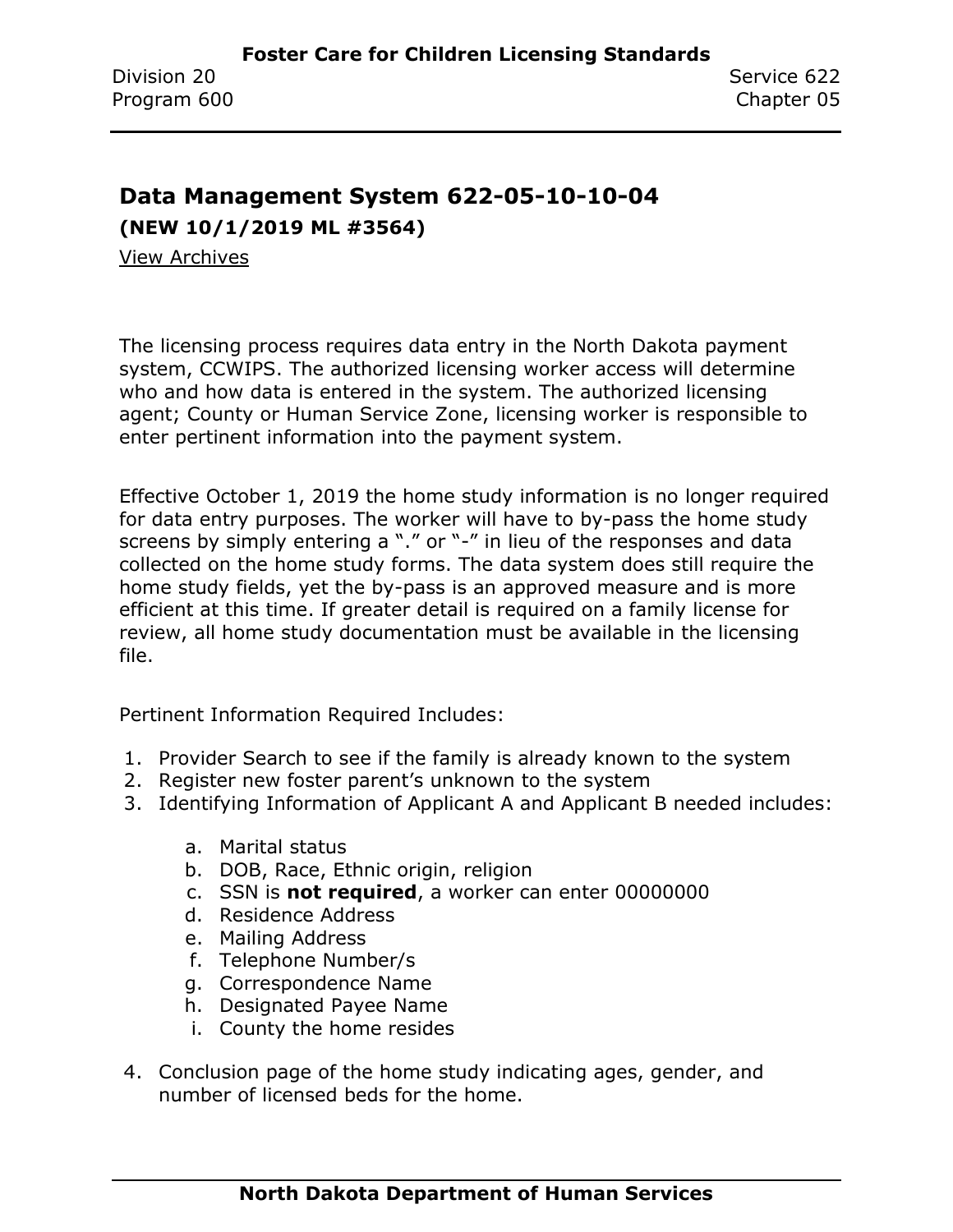5. Licensing Agent Recommendation to the Department

All other authorized licensing agents (PATH, LSS< Tribe, Youthworks, etc) do not have access to enter data in the Department's provider licensing/payment system. The Department's regional office will enter the licensing information.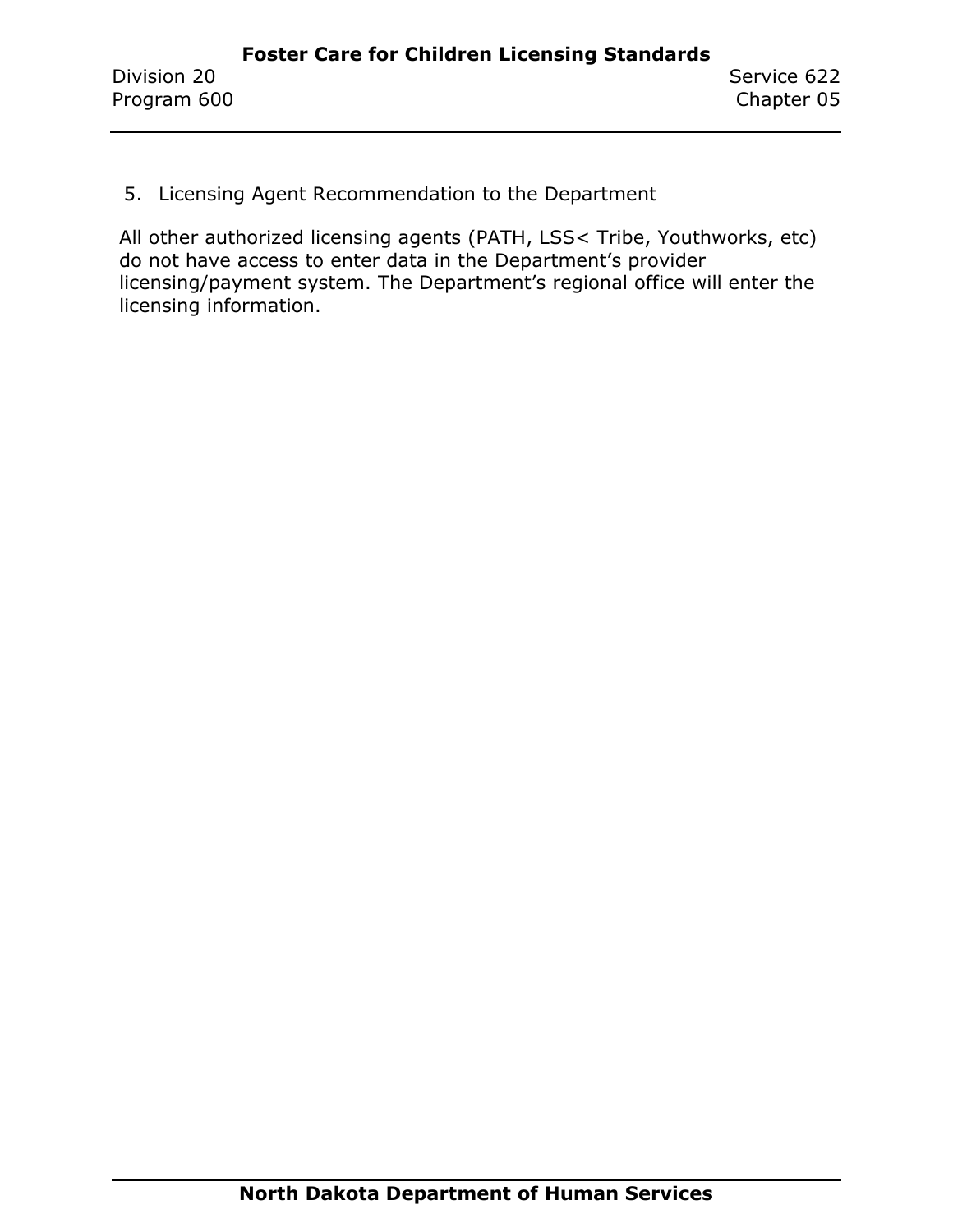## <span id="page-17-0"></span>**Memorandum of Understanding (MOU) of Correction 622-05-10-10-05**

**(NEW 10/1/2019 ML #3564)**

[View Archives](../../../Content/Archive%20Documents/archive.htm#622_05_10_10_05)

A memorandum of understanding (MOU) is an agreement between the foster care provider, authorized licensing agent and the department. MOUs are created to enter into an agreement on a method of correction or licensing violation. A MOU of correction can be issued whenever the department determines that the provider is not in full compliance with NDCC 50-11, NDAC 75-03-14 or 622-05 policy.

A foster care licensing MOU of correction is not required for internal agency protocols. For example; a foster family is not submitting internal paperwork timely and the authorized licensing agent would like the family to sign a MOU to improve a documentation requirement. This example is an of internal agency protocol need, is not a direct licensing compliance issue; therefore, a foster care licensing MOU of correction would not be warranted by the department.

MOUs of correction must be approved by the department prior to issuance. Foster Care Licensing MOU's of Correction must:

- 1. Be drafted by the authorized licensing agent worker and provided to the regional office.
- 2. Be reviewed by the regional office in consultation with the central office (CFS) before a MOU is officially issued to a foster care provider.
- 3. Ensure when an MOU is issued for reasons on a method of correction of violation/s or for other assurances, the provider must receive additional monitoring visit(s) to ensure the provider is following the MOU. This visit(s) may be completed by the foster care case manager during the monthly face-to-face visitation when a child is in placement.

A MOU of correction must be signed and dated by three parties; the provider, authorized licensing agent, and a department representative. A MOU of correction may require the submission of a corrective action plan by the foster parent. If a corrective action plan is required, the MOU must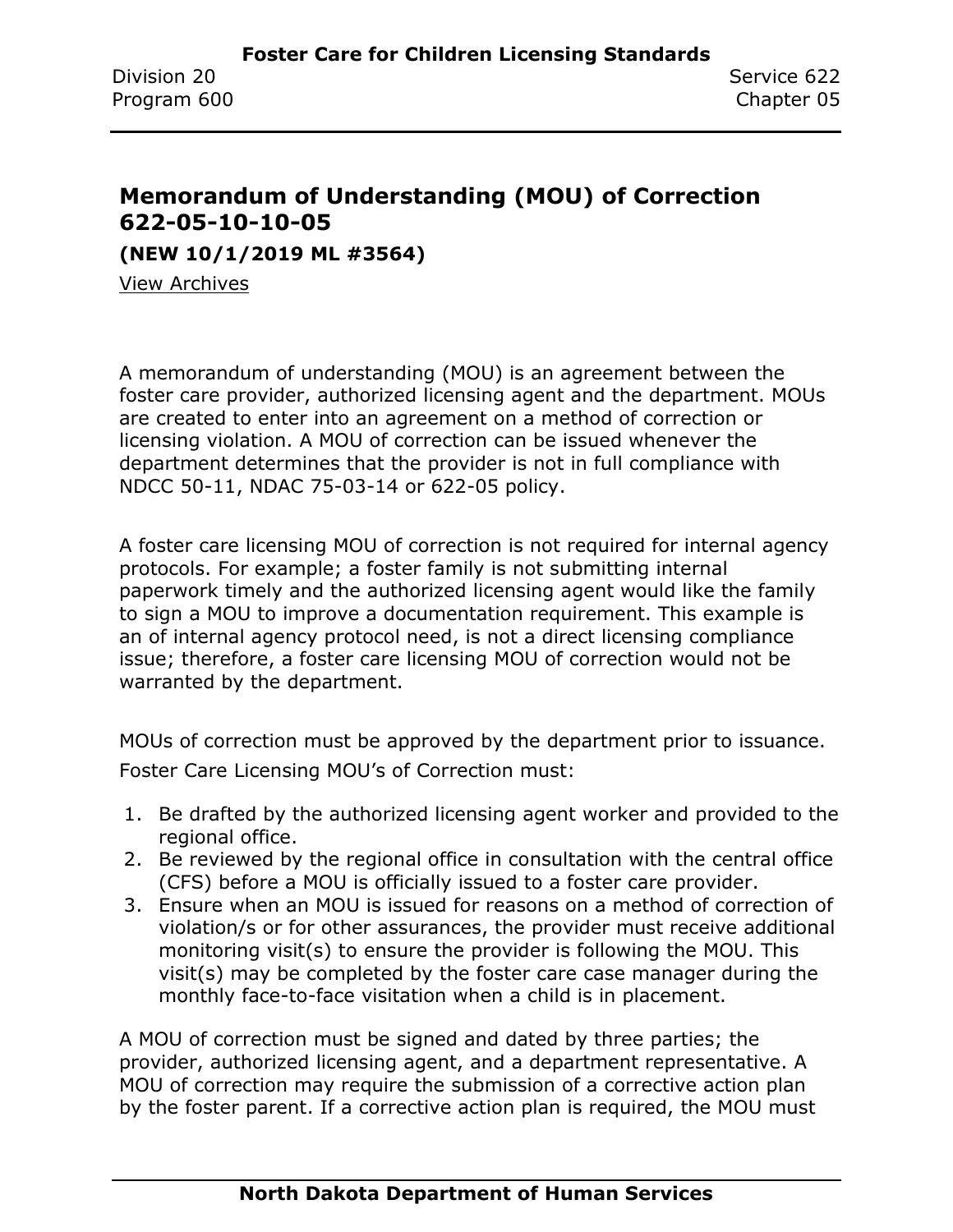also specify a date by which the corrective action plan must be submitted by the provider.

A copy of the signed MOU of correction must be given to the provider, maintained in the authorized licensing agent's file, as well as the Department licensing file for historical reference.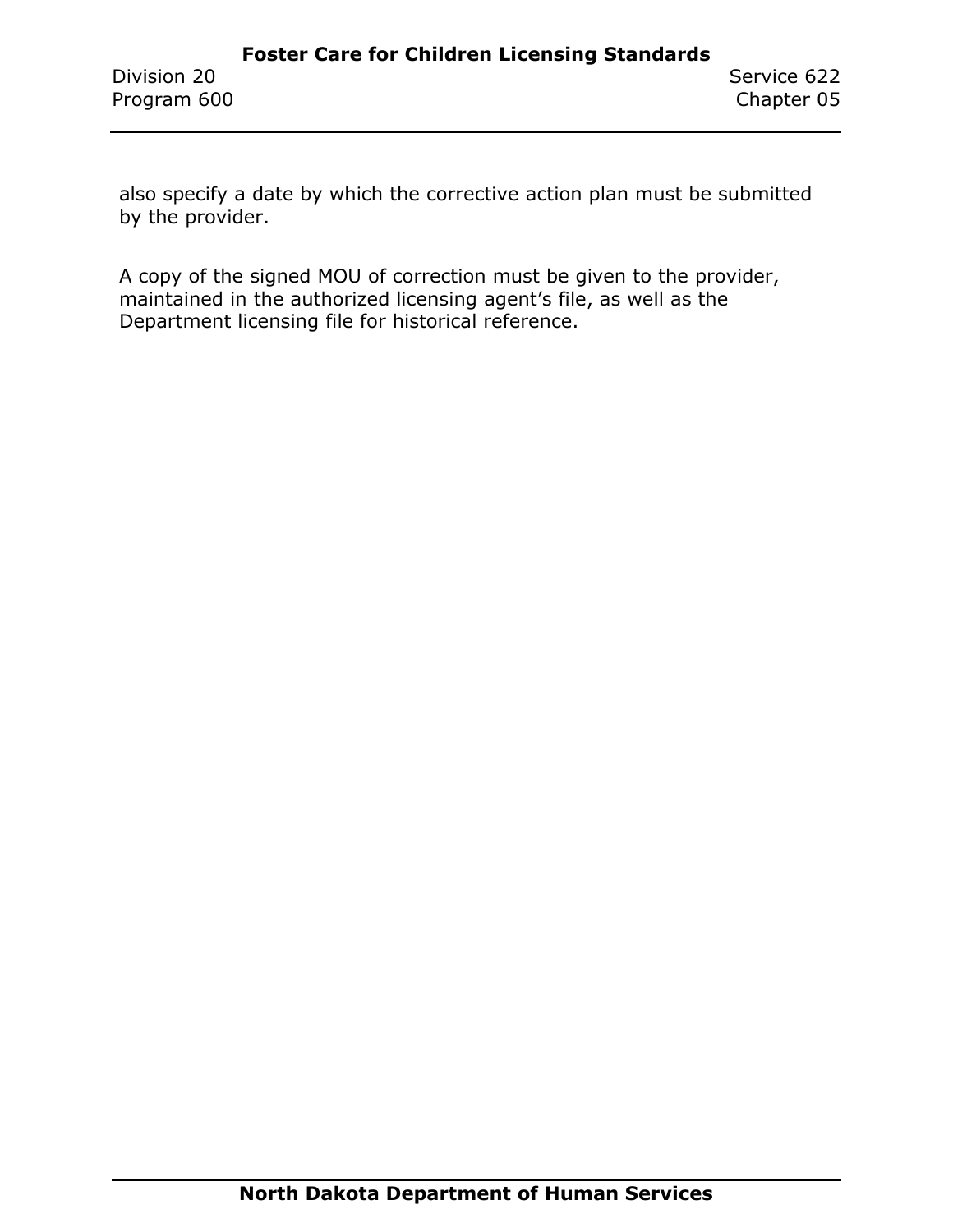### <span id="page-19-0"></span>**DHS Liability Coverage 622-05-10-10-06**

**(Revised 10/1/2019 ML #3564)**

[View Archives](../../../Content/Archive%20Documents/archive.htm#622_05_10_10_06)

This policy was created by the Department to assist licensed foster parents (claimant) and others for damages to property they incur, which are caused by acts or omissions of a foster child. The claimant must file the claim, regardless of whose property was damaged. This policy is the 'insurer of last resort" and should be used only when a private insurance policy, such as homeowners, tenants, personal automobile, personal umbrella liability insurances, or any other collectible insurance, will not cover the damages or loss.

#### Coverage:

The Department will pay for the lesser of the reasonable cost to repair or to replace damaged property incurred by a claimant and others, if the damage is caused by acts or omissions of a foster child. This coverage is subject to the following limitations:

- \$100 Department deductible per claim
- \$5,000 maximum payout per claim
- \$10,000 maximum payout per year/per claimant

The Department will cover the difference between \$100 and the amount of the deductible paid. This applies only to claims for damages, which are covered by this policy.

In cases where the property damage claim total exceeds \$25,000 the Department may further review the claim to assess damage, actual cost, replacement cost, and incident occurrence. The Department may cover 25% of remaining personal property damage after insurance payout, not to exceed the \$10,000 annual limit.

Exclusions:

The following exclusions apply: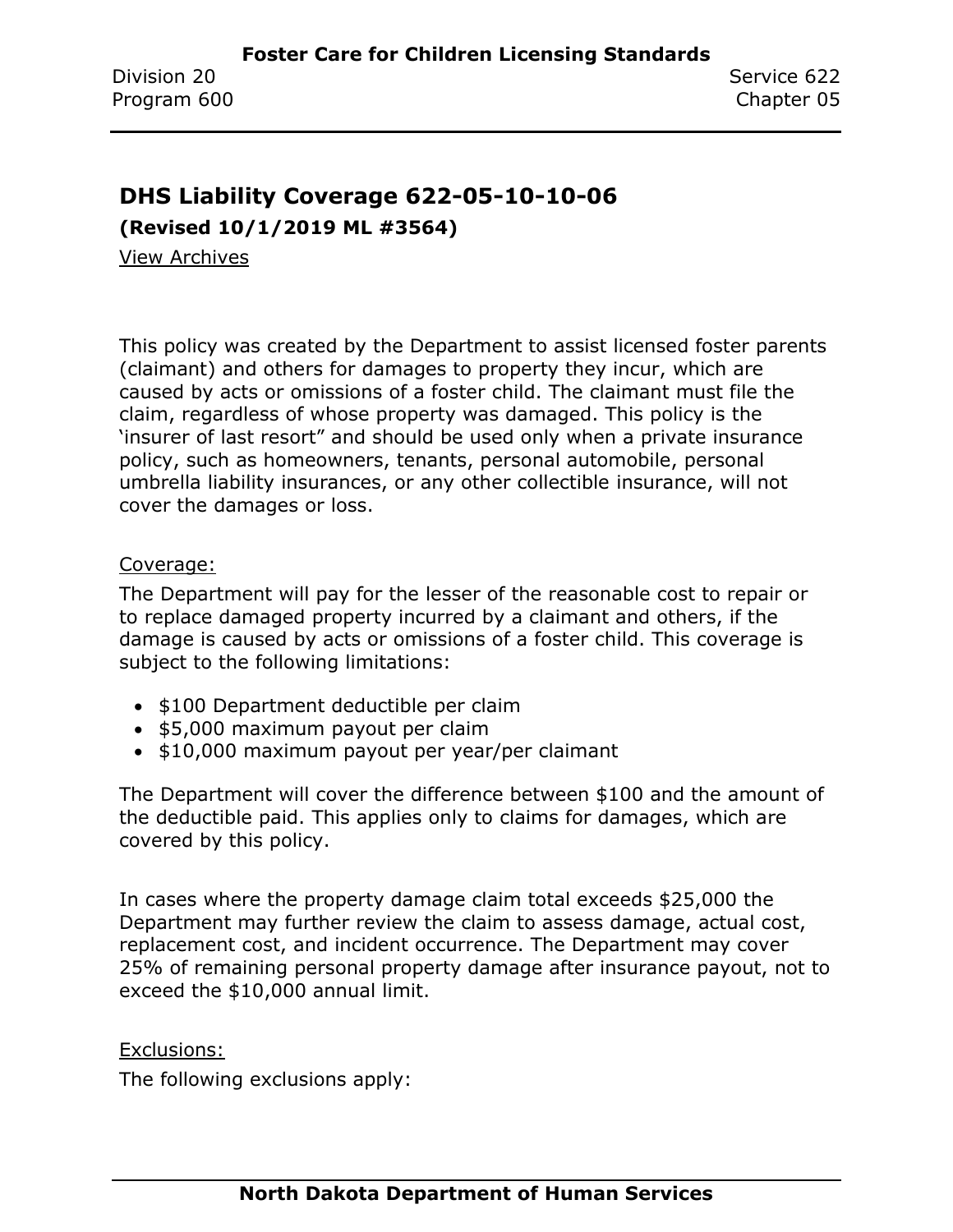- Property damage due to the operation or use of any aircraft or watercraft.
- Property damage resulting from dishonest, fraudulent, criminal, malicious, or negligent conduct on the part of the claimant, family members living in the claimant's house, or others.
- Theft of property.
- Bodily injury of any kind.
- Injury to household pets.
- Secondary property damage caused after the incident, not by the foster child

Additional exclusions may apply as determined by the Department on a case-by-case basis.

#### Claim Procedure:

The following must be included with all claims:

- 1. Notification to the foster child's case manager and the authorized licensing agent is required before a foster parent property damage claim can be submitted.
- 2. A completed Family Foster Care Claim of Property Damage Form (SFN [327\)](https://www.nd.gov/eforms/Doc/sfn00327.pdf). A SFN 327 must be prepared for each claim filed with an insurance company; multiple claims should not be included on one SFN 327.
	- a. A SFN 327 must be prepared for each claim filed with an insurance company; multiple claims should not be included on one SFN 327, unless previously approved by the Department.
	- b. If more than one incident occurs in a 24 hour period, resulting in multiple insurance claims, the Department will combine the insurance claims into one claim with one Department deductible for cases where the payout will not exceed \$1000.
- 3. A completed and signed W-9 for payment purposes.
- 4. A photograph/s of the damage.
- 5. A letter from a private insurer denying payment for the damages claimed.
- 6. A written estimate by a contractor or insurance adjuster, or bill, or receipt of payment made for damages.
- 7. When applicable, verification of the amount paid by the private insurer.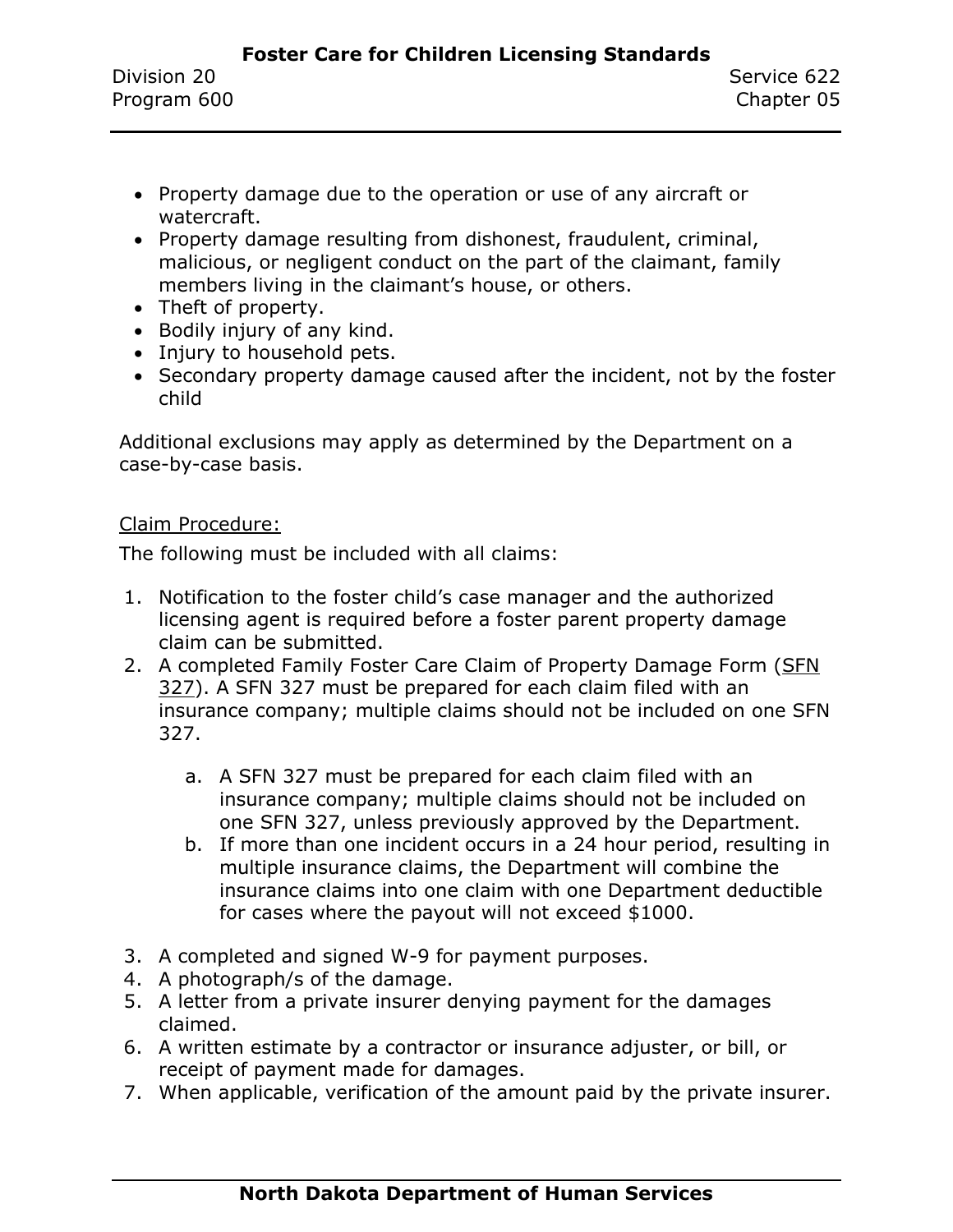8. When applicable, proof of the amount of deductible paid by the claimant or others.

Claims need to be postmarked within 90 days after discovery of the damage, and sent to the attention of the Permanency Administrator, Children & Family Services (CFS), North Dakota Department of Human Services.

A review committee consisting of the Permanency Administrator (CFS), the Chief Financial Officer (Fiscal Administration), and the Risk Manager (Human Resources), or their designees, will review the claims and make a determination within 45 days of receipt. If a claim is approved, a check will be issued within 14 days of the date of determination. If a claim is denied, the foster parents will be informed of the reason for the denial within 14 days of the date of determination. The Department will not make a determination if claims are incomplete, and are not completed within the 90-day timeframe. If approved, payment will be made to the party who incurred the damage.

The review committee will complete the internal state form (SFN 328) as part of the assessment for documentation purposes for the Department.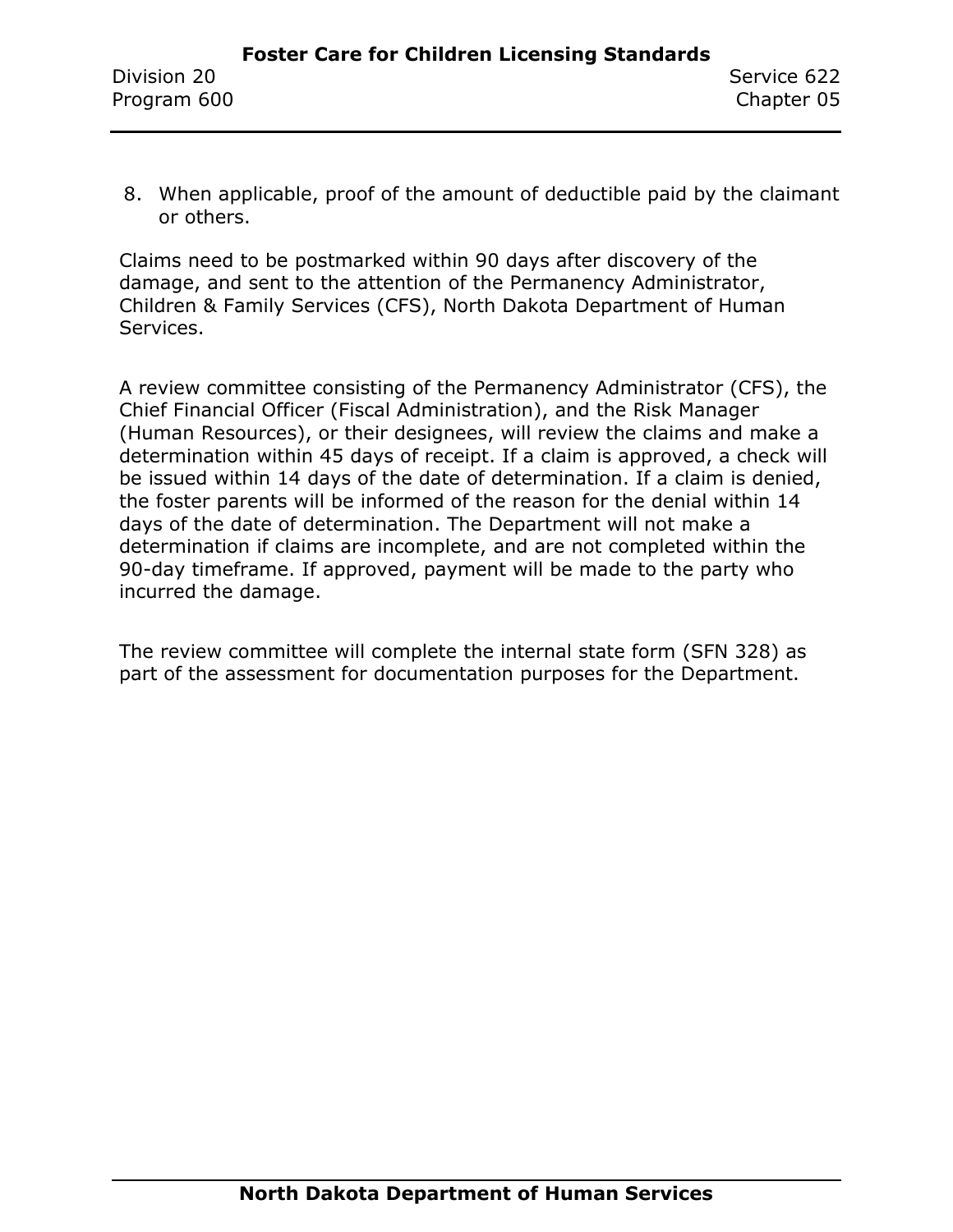### <span id="page-22-0"></span>**Licensing Requirements 622-05-15**

<span id="page-22-1"></span>**Medical 622-05-15-10 (Revised 10/1/2019 ML #3564)** [View Archives](../../../Content/Archive%20Documents/archive.htm#622_05_15_10)

Prior to the department approving a license, the applicant(s) shall submit the results of a physical examination [\(SFN 974\)](https://www.nd.gov/eforms/Doc/sfn00974.pdf), dated within twelve months of the date of the initial application for foster care.

- 1. Foster parents must submit their physical examination through personal health insurance. If there are expenditures above and beyond the insurance coverage, the cost can be submitted to the authorized licensing agent if the prospective foster parents request the financial assistance as costs of any physical examinations required is the responsibility of the authorized licensing agent.
- 2. Foster parents licensed prior to October 1, 2019 are grandfathered in and do not require a physical examination in the licensing file.
- 3. A physical exam may be required at any time by the authorized licensing agent. The agency will specify what information they want from a physical examination they should require pursuant to the information provided on the applicant's self-declaration. If information is available from a previous medical examination, the authorized licensing agent may request the applicant sign a Release of Information to receive necessary reports from a medical provider.

All foster parents, upon initial licensure and annually thereafter, shall submit a Declaration of Good Health [\(SFN 972\)](https://www.nd.gov/eforms/Doc/sfn00972.pdf) each year. In addition, each member of the household, including children of the family foster home, except for any foster child, must complete the SFN 972.

1. Proof of immunizations for all residents living in the family foster home for children, except any foster child. It is recommended all members of the household be up to date on immunizations as recommended by a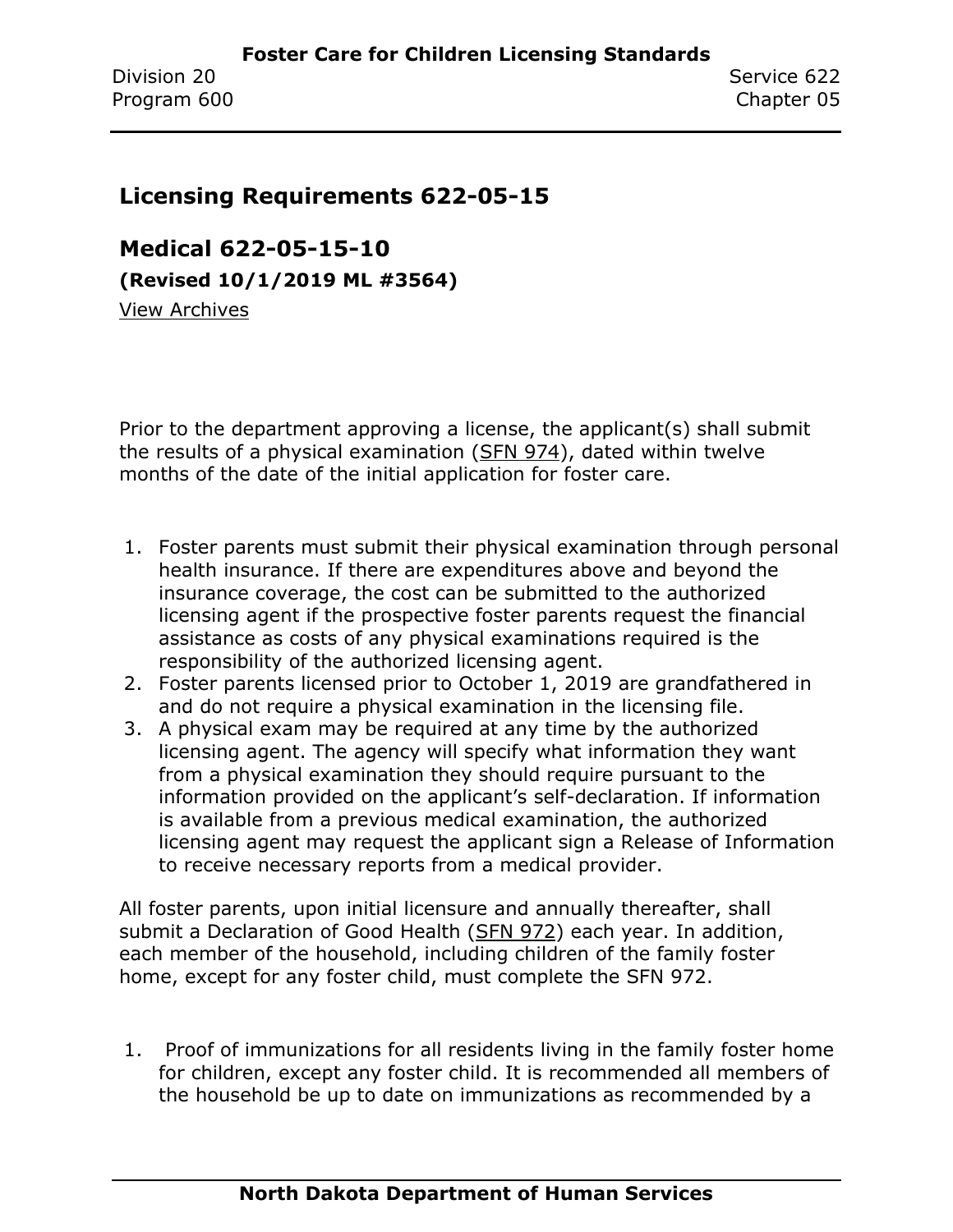health care professional, unless the immunization is contrary to the person's health as documented by a licensed health care professional or the person provides written documentation that immunizations are against the person's religious, philosophical or moral beliefs.

- 2. Foster parents specializing in the care of medically fragile infants and children to receive specific vaccines if the needs of the child require such precaution, such as the influenza or pertussis.
- 3. Psychological testing on any resident of the family foster home for children as determined necessary. The cost of any psychological testing required by the licensing agency is the responsibility of the department. When the authorized licensing agent or licensing agency deems it appropriate, the agency should obtain from the foster parents a release of information in order to gather a summary of any social or emotional concerns and treatment for the purposes of completing the initial or annual home study.

Physical disabilities or age of foster parents do not affect licensing of the home provided that the applicant can show that these factors do not significantly inhibit the ability of the foster parents to efficiently carry on the duties required of them. (NDAC 75-03-14-04)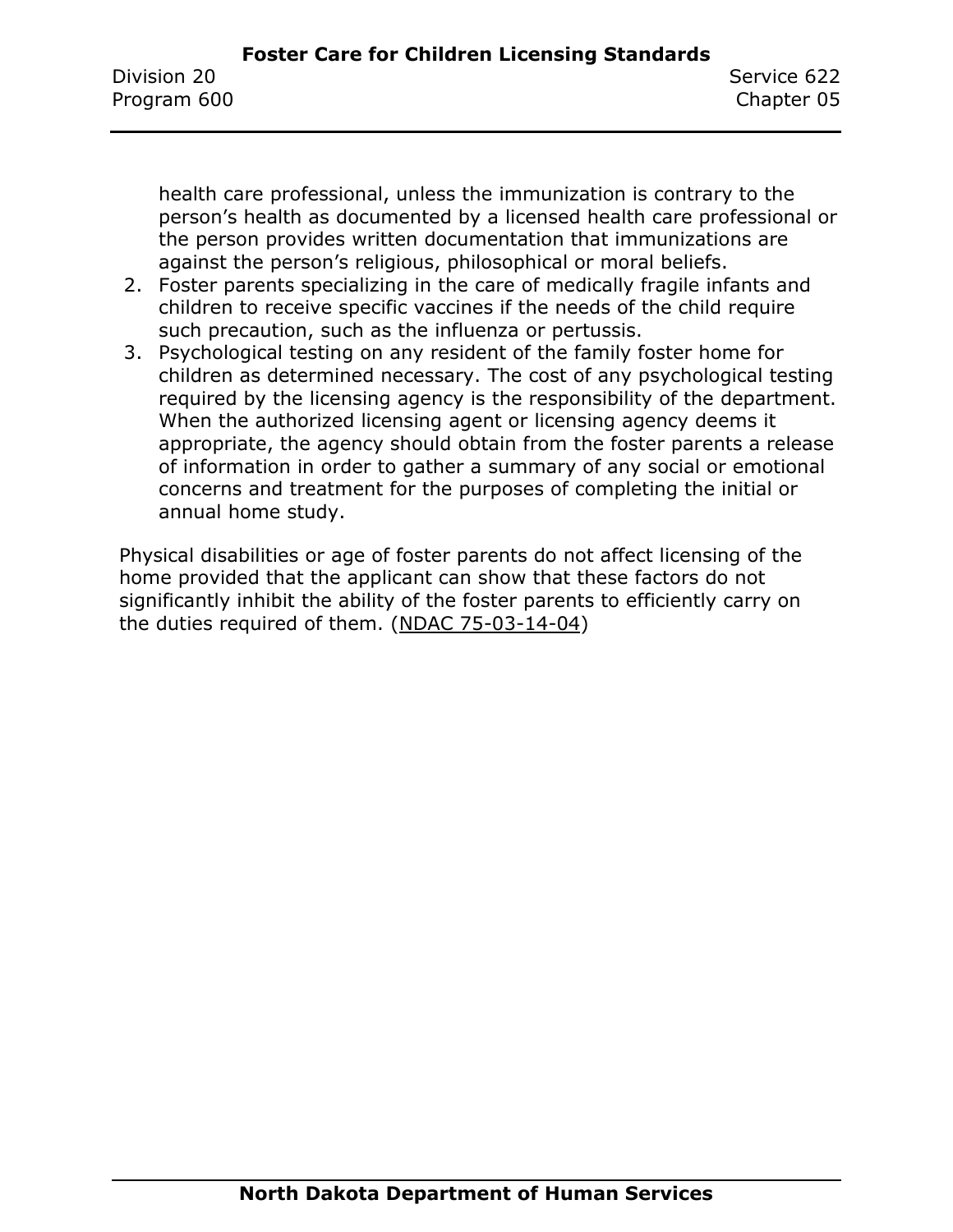# <span id="page-24-0"></span>**Family Evacuation Disaster Plan 622-05-15-16**

**(Revised 10/1/2019 ML #3564)**

[View Archives](../../../Content/Archive%20Documents/archive.htm#622_05_15_15)

All foster parents must develop evacuation plans that consider primary and secondary relocation planning in the event of a disaster. At the time of licensing and relicensing, applicants will disclose their disaster or evacuation plan [\(SFN 445\)](https://www.nd.gov/eforms/Doc/sfn00445.pdf), which is made part of the licensing file.

The authorized licensing agent worker must provide foster parents information describing who to email or call if the foster parent must evacuate and relocate. In the event foster parent must evacuate due to a disaster, foster parents must report their location to the legal custodian of the child(ren) placed in their home, and the authorized licensing agent or the Department of Human Services. If needed, the department has established a department email address (dhscfs@nd.gov) and two designated telephone numbers as ways in which to report a disaster to the department directly: (800)245-3736, or (701)328-2316.

Tracking Procedure:

- 1. Foster care provider must complete the SFN 445;
- 2. The authorized licensing agent worker must send the completed form along with the licensing packet to the Department regional representative.
- 3. Regional office will scan and upload the document to designated department Q-drive: Q:\SO-CFS\FamilyEvacuation\New;
- 4. Regional office will retain a copy of the form in the licensing file,
- 5. CFS staff will review the "new" folder regularly to enter the information in the specified database; and
- 6. CFS will archive the electronic document for a one-year retention.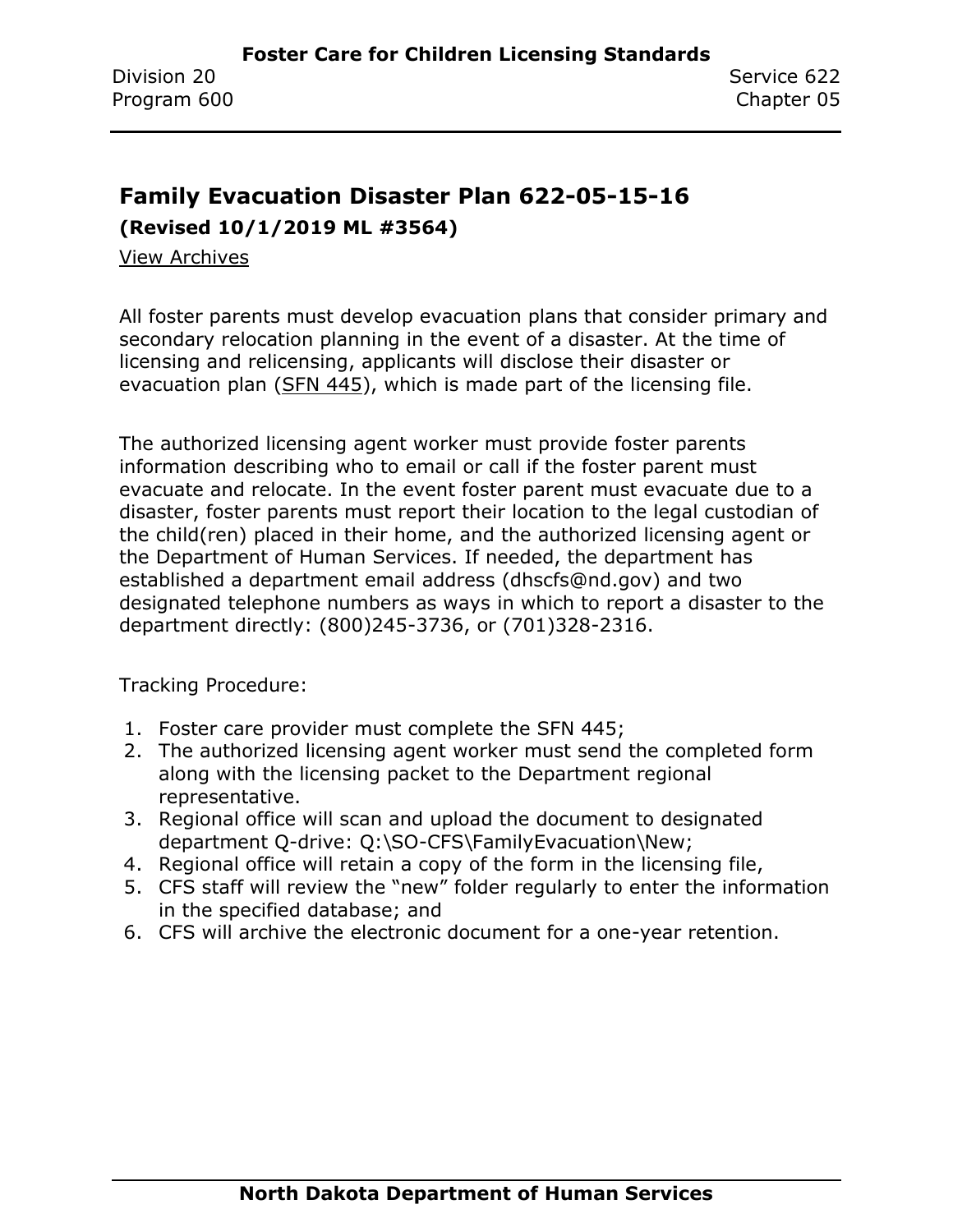### <span id="page-25-0"></span>**Relative Waivers 622-05-15-17**

**(Revised 2/15/2014 ML #3398)**

[View Archives](../../../Content/Archive%20Documents/archive.htm#622_05_15_17)

The Fostering Connections Act of 2008 allows, on a case-by-case basis, agencies to waive non-safety related licensing standards when licensing a relative's home. North Dakota may waive non-safety related licensing standards in order to eliminate barriers to place children safely with relatives. The waiver, SFN 844, must be completed and signed by the authorized licensing agent agreeing to the relative waiver in order to license. Every effort must be made to ensure the family foster home meets licensing standards set forth in NDAC 75-03-14 and manual chapter 622- 05. However, if necessary, waivers are allowable to license relatives willing to care for specific relative children in foster care.

North Dakota has highlighted specific waiver categories permitted for consideration for relative waivers.

- Age 21; waiver issued to a prospective foster parent no less than age 18 if determined appropriate for the child.
- Physical characteristics of the home
- Bedrooms/sleeping arrangements
- Background check results (not all results can be waived)
- **•** Transportation
- **E** Functional literacy
- Other

Potential waivers need to be staffed with and decided upon by the Department regional office as early as possible during the home study process. If approved, documentation is required for any waivers granted with specific notation of any agreements, alternate plans, or terms of the waiver(s) agreed upon by the authorized licensing agent, licensing agency and relative caregiver.

The Department is not required to grant any waivers. A refusal to grant or revoke a waiver is not subject to appeal.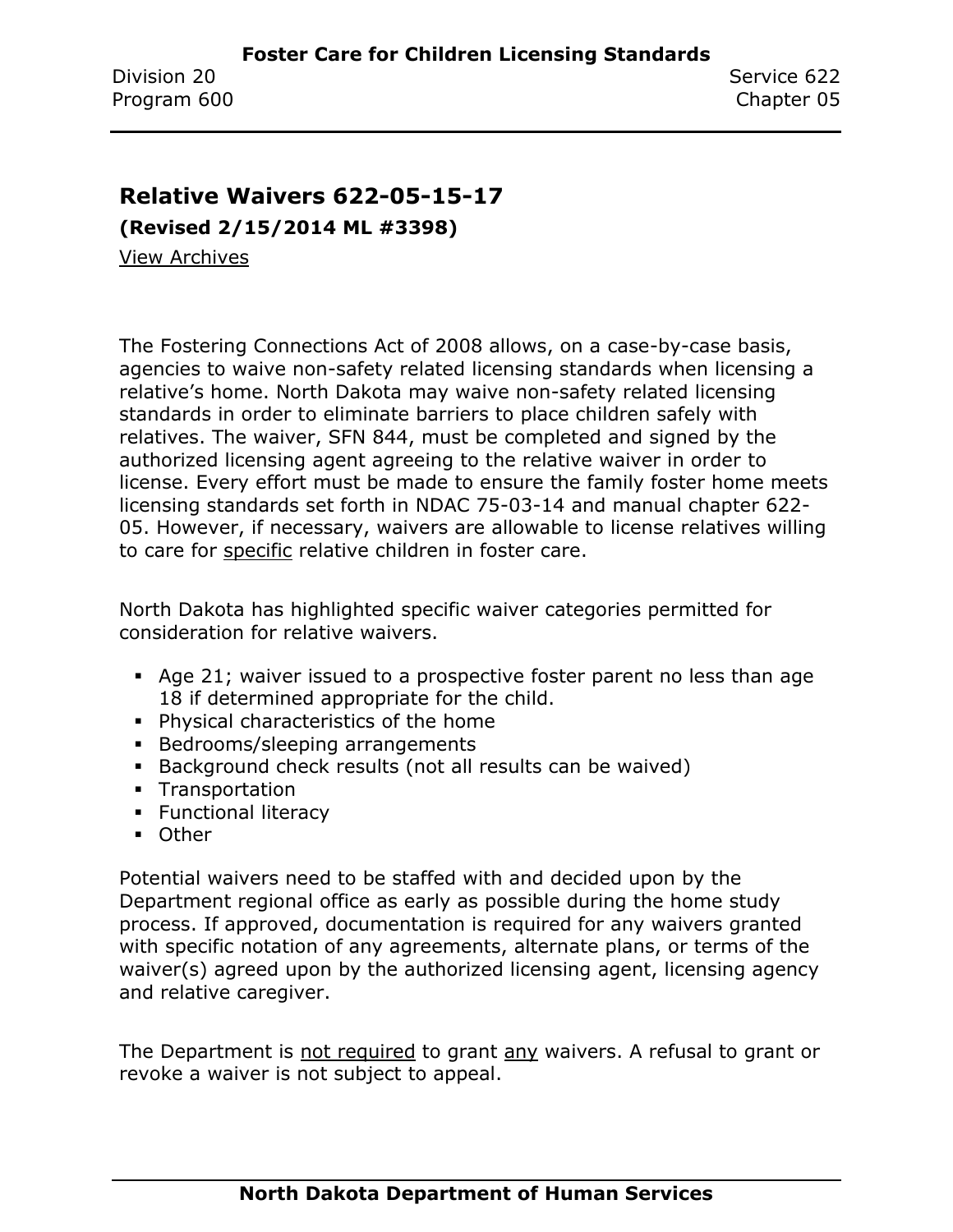The federal Fostering Connections Act requires states to report on children placed in relative family foster homes, whether or not they are licensed, and the use of licensing waivers. Information regarding relative placements is entered into the CCWIPS/FRAME system:

- 1. If the foster youth is placed in a **licensed relative family foster home**, enter this information into CCWIPS. Check "Yes" behind "Relative Foster Care"; check "Yes or No" behind "Waiver Granted"; If "Yes" is indicated, a text field is available to indicate what non-safety related licensing standard was waived.
- 2. If the foster youth is placed in an **unlicensed relative family foster home**, indicate the reason the relative is not licensed under the "Placement" window in FRAME. A drop down box is available for "Reason Relative Not Licensed." If "Other" is chosen, a short description is required. A comments section is available if more detail is needed.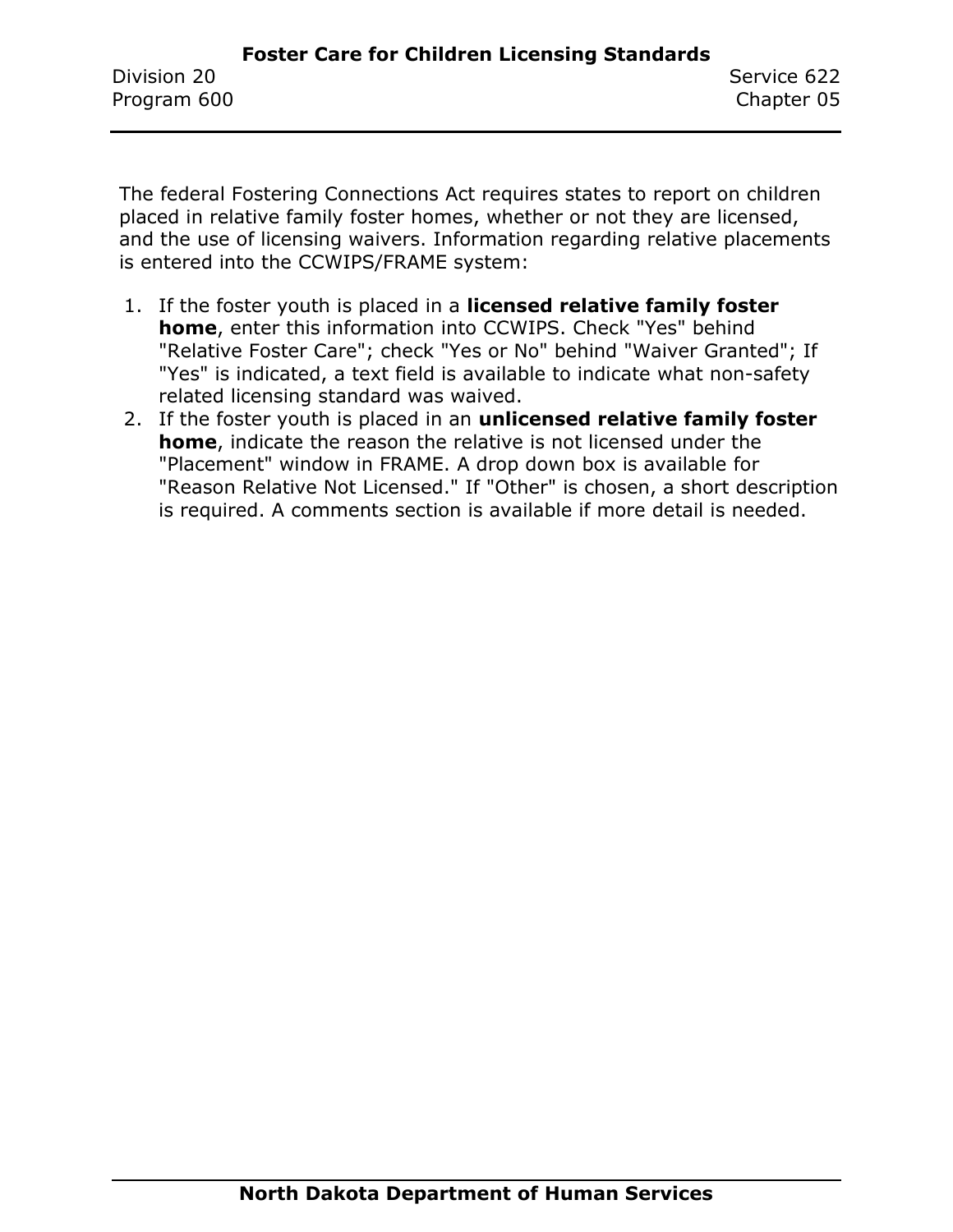## <span id="page-27-0"></span>**Home Study Related to Interstate Compact Cases 622-05-15-20**

**(NEW 8/15/2010 ML #3224)**

[View Archives](../../../Content/Archive%20Documents/archive.htm#622_05_15_20)

The Safe and Timely Interstate Placement of Foster Children Act of 2006 (PL 109-239) amends Title IV-B and Title IV-E of the Social Security Act. It encourages States to improve protections for children and holds them accountable for the safe and timely placement of children across State lines.

Interstate foster and adoptive home study requested by another State are required to be completed and received by the Central Office within 60 days. The law does not require the State to make placement decisions within this timeframe. The decision for placement will be made when all the information, including criminal background check results, is available and the home assessment is complete.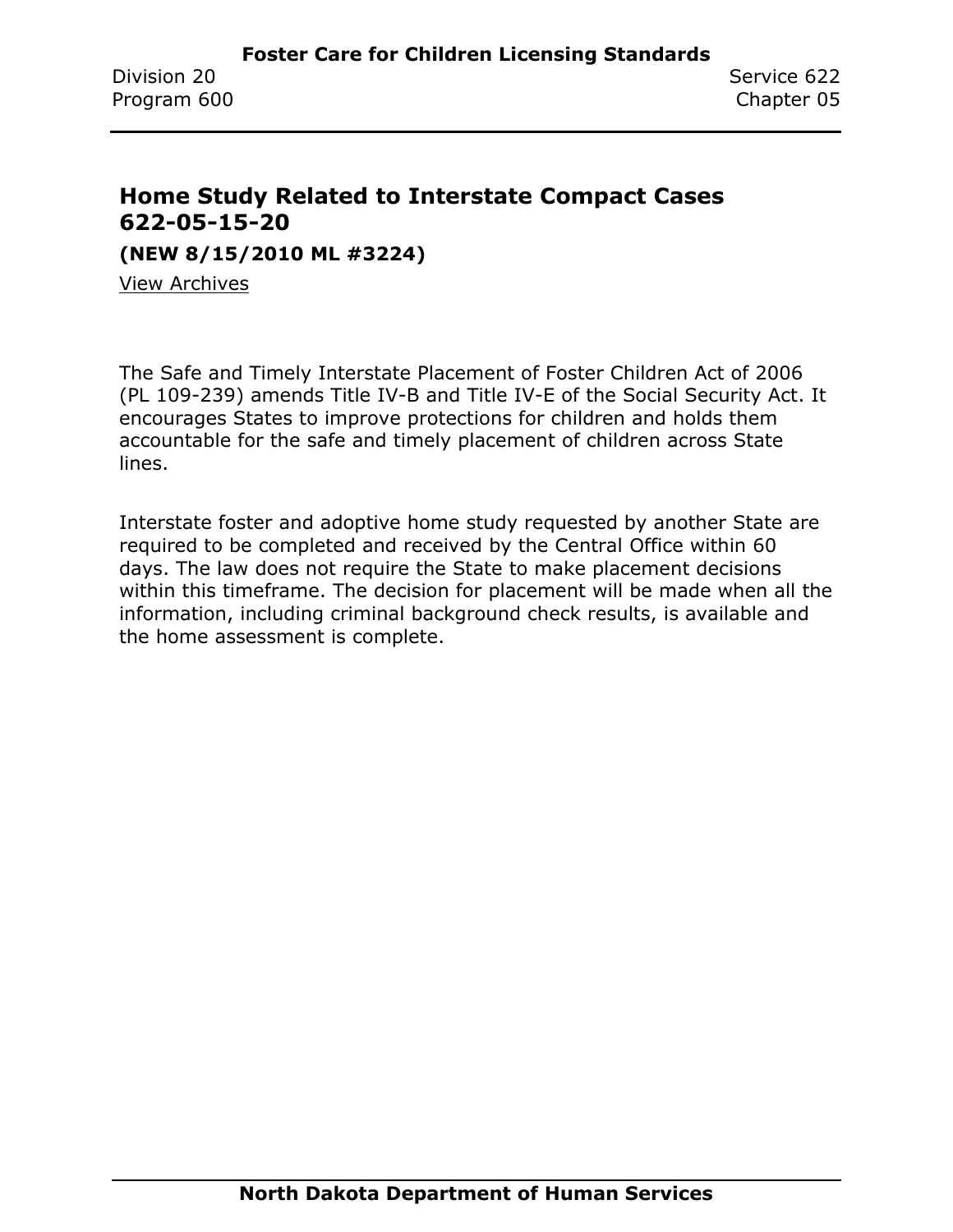### <span id="page-28-0"></span>**Background Check for Adults in Foster Home 622-05-15-25**

**(Revised 10/1/2019 ML #3564)**

[View Archives](../../../Content/Archive%20Documents/archive.htm#622_05_15_25)

The purpose of the background check is to obtain information that will assist the authorized licensing agent and the Department in determining whether the individuals in the home are suitable to provide safe care to foster children.

NDCC § 50-11-02(2) requires the background check be conducted prior to licensure. A family foster home for children cannot be issued a license or an approval (Tribal affidavit) until the background check process is complete and the NDDHS Criminal Background Check Unit (CBCU) has forwarded background check clearance to the authorized agent and the Department regional office. Any criminal history information identified during the background check process can be used when making a licensing decision.

### Background Check Process:

The request for a fingerprint-based criminal history record investigation inclusive of a child abuse and neglect index check in each state or tribal jurisdiction must be submitted on every adult residing in the prospective foster home. The initial background check results are eligible for a timeframe of 180 days (roughly 6 months) from the date of completion, as long as a home study has remained in progress. In some cases, it may take six months to complete the ND licensing requirements. If 180 days have passed and the prospective foster family has not completed the foster care for children licensing process, all adults in the home must complete a new fingerprint- based criminal background check at that time. Background checks will not be valid if the 180 day time period has lapsed, or if a home study is terminated by the agency or subject, and re-opened at a later time within the 180 days. In these instances, a new fingerprint based criminal background check must be completed.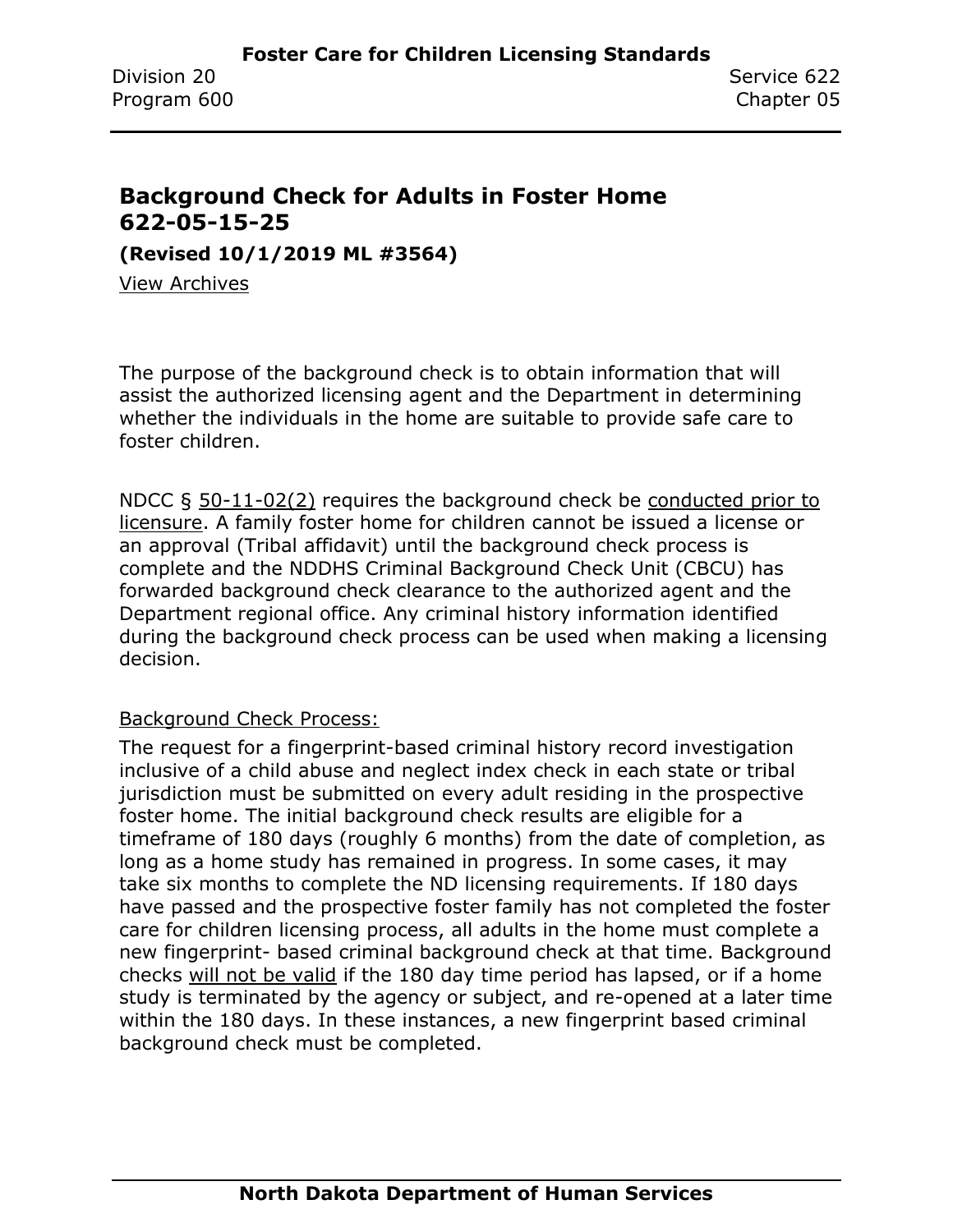Licensing workers must thoroughly inform prospective foster parents of the process to complete all required background check forms. The forms are available online

[http://www.nd.gov/dhs/services/childfamily/cbcu/index.html.](http://www.nd.gov/dhs/services/childfamily/cbcu/index.html)

#### Applicants **must complete the online forms** under "foster care related":

- 1. Personal Authorization for Criminal History Record Information Inquiry [\(SFN 829\)](https://www.nd.gov/eforms/Doc/sfn00829.pdf) for each adult in the prospective foster home;
- 2. Criminal History Record Request [\(SFN 60688\)](http://www.nd.gov/dhs/services/childfamily/cbcu/docs/criminal-history-record-guardianship-sfn60688.pdf) for each adult in the prospective foster home.
- 3. Fingerprint Identity Verification Form [\(SFN 836\)](https://www.nd.gov/eforms/Doc/sfn00836.pdf). This form must be printed and taken to your local human service center when fingerprinting is completed.

If any adult residing in the prospective family foster home for children has lived outside of North Dakota in the past five years, they need to complete an additional out of state authorization form for each state they have lived in. For a complete list of states and forms needed for each state [http://www.nd.gov/dhs/services/childfamily/cbcu/foster-care-index.html.](http://www.nd.gov/dhs/services/childfamily/cbcu/foster-care-index.html)

Delays in receiving background check results often occur when individuals:

- Use the wrong forms,
- Do not read the instructions,
- **•** Give conflicting information,
- Do not complete required fields in every section,
- Do not list the last five years of address history, or
- Do not sign the forms.

In such instances, the background check forms cannot be processed by CBCU or forwarded to the Bureau of Criminal Investigation (BCI) and are rejected in their **entirety**. A new set of forms must be completed (SFN 829 and SFN 60688), to include any additional forms required by other states.

Fingerprint appointments can be made by calling the local Regional Human Service Center. The SFN 829 and SFN 60688 must completed online prior to completing the fingerprints. Once the fingerprints are completed, the prints and forms will be sent by the Human Service Center to the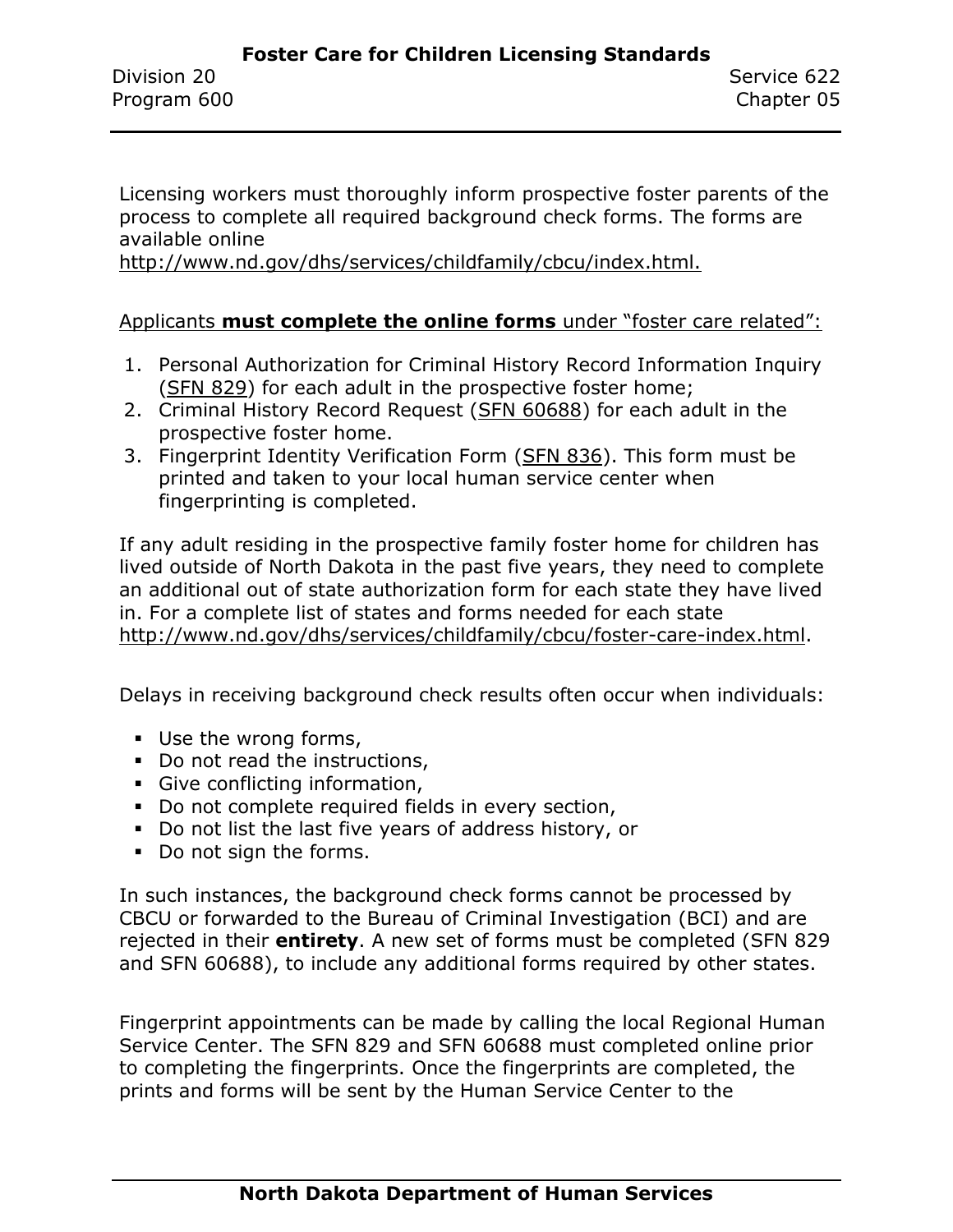Department's CBCU. At that time, CBCU will process the paperwork and forward the authorization form and fingerprints to the Bureau of Criminal Investigation (BCI) to complete the background check.

#### Child Abuse & Neglect Index

During initial licensing, CBCU will also conduct a North Dakota Child Abuse

& Neglect registry check and a Child Abuse and Neglect Index search in any state in which the prospective foster parent, or other adult living in the home, has resided in the preceding 5 years. Annually, a child abuse and neglect index check must be completed as part of the licensing renewal process for every adult in the home. The annual Child Abuse & Neglect Index check [\(SFN 433](https://www.nd.gov/eforms/Doc/sfn00433.pdf)) will be completed by the Department's regional office.

North Dakota will comply with any child abuse and neglect registry check that is requested from another State. This may include additional forms and/or fees requested by the other State.

#### Subsequent background checks are required:

- 1. If there is a lapse of license (even one day) between a family foster home re-licensure or annual renewal.
- 2. When a licensed or approved foster parent or other adult living in the home is known to have been involved, charged, or convicted of an offense.

#### Rejected Fingerprints:

In the event that two sets of fingerprints have been accepted and rejected, the FBI will conduct a nationwide name based criminal background check. The name based results will be accepted and used in the determination of criminal history check clearance.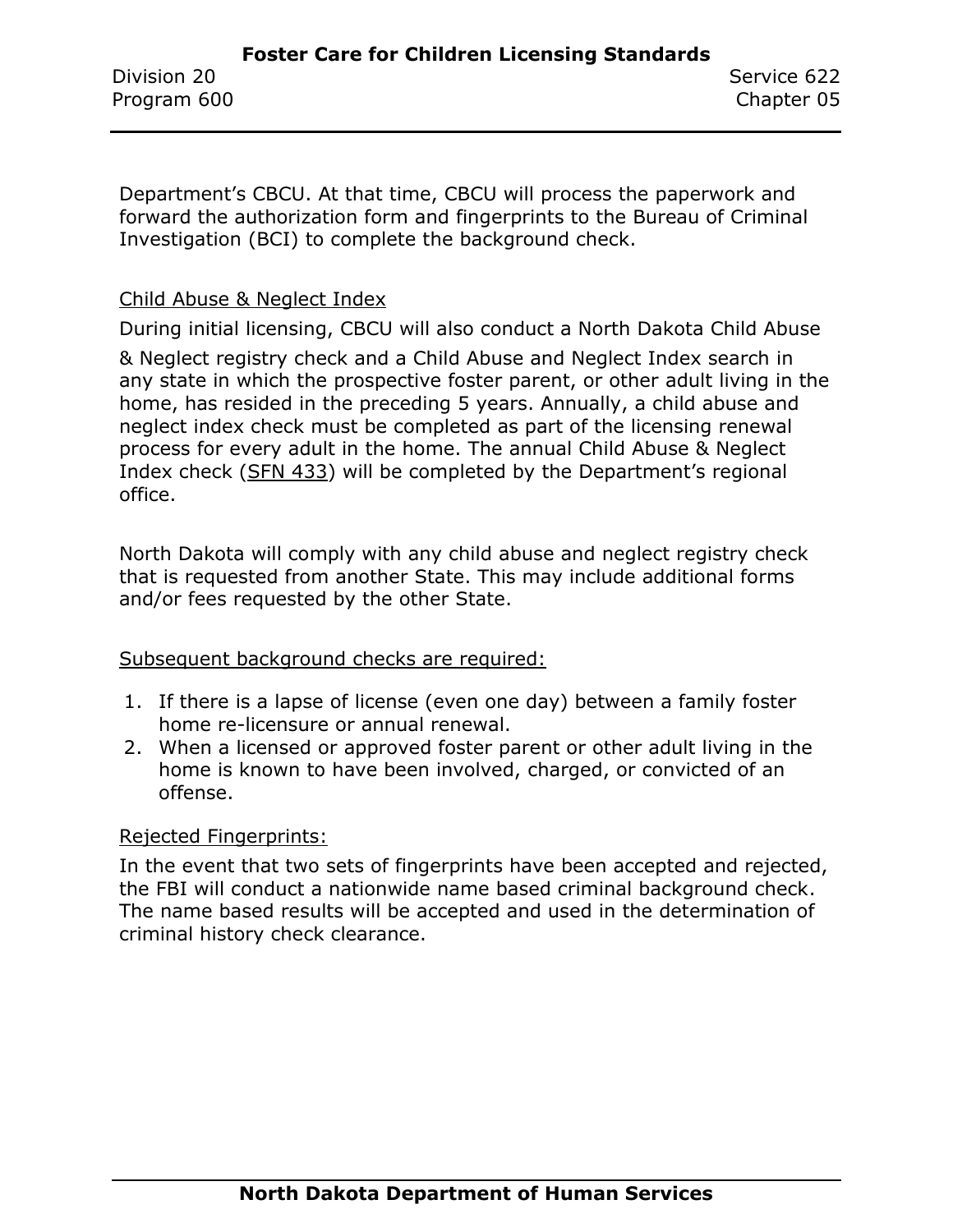# <span id="page-31-0"></span>**Annual Licensing Requirement 622-05-15-30**

**(Revised 10/1/2019 ML #3564)**

[View Archives](../../../Content/Archive%20Documents/archive.htm#622_05_15_30)

- 1. Foster parents will be notified by the authorized licensing agent at least 60 days in advance of their licensure expiration date. An application may be enclosed with this notice or the authorized agent may contact the family to discuss whether they wish to continue to be licensed to provide foster care. These contacts must be documented in writing.
- 2. Foster parents must complete the annual application, [SFN 400](https://www.nd.gov/eforms/Doc/sfn00400.pdf) to begin the process of the annual licensing study.
- 3. 3. The annual home study [\(SFN 1941\)](https://www.nd.gov/eforms/Doc/sfn01941.pdf) will be completed by a social worker representing the authorized licensing agent.
- 4. 13 hours of training is required each year, including at least one hour of fire safety training.
- 5. A North Dakota court public search must also be completed on every adult residing in the home as part of the licensing renewal process. The authorized licensing agent worker must print off the results of the state search and provide a copy to the Department as verification no criminal activity has occurred since the last renewal. <http://publicsearch.ndcourts.gov/default.aspx>
- 6. A child abuse and neglect index check [\(SFN 433\)](https://www.nd.gov/eforms/Doc/sfn00433.pdf) must be completed as part of the licensing renewal process for every adult residing in the home.
- 7. The authorized licensing agent must submit the Annual Licensing Checklist [\(SFN 851\)](https://www.nd.gov/eforms/Doc/sfn00851.pdf), the annual home study and other required documentation to the Department's regional office at least 15 days prior to the expiration date of the current license.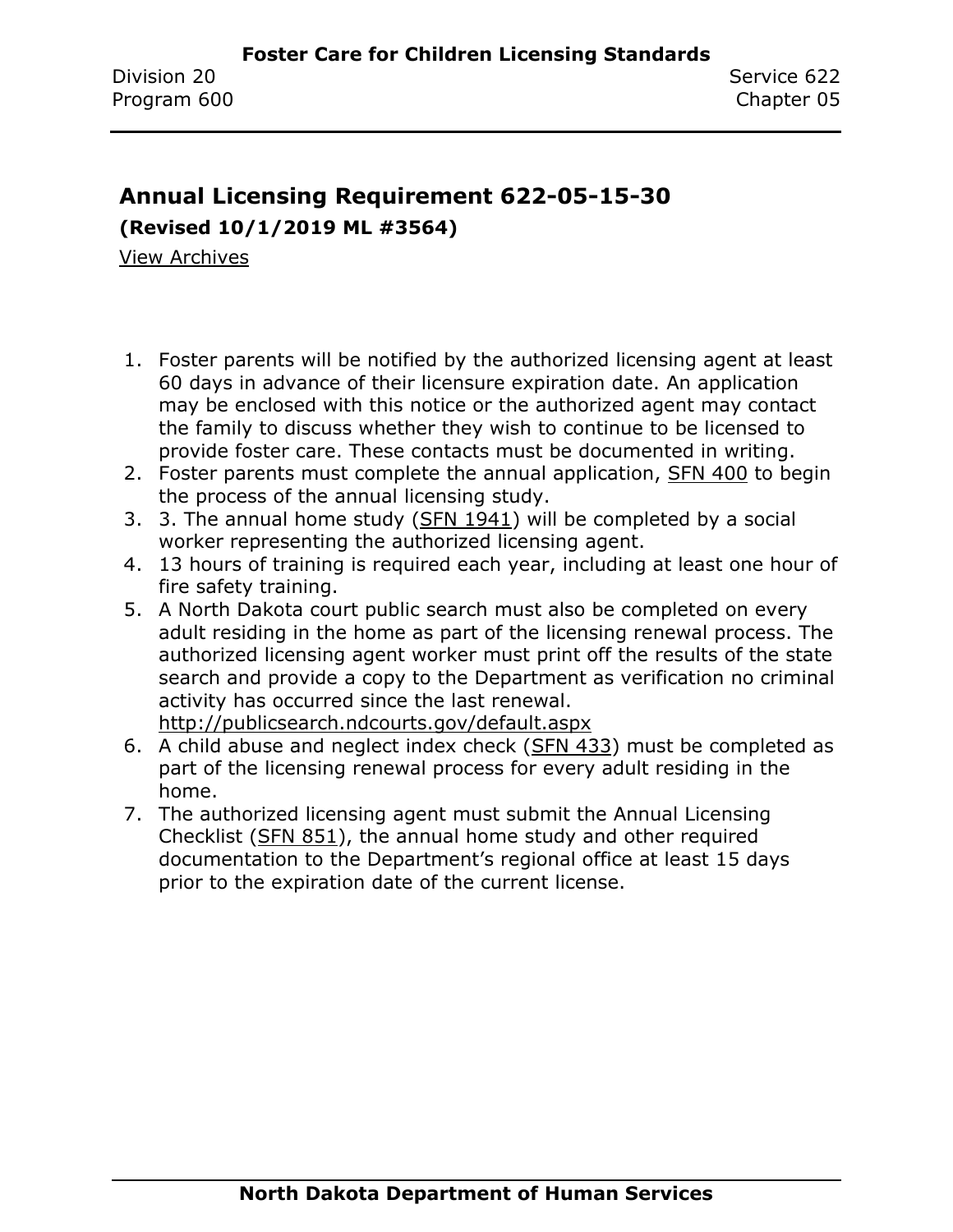# <span id="page-32-0"></span>**Conflict of Interest - Licensing Agency Staff 622-05-15-35 (Revised 10/1/2019 ML #3564)**

[View Archives](../../../Content/Archive%20Documents/archive.htm#622_50_15_35)

The decision to license an employee of a county social service board, human service zone, regional human service center, or North Dakota Department of Human Services Division will be considered on a case-bycase basis.

- 1. Each case will be reviewed to discuss any potential conflict of interest which may arise by the licensing of the employee.
- 2. If a county social service or human service zone employee should desire to be licensed, the home study may be completed by another county, human service zone or the Department's regional human service center staff, if necessary.
- 3. If a regional human service center staff member should request to be licensed, the study can be completed by the county social service board or human service zone and submitted to a regional office in another jurisdiction.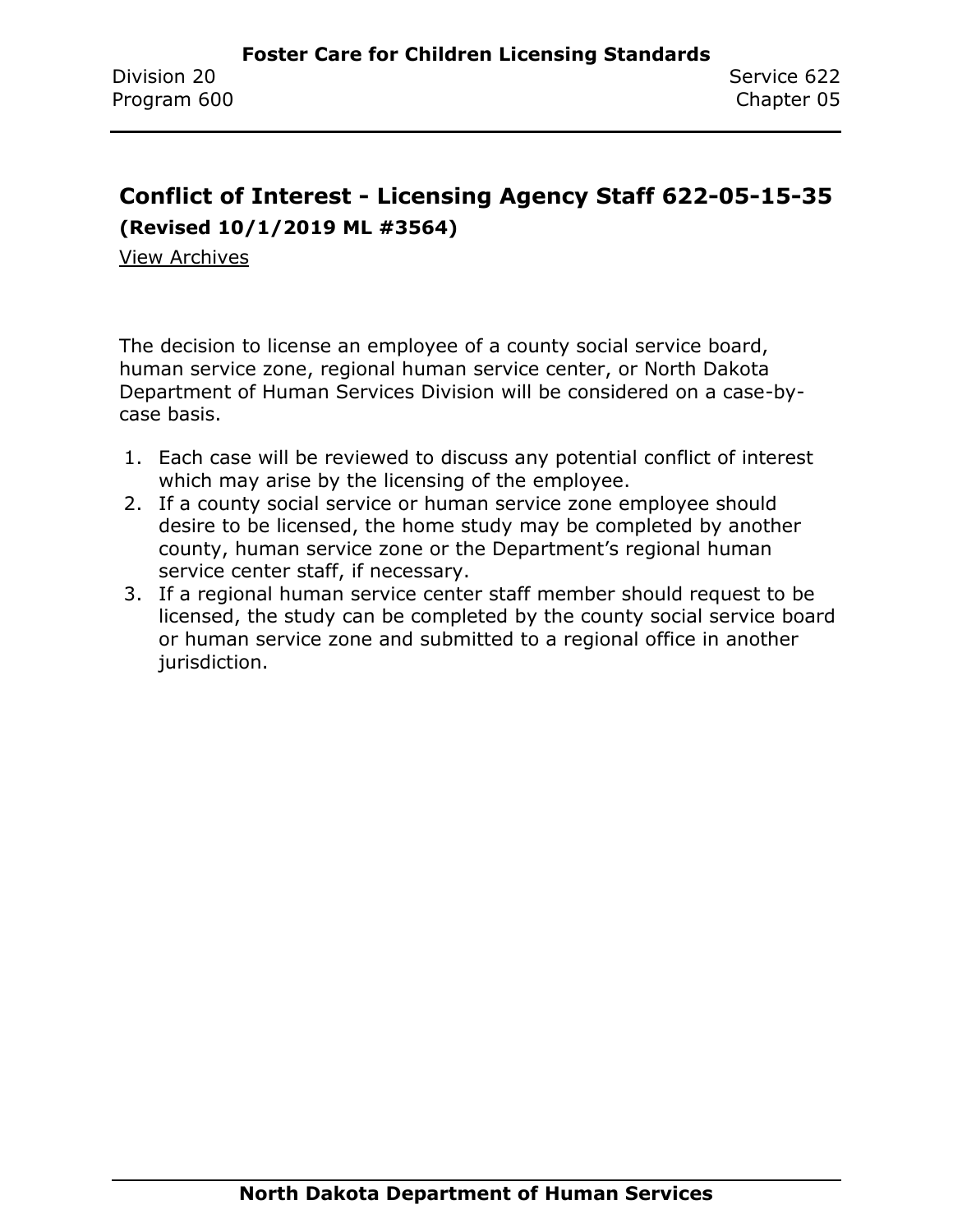### <span id="page-33-0"></span>**Multiethnic Placement Act/Interethnic Adoption Provision (MEPA - IEP) 622-05-15-45**

**(Revised 2/15/2014 ML #3398)**

[View Archives](../../../Content/Archive%20Documents/archive.htm#622_05_15_45)

The Multiethnic Placement Act of 1994 (MEPA) was amended in the Small Business Job Protection Act of 1996. The language of the 1996 provision is as follows:

A person or government that is involved in adoption or foster care placement may not –

- 1. Deny to any individual the opportunity to become an adoptive or a foster parent, on the basis of the race, color, or national origin of the individual, or of the child involved; or
- 2. Delay or deny the placement of a child for adoption or into foster care on the basis of the race, color, or national origin of the adoptive or foster parent, or the child involved.

The purpose of MEPA/IEP is to promote the best interest of children by:

- 1. Decreasing the length of time that children wait to be adopted.
- 2. Preventing discrimination in the placement of children on the basis of race, color, or national origin; and
- 3. Facilitating the identification and recruitment of foster and adoptive families that can meet children's needs.

MEPA/IEP provides for diligent recruitment of potential foster and adoptive families that reflect the ethnic and racial diversity of children in the State for whom foster and adoptive homes are needed. (Refer to NDDHS 624-05 for the complete MEPA/IEP policy.)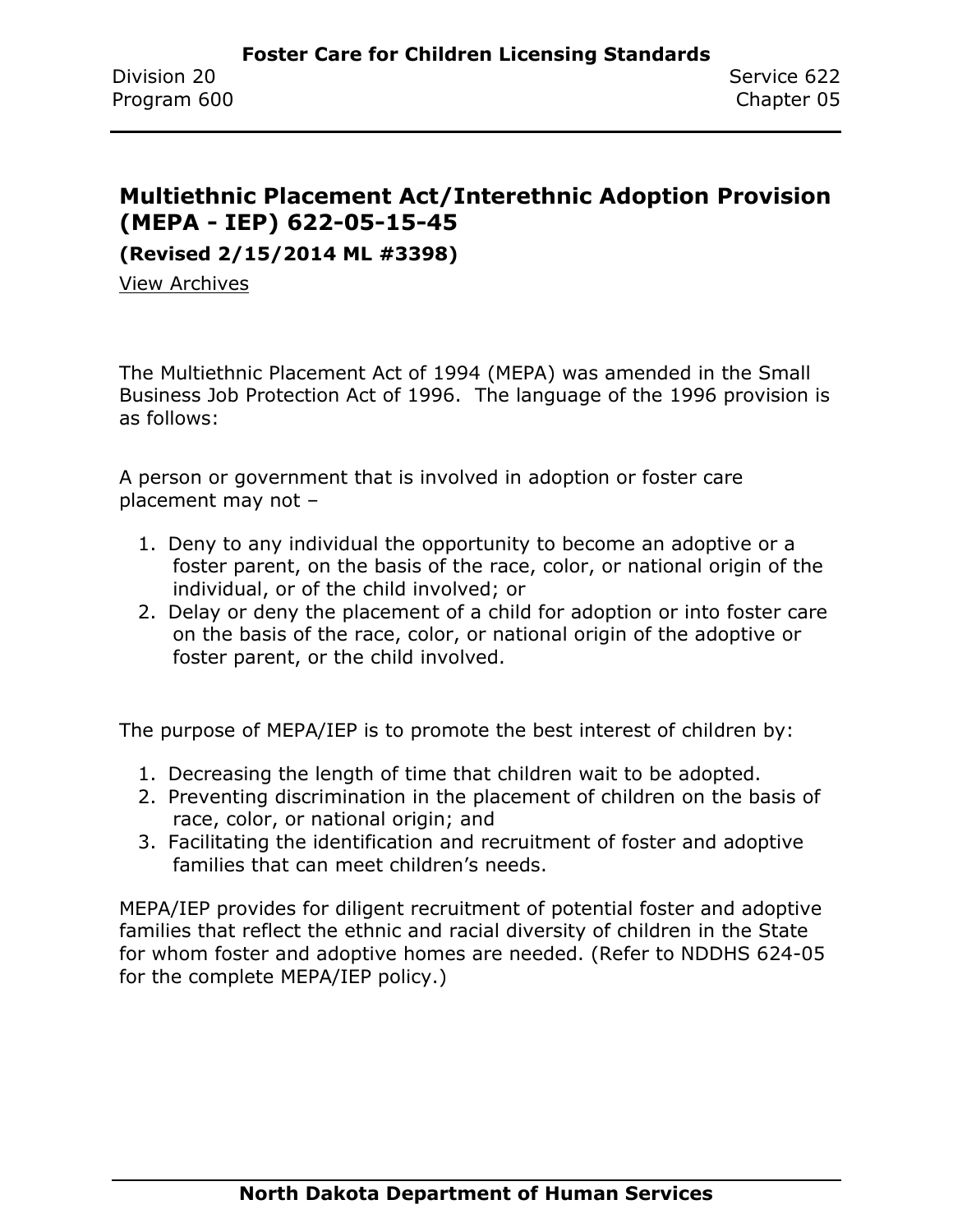### <span id="page-34-0"></span>**Licensing 622-05-20**

**Licensing Forms 622-05-20-03 (Revised 10/1/2019 ML #3564)**

[View Archives](../../../Content/Archive%20Documents/archive.htm#622_05_20_03)

Foster care for children licensing forms can be found at <http://www.nd.gov/eforms> The forms are fillable and savable. A description of each form and when it should be used is detailed below.

- 1. [SFN 327](https://www.nd.gov/eforms/Doc/sfn00327.pdf) "Family Foster Care Claim of Property Damage" is to be completed by the foster parent(s) and submitted by the authorized agent or supervising agency within 90 days of the discovery of the property damage. If approved, payment will be made to the party experiencing the damage.
- 2. [SFN 328](https://www.nd.gov/eforms/Doc/sfn00328.pdf) "Family Foster Care Home Property Damage Verification of Claim" is to be completed by the Department before a claim of family foster care property damage can be reimbursed by the department.
- 3. [SFN 400](https://www.nd.gov/eforms/Doc/sfn00400.pdf) "Annual Application to Provide Family Foster Care" is completed by the foster parent(s) every twelve months. ND licensed or approved (Tribal Affidavit) foster parents must be re-evaluated annually. This information is used to update the payment system, gain a better understanding of the family composition and assist the authorized licensing agent with the annual renewal process. \*\*Affidavit homes must complete this form during initial and annual reviews to update information for the ND payment system.
- 4. [SFN 433](https://www.nd.gov/eforms/Doc/sfn00433.pdf) "Child Abuse and Neglect Background Inquiry" this form shall be completed by foster parent(s) and other adults in the home, each year during the annual licensing review period granting the Department permission to check the index.
- 5. [SFN 445](https://www.nd.gov/eforms/Doc/sfn00445.pdf) "Family Evacuation Disaster Plan" is to be completed by foster parent(s) regarding a relocation plan in the event they are required to leave their home due to a natural disaster or catastrophic event.
- 6. [SFN 800](https://www.nd.gov/eforms/Doc/sfn00800.pdf) "Fire Safety Self Declaration" is to be completed and signed by each foster parent before initial licensure and annually thereafter.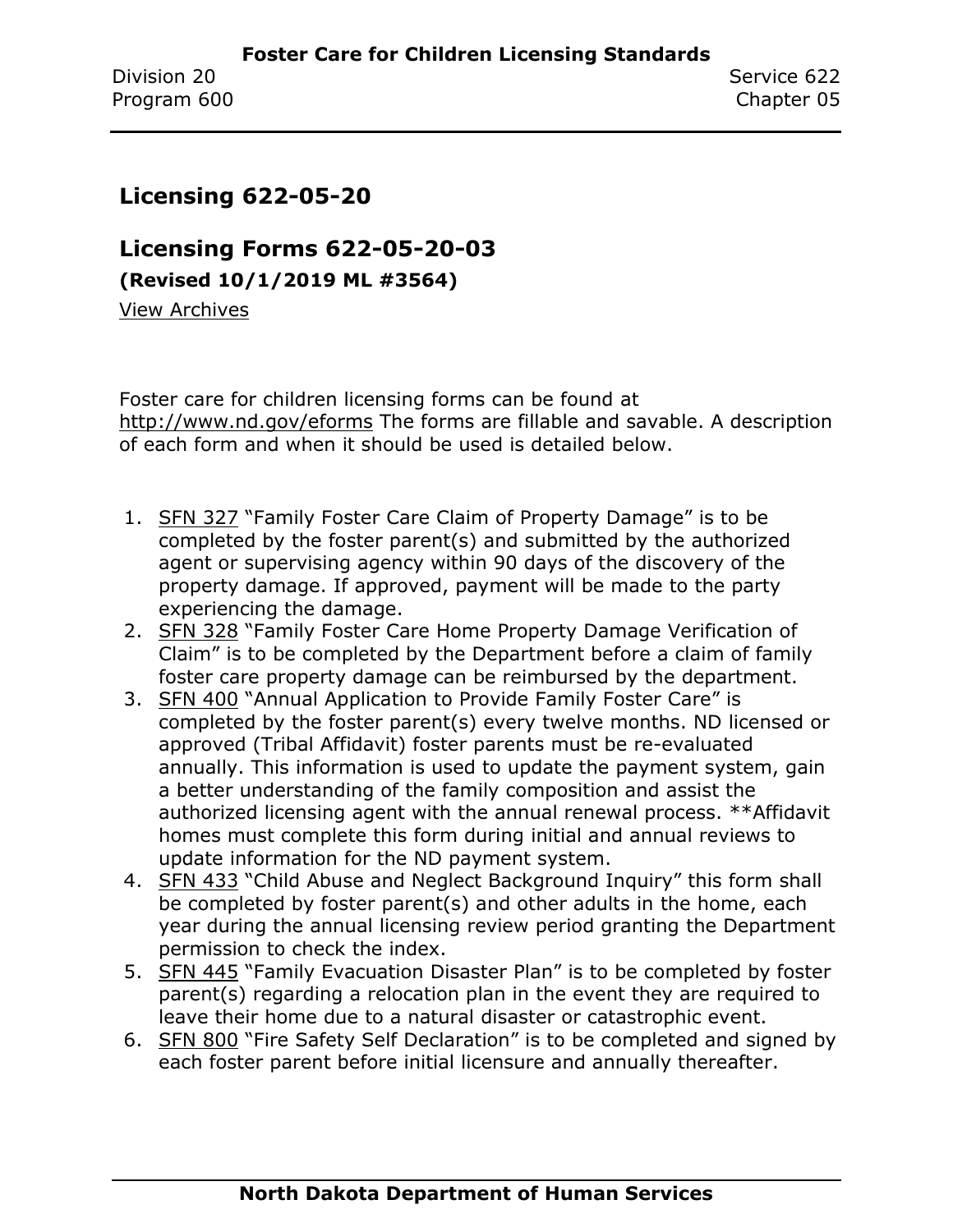- 7. [SFN 842](https://www.nd.gov/eforms/Doc/sfn00842.pdf) "Acknowledgement of Placements Preference" is completed and signed by each foster parent prior to initial licensure and annually thereafter.
- 8. [SFN 843](https://www.nd.gov/eforms/Doc/sfn00843.pdf) "Financial Record" is to be completed and signed by prospective foster parent(s) prior to initial licensure and annually thereafter.
- 9. [SFN 844](https://www.nd.gov/eforms/Doc/sfn00844.pdf) "Relative Waiver" is to be completed and signed by prospective foster parent(s) and reviewed by the licensing worker if the family requires a relative waiver to provide foster care.
- 10. [SFN 850](https://www.nd.gov/eforms/Doc/sfn00850.pdf) "Initial Licensing Checklist" is to be completed and signed by the authorized licensing worker completing the home study and working with the prospective foster family. The checklist will be submitted to the Department.
- 11. [SFN 851](https://www.nd.gov/eforms/Doc/sfn00851.pdf) "Annual Licensing Checklist" is to be completed and signed by the authorized licensing agent completing the home study and working with the foster family during renewal licensing period. The checklist will be submitted to the Department.
- 12. [SFN 889](https://www.nd.gov/eforms/Doc/sfn00889.pdf) "Initial Home Study Foster Care For Children" is completed by the authorized licensing agent thoroughly detailing all information collected while assessing the applicants. This form must be submitted to the Department in conjunction with all required licensing paperwork.
- 13. [SFN 890](https://www.nd.gov/eforms/Doc/sfn00890.pdf) "Affidavit of Compliance in lieu of License for Foster Care For Children" must be signed each year by the Tribe licensing a Tribal foster home. This is a statement in writing by a representative of a recognized Indian Tribe stating that a specific home on or near an Indian reservation meets federal and state requirements to provide foster care in their home.
- 14. [SFN 893](https://www.nd.gov/eforms/Doc/sfn00893.pdf) "Initial Application to Provide Family Foster Care For Children" is completed by prospective foster parent(s). The initial application must be received by the authorized licensing agent in order for the licensing process to begin.
- 15. [SFN 972](https://www.nd.gov/eforms/Doc/sfn00972.pdf) "Declaration of Good Health" is required to be completed for each individual (child and adult) residing in the foster home. This does not include foster children. It is a requirement for initial and ongoing licensure or approval to help assure the health, safety and well-being of children placed in the home.
- 16. [SFN 974](https://www.nd.gov/eforms/Doc/sfn00974.pdf) "Physical Exam Verification" the prospective foster parent(s) shall submit the results of a physical examination dated within 12 months of the date of initial application. This is required once and only for the applicants. All foster parents licensed prior to October 1, 2019 are grandfathered in.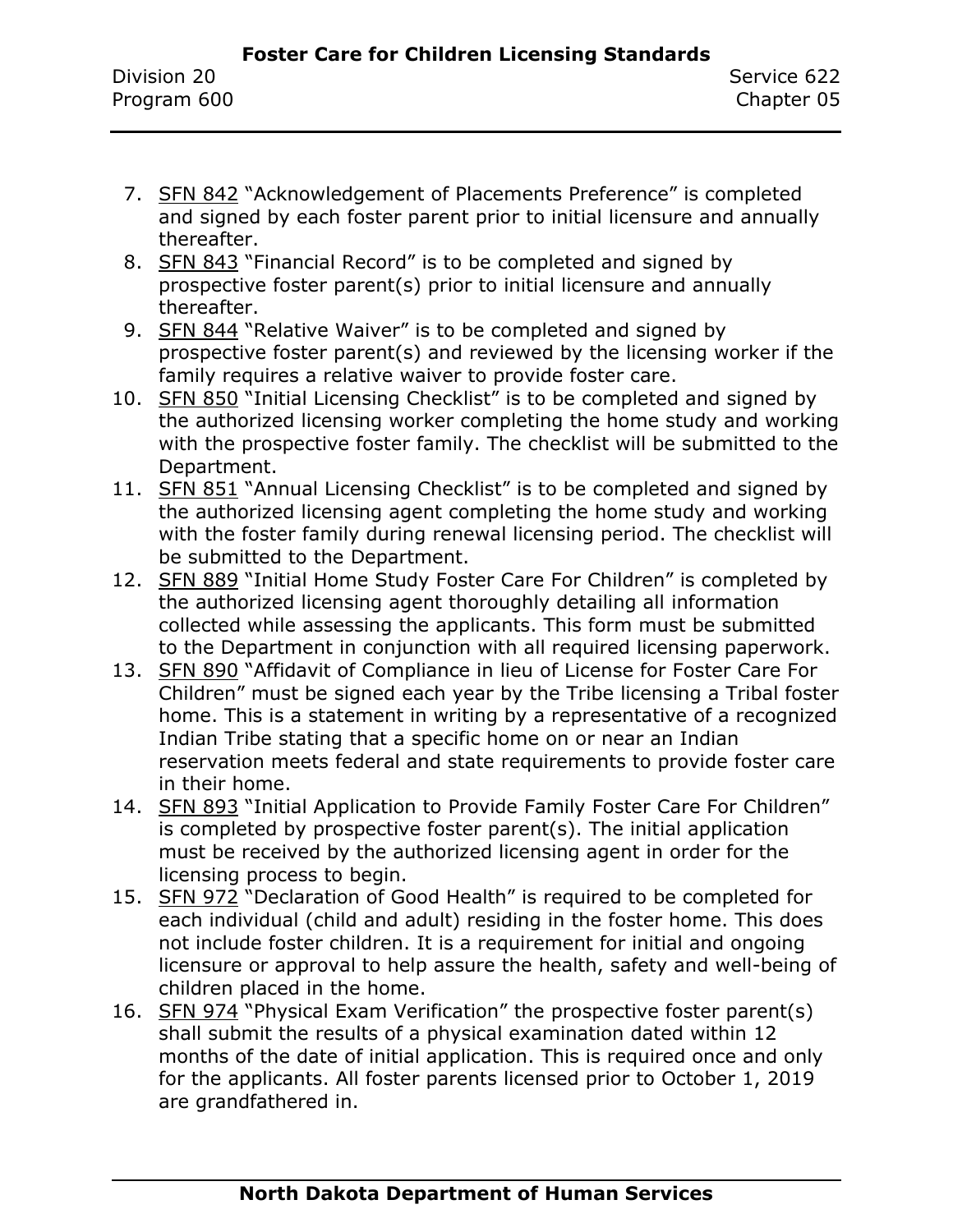- 17. [SFN 1247](https://www.nd.gov/eforms/Doc/sfn01247.pdf) "Informal Meeting Request for Foster Parent Grievance" Foster parents shall fill this form out notifying the child's custodial agency they are filing a grievance and request an informal meeting.
- 18. [SFN 1248](https://www.nd.gov/eforms/Doc/sfn01248.pdf) "Notice of an Informal Meeting Concerning Grievance" this is to inform foster parents the informal meeting request form they filed has been scheduled.
- 19. [SFN 1249](https://www.nd.gov/eforms/Doc/sfn01249.pdf) "Agency Summary and Decision from Informal Meeting" this is to inform the foster parents of the results of the meeting concerning their grievance.
- 20. [SFN 1941](https://www.nd.gov/eforms/Doc/sfn01941.pdf) "Annual Licensing Report-Foster Care For Children" is completed by the licensing worker. The form will detail relevant information since the date of the last licensure study.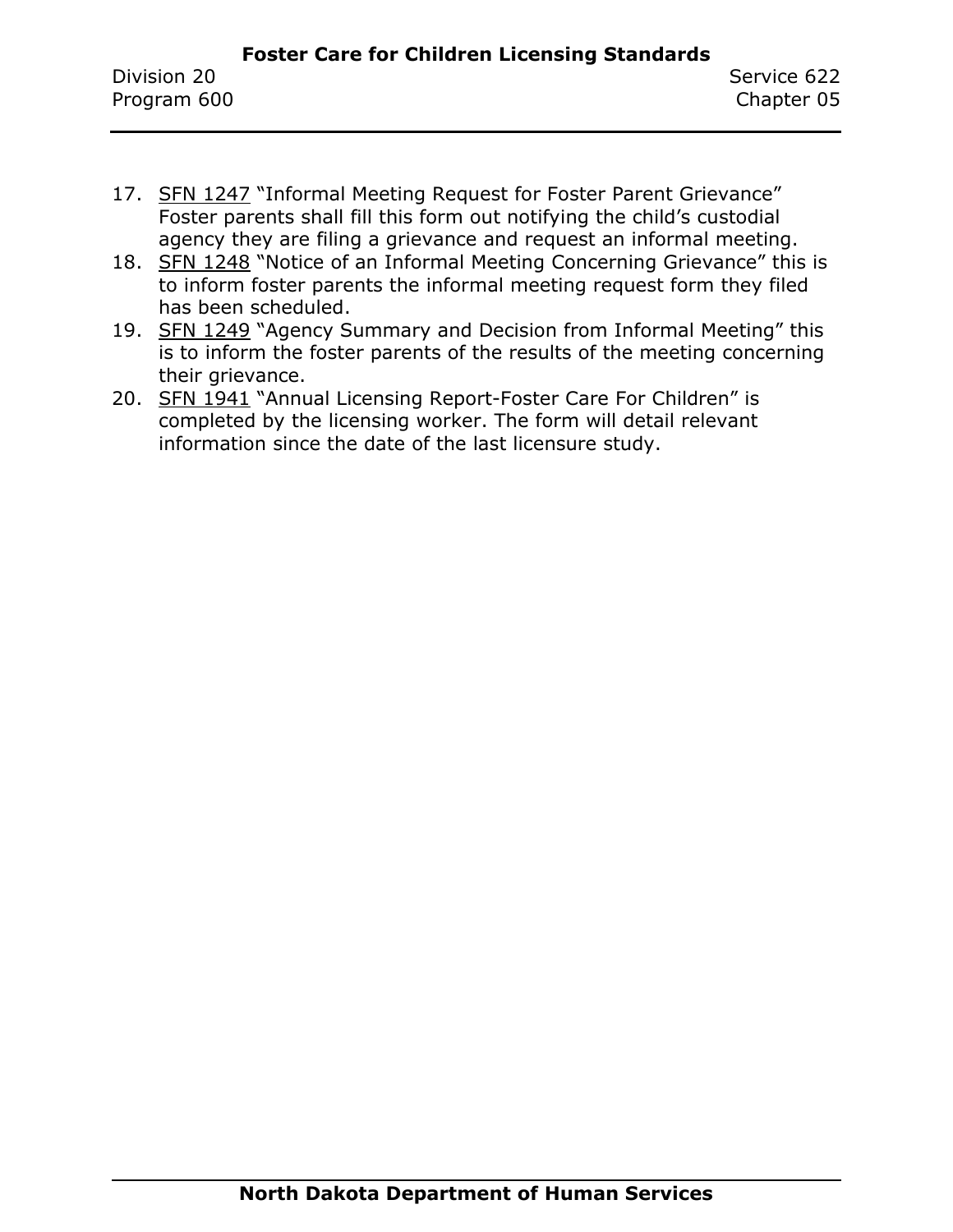# **Licensing Files 622-05-20-05**

**(NEW 8/15/2010 ML #3224)**

[View Archives](../../../Content/Archive%20Documents/archive.htm#622_05_20_05)

Licensing files are public records. As such, they are covered under the access requirements pursuant to NDCC § 44-04-18.1 or 44-04-18.4. This provides for open records. There is, however, certain information in the licensing file that is considered confidential and is not part of an open record; i.e. social security numbers, bank information, protected medical information, psychological evaluation, etc. If a county social service board receives a request to view a licensing file, assistance in redacting the file should be requested from the county's State's Attorney's office prior to complying with the request. Notification should be given to the State Foster Care Administrator of any/all requests. If a human service center receives this request, assistance for redacting the file should be requested from the State Foster Care Administrator.

Please keep this information in mind when you contact individuals named as references for foster license applicants. Any reference information provided (letters, forms, or social worker recordings of reference contacts, etc.) is part of the licensing file and is not a confidential record.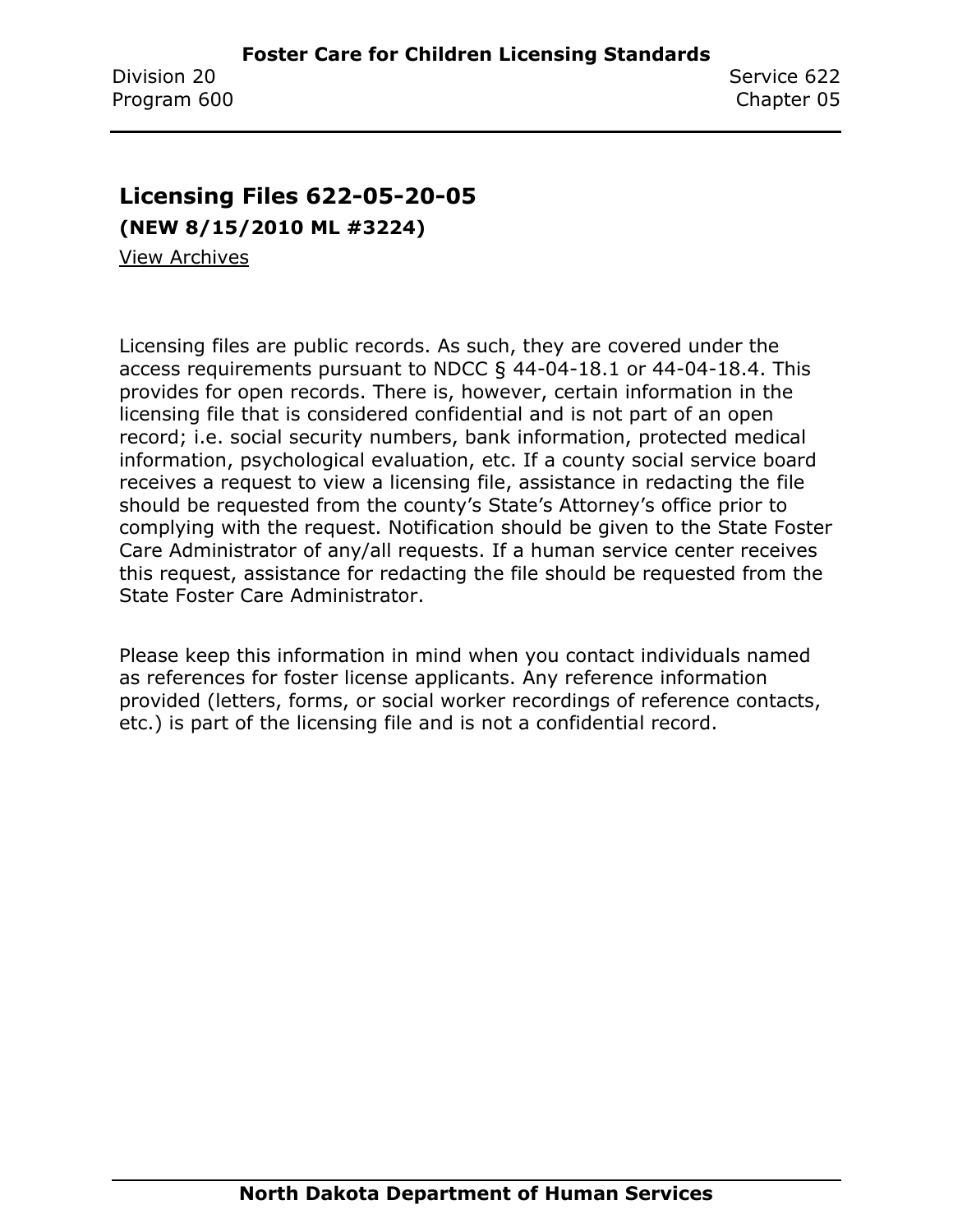# **Family Foster Care Licensing Changes 622-05-20-10**

**(Revised 10/1/19 ML #3564)**

[View Archives](../../../Content/Archive%20Documents/archive.htm#622_05_20_10)

Licensed ND family foster homes can experience various changes in their family setting while licensed to provide foster care for children. Foster parents must notify the authorized licensing agent of the changes as soon, as they are aware the change is coming or has occurred. The authorized licensing agent worker will then notify the regional office of changes, as well as the child's supervising agency if a placement is in the home.

It is critical that during initial and ongoing licensing visits the authorized licensing agent worker educates the foster parent/s about the importance of notifying the agency when changes occur or are expected to occur. If a license is out of compliance, it could result in overpayments.

It is suggested that all ND family foster homes are licensed for placements age 0 through 20 with a preference of age indicated on the license, if desired. This will not limit placement options but will allow for preference to be acknowledged. EX: Licensed for males age 0 to 18, with a preference of males or females age 0-12.

- 1. Procedures to accommodate changes a foster family may encounter throughout their licensure include: Foster home has a change in family composition (parental marriage occurs, a new child or adult joins the family unit, grandparent moves in, etc.
	- a. The foster family must complete a new initial application (SFN 893) as soon as possible to add the new members or remove household members.
	- b. Fingerprint- based criminal background checks for any new adult living in the home must be completed as soon as possible. The individual living in the home may not be left to supervise a foster child until background check results are on file.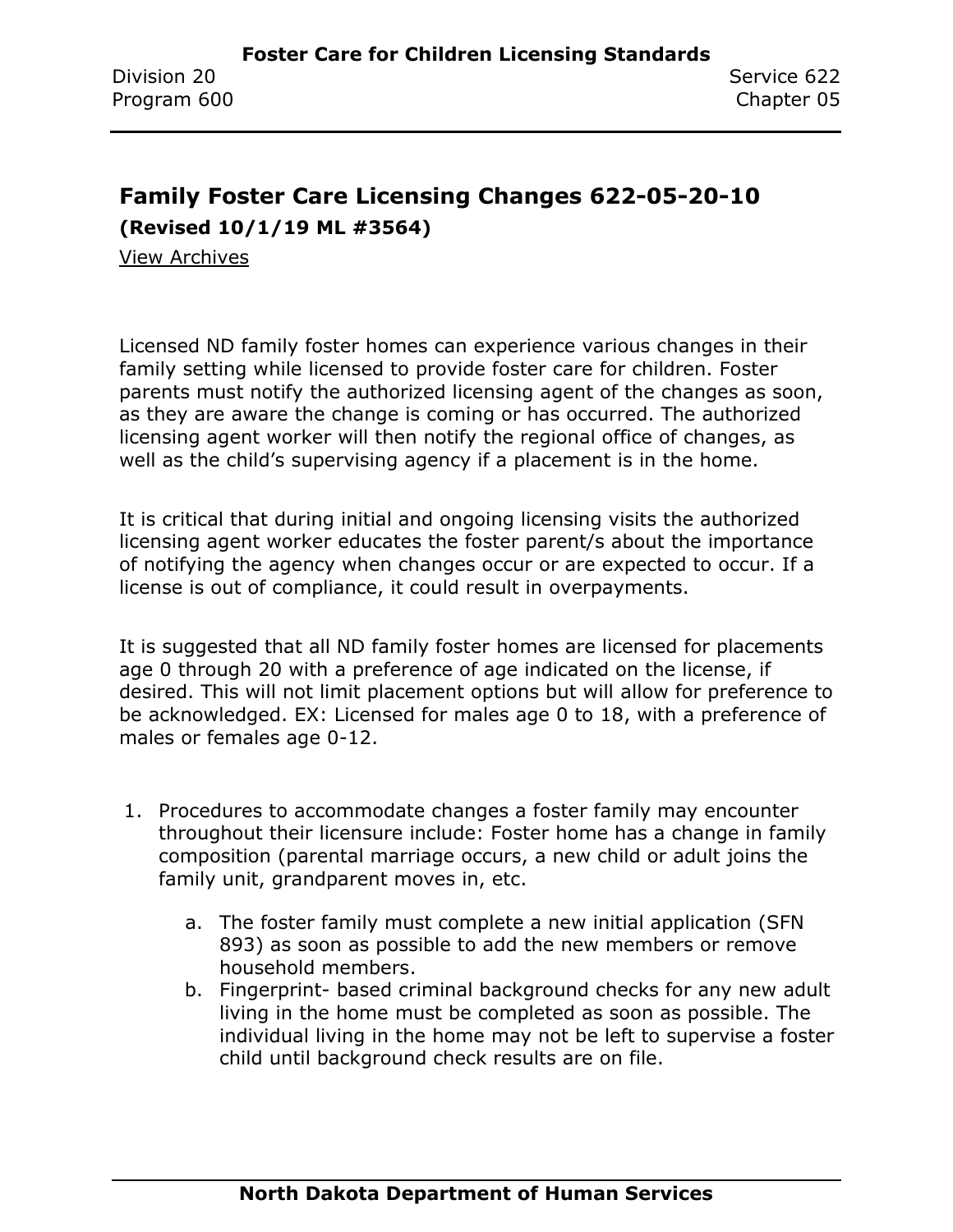- c. The licensing worker must meet with the family and update the home study (SFN 889) as soon as possible, not to exceed 30 days of notification.
- d. The licensing worker will update and enter pertinent information into the payment system under the same provider number.
- e. The licensing worker must forward the updated paperwork to the regional office within 45 days of the change.
- 2. Foster home moves to a new address in the same County:
	- a. The licensing worker must visit and assess the new physical location within seven days of the move.
	- b. The licensing worker will update the home study (SFN 889) after the onsite walk through as soon as possible, not to exceed 30 days of notification.
	- c. The licensing worker will update and enter pertinent information into the payment system under the same provider number.
		- **The provider can retain their original ND provider number.**
	- d. If the new property is not viewed within seven days, the family may be considered a "prospective foster family" and a new fingerprint-based criminal background check may be required to begin the process of licensing again. If the foster family moves and a foster child is placed in the home, payment issues will occur.
	- e. The licensing worker must forward the updated paperwork to the regional office within 45 days of the change.
- 3. Transition from a county foster home to therapeutic foster home:
	- a. The foster family must sign a release of information for the two agencies to communicate and share licensing paperwork.
	- b. The new licensing agency worker must review and update the recent application (SFN 893 or SFN 400) as soon as possible, not to exceed 30 days of notification.
	- c. The licensing worker must review and update the recent home study (SFN 889) as soon as possible, not to exceed 30 days of notification.
	- d. The licensing worker must forward the updated paperwork to the regional office within 45 days of the change.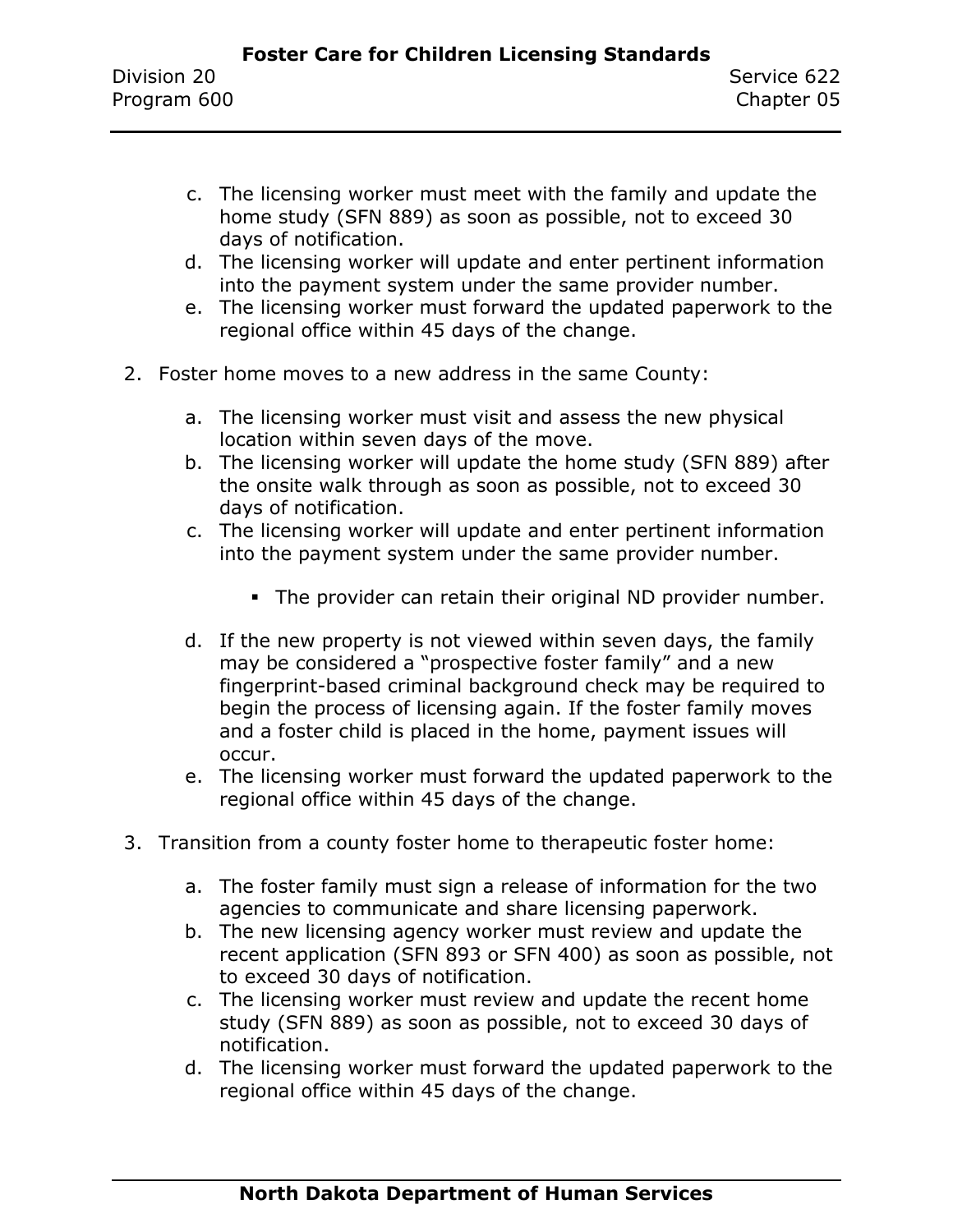- e. The regional office will update and enter pertinent information into the payment system:
	- **.** The county must close the license in CCWIPS when a county foster home license ends.
	- **•** A new provider number must be issued.
	- **The therapeutic foster care provider number must be** assigned. The start date of the therapeutic license must be consecutive with the close date of the county license.
- f. If there is any lapse in days between the close date and the start date, the family will be considered a "prospective foster family" and a new fingerprint-based criminal background check will be required to begin the process of licensing again.
- 4. Transition from a therapeutic foster home to a county foster home:
	- a. The family must sign a release of information for the two agencies to communicate and share licensing paperwork.
	- b. The new licensing agent must review and update the recent application (SFN 893 or SFN 400) as soon as possible, not to exceed 30 days of notification.
	- c. The new licensing agent must review and update the recent home study (SFN 889) as soon as possible, not to exceed 30 days of notification.
	- d. The licensing worker will update and enter pertinent information into the payment system under the same provider number:
		- The start date of the county license must be consecutive with the end date of the therapeutic foster care license.
		- A new provider number is not needed. Add the application and home study under that original provider number.
		- **.** In order to avoid payment errors, immediately provide new family direct deposit information to CFS. All therapeutic providers are set up in the payment system under the Licensed Child Placing Agency banking information; payments do not go directly to the family. Once the family is licensed with the county, the department must convert the agency banking information to the provider's personal banking information.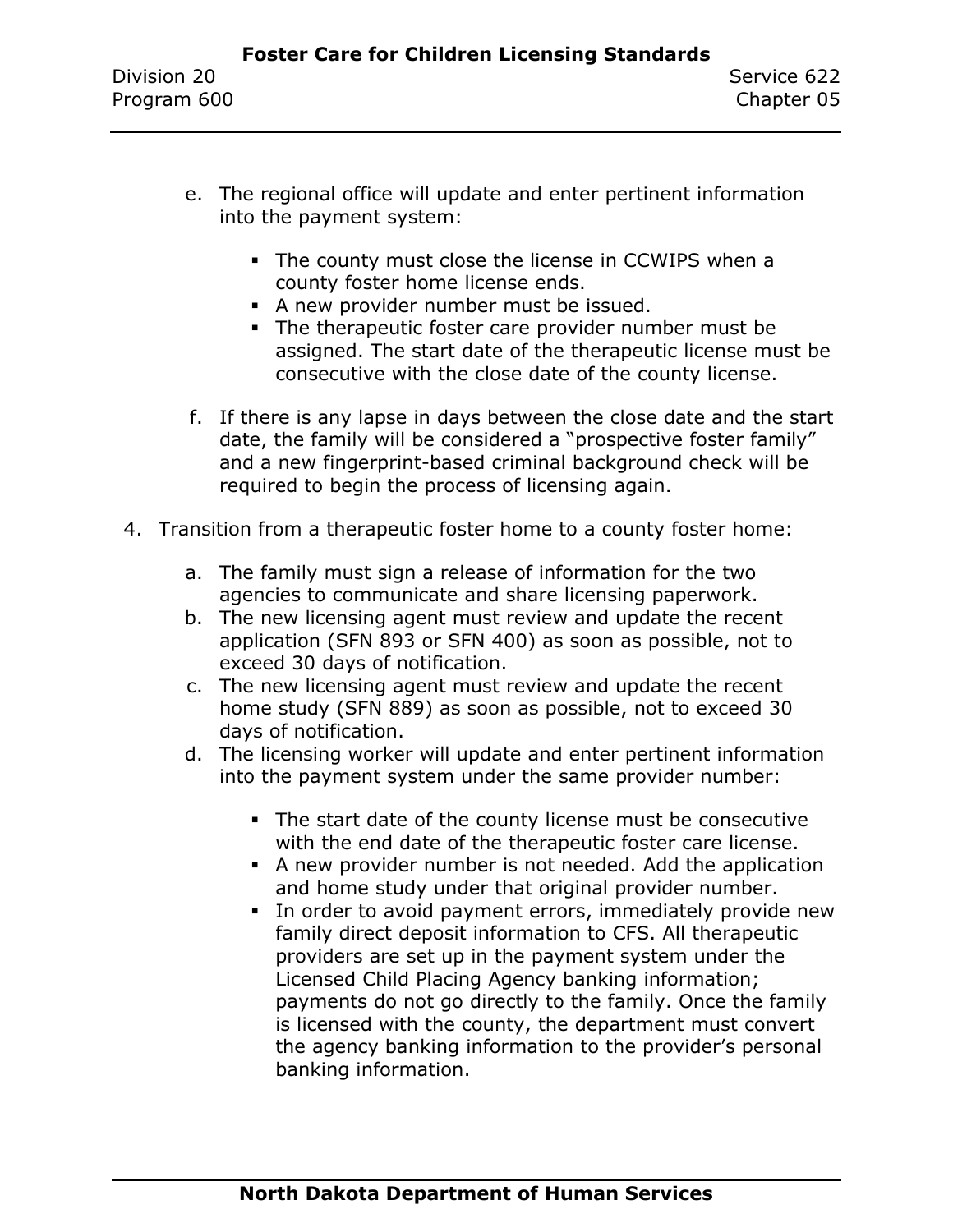- e. If there is any lapse in days between the close date and the start date, the family will be considered a "prospective foster family" and a new fingerprint-based criminal background check will be required to begin the process of licensing again.
- f. The licensing worker must forward the updated paperwork to the regional office within 45 days of the change.
- 5. Transition from a PATH therapeutic foster home to a PATH Regular foster home, and vice versa:
	- a. The licensing agency worker must review and update, if applicable, the recent application (SFN 893 or SFN 400) as soon as possible, not to exceed 30 days of notification.
	- b. The licensing worker must review and update, if applicable, the most recent home study (SFN 889) as soon as possible, not to exceed 30 days of notification.
	- c. The licensing worker must forward the updated paperwork to the regional office within 45 days of the change.
	- d. The regional office will update and enter information into the payment system:
		- The original license must be closed in CCWIPS.
		- **•** A new provider number must be issued.
		- **The start date of the new license must be consecutive with** the close date of the previous license.
	- e. If there is any lapse in days between the close date and the start date, the family will be considered a "prospective foster family" and a new fingerprint-based criminal background check will be required to begin the process of licensing again.
- 6. County foster home moves from one County to another County:
	- a. The sending county must notify the receiving county that the family will be moving.
	- b. The family must sign a release of information for the two agencies to communicate and share licensing paperwork to assist the receiving county with the transition.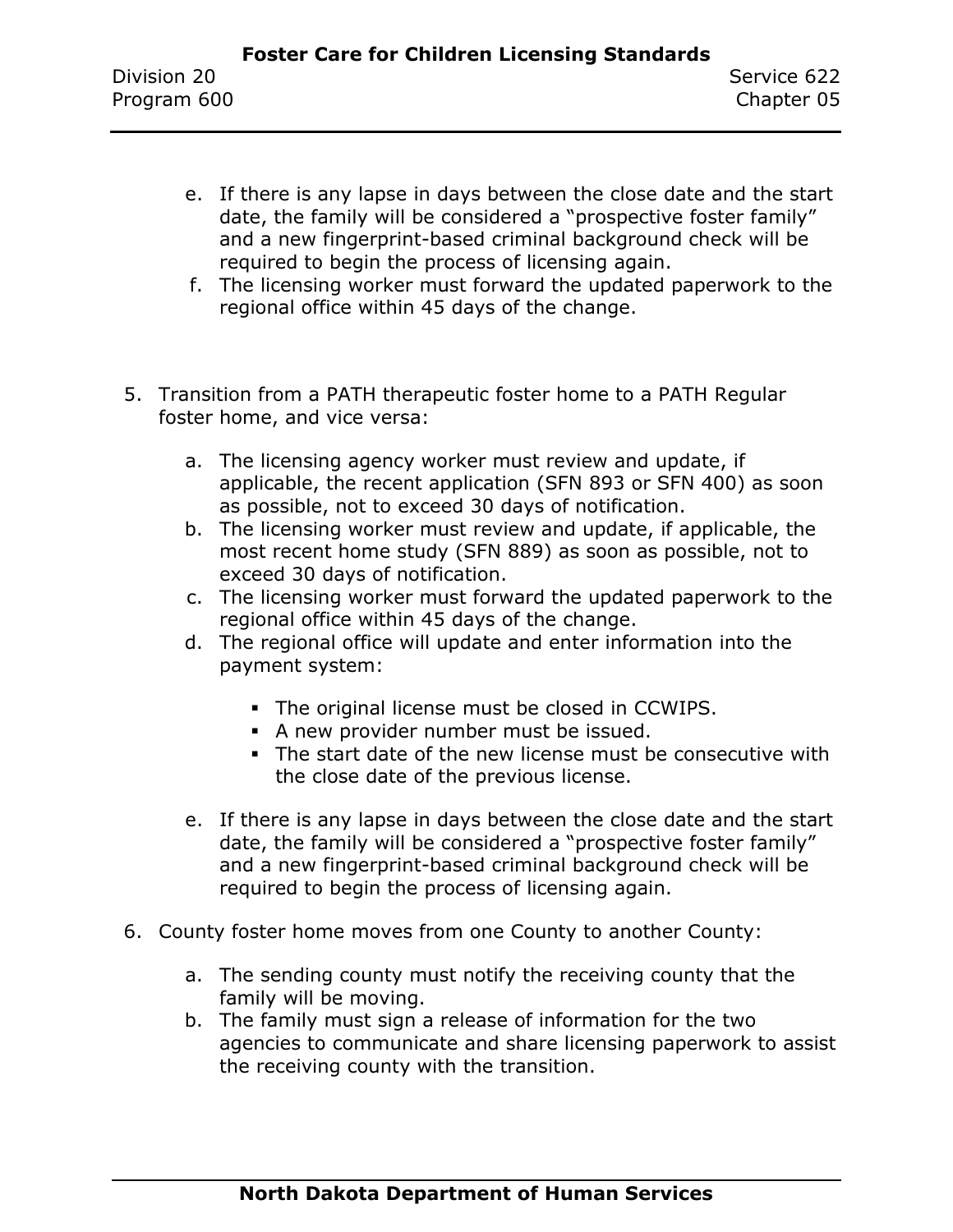- c. The receiving licensing worker must visit and assess the new physical location within seven days.
- d. The receiving licensing worker must review and update the recent application (SFN 893 or SFN 400) as soon as possible, not to exceed 30 days of notification.
- e. The receiving licensing worker must review and update the recent home study (SFN 889) as soon as possible, not to exceed 30 days of notification.
- f. The receiving licensing worker will update and enter pertinent information into the payment system under the same provider number.
	- **.** The provider can retain their original ND provider number.
	- **•** The originating county must close the license in the payment system.
	- **Enter the application and assign the original provider** number as an "existing provider number". The start date of the receiving county license must be consecutive with the close date of the originating county license.
- g. If there is any lapse in days between the close date and the start date, the family will be considered a "prospective foster family" and a new fingerprint-based criminal background check will be required to begin the process of licensing again.
- h. The licensing worker must forward the updated paperwork to the regional office within 45 days of the change.
- 7. Therapeutic foster home moves from one region to another region:
	- a. The original licensing agent must notify the regional office that the family will be moving to a new region.
	- b. The family may sign a release of information providing permissions for the agency and the department to communicate and share licensing paperwork across regional lines. This will assist with transparency during the transition. Without a new release, the regional office has authority to obtain the file as the department issuing the initial license.
	- c. The licensing agent must review and update the recent application (SFN 893 or SFN 400) as soon as possible, not to exceed 30 days of notification.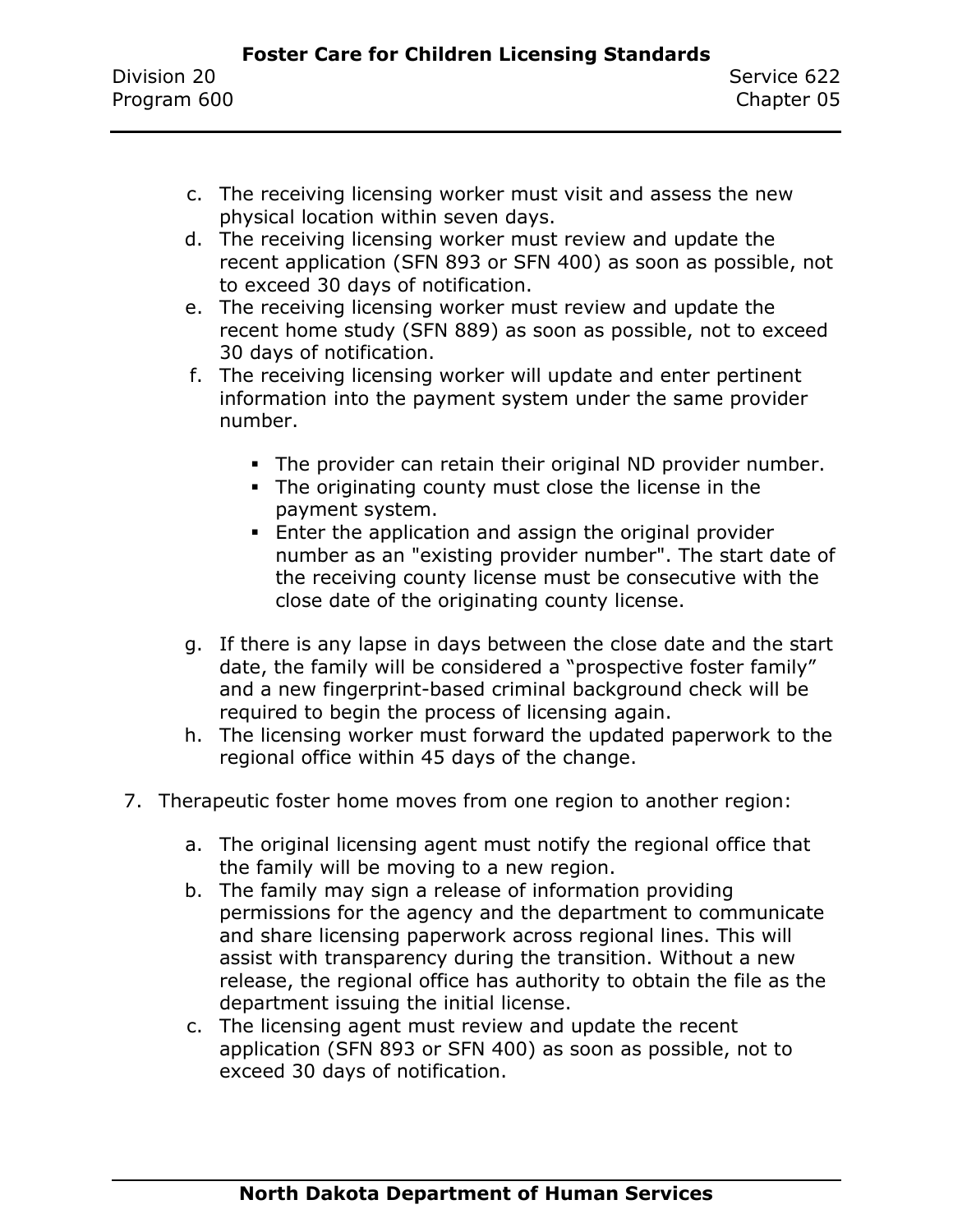- d. The receiving licensing agent must review and update the recent application (SFN 893 or SFN 400) as soon as possible, not to exceed 30 days of notification.
- e. The receiving licensing worker must visit and assess the new physical location within seven days.
- f. The receiving licensing agent must review and update the recent home study (SFN 889) as soon as possible, not to exceed 30 days of notification.
- g. The receiving licensing worker must forward the updated paperwork to the regional office within 45 days of the change.
- h. The receiving region will submit an incident report to the ITD Service Desk to assist with the license transfer in the payment system.
	- **.** The provider can retain their original ND provider number.
- i. The receiving regional office will submit an incident report to the ITD Service Desk to assist with the license transfer in the payment system.
- 8. Foster home is licensed for 2 children, but the agency wants to place 3 children in the home:
	- a. The authorized licensing agent must secure pre-approval by requesting an amendment to bed capacity from the regional office. Pre–approval is required to place an additional child in the licensed provider home.
	- b. The regional office will amend the provider license in the payment system to allow for the additional bed.
	- c. Once the additional bed is identified on the family license, the placement of the additional child/ren can be made in the data management system.
- 9. Foster home moves from ND to another state:
	- a. The ND license must be closed the day the family leaves the state of ND. Termination of the foster care license in the payment system will avoid overpayments.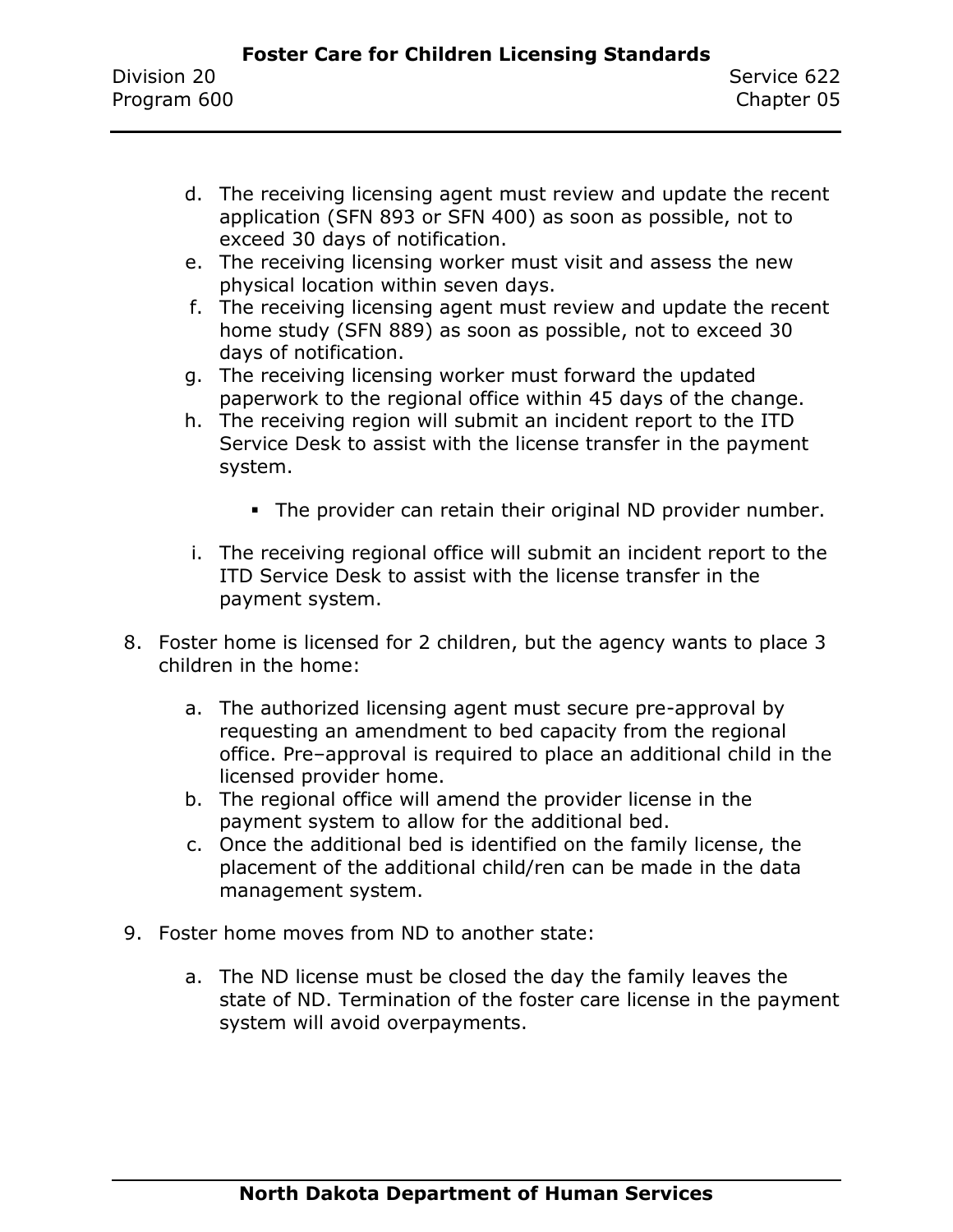Tribal Affidavit: If a current Tribal Affidavit foster home will be moving to the County or transferring their license to PATH to become a therapeutic/treatment provider, the closing of the original affidavit license coded as AF (affidavit) must be consecutive dates to the entry of the new application and provider type licensed as FA (family) or TH (PATH therapeutic). It is critically important for the provider, licensing worker and regional office to plan in advance to accommodate the needs of required paperwork. Planning ahead is critical as a full home study and new licensing paperwork will be required for the transferred home. If there is any lapse in days between the close date and the start date, the family will be considered a "prospective foster family" and a new fingerprint-based criminal background check will be required to begin the process of licensing again.

Placements: If placements are in the foster home when a licensing change occurs, the authorized licensing agent worker must notify the child's supervising agency as soon as possible of the provider change. If a provider number changes in the payment system, the placement of the child will need to be updated to the new provider number in the data management system. Provider numbers and child placement information drive payment authorization.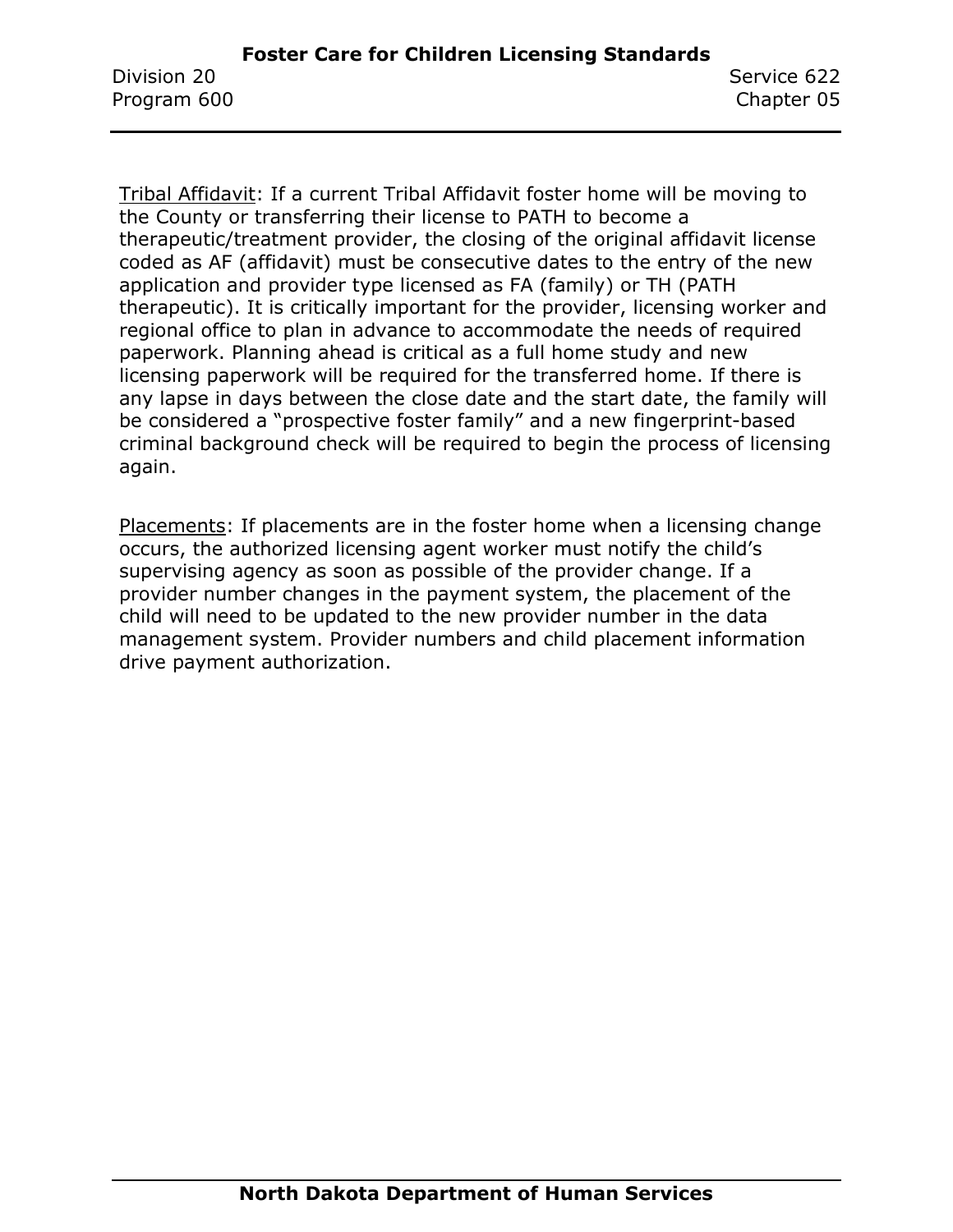### **Transfer of License 622-05-20-12**

**(New 10/1/19 ML #3564)**

[View Archives](../../../Content/Archive%20Documents/archive.htm#622_05_20_12)

A North Dakota family foster home license is not transferable and is valid only for the physical location of the home at the time of issuance, or at another ND location for a temporary period of time, not to exceed 60 days or as approved by the Department.

The authorized licensing agent must visit and assess the new home within **seven days** and grant a temporary approval of the new location. The authorized licensing agent must submit all required documentation to the Department ensuring the new physical location is in full compliance and the changes presented for the family do meet licensing standards.

This applies only to foster homes located within the State of North Dakota jurisdiction for licensing.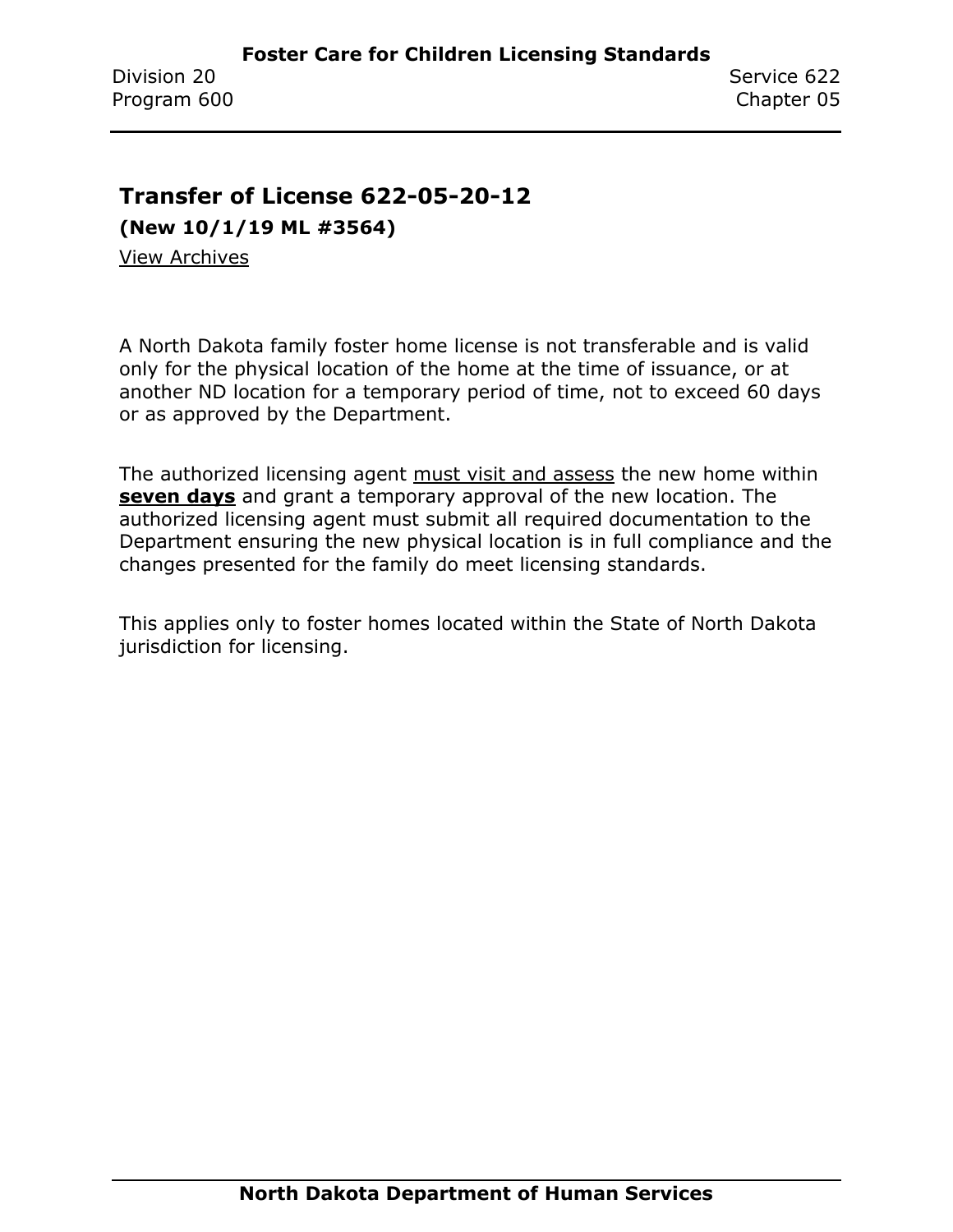## **Family Assessment Process - PRIDE 622-05-20-15**

**(Revised 8/15/2010 ML #3224)**

[View Archives](../../../Content/Archive%20Documents/archive.htm#622_05_20_15)

The goal of safety and permanency for children necessitates a thorough family foster home assessment prior to initial and annual license.

The policy of the Department is to complete a resource family (foster home/pre-adoptive home) assessment incorporating the tools and methods available in the PRIDE "Conducting Mutual Family Assessment and Family Development Plan" process found in the PRIDE Practice Handbook.

This assessment methodology engages the family in a process with the agency to determine whether foster parenting is right for them and for the agency. When conducted according to the handbook, the process should assist in a quality assessment. Keep in mind that frequently, since the implementation of The Adoption and Safe Families Act (ASFA) in North Dakota, foster families become adoptive families. An in-depth, quality home assessment in preparation for foster home licensure may result in fewer barriers if there is a later transition to adoption.

Most of all, the PRIDE home study process will provide the opportunity for the agency to be more knowledgeable about the attitudes and skills of foster homes, and to make better placement decisions for children.

The family assessment is one part of the licensing study process. The family must meet the requirements in NDAC 75-03-14, "Family Foster Care Homes," which is the licensing rule with the force of law.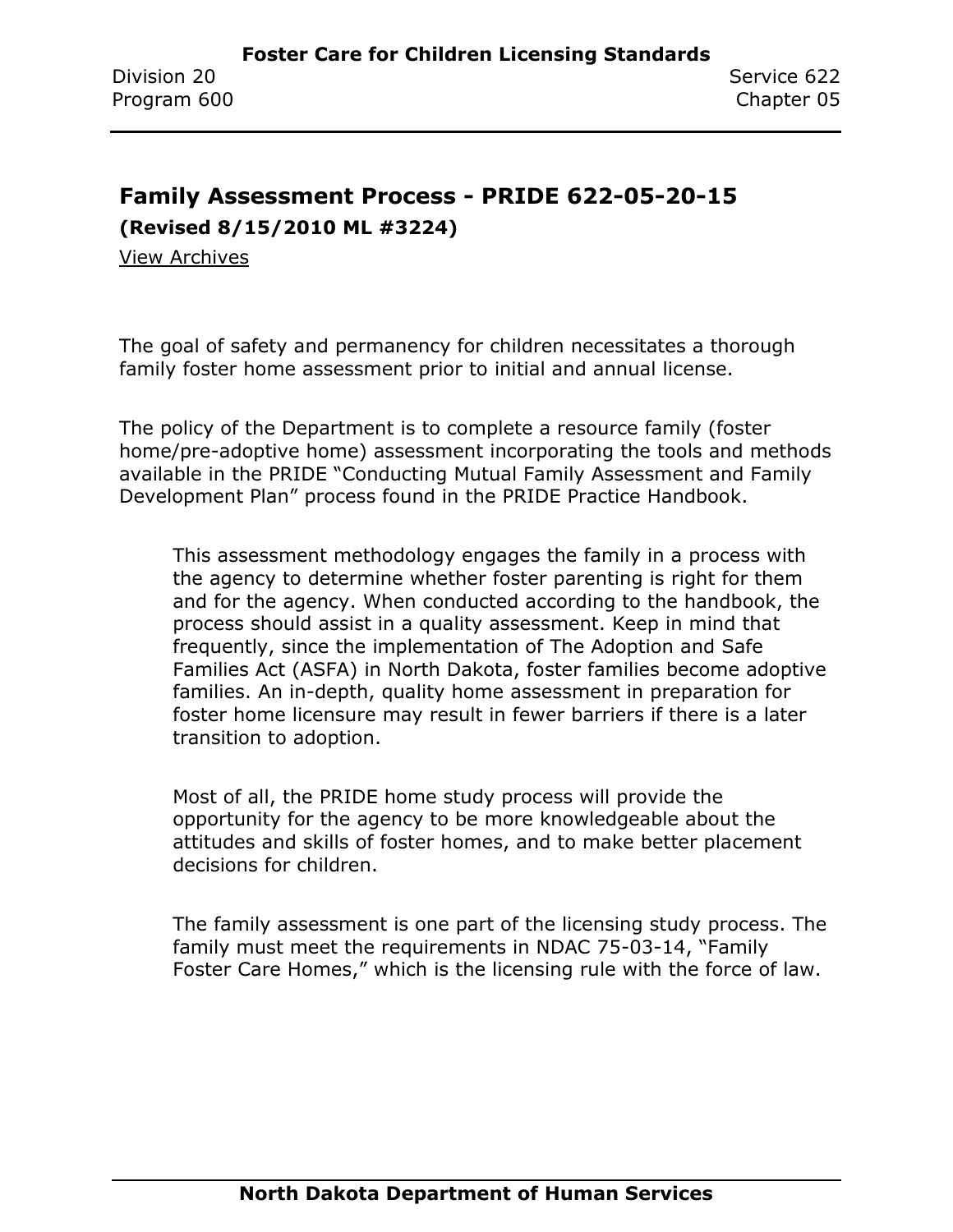## **Purpose of Family Assessment 622-05-20-15-05**

**(Revised 2/15/2014 ML #3398)**

[View Archives](../../../Content/Archive%20Documents/archive.htm#622_05_20_15_05)

- 1. To determine if the family is capable of providing foster family care.
- 2. To assess the strengths and weaknesses of the family to determine what type of children might best be placed with the family.
- 3. To educate potential foster parents about foster care.
- 4. To determine if the home meets basic requirements of the Department.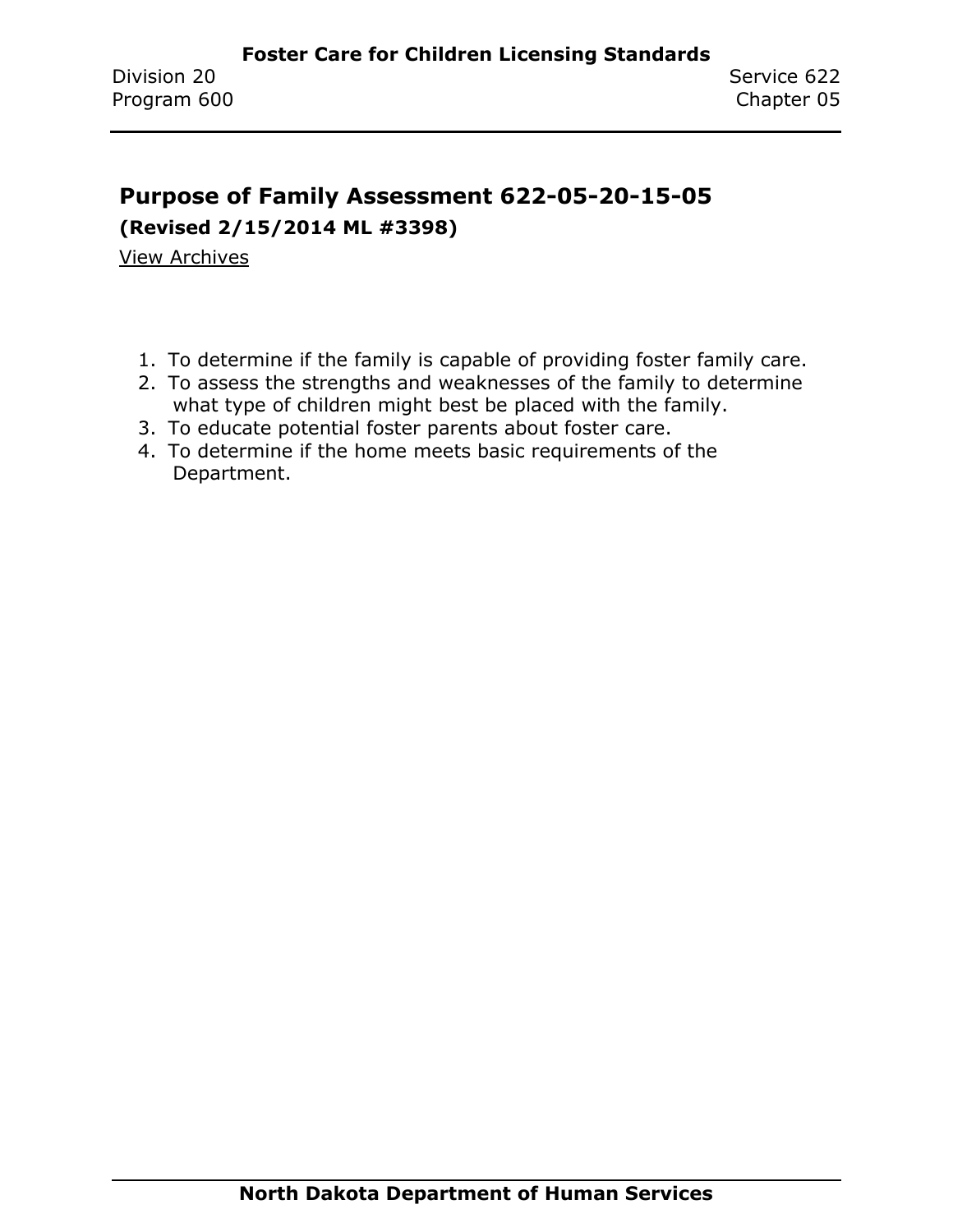### **Home Study Process 622-05-20-20**

**(Revised 10/1/2019 ML #3564)**

[View Archives](../../../Content/Archive%20Documents/archive.htm#622_05_20_20)

The family foster home study is completed prior to licensure using the [SFN](https://www.nd.gov/eforms/Doc/sfn0889.pdf)  [889](https://www.nd.gov/eforms/Doc/sfn0889.pdf) or [SFN 1941.](https://www.nd.gov/eforms/Doc/sfn01941.pdf) The licensing home study shall be completed by a social worker with recommendations to the Department noting the family is in full compliance with licensing standards and indicating the number of children the family can accommodate in their home.

If the authorized licensing agent determines during the home study process the family does not meet licensing compliance, the authorized licensing agent may deny the applicant. The authorized licensing agent must send a letter to the applicant detailing the rational for denial; no further action is required regarding submission of licensing paperwork to the Department.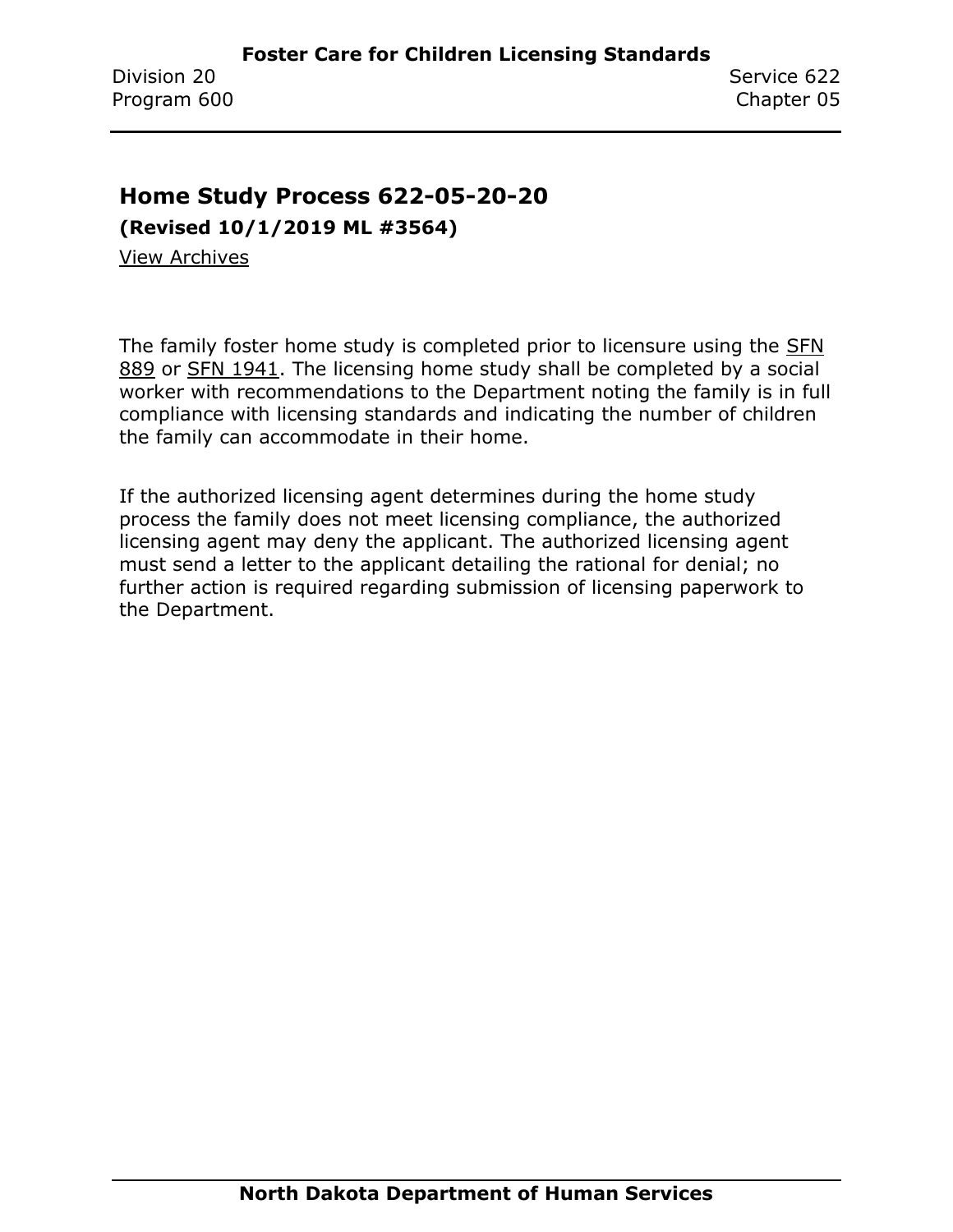### **Information Meeting (Individual or Group) 622-05-20-20-05**

**(NEW 8/15/2010 ML #3224)**

View [Archives](../../../Content/Archive%20Documents/archive.htm#622_05_20_20_05)

An informational meeting provides the prospective foster family preliminary information, thoroughly covering the orientation material and allowing the worker to get acquainted with the potential foster family. This meeting also allows potential foster parents to learn more about agency and staff.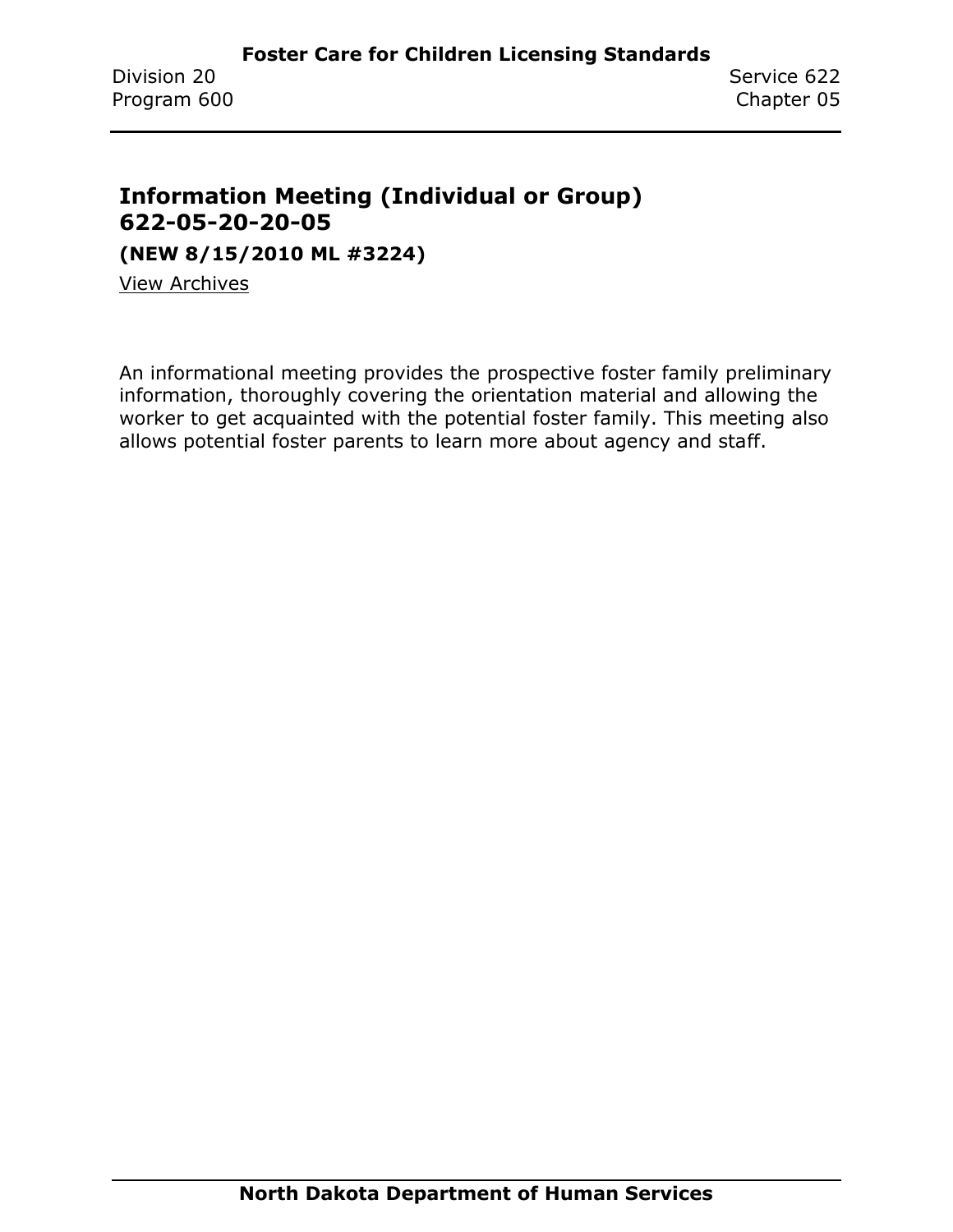### **Responsibility for the Foster Care Study 622-05-20-20-10 (Revised 10/1/2019 ML #3564)**

[View Archives](../../../Content/Archive%20Documents/archive.htm#622_05_20_20_10)

It is the authorized licensing agent's responsibility to conduct the home study of the prospective foster family and recommend licensing to the Department. If the authorized licensing agent determined the family does not meet compliance of the foster care standards, the licensing worker may deny the applicant. A letter must be sent to the applicant detailing the rational for denial.

The study of the foster home shall be carried out in a series of planned discussions between the social worker and prospective foster family. Separate as well as joint discussions with applicants and family members are required. The home study includes discussions regarding:

- 1. Licensing rules that the foster family home must meet.
- 2. Characteristics of children served by the agency, including range of behaviors and positive traits shown by children requiring placement.
- 3. Parental reasons necessitating placement.
- 4. Circumstances which children face in their status as foster children, including effects of separation from their own parents, anticipated reactions in relation to their own family, feelings of being different in school and the community.
- 5. Importance of continuity of care for child(ren), and of avoiding unnecessary or abrupt replacements,
- 6. Varying length of time for which children require foster care.
- 7. Differences between foster care and adoption.
- 8. Special characteristics of being a foster family, and how this differs from their own family in terms of discipline and challenges and gratification.
- 9. Responsibility of the agency for the children it serves, its goals and objectives, social worker responsibilities.
- 10. Agency policies and procedures regarding maintenance payment, provision of clothing medical care, education, religious training, medical and other transportation, etc. with detailed and specific information regarding financial arrangements between the agency and foster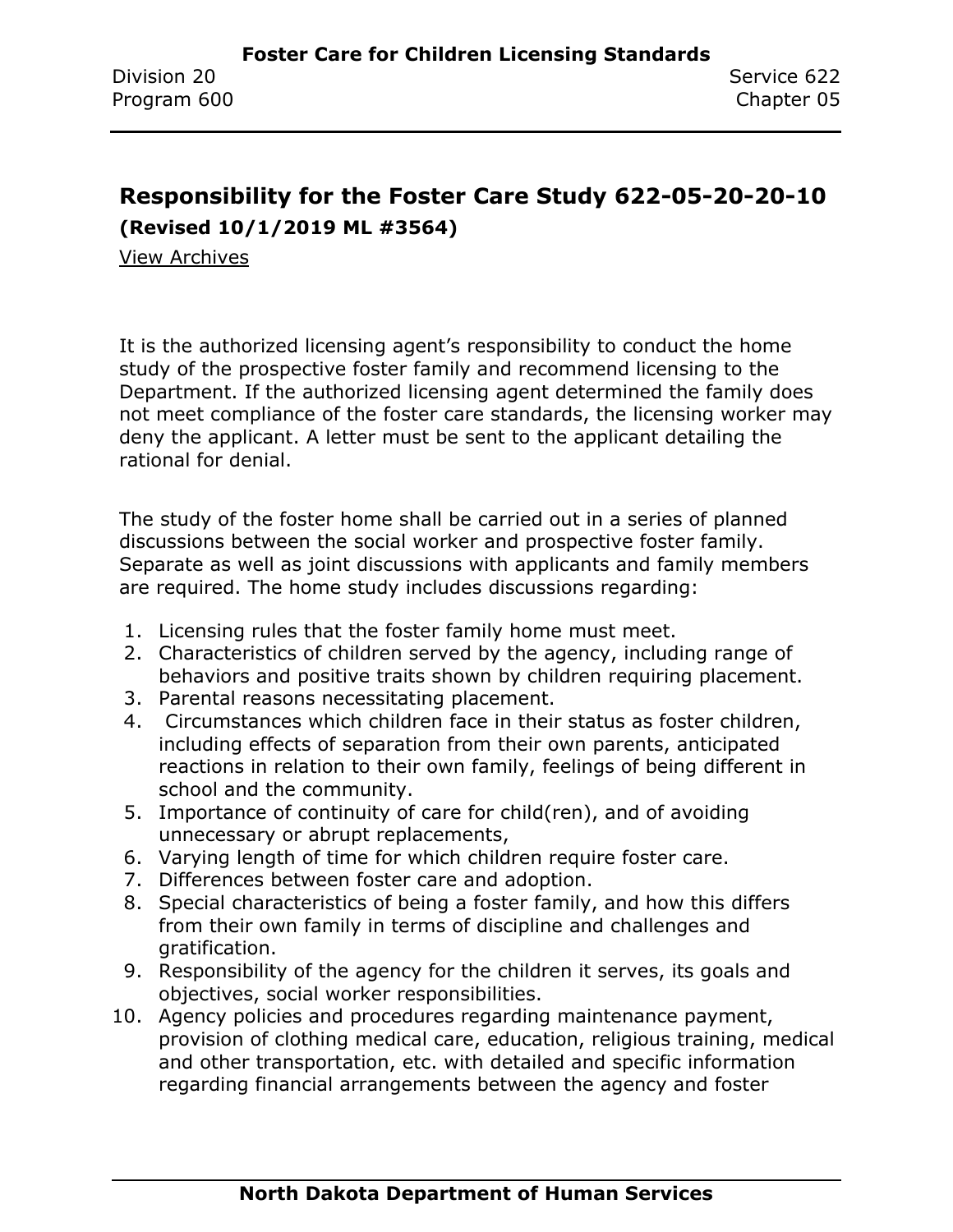parents; and special payments based on needs of the foster children and training of foster parents.

- 11. Overview of:
	- a. Chapter 622-05 (Licensing Standards)
	- b. Chapter 623-05 (Payment Chapter)
	- c. Chapter 624-05 (Permanency Planning)
	- d. NDAC 75-03-14, "Family Foster Care Home Licensing" rules
	- e. Foster Parent Handbook and orientation material
- 12. The necessity for foster parents to be able to work with the child's parents and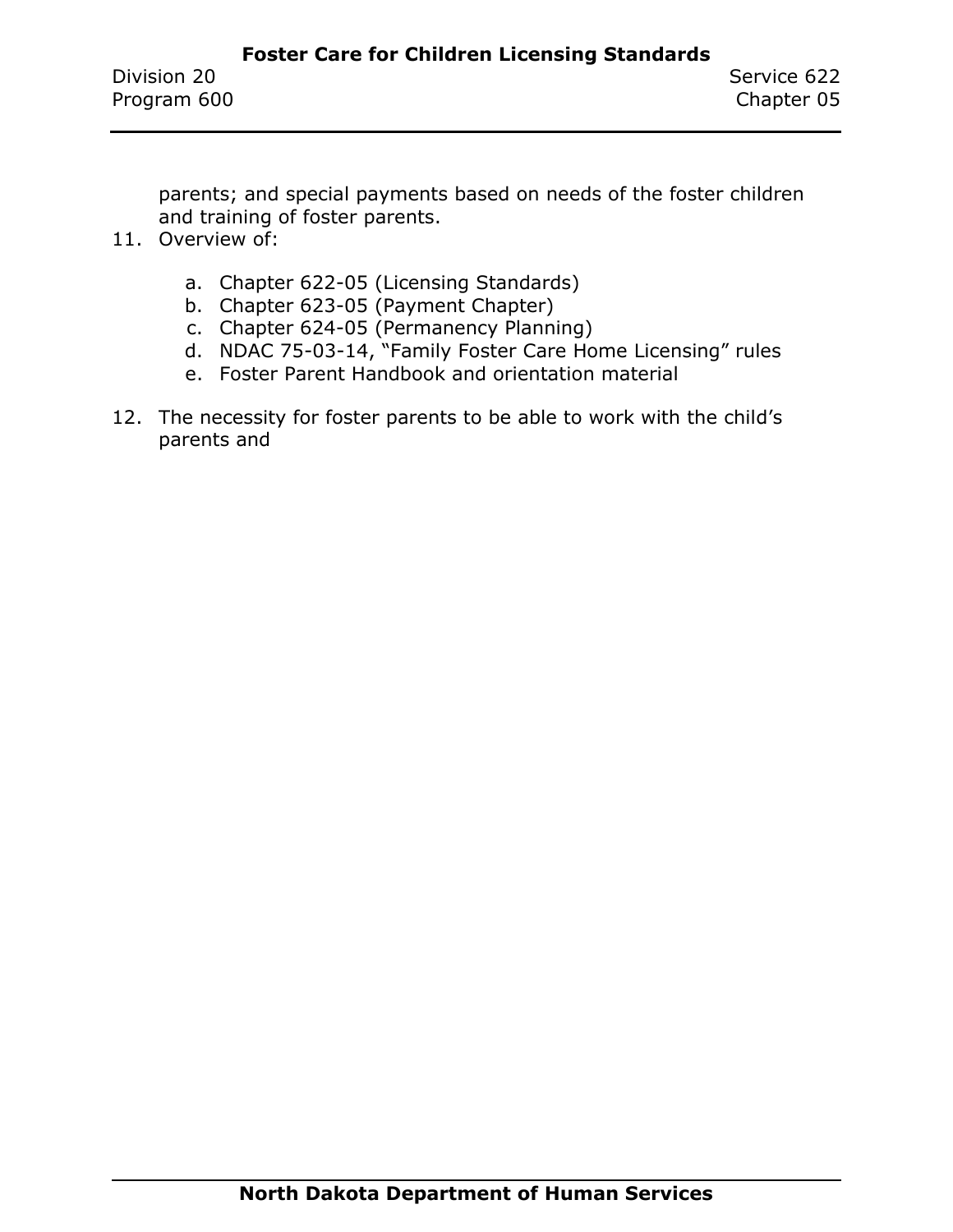### **Family Interviews 622-05-20-20-15**

**(Revised 10/1/2019 ML #3564)**

[View Archives](../../../Content/Archive%20Documents/archive.htm#622_05_20_20_15)

The home study assessment, including interviews with each member of the household, as determined age appropriate, is required. Family interviews shall include, but are not limited to, such issues as the parents' philosophy of child rearing, child management, discipline, problem-solving and any other issues outlined on the foster care study form.

In addition to interviews held to provide information to potential foster families, there shall be a minimum of three interviews during the licensing process. Additional interviews are required in families where it is age appropriate for the children or extended family members live in the home.

A concluding interview is conducted with the family to complete the licensing home study. It should be noted that the number of interviews is flexible. The authorized licensing agent must engage in sufficient sessions as required for the family situation, but no less than three.

The intent of these interviews is to form a thorough and complete assessment picture of the potential foster family's ability to provide quality care to any children placed in their home. In order to do this, the social worker, along with other evaluative measures, needs to do a thorough assessment of any potential foster family, keeping in mind the safety and well-being of children who may be placed in the home.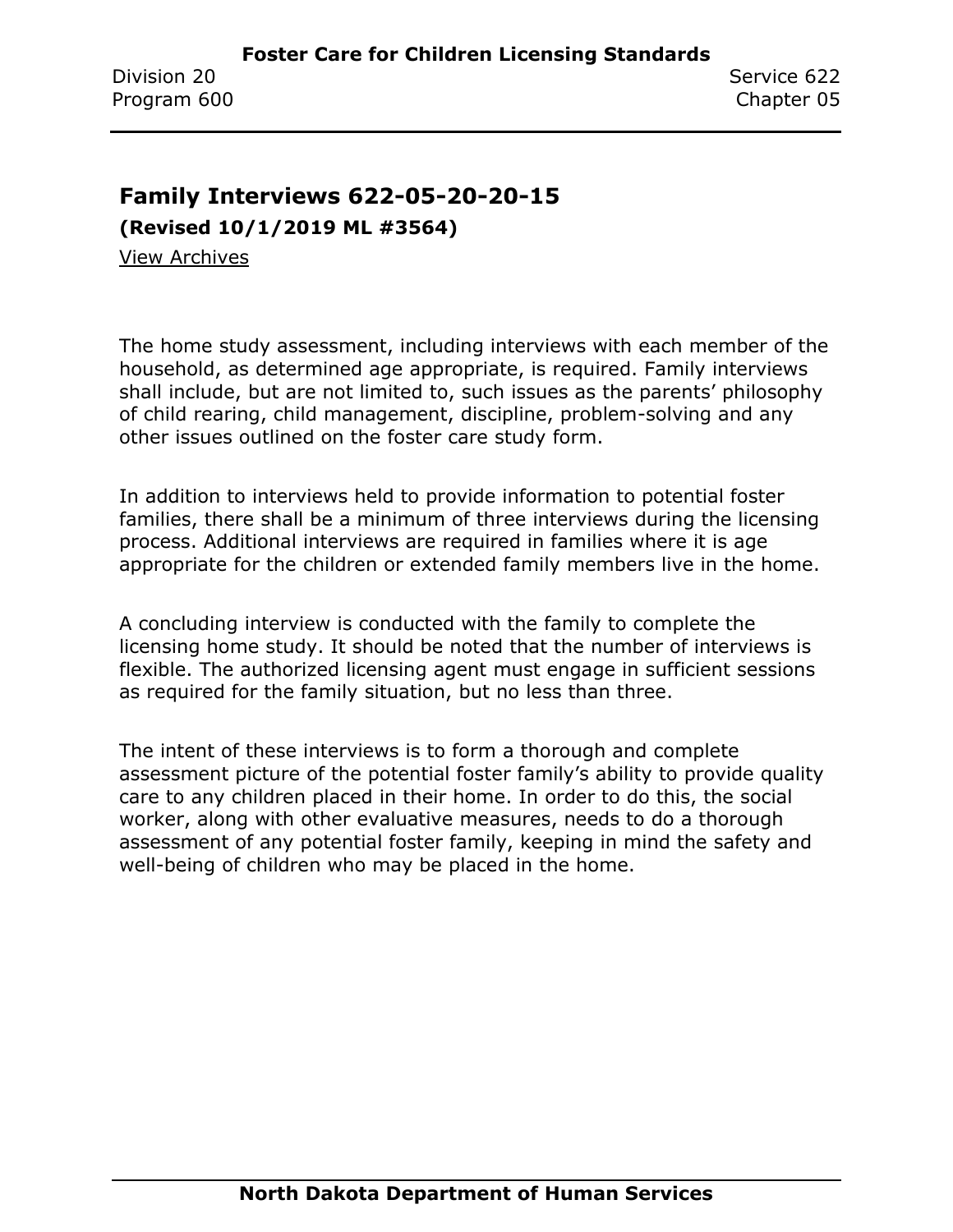### **Information to be Obtained about the Family 622-05-20-20-20**

**(Revised 10/1/2019 ML #3564)**

[View Archives](../../../Content/Archive%20Documents/archive.htm#622_05_20_20_20)

Information to be obtained about the family should indicate current functioning of household members and of the family as a unit, past life experiences and pattern of relationships, attitudes, expectations, and motivations in regard to family foster care. Essential points to be discussed or noted include:

- 1. Reasons for the family's application to be a foster family at this time. (Motivation of applicants for wanting a foster child should be evaluated in terms of the reasons which applicants recognize and can verbalize, as well as underlying needs revealed in the study, both of which are important in understanding the total personality).
- 2. Current relationships within the family, such as marital relationships and parent-child relationships; attitude and expectations in regard to own children; problems between children or parents which may affect the foster child differently from their own children.
- 3. Relationships outside the family with relatives, friends, and other members of the community.
- 4. Education, employment, and patterns of social relationships.
- 5. Religious observances, affiliations, activities, whether or not the foster parents support the child's religious preferences. The foster parents must make opportunities available for a foster child to attend religious ceremonies chosen by the foster child, or that child's parents, within the community in which the foster family resides. The foster parents must respect and not interfere with the religious belief of the child and the child's family. (NDAC 75-03-14-05)
- 6. General social, intellectual, and cultural level of the family.
- 7. Current functioning in relation to normal everyday living, as well as in relation to stress or crisis.
- 8. Pattern of the family's daily life, routine, habits, etc.
- 9. History of family member's significant childhood relationships with parents, siblings, or other meaningful persons.
- 10. Significant experiences in the history of the family members, including information about separation or loss through death, desertion, divorce,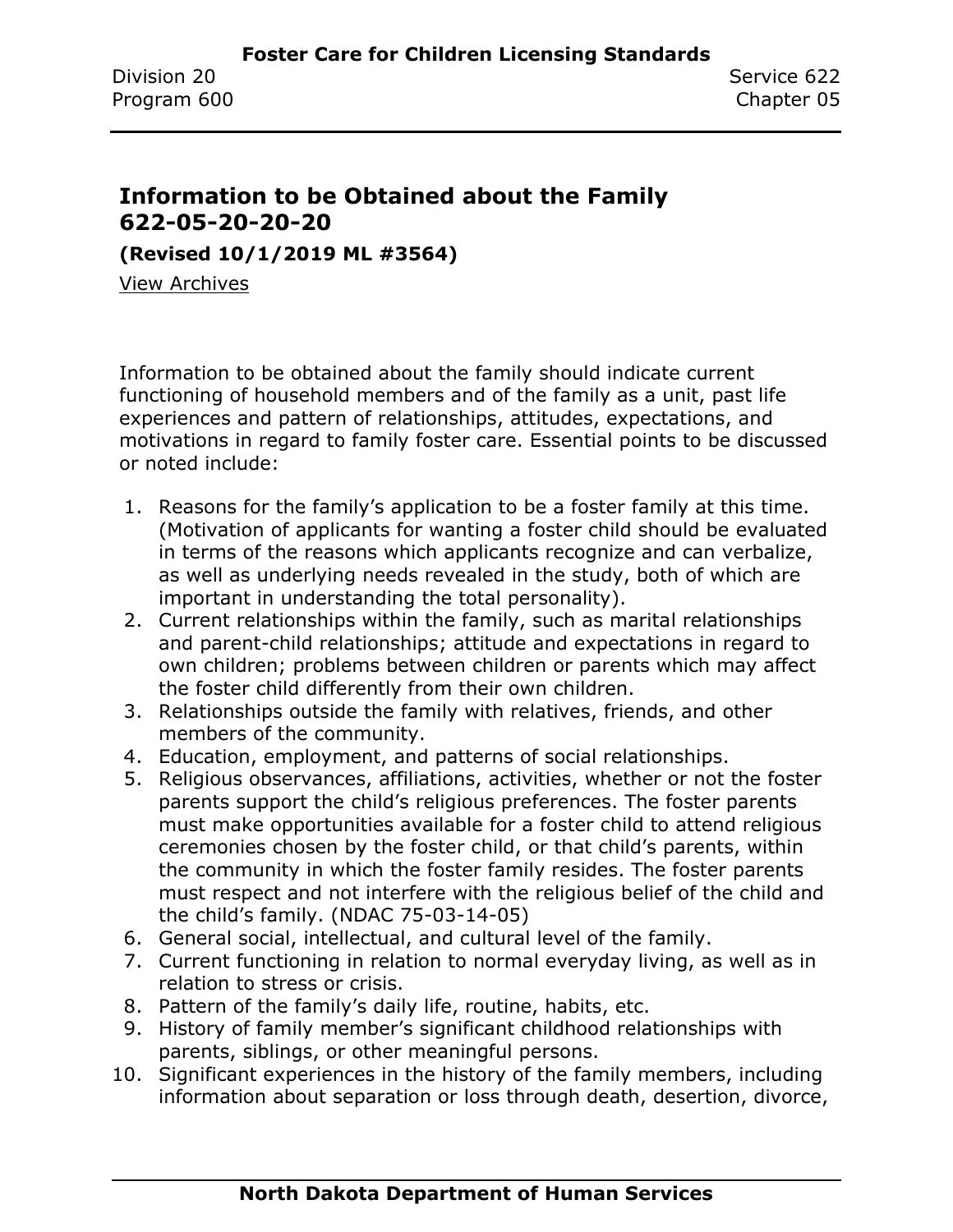etc., and reaction to these experiences. These life experiences may affect the families' feelings about separation from and return of children to their own parents.

- 11. History of any involvement in sexual abuse, either as a victim or perpetrator, of each prospective foster parent (father and mother), even if no charges were filed. If an individual has been involved as a perpetrator, follow-up with questions related to treatment. Secure releases to access treatment records.
- 12. History of experiences with other children and feelings about special problems.
- 13. Feelings, attitudes, and expectations in regard to being a foster family.
- 14. Capacity of applicants to share with each other in the care of a foster child and to give proper consideration to the feelings of their own children, positive and negative, in arriving at a plan to care for foster children.
- 15. Capacity to absorb the pressure of a foster child without undue disruption of the family's life; and to accept the foster child's feelings about their relationships with their own parents, both positive and negative.
- 16. Ability to accept the child's parents and relatives and work with the social worker to help the children resolve any conflicting feelings; including supporting contact between the child(ren) and family.
- 17. Ability to work with the agency in attaining its goals for children.
- 18. Agreement to participate in pre-service and ongoing foster parent training.
- 19. Opportunity for child's socialization with other children. Foster parents shall give every child the opportunity for appropriate social relationships and shall encourage the child to participate in neighborhood group activities, such as 4H, Boy Scouts, Girl Scouts, school clubs, athletics, etc. The child, with the foster parents' permission, shall be free to invite friends to the foster home and to visit in the home of friends.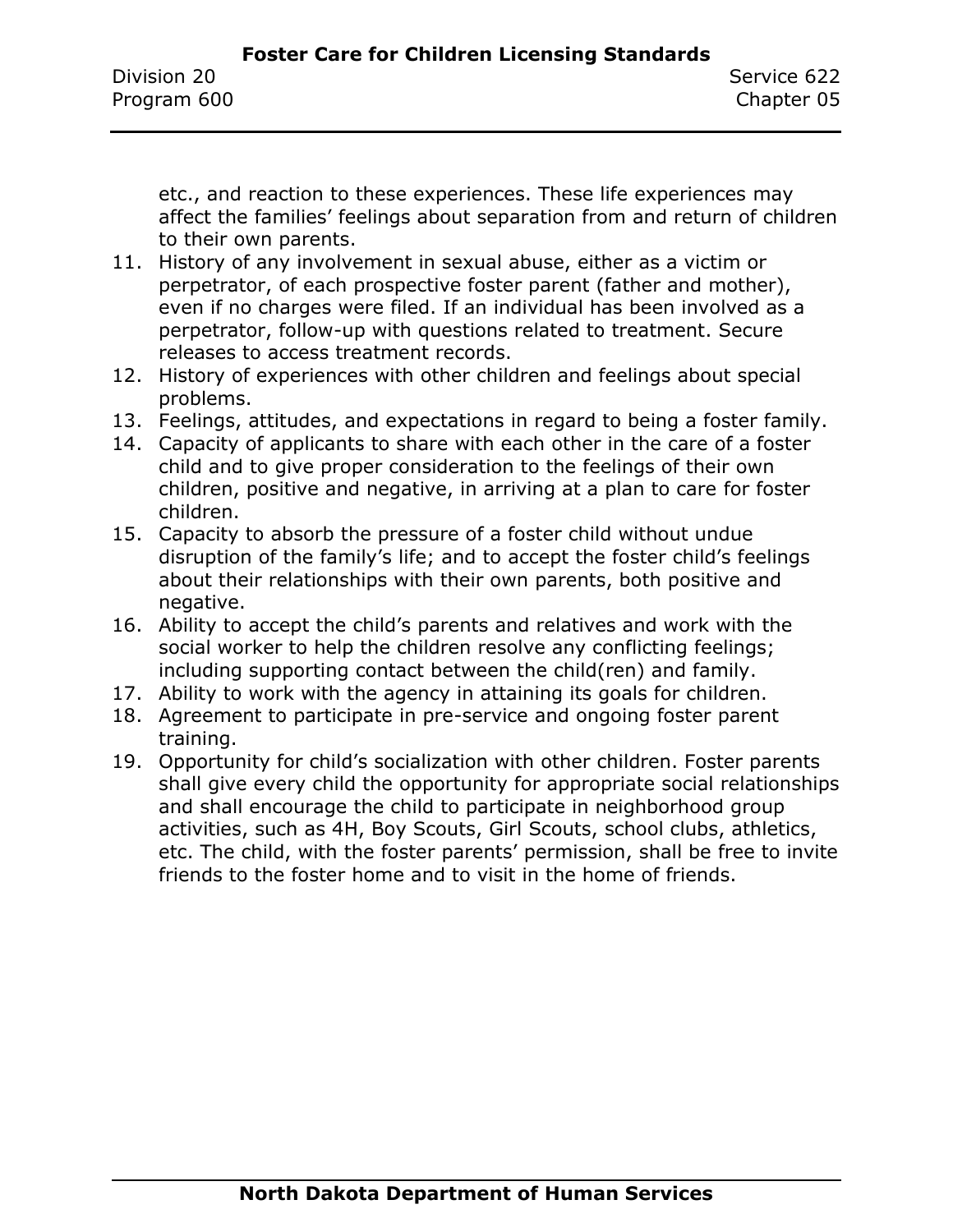### **Dual Licensure - Family & Adult Foster Care 622-05-20-20-25**

**(NEW 8/15/2010 ML #3224)**

[View Archives](../../../Content/Archive%20Documents/archive.htm#622_05_20_20_25)

Under certain circumstances, it is possible for a family to be licensed to provide foster care to both adults and children. Dual licensure is an option available only to family foster homes that are caring for a foster child who is receiving DD services and the child is transitioning to the adult foster care program where his/her needs can be more adequately met utilizing DD and other services. This will allow the former foster child to remain in the family foster home and continue to receive reimbursement for his/her cost of care, as well as supportive services, through the adult foster care system. The adult foster care license will be child specific and not available for other placements through Aging Services.

The provider will need to ensure that they are able to comply with the laws and regulations governing both the provision of foster care to adults and children. If dual licensure is being considered, both foster care programs and the custodian must coordinate services to ensure the safety of the individuals receiving the care. Responsibilities of each agency must be clearly outlined during the planning process. Agency efforts must be made to streamline licensing and case supervision to ensure the least disruption to the family; i.e. family foster care and adult foster care licensing cycle during the same time period.

**Any request for dual licensure must be discussed and approved by the regional supervisor and the regional Aging Services supervisor.**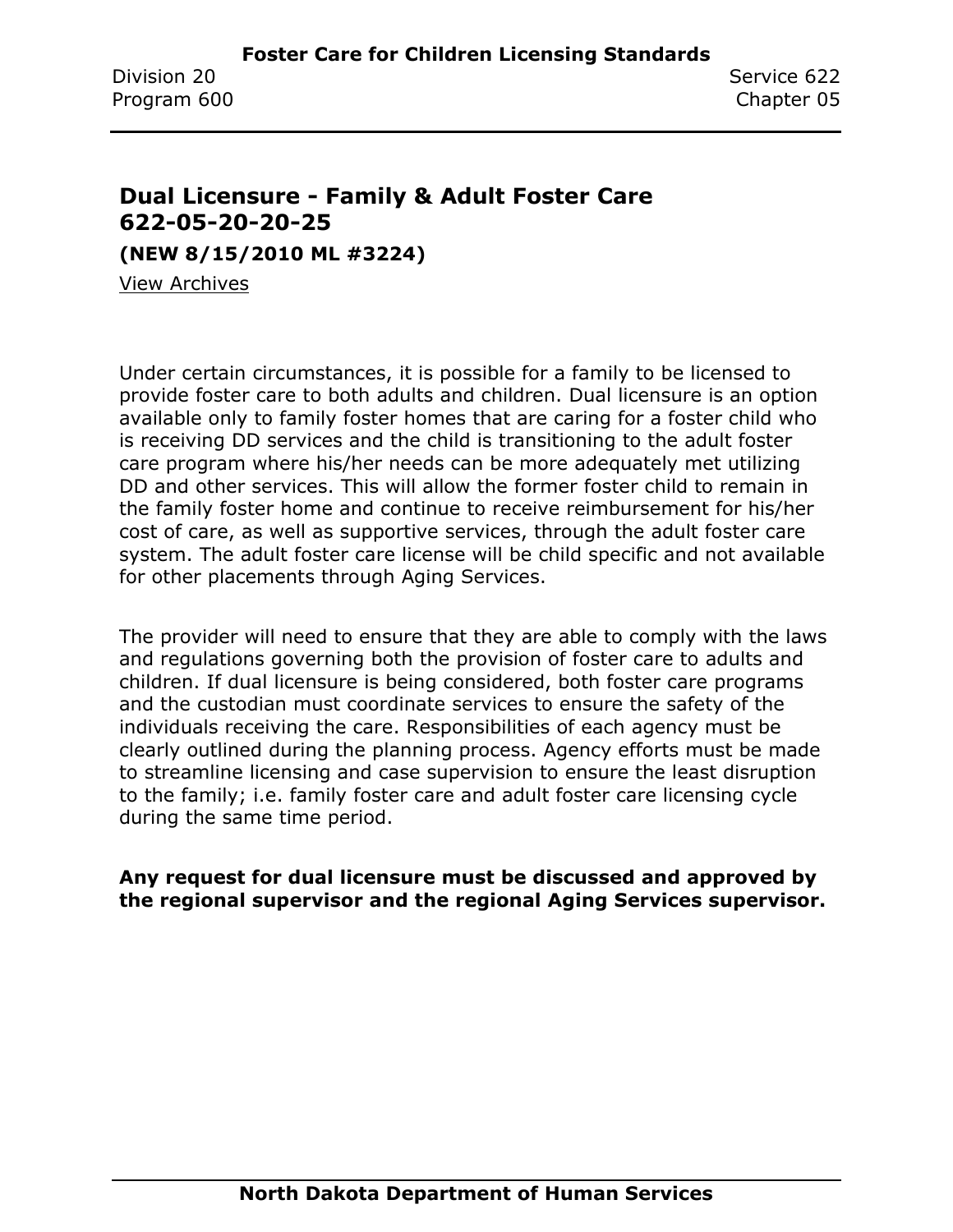### **Physical Characteristics of Home 622-05-25**

**Housing 622-05-25-05 (Revised 10/1/2019 ML #3564)**

[View Archives](../../../Content/Archive%20Documents/archive.htm#622_05_25_05)

The foster home must be a dwelling, mobile home, housing unit, or apartment occupied by an individual or a single family. The authorized licensing agent worker shall inspect and approve the entire premises. This assessment of the home is in addition to any fire or inspections deemed necessary.

- 1. The family foster home for children and premises must be clean, neat, and free from hazards that jeopardize health and safety. The family foster home for children shall engage in proper trash disposal and be free from rodent and insect infestation.
- 2. The home must be equipped with adequate light, heat, ventilation, and plumbing for safe and comfortable occupancy. The family foster home for children shall have a properly working sink, refrigerator, stove and oven in the kitchen and at least one sink, toilet, and bathtub or shower in the bathroom.
- 3. The family foster home for children and grounds shall be in compliance with any state and local zoning requirements. (NDAC 75-03-14-03)
- 4. The authorized licensing agent worker shall inform potential foster parents where they can get information on state and local zoning requirements.
- 5. A health inspection may be required if conditions appear questionable, and all conditions as outlined by the Health Department must be met.
- 6. If a foster family has security cameras inside or outside of their home, they must disclose this information to the licensing worker upon purchase of the security system or during any home study visit. Licensing workers should be informed of where the cameras are positioned, why they are in use, when they are recording, who is responsible for the camera(s) and what happens to the footage.
	- a. Indoor video cameras must be made known to all parties entering the home (case managers, foster child, etc.) and an explanation granted as to why the cameras are in the home.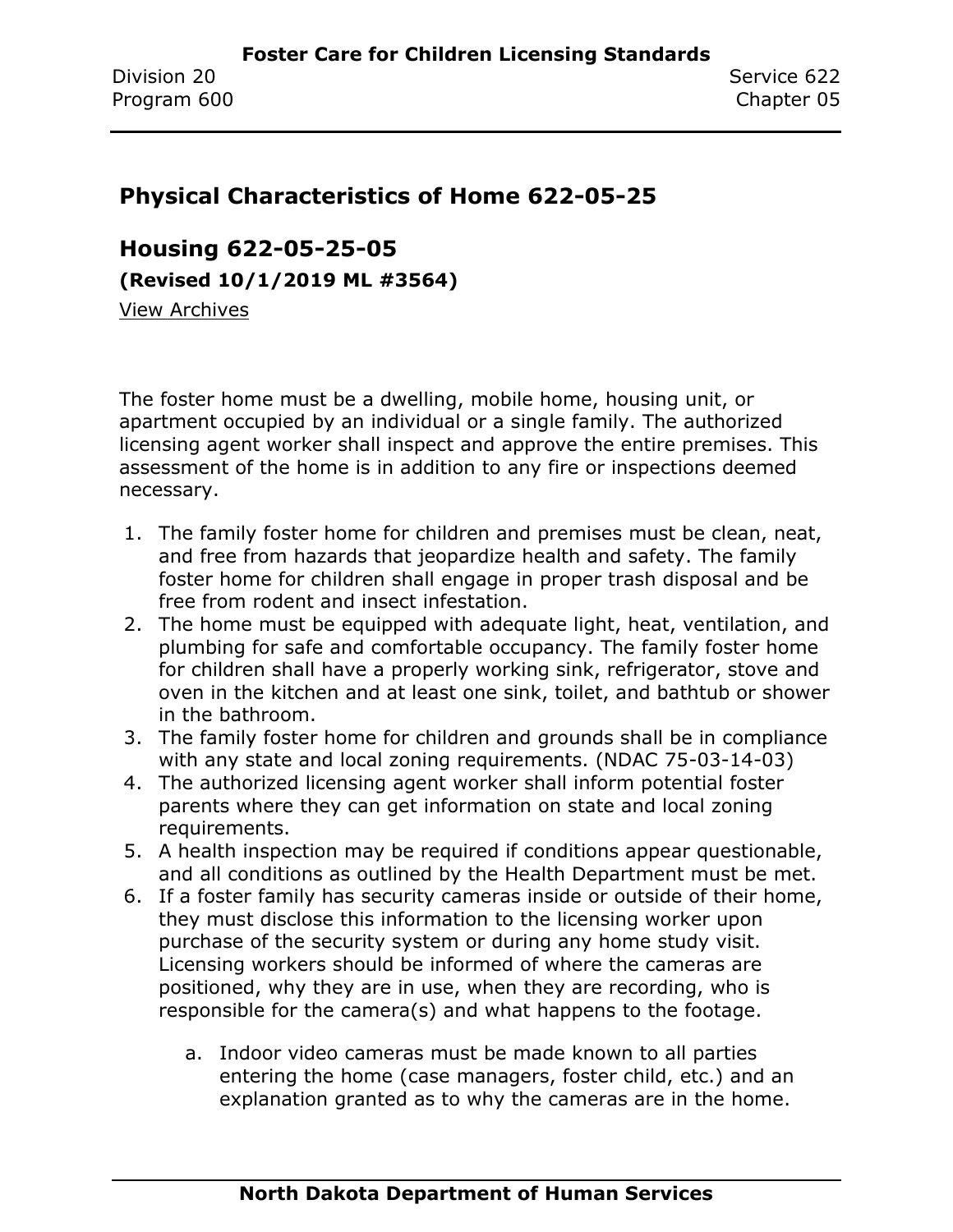- b. Interior video cameras may not be used to supervise children.
- c. Indoor video cameras may not be placed in private spaces of a home, such as bedrooms and bathrooms where foster children will change clothing or be naturally exposed. Baby monitors with cameras may be used to observe infants and toddlers under age three in their bedroom to ensure safety and awareness to a child waking, etc.
- d. Indoor video cameras may not be used to intentionally record the child.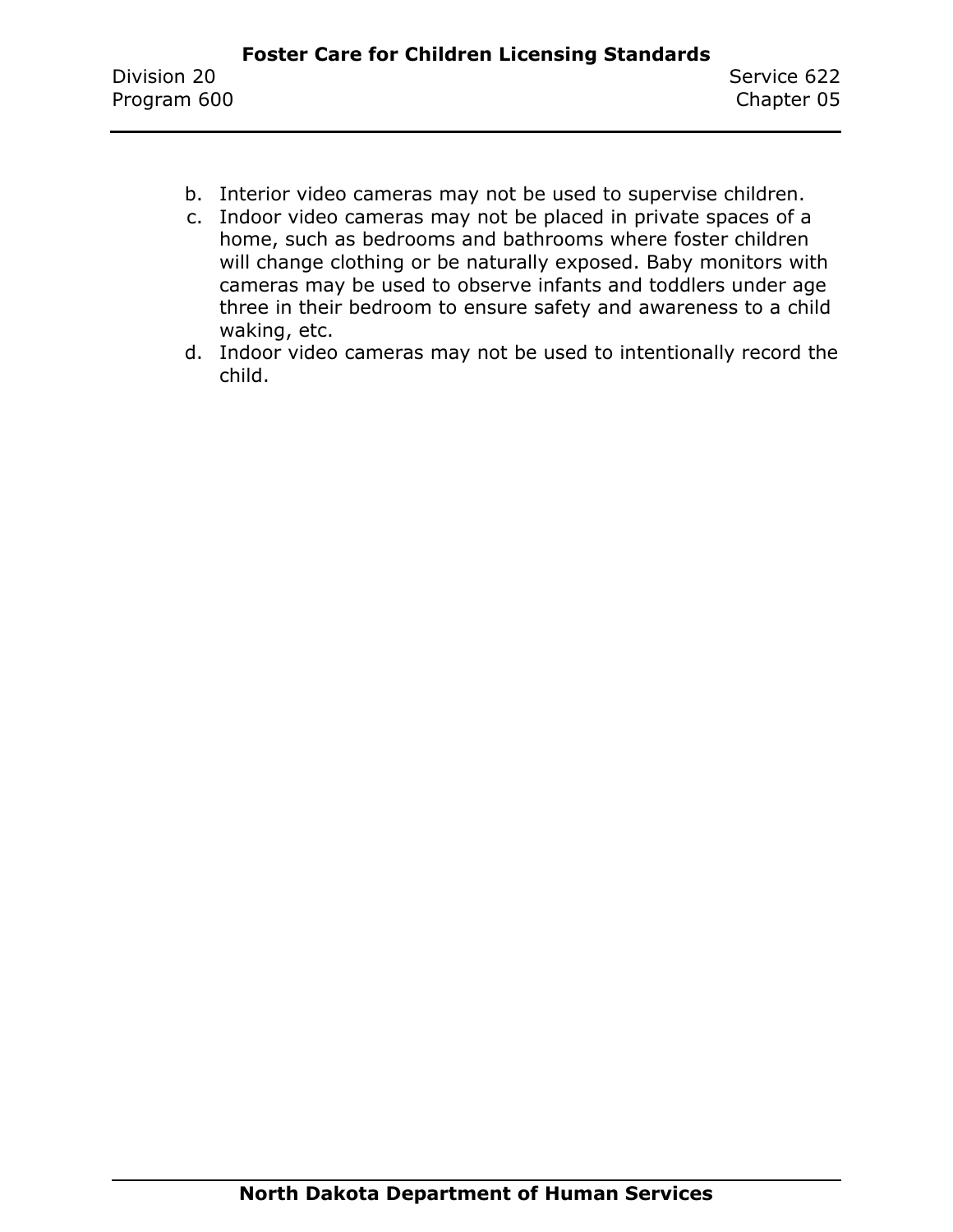### **Bedroom Requirements 622-05-25-20**

**(Revised 10/1/2019 ML #3564)**

[View Archives](../../../Content/Archive%20Documents/archive.htm#622_05_25_20)

- 1. All sleeping rooms must have an accessible window to exit, allow for proper light and ventilation and the room must have appropriate smoke alarms as recommended by local fire department, state fire marshal or local building codes
- 2. Basement bedrooms must be equipped with more than one exit.
- 3. Foster children in basement sleeping rooms must be able to demonstrate their ability to depart from all exits.
- 4. The family foster home for children must have adequate sleeping rooms to accommodate the size of the household including an individual bed and bedding for each foster child to sleep comfortably.
- 5. Co-sleeping or bed sharing with a foster child is prohibited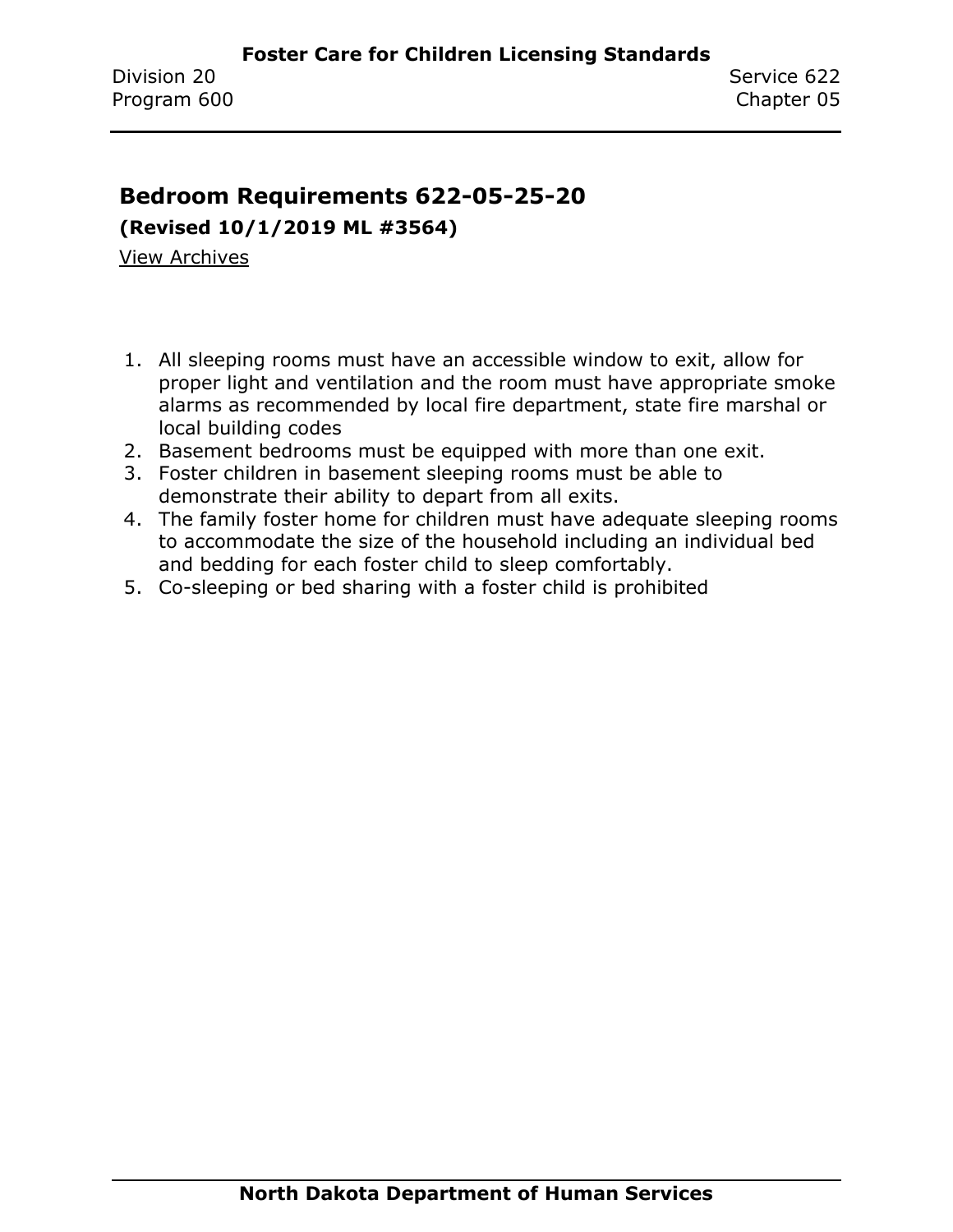### **Doors 622-05-25-25**

**(Revised 10/1/2019 ML #3564)**

[View Archives](../../../Content/Archive%20Documents/archive.htm#622_05_25_25)

- 1. Exterior doors must be maintained in such a manner which would permit easy exit.
- 2. Interior doors should be designed to prevent children from being trapped.
- 3. Every closet door must be one that can be opened from the inside. Any bathroom doors must be designed so that the opening of the locked door can be accomplished from the outside in an emergency.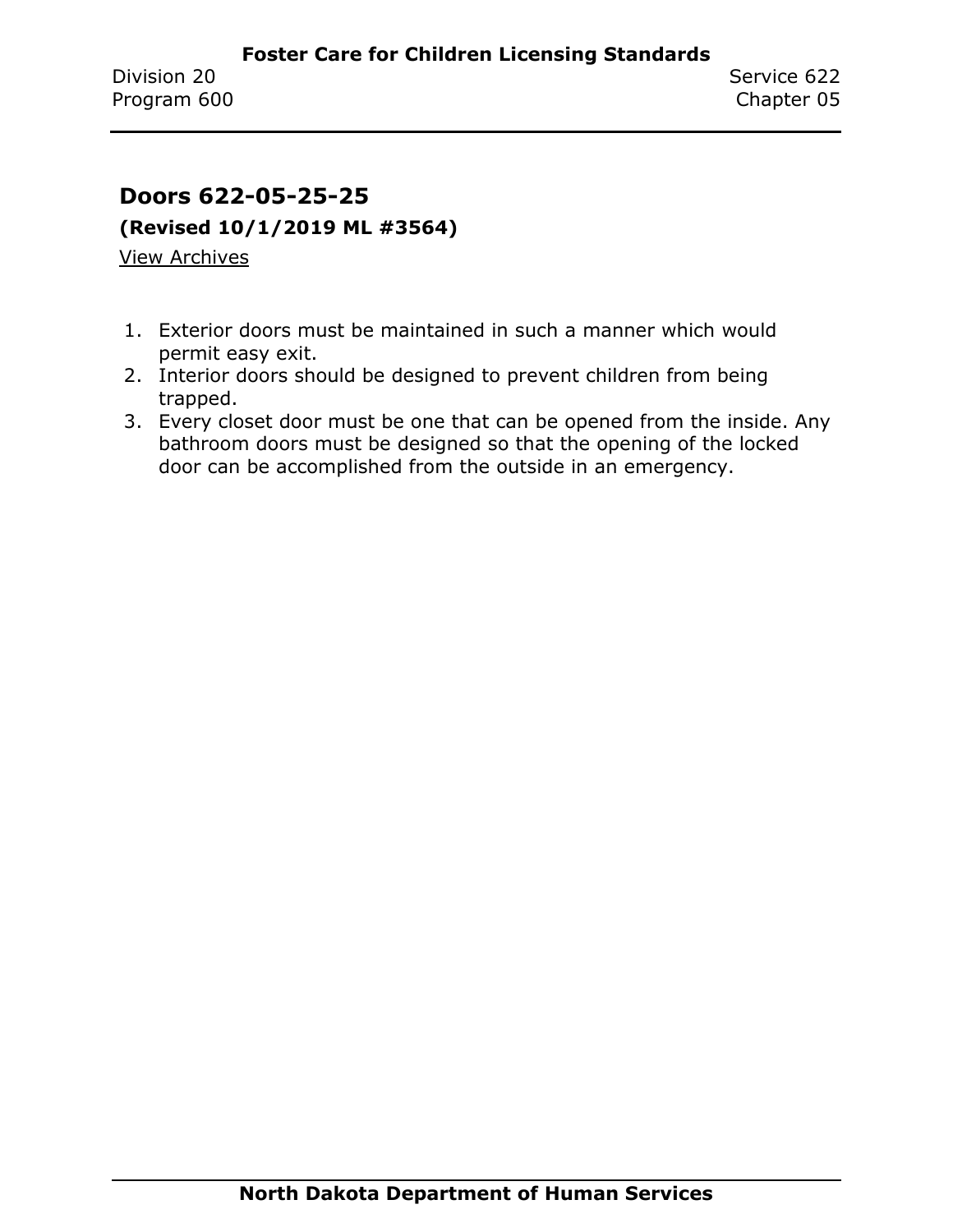### **Safety 622-05-25-30 (Revised 10/1/19 ML #3564)** [View Archives](../../../Content/Archive%20Documents/archive.htm#622_05_25_30)

- 1. Firearms must be kept in locked storage or trigger locks must be used. Ammunition must be kept separate from firearms. A foster parent with a concealed weapons permit must follow the regulations set forth by NDCC 62.1-04. Individuals permitted to carry have been trained in how to handle and possess the weapon safely. Due diligence is required by the foster parent to apply the rules of storage to the firearm when not on the person. For example, when the firearm is being carried, it is secured on that person and cannot be laying freely on the console of the vehicle.
- 2. The family foster home for children shall be equipped with a carbon monoxide alarm. At least one carbon monoxide alarm shall be installed in the foster home. If the home has a source for carbon monoxide through an attached garage, gas furnace, or gas appliances then the home must have one carbon monoxide detector/alarm on each floor per recommendation from the ND State Fire Marshall.
- 3. The family foster home for children shall have reliable, legal and safe transportation available to transport children in placement.
- 4. All foster parents are required to carry liability insurance on all vehicles owned by them in which foster children may be passengers. The foster parents must provide a copy of the insurance coverage as verification to the authorized licensing agent.
- 5. The family foster home for children must have an operational telecommunications device, and residents of the home must have access to it. Names, phone numbers, and addresses of all places of employment should be listed. Immediate means a communication system that is available and functional for notification to emergency medical care, local fire department, police department, or any other entity that could provide life saving services and can be reached in time to maximize the effectiveness of those services to aid the foster child and foster family in a crisis situation.
- 6. Pets belonging to the foster family must be properly vaccinated as recommended by veterinary guidelines. The Department requires the rabies vaccine at a minimum.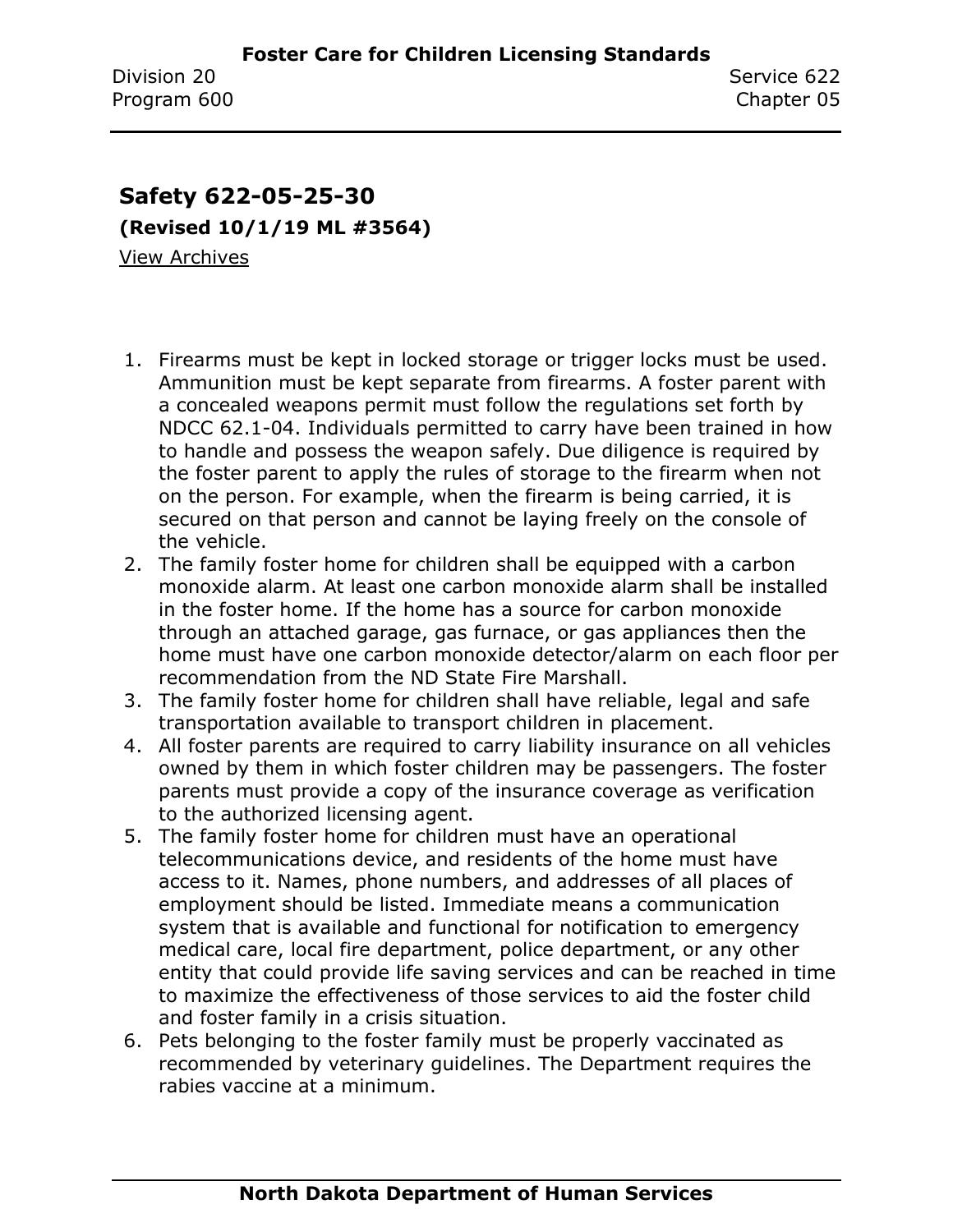7. The milk supply consumed in the family foster home for children shall be obtained from an approved source.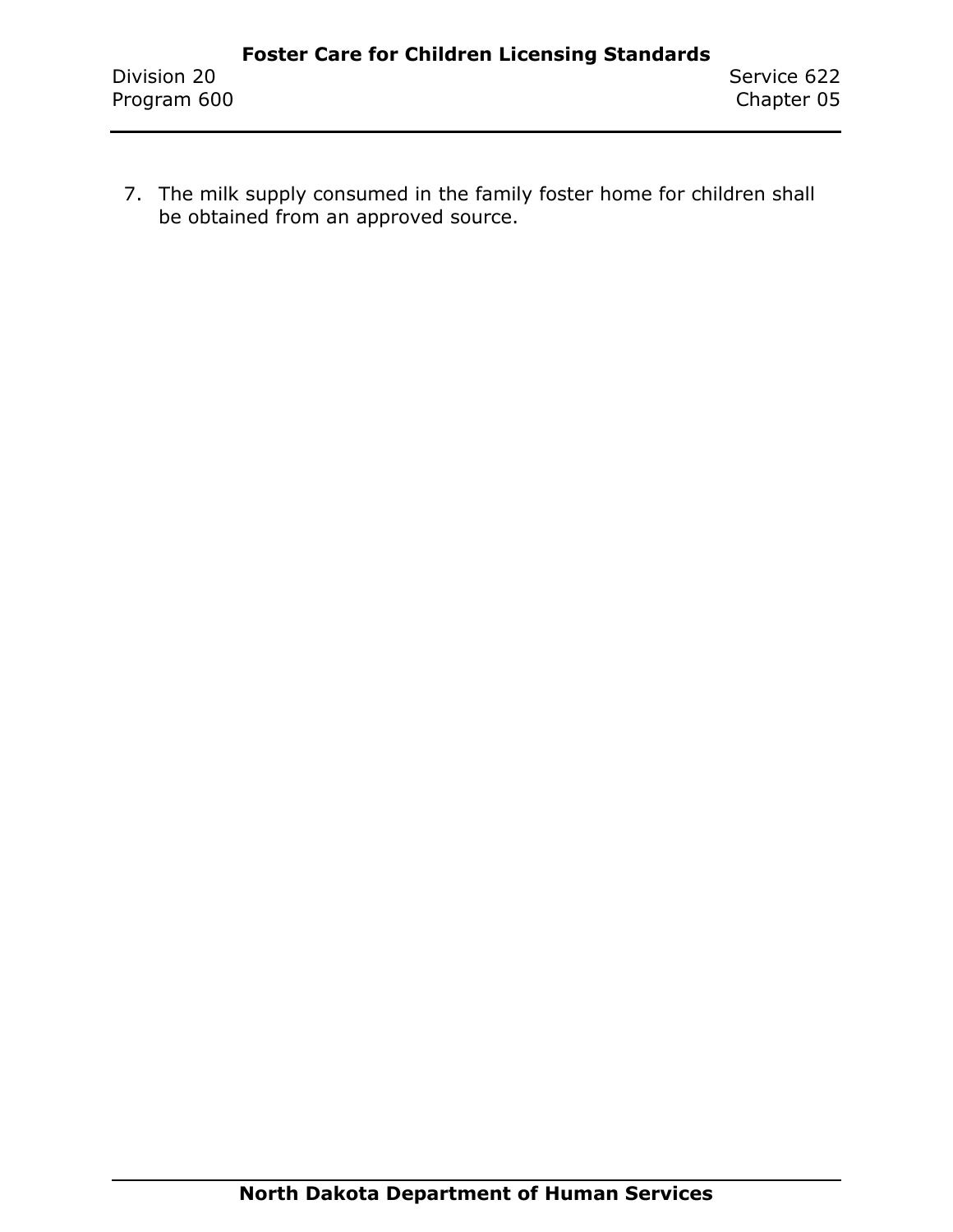### **Water Safety 622-05-25-30-02**

**(NEW 10/1/19 ML #3564)**

[View Archives](../../../Content/Archive%20Documents/archive.htm#622_05_25_30_02)

Foster parents must follow reasonable and prudent parenting when engaging in water sports or activities. Foster parents shall determine the swimming ability of each child prior to water activities. Foster parents may not allow foster children to participate in an aquatic activity without adult supervision.

#### Swimming pools

Swimming pools with a depth of four feet or greater must have a barrier to minimize unsupervised access. The barrier must be equipped with a safety lock. A fenced-in back yard does not meet the barrier requirement. Inground pools with professionally installed safety covers do meet the barrier standard if locked and cannot be unrolled/opened without supervision. Barrier standards do not apply to a small wading pool, however water safety and supervision is required for all water activities.

If the pool is not designed to be regularly drained, it must have a working pump and filtering system. In addition, the pool area must have a life saving device available in the event of an emergency.

#### Hot tubs

Hot tubs on the premises of a foster home for children must have a safety cover that is locked when not in use.

#### Lake Life/Boating

Foster parents must follow reasonable and prudent parenting when taking foster children to the lake to swim or engaging in recreational activities. Foster parents shall require that all children wear personal flotation devices during aquatic activities, such as water skiing, tubing, and rafting. Prior to riding in a boat, the foster parents shall provide instruction on boarding, boat rules and the importance of wearing personal flotation devices.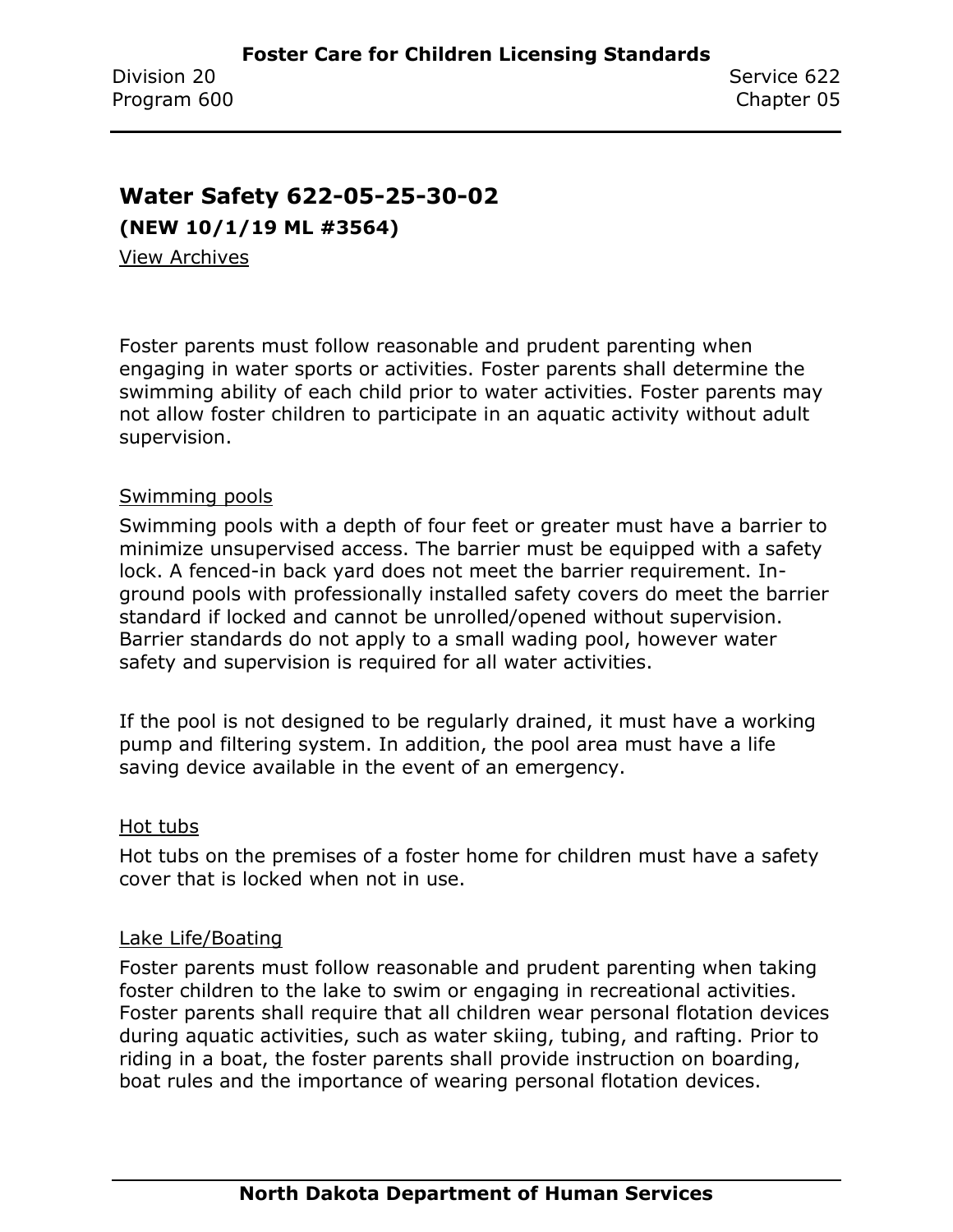### **Proper Storage of Medication and Other Hazardous Material 622-05-25-30-03**

**(NEW 10/1/19 ML #3564)**

[View Archives](../../../Content/Archive%20Documents/archive.htm#622_05_25_30_03)

The family foster home for children shall properly store medications, alcohol, poisonous materials, cleaning supplies, and other hazardous materials to prevent access to children, as appropriate for age and development of the children in placement.

During the home study, the licensing worker will review this standard and view the property to ensure proper storage of items listed. Foster parents must use reasonable and prudent parenting to ensure foster children placed in their home are safe from consumption or access to potentially dangerous items. Proper storage is required and will vary in each home depending on the cupboard and closet locations and the age of the children in placement.

The goal of this standard is to eliminate access. If foster parents provide care to younger children, a childproof lock on a lower cupboard may be sufficient to eliminate access to cleaning supplies. If foster parents provide care to teenagers, it may require additional supervision or locking of alcohol, prescription medication, and cleaning supplies if the child has a history of substance use.

The age, maturity level and history of the foster child will help determine if medications, alcohol, poisonous materials, cleaning supplies, and other hazardous materials maintained in the foster home, should be kept in locked storage. Discussions must be held to determine if the foster child has the maturity and responsibility to take their own medication and the dependability to avoid risky behavior when allowed access to these typical household items.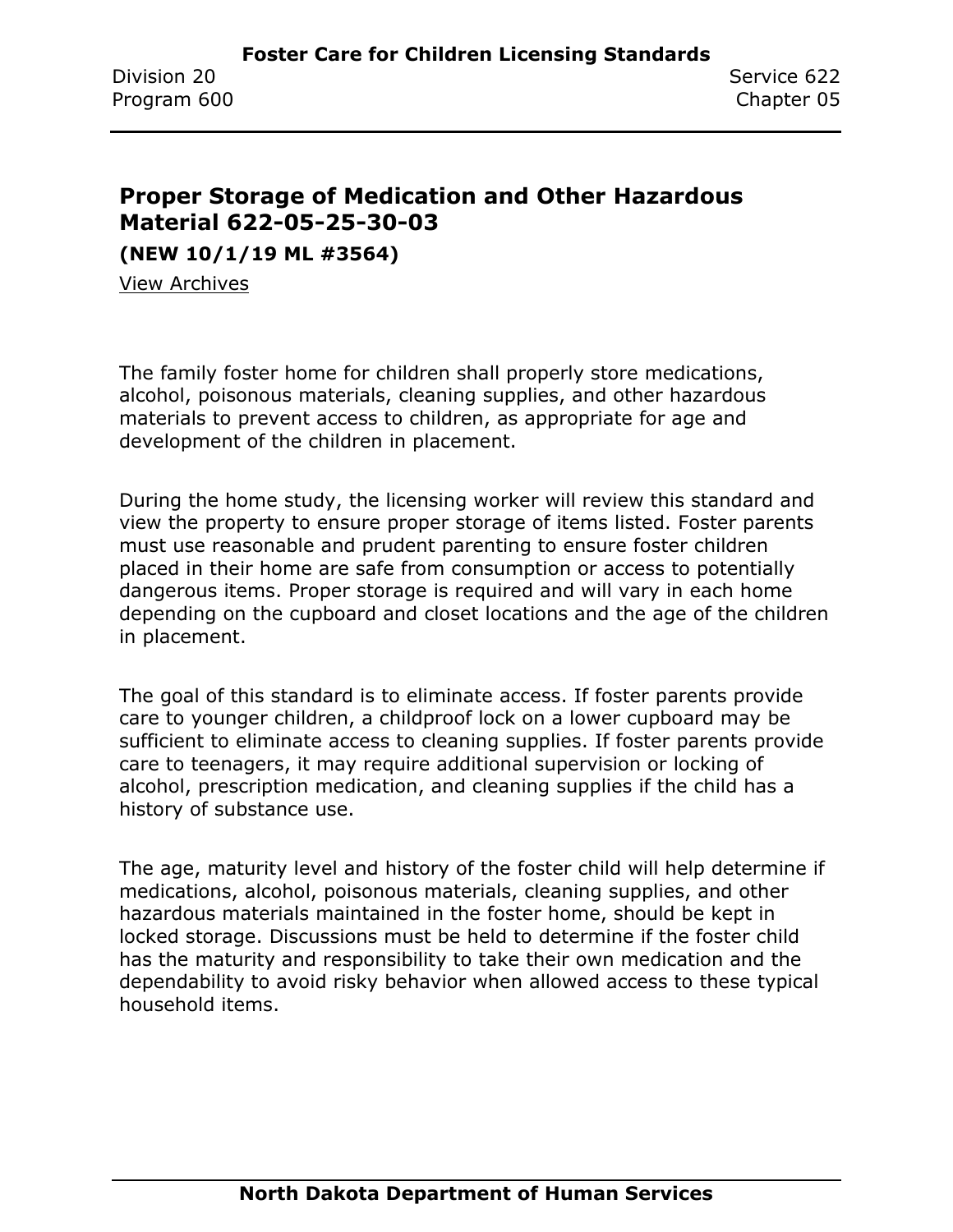### **Safe Sleep 622-05-25-30-05**

**(Revised 10/1/2019 ML #3564)**

[View Archives](../../../Content/Archive%20Documents/archive.htm#622_05_25_30_05)

Foster parents must provide a safe sleeping space including mattress and linens for each individual child, as appropriate for the child's needs and age. Foster parents must not co-sleep or bed-share with foster children.

There are various trainings available for caregivers to become better educated about safe sleep practices. It is important to know:

- 1. Ways to reduce the risk of sudden infant death syndrome (SIDS) and other sleep-related causes of infant death;
- 2. What a safe sleep environment looks like; and
- 3. How bed-sharing can increase risks to the child.

When caring for an infant, foster parents must know to keep the baby's sleep area close by yet separate from where they sleep. The baby should not sleep on a bed, couch or armchair with adults or other children, but can sleep in the same room as foster parents, if appropriate and necessary. If the baby falls asleep in a car seat or swing, move him/her to a safe flat sleeping area to continue sleeping.

#### Caregiver Video:

[https://www.youtube.com/watch?v=7cXwlpSJL08&list=PLdnicNpQpb-](https://www.youtube.com/watch?v=7cXwlpSJL08&list=PLdnicNpQpb-GgMSiloCCPIVjvOwh06zVt&index=8)[GgMSiloCCPIVjvOwh06zVt&index=8](https://www.youtube.com/watch?v=7cXwlpSJL08&list=PLdnicNpQpb-GgMSiloCCPIVjvOwh06zVt&index=8)

#### Sharing Rooms

The age and gender of foster children, and other children in the home must be discussed during the home study process. It is recommended that children over the age of 6 do not share bedrooms with children of the opposite gender. If needed, custodial agency case managers shall help foster parents determine appropriate sleep space upon placement into the home.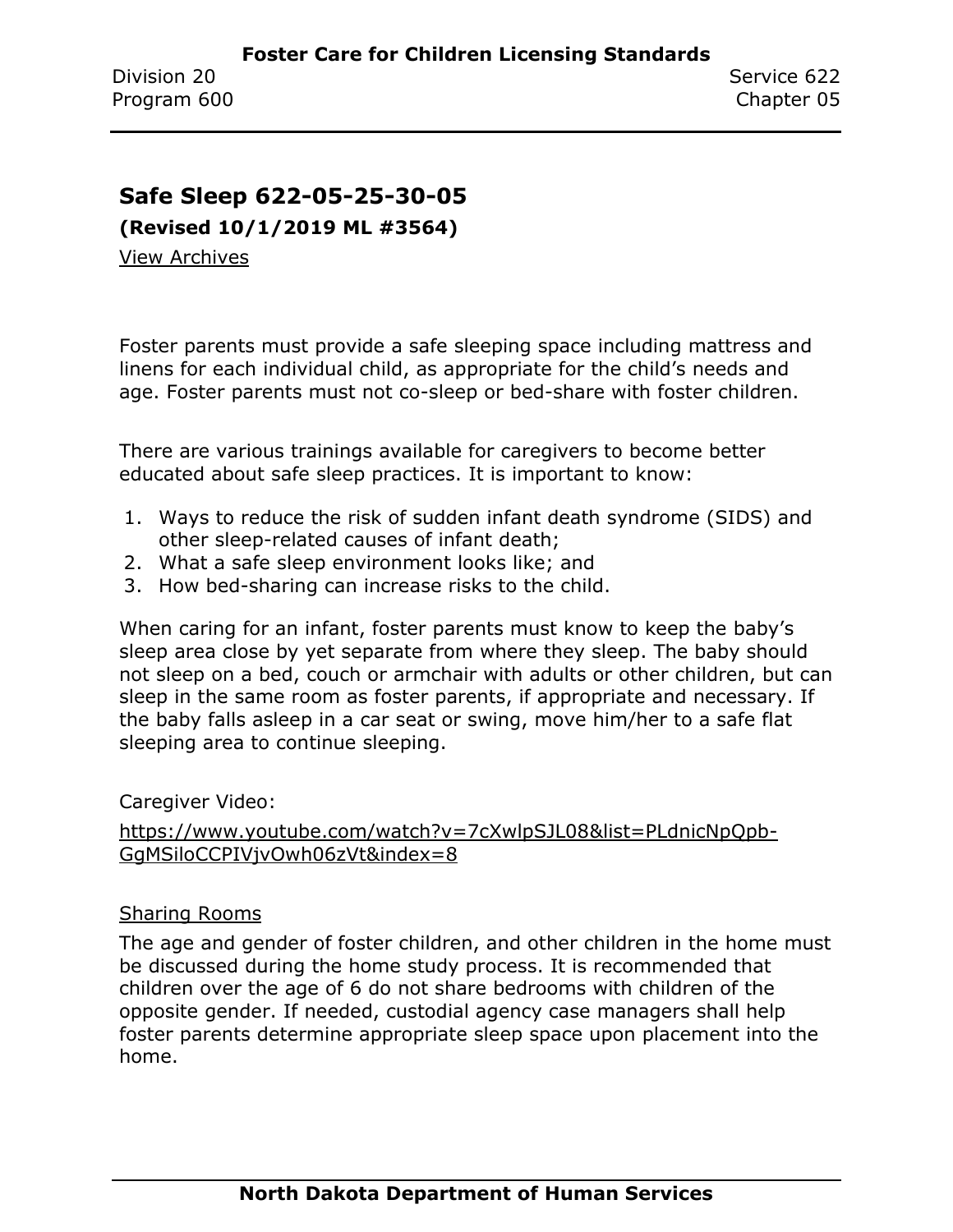### **Child Restraints and Safety Belts 622-05-25-30-07 (NEW 10/1/19 ML #3564)**

[View Archives](../../../Content/Archive%20Documents/archive.htm#622_05_25_30_07)

NDCC §39-21-41.2 strengthened the North Dakota law related to the use of child restraints/safety belts. The following is a brief summary:

- 1. Children younger than age 8 are required to ride in a child restraint (car seat or booster seat). The restraint must be used correctly following the manufacturer's instructions.
- 2. A seat belt may be substituted for children younger than 8 who weigh more than 80 pounds and are more than 57 (4'9") inches tall.
- 3. Children ages 8 through 17 must be properly secured in a seat belt or child restraint (car seat or booster seat).
- 4. The law applies to all seating positions front seat and back.
- 5. The driver is responsible for ensuring that all occupants younger than 18 are buckled up in the appropriate restraint.
- 6. The penalty for violation is \$25 and one point against the license of the driver.
- 7. When licensing foster parents either for initial or subsequent licenses, child restraint/safety belt requirements, and the options for securing proper child restraint equipment must be discussed.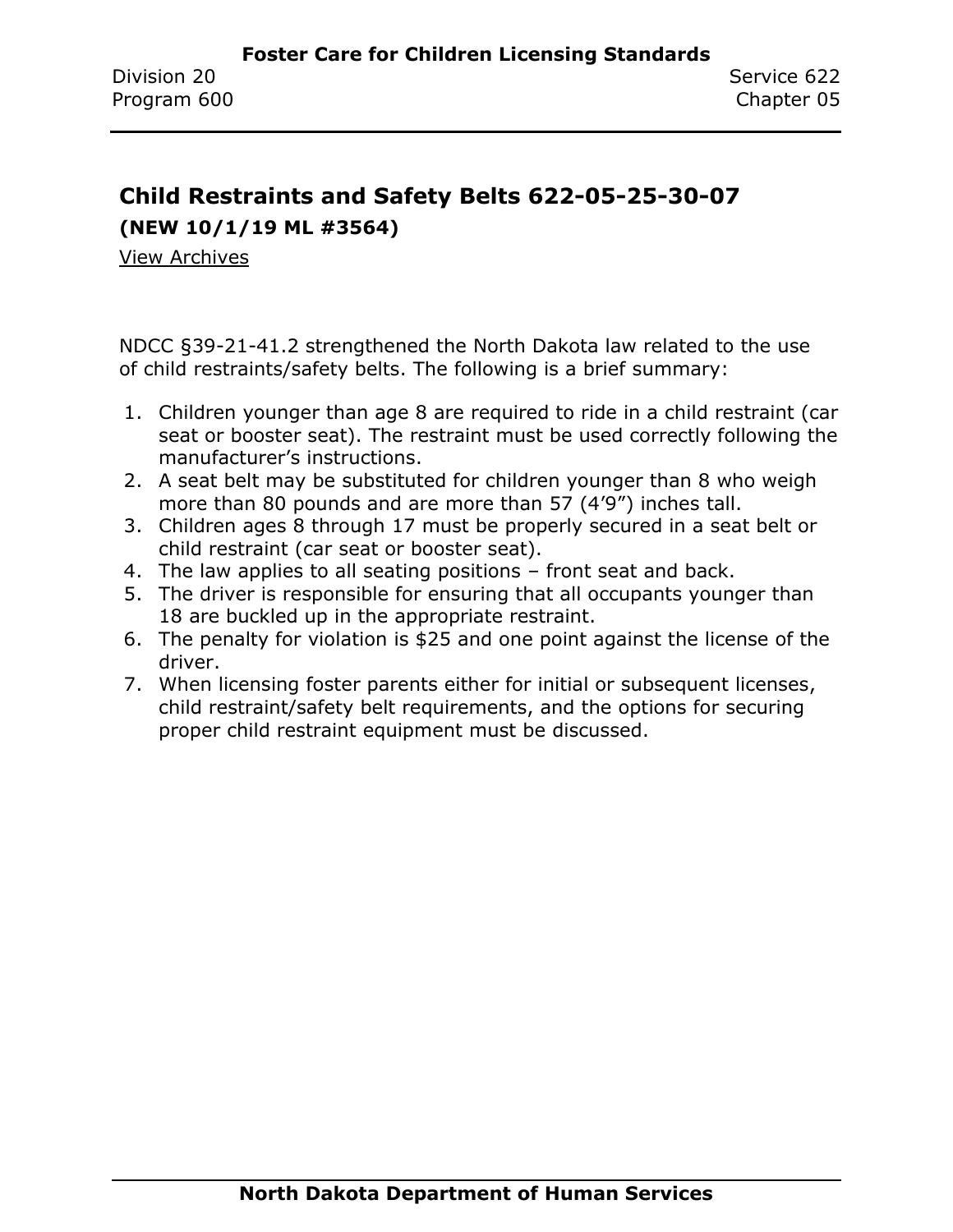# **Water Temperature and Testing 622-05-25-30-10**

**(Revised 10/1/2019 ML #3564)**

[View Archives](../../../Content/Archive%20Documents/archive.htm#622_05_25_30_10)

The family foster home for children shall ensure the water temperature in the home is monitored for safety. The water temperature settings should not exceed 120 degrees F. The authorized licensing agent, initially and annually thereafter, shall check the settings on the water heater to ensure proper water temperature is maintained.

| 68° C          | $156°$ F        | 1 second   |
|----------------|-----------------|------------|
| $65.6^\circ$ C | 149° F          | 2 seconds  |
| $60^{\circ}$ C | 140° F          | 5 seconds  |
| $56.6^\circ$ C | $133^{\circ}$ F | 15 seconds |
| 53° C          | 127° F          | 60 seconds |

Length of Exposure Required to Receive a Third-Degree Burn

#### Well Water Testing:

The water supply must be from an approved municipal water supply system where available. When a municipal system is not available, a water sample must pass the approved drinking water standard bacteriological water analysis testing.

The family foster home for children shall obtain results from an Environmental Protection Agency approved laboratory for testing through licensing with the ND Department of Environmental Quality. The water testing results must be submitted to ND Department of Human Services (NDDHS) Children and Family Services (CFS) Division in order for payment to be made on behalf of the foster home.

The Department has an agreement to pay for the required bacteriological water tests (not chemical analysis) for foster homes who provide foster care to children from these ND approved laboratories:

1. ND Department of Health State Lab (Bismarck) at 328-6272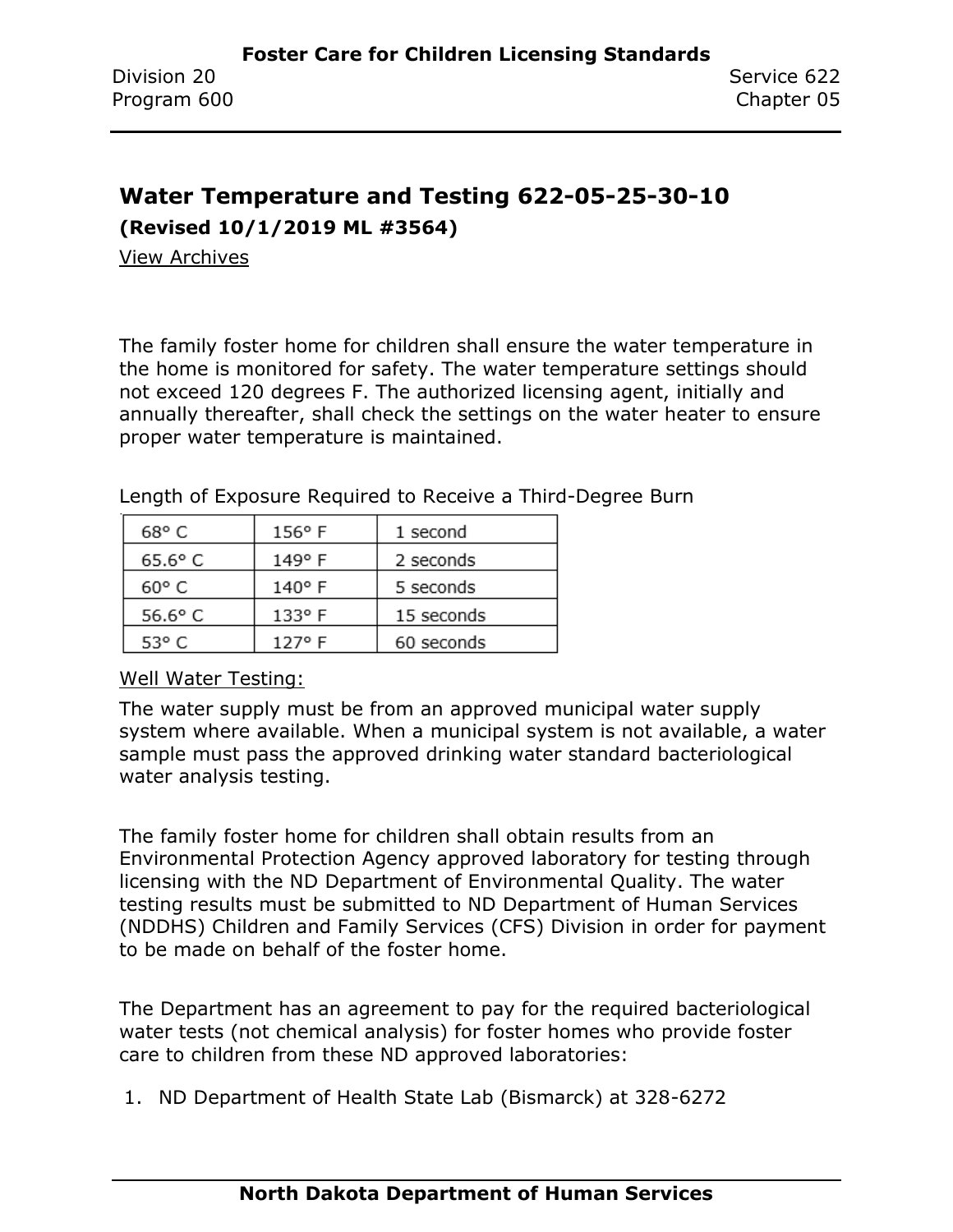- 2. Fargo Cass Public Health (Fargo) at 476-4089
- 3. First District Health Unit (Minot) at 852-1376
- 4. Astro-Chem Lab, Inc. (Williston) at 572-7355

In order for the water test to be paid by NDDHS, the authorized licensing agent must follow these procedures:

- 1. The authorized licensing agent worker conducting the home study will requests a water bottle test kit from the lab located in closest proximity to the family home. When calling verify the laboratory has an account with NDDHS and identify the request is for "Foster Care Licensing".
- 2. The approved lab may send you specific forms already coded for their purposes. If not, the family must indicate on the paperwork received "NDDHS - Foster Care Licensing" to help the lab identify where to bill the test costs.
- 3. The foster family will draw the water sample and complete the required laboratory form/s.
	- a. Location Information: The family foster home will be indicated as the mailing address/location where the water sample was taken.
	- b. Billing Information: If the vendor is an approved laboratory (listed above) a NDDHS account will be set up. NDDHS will pay for the water testing.
	- c. Water Results: All water testing results must be sent to CFS Attn: Water Testing
- 4. The family must send the water sample to the laboratory immediately. The lab must receive the water sample within 30 hours of the sample being taken or the sample will be thrown out. It is best to drop the sample off if you plan to be in town. Also, plan accordingly as many labs have specified days the water samples can be tested (Ex: Monday – Wednesday only).
- 5. The approved laboratory will send the completed lab report/results to CFS. CFS will:
	- a. Record & verify the family and results for payment purposes
	- b. Forward the lab results to the regional office for the licensing file.
- 6. The approved laboratory will bill CFS for water testing.
- 7. CFS will initiate payment to the approved laboratory once per month.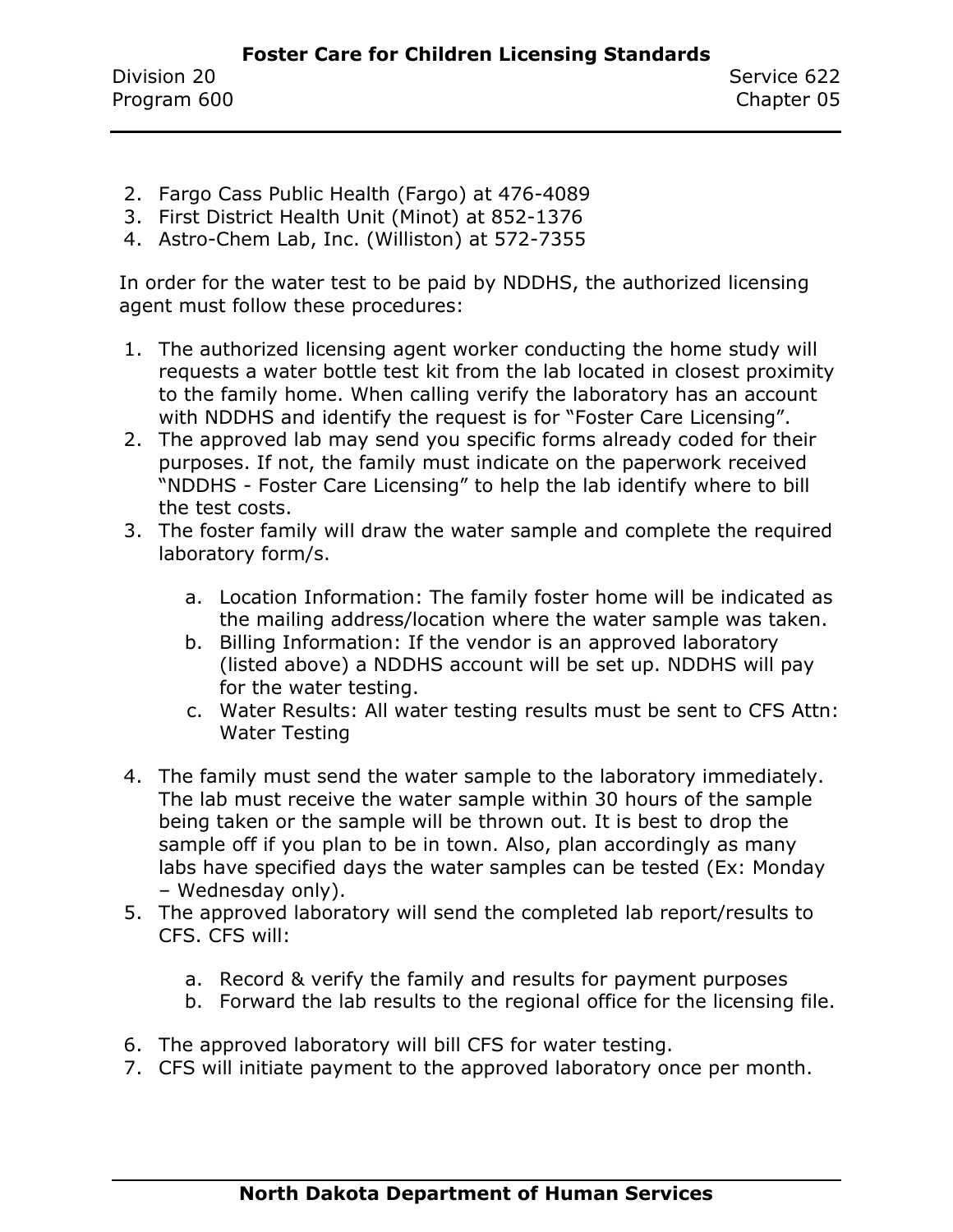**NOTE:** If the above procedure is not followed, NDDHS cannot pay for the water test.

#### Testing Preference:

The ND Department of Health is the preferred laboratory for water testing, however, the Department does understand distance offers great barriers for rural communities outside of Bismarck. If an approved laboratory is not listed above, the lab and cost of the water testing must be pre-approved by CFS in order to develop a process for submitting a sample, obtaining the results and making payment.

#### Direct Payment to Foster Parents:

Foster parents who pay for the water testing directly will not be reimbursed by the Department. The billing must be done through the approved laboratory and follow the procedures listed in policy.

#### Community Wells:

If a foster family has a community well, their community well is not required to be tested for foster care licensing purposes. A community well is considered a municipal water source and receives ongoing monitoring.

#### Failed Water Testing:

If sampled water is returned as "fail" or "unsatisfactory", a foster child is not allowed to consume the water. The water will have to be re-tested until the sample passes the bacteriological water analysis requirements for the state of ND.

If the water testing results continue to present unsafe water that could be consumed by a foster child, further discussions and safety planning must occur between the laboratory specialists, foster family, authorized licensing agent, and regional office.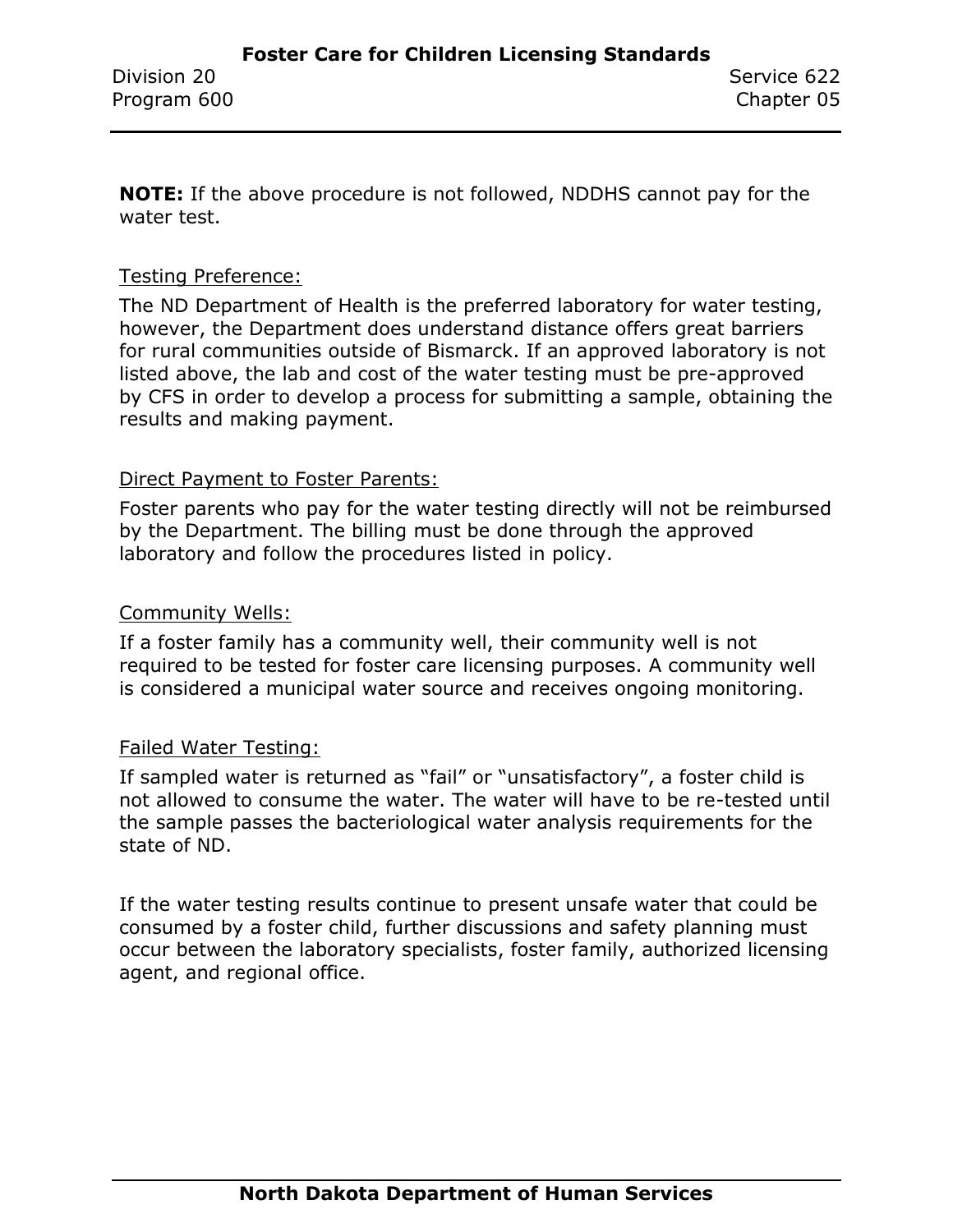### **Fire Prevention and Safety 622-05-25-35**

**(Revised 10/1/2019 ML #3564**

[View Archives](../../../Content/Archive%20Documents/archive.htm#622_05_25_35)

NDCC 50-11 mandates a course of instruction on fire prevention and safety, and the completion of a fire safety self-declaration form to be signed by each foster parent. The requirements are as follows and are for **each** foster parent:

Initial Licensure  $\sim$  Prospective Foster Parents Must Complete:

- 1. A two-hour fire prevention and safety course available from the regional human service center; and
- 2. The [SFN 800,](https://www.nd.gov/eforms/Doc/sfn00800.pdf) "Family Foster Home Fire Safety Self-Declaration," signed by each applicant.
- 3. Under certain circumstances, a fire inspection by the local fire department or the state fire marshal may be required. NDAC provides for this to occur if indicated. (NDAC 75-03-14-03)

#### Ongoing maintenance:

The foster home must comply with the requirements of NDAC 75-03-14-03 related to checking and maintaining fire extinguishers, smoke detectors/alarms, carbon monoxide detector/alarms. In addition, gas and propane appliance and coal/wood solid fuel appliances must have an inspection every two years to prevent fire and safety hazards. Electric heating systems do not require any inspection, however special attention must be made to remove items from touching the electric heater and panels to minimize risk of fire. The foster home must provide verification of required inspections, when applicable, for the licensing file.

The family foster home for children shall develop a written emergency preparedness plan, maintain and post a list of emergency contact, including poison control and have first aid supplies on hand while a foster child is in placement.

Annual Licensure  $\sim$  Foster Parent(s) Must Complete: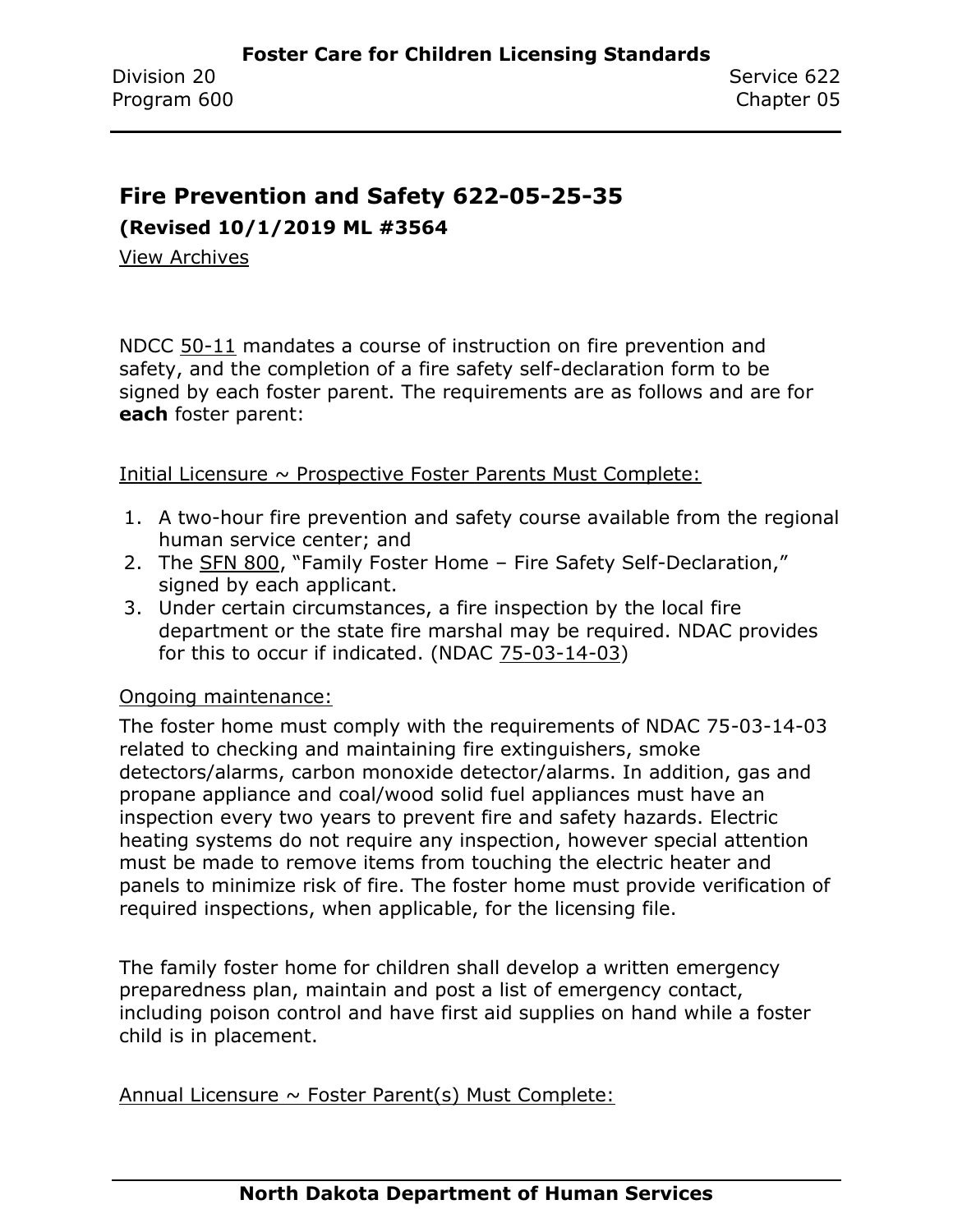- 1. A one-hour training for fire prevention and safety; and
- 2. The [SFN 800](https://www.nd.gov/eforms/Doc/sfn00800.pdf), "Family Foster Home Fire Safety Self-Declaration," signed by **each** foster parent.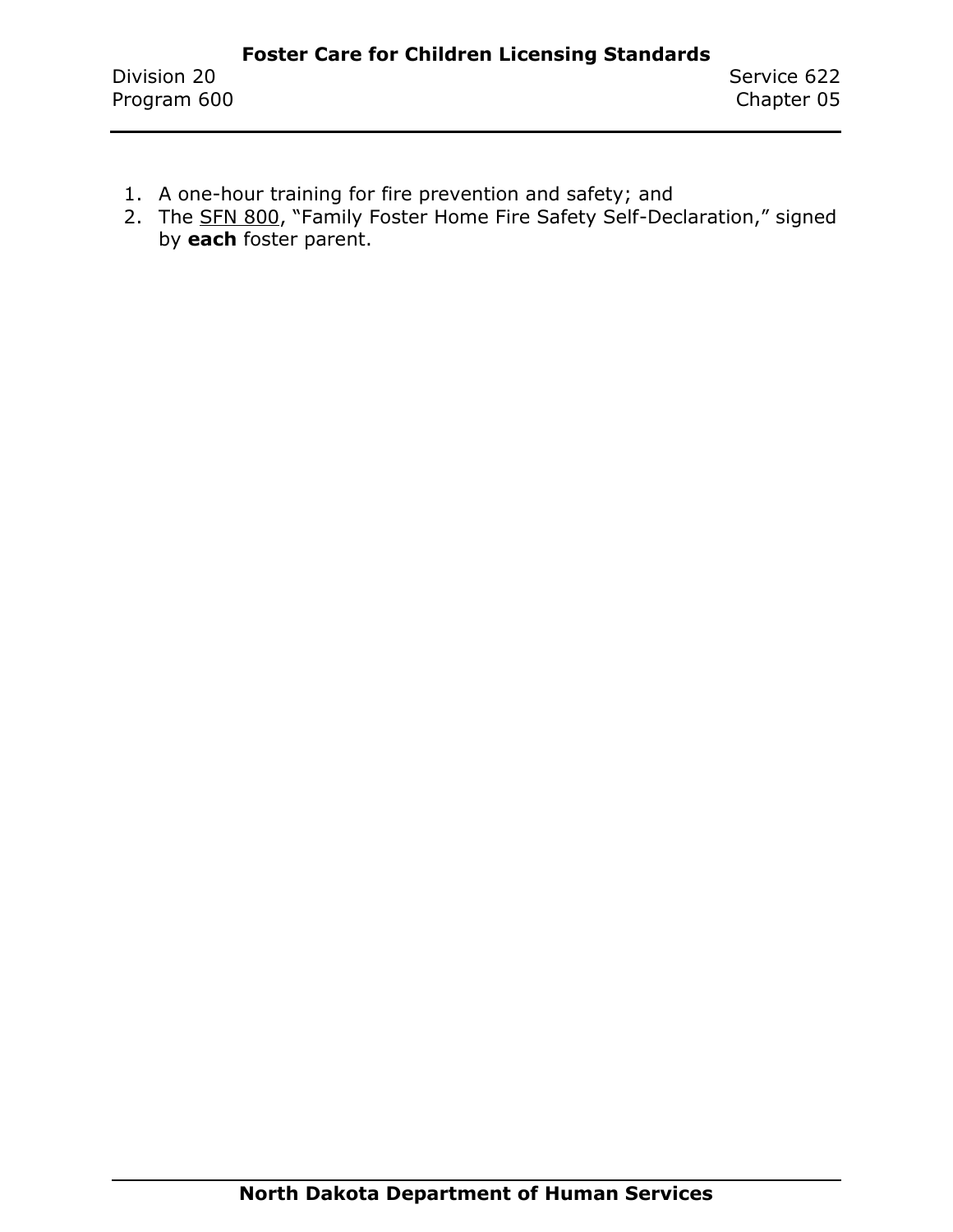### **Personal Characteristics of Foster Families 622-05-30 (Revised 10/1/2019 ML #3564)**

[View Archives](../../../Content/Archive%20Documents/archive.htm#622_05_30)

Personal characteristics for foster parents:

- 1. A criminal conviction shall not disqualify a potential foster parent unless the conviction is for a crime having a direct bearing on the capacity of the parent to provide foster care or the convicted person has a conviction or offense and is not sufficiently rehabilitated under NDCC § 12.1-33-02.1. The Department shall determine the effect of a conviction or an offense.
- 2. Evidence of an interest in and responsiveness to other people, particularly children.
- 3. The capacity to give love, affection, and care to a child without expecting the child to return this love and affection.
- 4. Proper consideration of their own children's feelings and feelings of close relatives toward a foster child.
- 5. Satisfactory and stable adult relationships, which include not only a satisfactory and meaningful marital relationship, if married, but supportive relationships with relatives and friends.
- 6. Emotional stability, including a satisfactory manner of handling angry feelings, and ability to handle rejection by the foster parent.
- 7. A person residing in the home, except a foster child or ward of the court, may not exhibit symptoms of substance abuse or emotional instability that inhibit their ability to care for children. .
- 8. No person may smoke or vape, in the foster home, in circumstances which present a hazard to the health of a foster child or in an enclosed area when the foster child is present. All foster parents should be aware of the potential hazards of smoking in the presence of children, particularly infants and children with respiratory or allergic sensitivity.
	- a. Household members prescribed medical marijuana must notify the authorized licensing agent. If medical marijuana is prescribed to a foster parent, they may continue to care for foster children. However, an assessment should consider the medical diagnosis requiring the use of medical marijuana, like any other prescribed controlled substance. The authorized licensing agent will review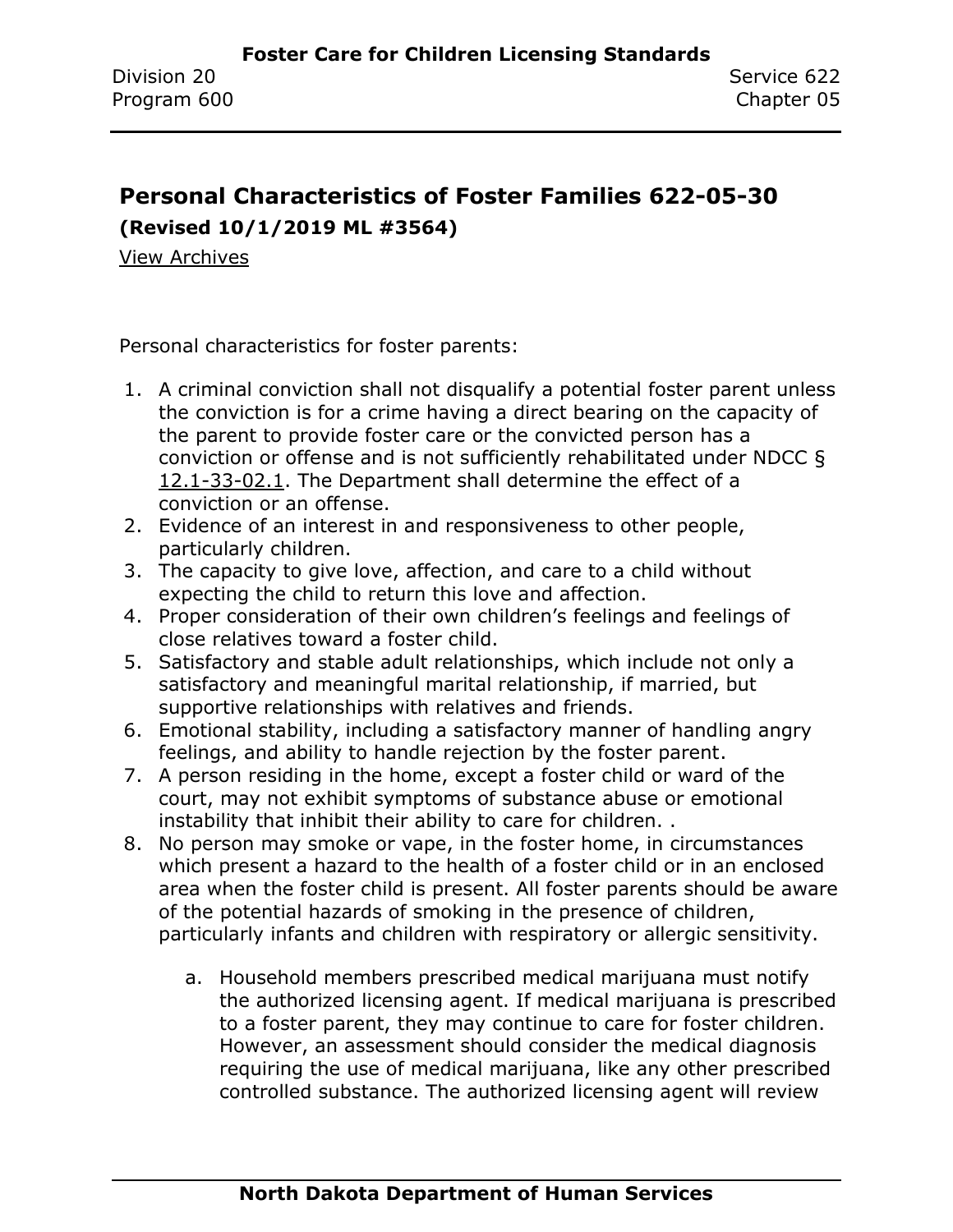the applicant(s) ability to provide for the safety and well-being of a foster child, how and where the foster parent will use medical marijuana, etc.

- b. If approved by the authorized licensing agent, the individual must follow the prescription authorized by the medical professional. If medical marijuana is not issued in pill form, the household member(s) cannot smoke in an enclosed area in the presence of a foster child.
- 9. If symptoms of substance use or emotional instability inhibit the ability to care for children occur in a family foster home for children at the time when child is in long-term placement, every effort should be made to keep the placement intact if the household member of the foster home is seeking treatment. No further placements will be made until successful completion of the treatment has occurred. A household member who has symptoms of , substance use or emotional instability, the household member may have had no incident which inhibited their ability to care for children for a period of at least twelve months prior to licensure. (NDAC 75-03-14-04).
- 10. The ability to function adequately in their chosen life style; i.e. ability to enjoy and accept the responsibility of their job, their family life, their friends, and themselves.
- 11. Has reputable character, values, and ethical standards conducive to the well-being of the children.
- 12. Practical understanding of the developmental stages of children and their accompanying needs. Flexibility in their expectation, attitudes, and behavior in relationship to meeting the individual needs of children.
- 13. The maturity to exercise good judgment and appropriate use of authority, along with the qualities of vitality and flexibility which are necessary to care for children.
- 14. An acceptance and resolution of any of their own negative childhood experiences.
- 15. The capacity to absorb the presence of a foster child with all his/her needs without undue disruption of their own family life.
- 16. Ability to accept a foster child's relationship with his or her own parents, including neglectful and abusive parents. The ability to accept a foster child's background without passing moral judgment on the child or the child's family.
- 17. The capacity to help prepare a child for return home, for adoptive placement, guardianship, or an alternate permanency arrangement, and the ability to cope with the departure of the foster child.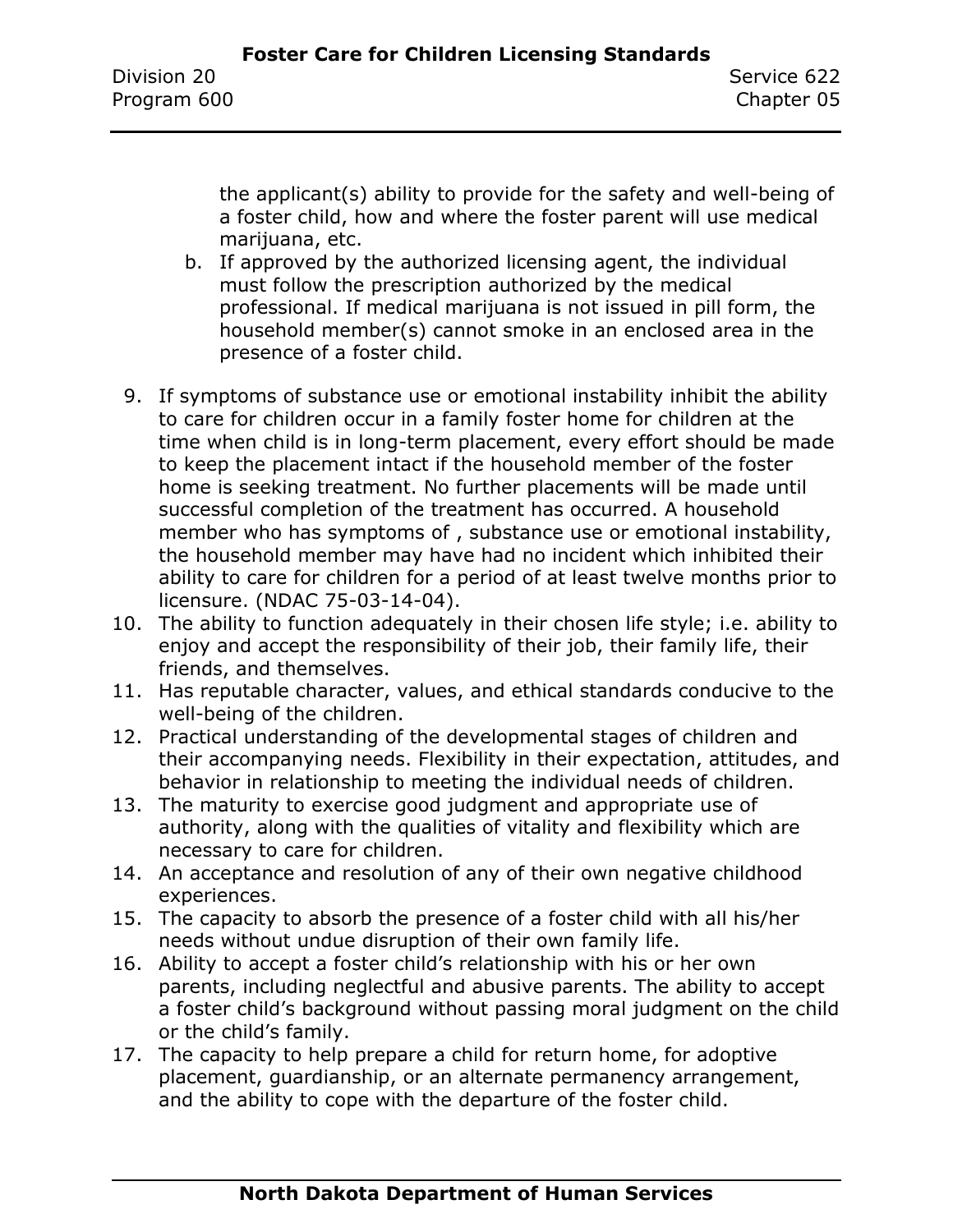- 18. A willingness to treat the child as a member of their own family, including for example, such things as family vacation.
- 19. Demonstrate a working knowledge and understanding of North Dakota's approved pre-service training. Demonstrate an understanding of the need for each foster child to have a nutritional, well-balanced diet, as well as recognize the requirement of ensuring each foster child is offered food, eats adequately and obtains the necessary nutrition daily. Special diets must be provided by the foster family when required by the child's condition.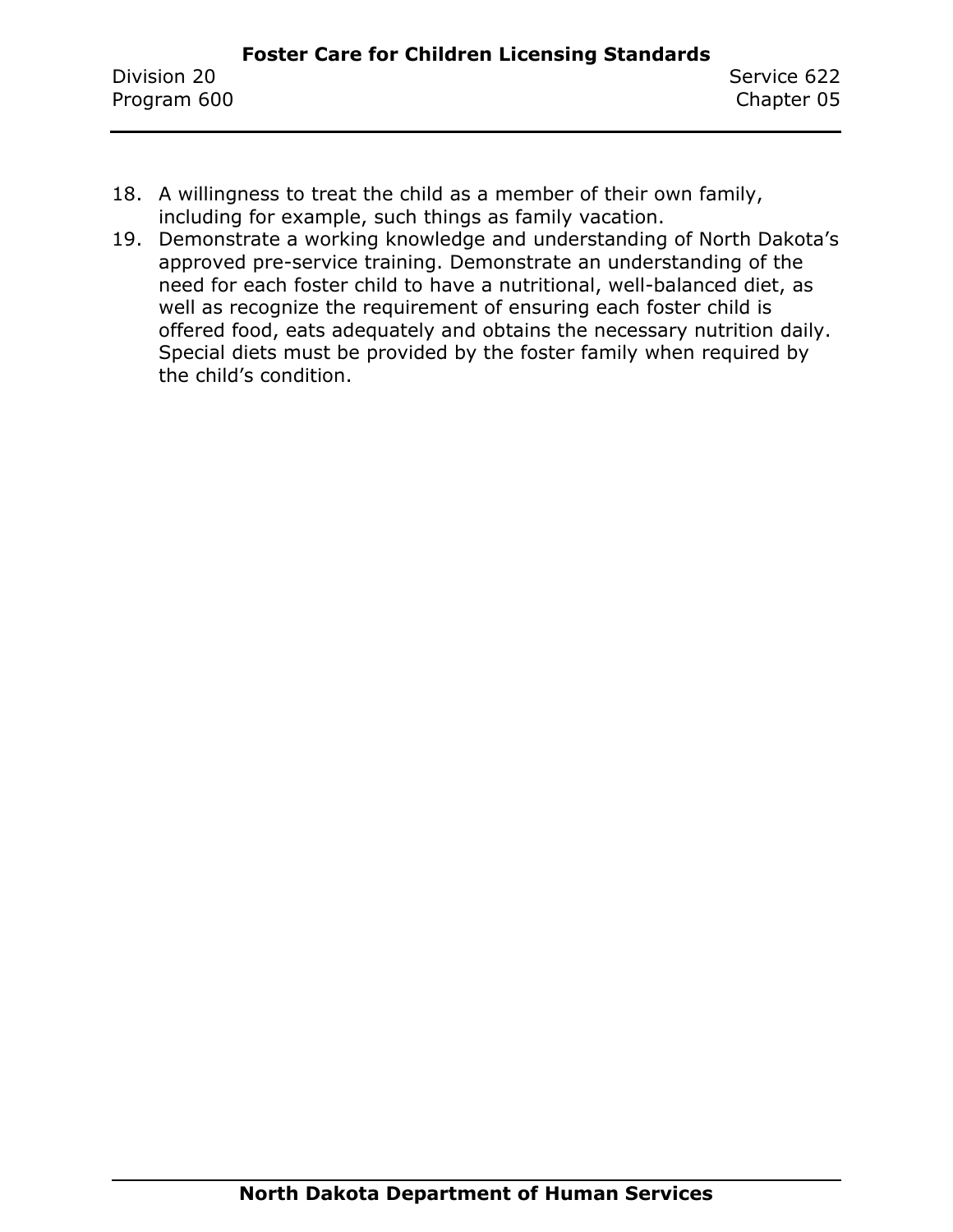## **Appropriate Behavior Towards Foster Children 622-05-30-05**

#### **Discipline 622-05-30-05-05**

**(Revised 10/1/2019 ML #3564)**

[View Archives](../../../Content/Archive%20Documents/archive.htm#622_05_30_05_05)

Discipline must be constructive or educational in nature and may include diversion, separation from problem situation, talk with the child about the situation, praise for appropriate behavior and gentle physical restraint such as holding. Children shall not be subjected to physical harm or humiliation.

- 1. No child may be kicked, bitten, punched, spanked, shaken, pinched, roughly handled or struck with an inanimate object by foster parents or any other resident living in the home.
- 2. Cruel and unusual punishment are prohibited.
- 3. Authority to discipline may not be delegated to or be accomplished by children.
- 4. Separation, when used as discipline, must be brief and appropriate to the child's age and circumstances, and the young child must be within hearing of an adult in a safe, lighted, well-ventilated room. No child may be isolated in a locked room or closet.
- 5. No child may be physically disciplined for lapses in toilet training.
- 6. Verbal abuse or derogatory remarks about the child, the child's family, race, religion, sexual orientation, gender identity or cultural background may not be used or permitted.
- 7. No child shall be force fed unless medically prescribed and administered under a physician's care.
- 8. Deprivation of means, including food, clothing, shelter, hygiene, and medical care, may not be used as a form of discipline or punishment.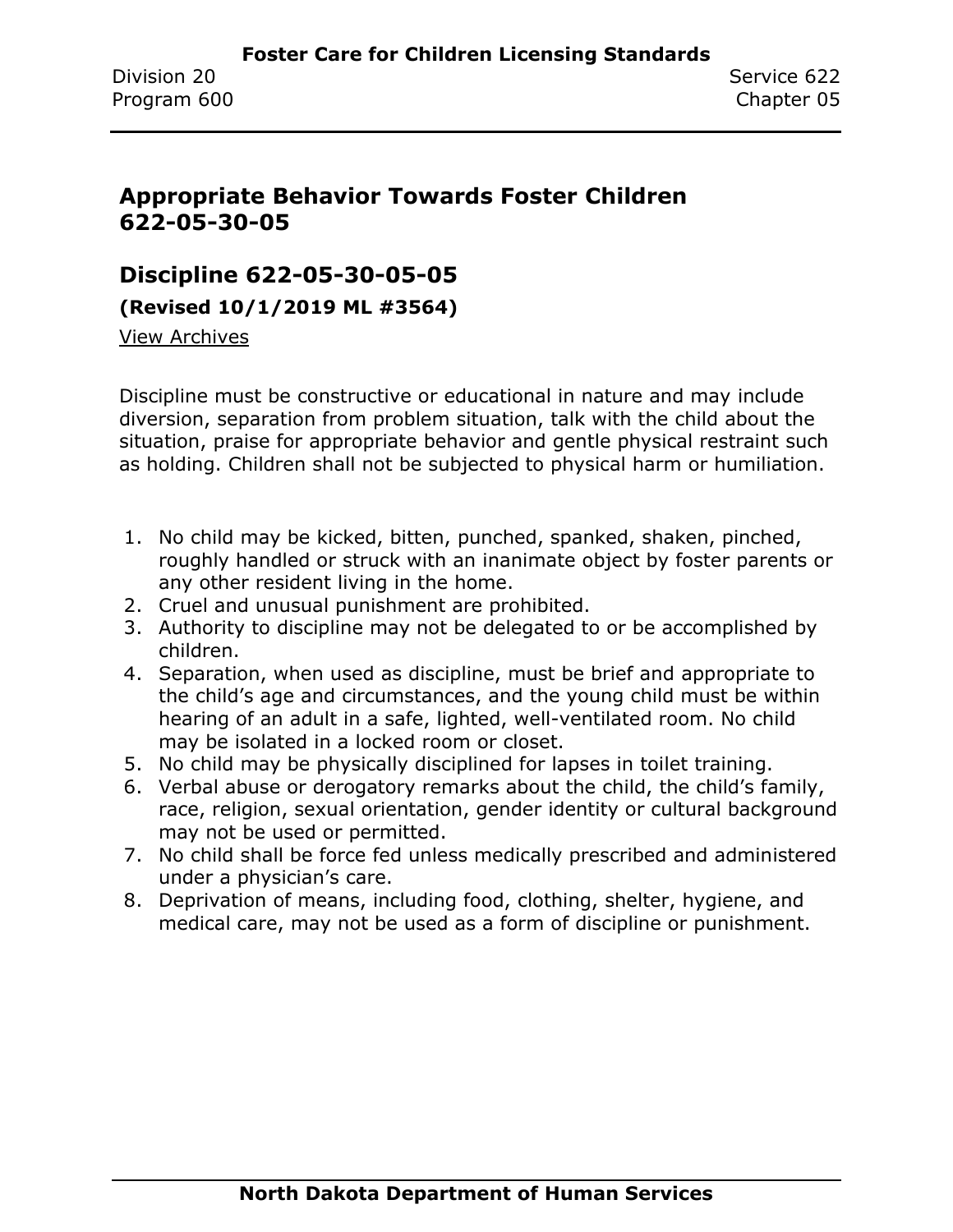# **Child Neglect and Abuse Reports 622-05-35**

**(Revised 10/1/2019 ML #3564)**

[View Archives](../../../Content/Archive%20Documents/archive.htm#622_05_35)

A member of the household, except a foster child, may not have been the subject of a child abuse or neglect assessment where a services required decision was made unless the department, after making appropriate consultation with person qualified to evaluate the capabilities of the household member, documenting criteria used in making the decision, and imposing any restrictions deemed necessary, approves the issuance of a license; and

- 1. The household member has followed the recommendations from the child protection assessment; or
- 2. The household resident can demonstrate the elimination of an underlying basis precipitating the neglect or abuse.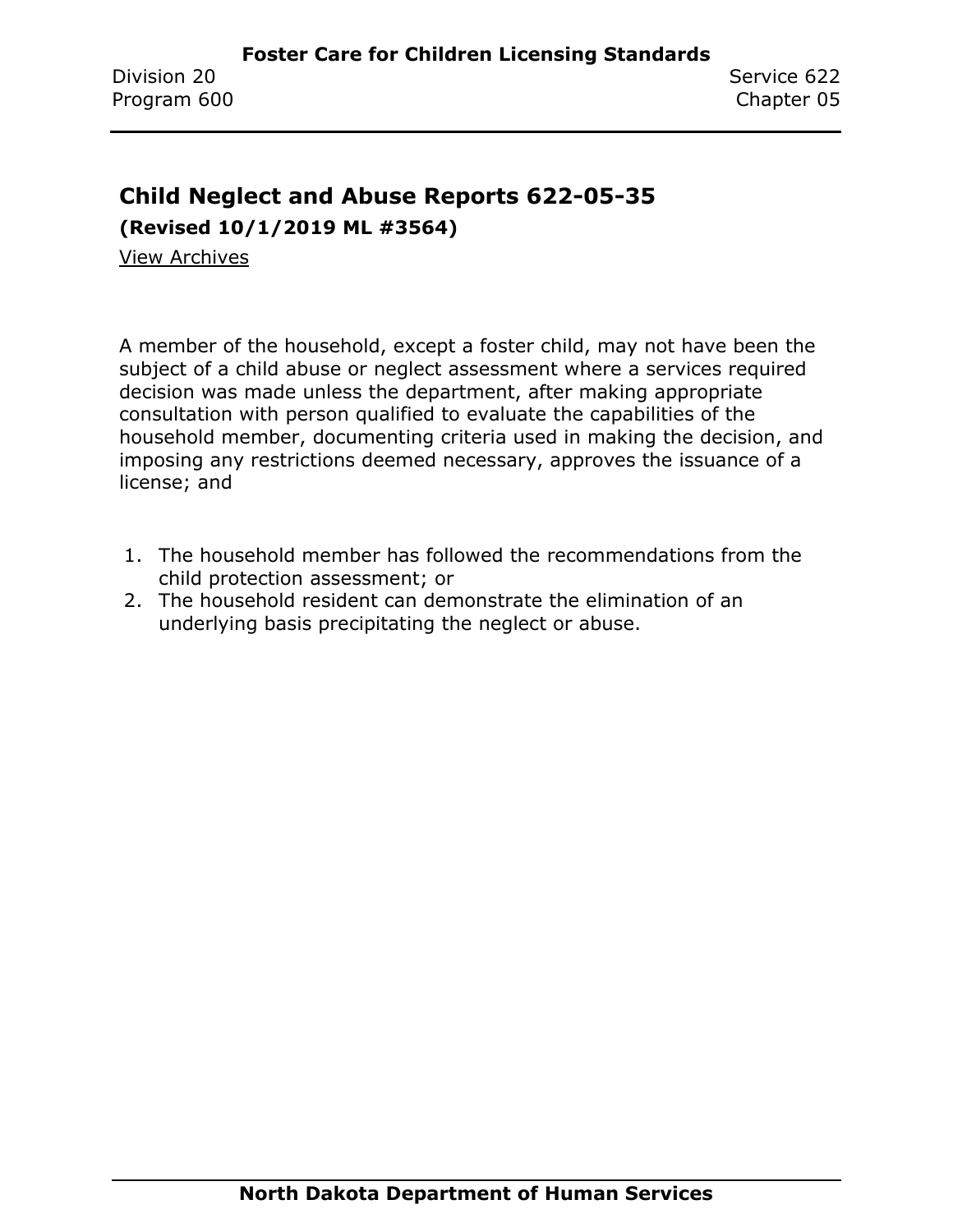# **Agency Support and Supervision 622-05-40-05 (Revised 10/1/2019 ML #3564)**

- 1. The foster parents shall allow public officials to enter the family foster home for children, at any reasonable time, as determined necessary by the public official to ensure safety. For the purposes of this subsection, "any reasonable time" means a time mutually convenient to the foster parents and the public official.
- 2. The foster parents shall allow entry to the home, at any reasonable time, personnel of the child's custodial agency. For the purposes of this subsection, "any reasonable time" means a time mutually convenient to the foster parents and the custodial agency's personnel and any time the child's case manager determines that a foster child's health, safety, or welfare requires the admittance.
- 3. The foster parents shall cooperate with the custodial agency in that agency's efforts to develop plans for the child, implement those plans, and meet the needs of the child and the child's family.
- 4. The foster parents shall cooperate with the custodial agency in developing plans for the child to visit with parents or guardian. If the foster parents agree, and it is appropriate, visits may take place in the family foster home for children. Visits between the foster child and parents or guardian must be arranged within a plan approved by the agency, foster child where appropriate, foster parents, and the foster child's parents or guardian. If visits are agreed upon at the foster parents home, the foster parents do not have to allow entry to any individual who has been using alcohol, drugs, or any other intoxicating substance, or who attempts a visit in a manner that is not in accordance with the approved visitation plan.
- 5. The foster parents may not accept other foster children, or special education boarding care children, foreign exchange students or a child for supplemental parental care, as defined in North Dakota Century Code chapter50-11.1, into their home without the prior approval of the authorized licensing agent. All changes in the number of persons living in the foster home must be immediately reported to the authorized licensing agency.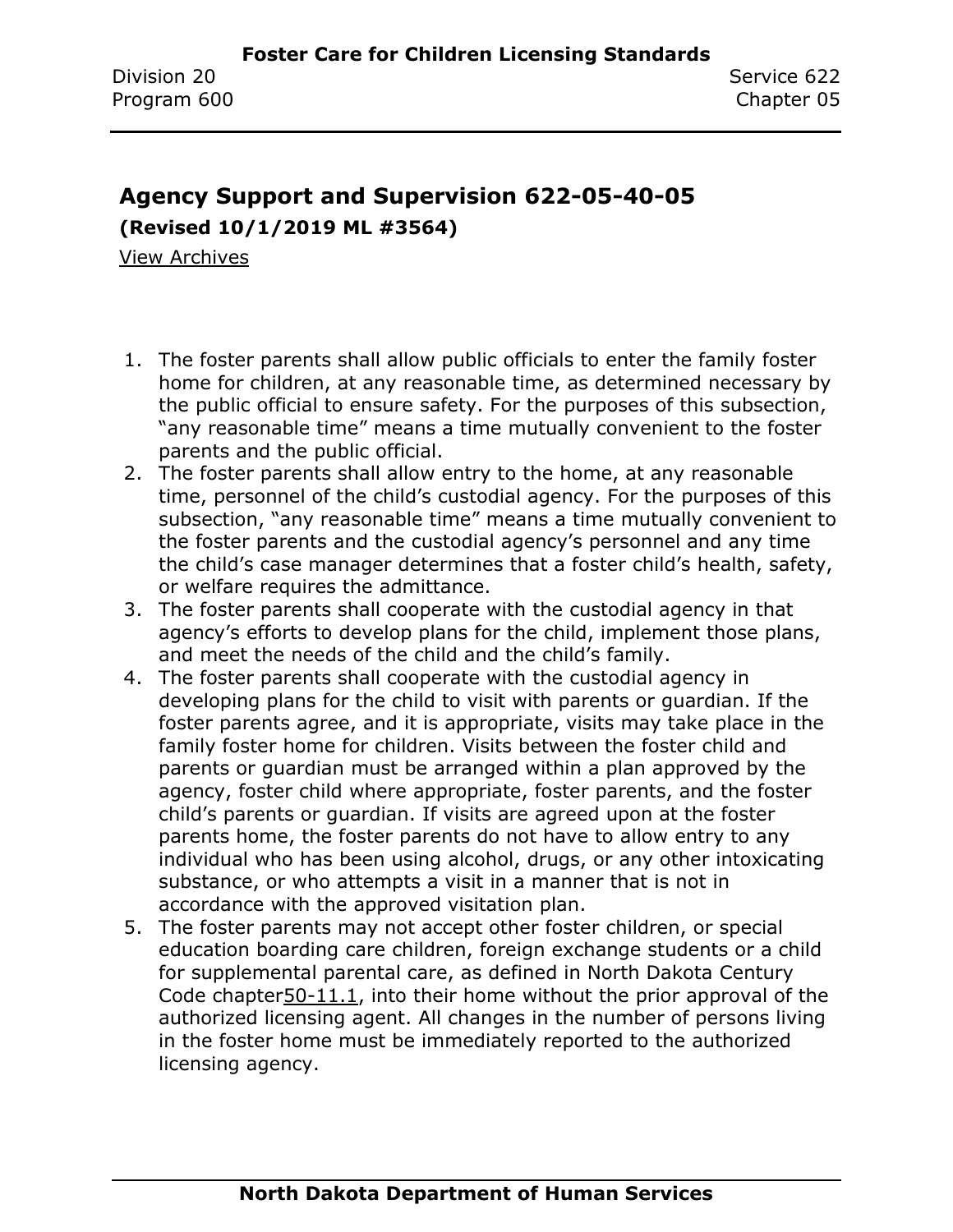6. They must agree to immediately report to the agency any of the child's illnesses or injuries of the child, change of address, disappearance, or behavior problems of the child in the home, school, and community.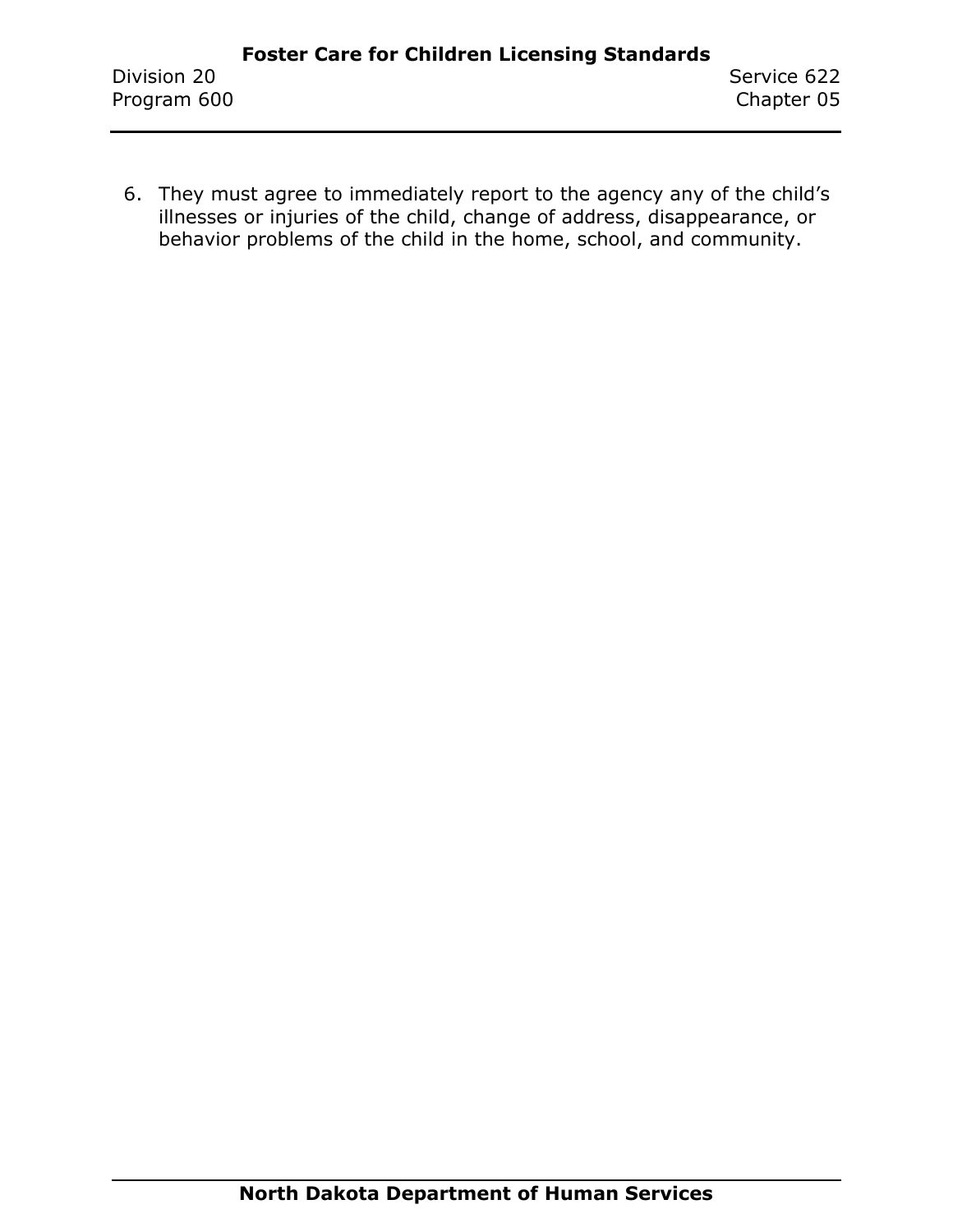# **Ability to Maintain Confidentiality 622-05-40-10 (NEW 8/15/2010 ML #3224)**

[View Archives](../../../Content/Archive%20Documents/archive.htm#622_05_40_10)

All information given to the foster parents by the supervising agency or the child's family concerning the foster child must remain confidential and may not be disclosed to any person without prior approval of the supervising agency.

(NDAC 75-03-14-05)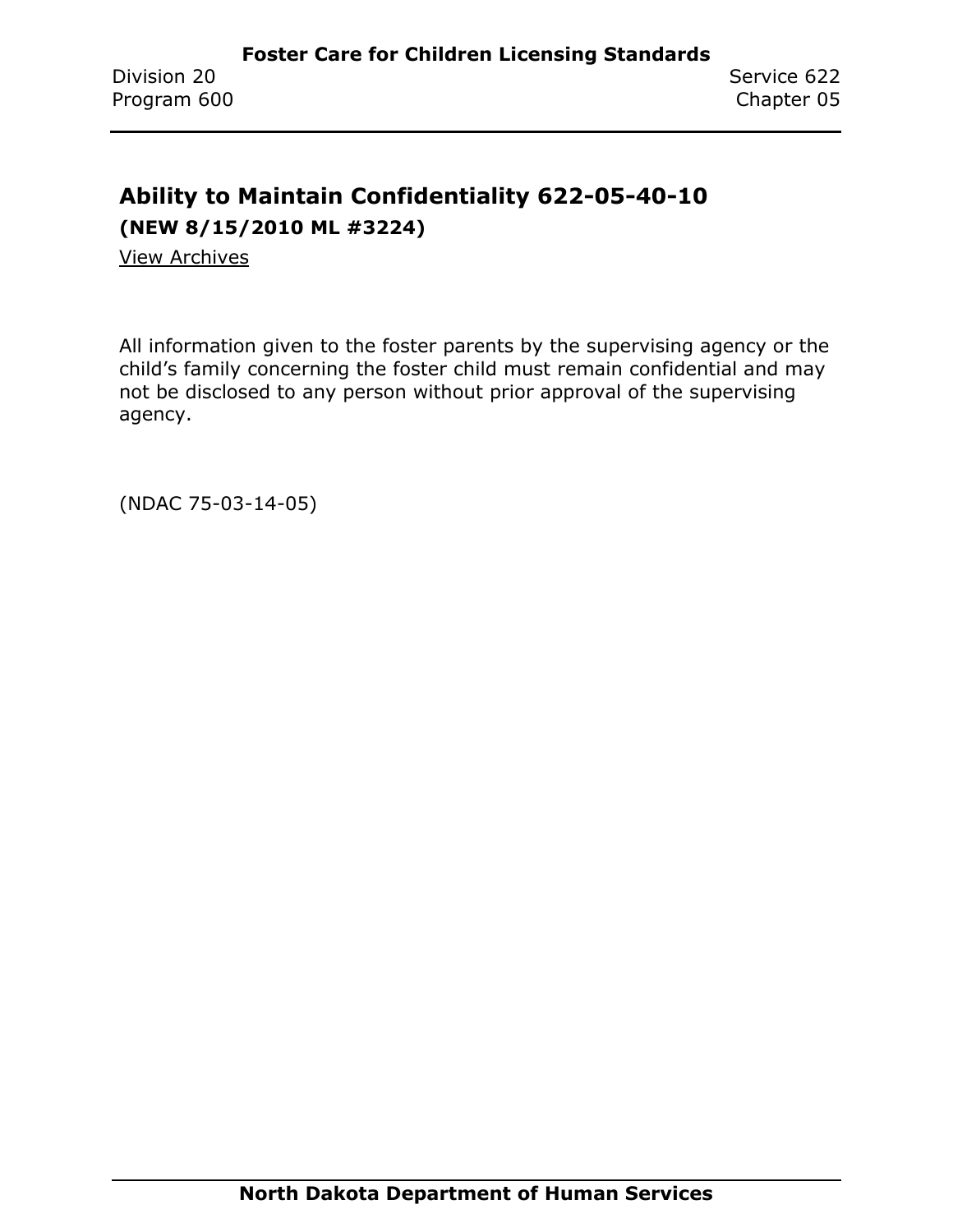## **Willingness to Participate in the Foster Care Child & Family Team 622-05-40-15**

**(NEW 8/15/2010 ML #3224)**

[View Archives](../../../Content/Archive%20Documents/archive.htm#622_05_40_15)

The foster parents shall participate in the Foster Care Child & Family Team meeting for the child. The foster parents shall cooperate in carrying out the objectives and goals of the plan for the foster child in their care.

This is the appropriate time for the foster parents to discuss their concerns about care and treatment issues concerning the child, and to discuss their own needs and concerns.

(NDAC 75-03-14-06)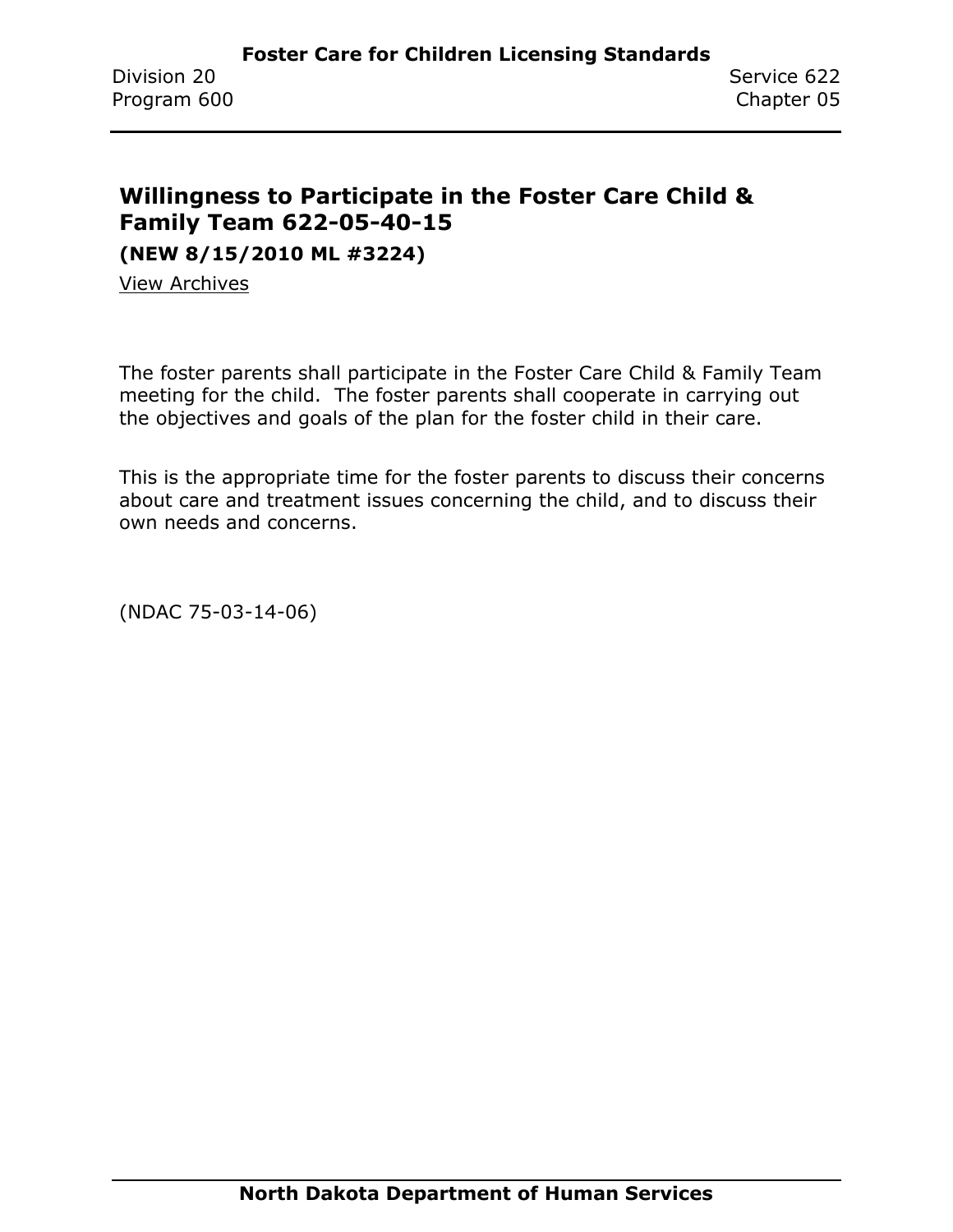# **Adoption of Foster Child by Foster Parents 622-05-40-17 (NEW 10/1/2019 ML #3564)**

[View Archives](../../../Content/Archive%20Documents/archive.htm#622_05_40_17)

Foster parents may be considered, but are not guaranteed, to be an adoption placement for a foster child. Foster parents shall sign an acknowledgement [\(SFN 842\)](https://www.nd.gov/eforms/Doc/sfn0842.pdf) that federal law establishes a permanency preference requiring states to consider relatives of the foster child. Any foster parent interested in adopting a foster child must follow the law as outlined in NDCC Chapter 14-15 and Department of Human Services manual provisions. Foster parents will work with the child's custodial case manager in efforts to prepare for a hearing if asked to testify or present information.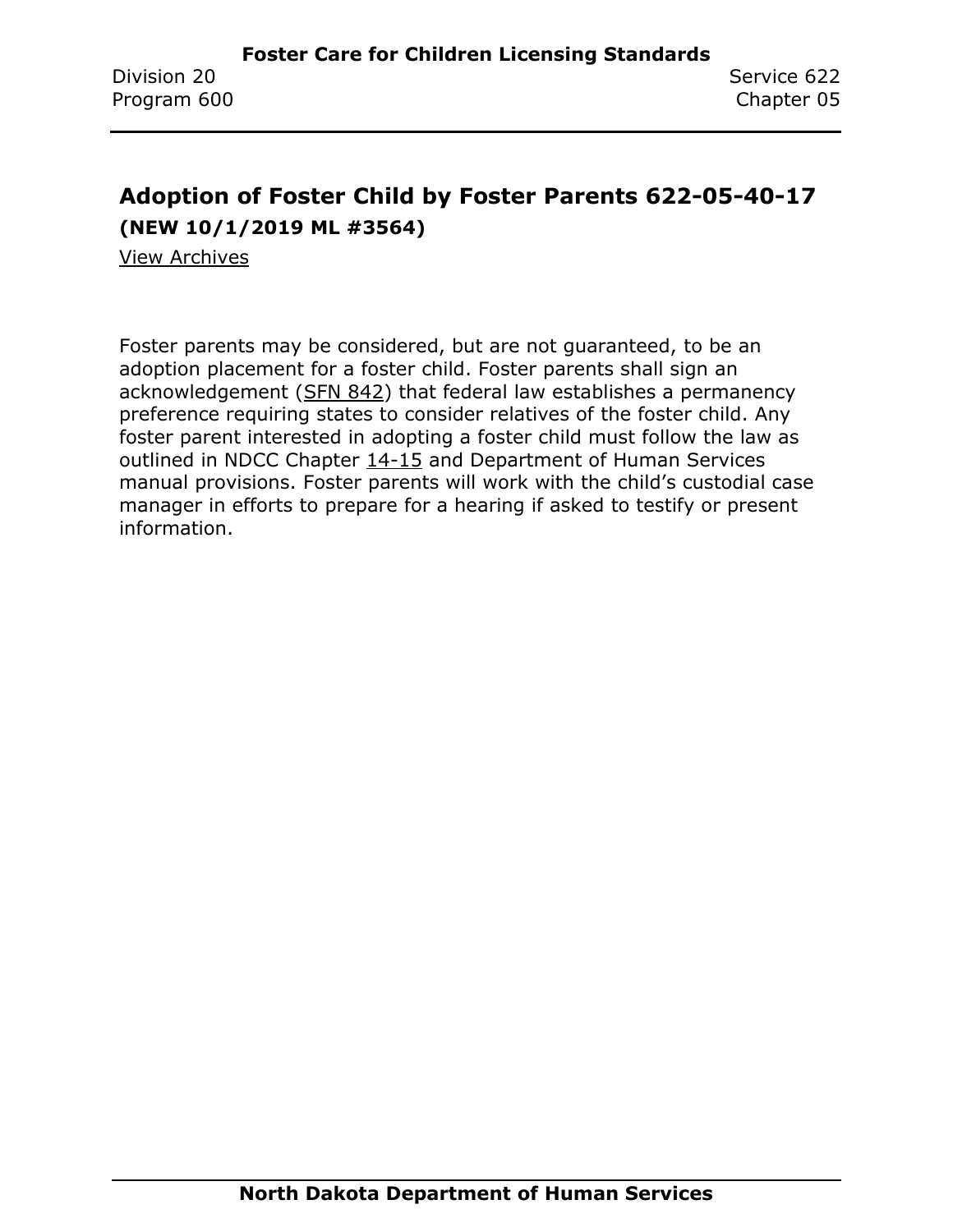### **Concurrent Planning 622-05-40-20**

**(NEW 8/15/2010 ML #3224)**

[View Archives](../../../Content/Archive%20Documents/archive.htm#622_05_40_20)

The Adoption and Safe Families Act of 1997 (ASFA) (See CFR 1356.21(b)(4)) specifically provided for concurrent planning for children in foster care. Concurrent planning means when appropriate in a particular situation, two plans for the child will move forward together. The plan may be for the child to return home, or to be placed in relative care. While working with the family toward the goal of reunification, the agency is also working to identify relative resources for the child. This differs from sequential planning – where one plan is tried; and, if it fails, another plan is developed. Concurrent planning moves ahead with both plans, and ultimately shortens the child's time in foster care. Refer to NDDHS 624-05 for further information regarding concurrent planning.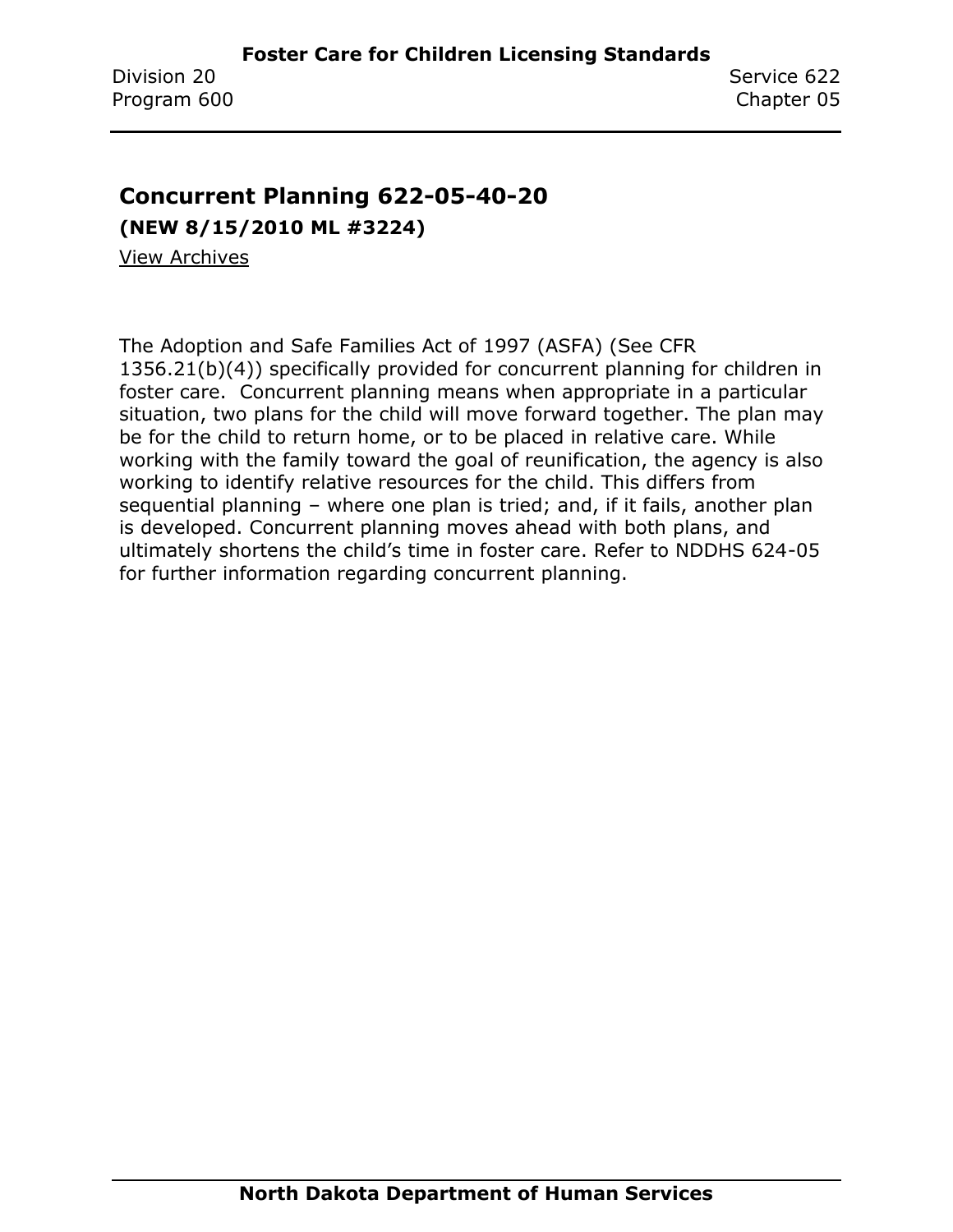# **Life Books 622-05-40-25**

**(NEW 8/15/2010 ML #3224)**

[View Archives](../../../Content/Archive%20Documents/archive.htm#622_05_40_25)

The foster parents are encouraged to keep a life book on each child in their care. The books become the property of the child when they leave the home. See the Foster Parent Handbook for detailed information.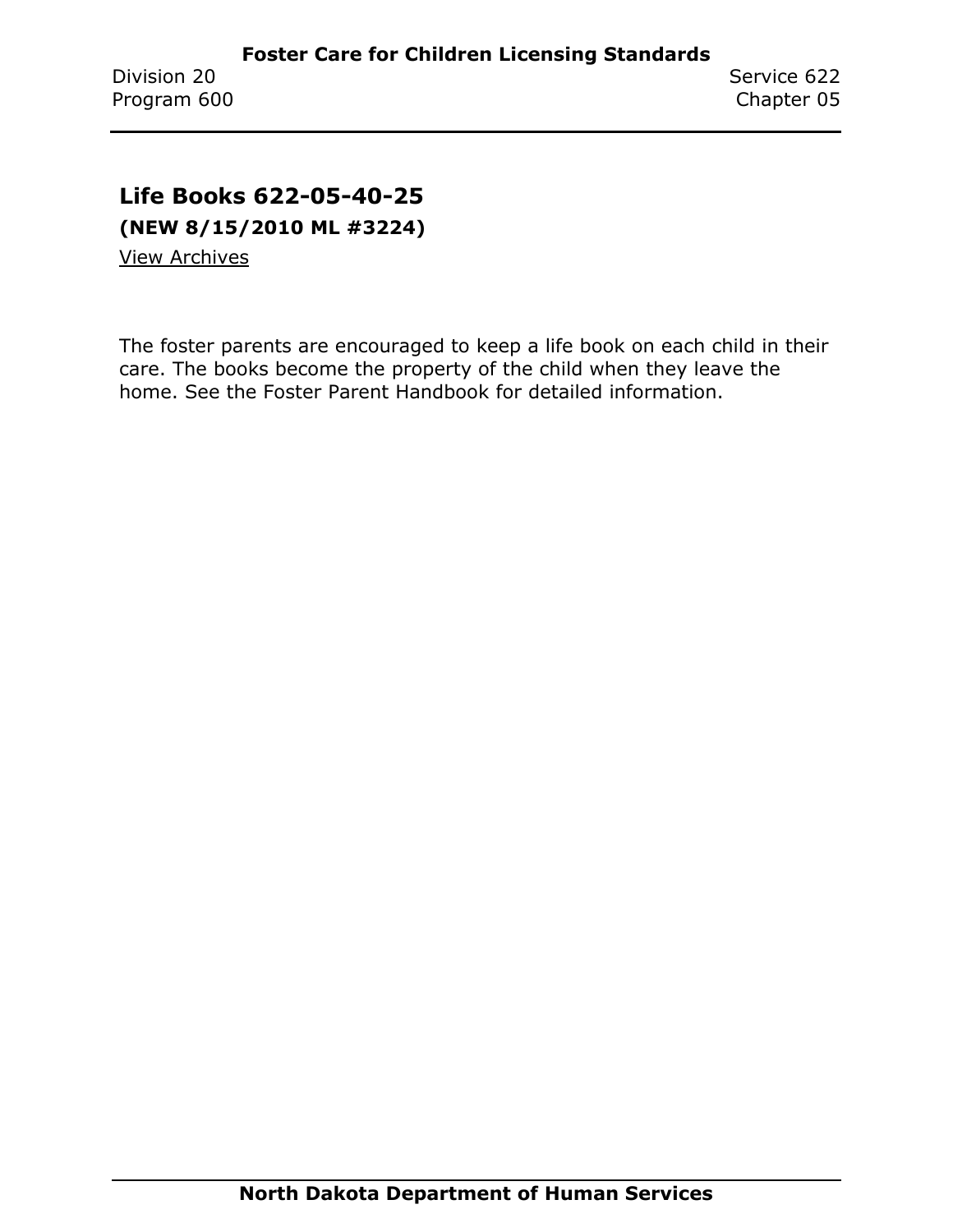### **Cooperation in Securing Services for the Child 622-05-40-30**

**(NEW 8/15/2010 ML #3224)**

[View Archives](../../../Content/Archive%20Documents/archive.htm#622_05_40_30)

The foster parents must be willing to cooperate with the supervising agency in obtaining any recommended services, such as medical care, transportation, etc. upon the request of the supervising agency.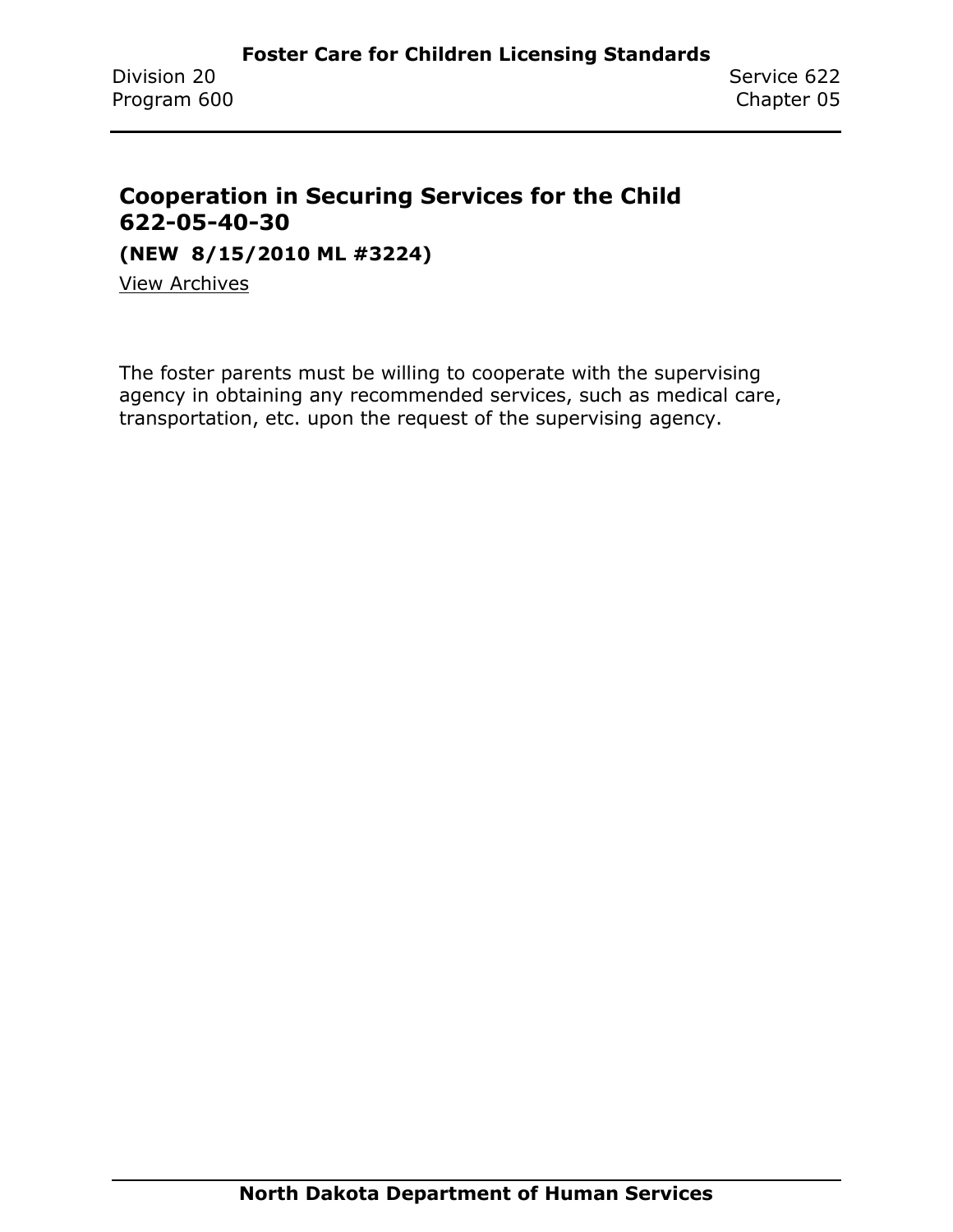# **Involvement with Court When Appropriate 622-05-40-35 (Revised 10/1/2019 ML #3564)**

[View Archives](../../../Content/Archive%20Documents/archive.htm#622_05_40_35)

Foster parents, when applicable, will be noticed of the foster child's court hearings. Foster parents shall be notified by the court as directed by the child's custodial agency detailing when a hearing is scheduled. A foster parent may be asked to provide pertinent information to the court concerning the foster child and the child's family.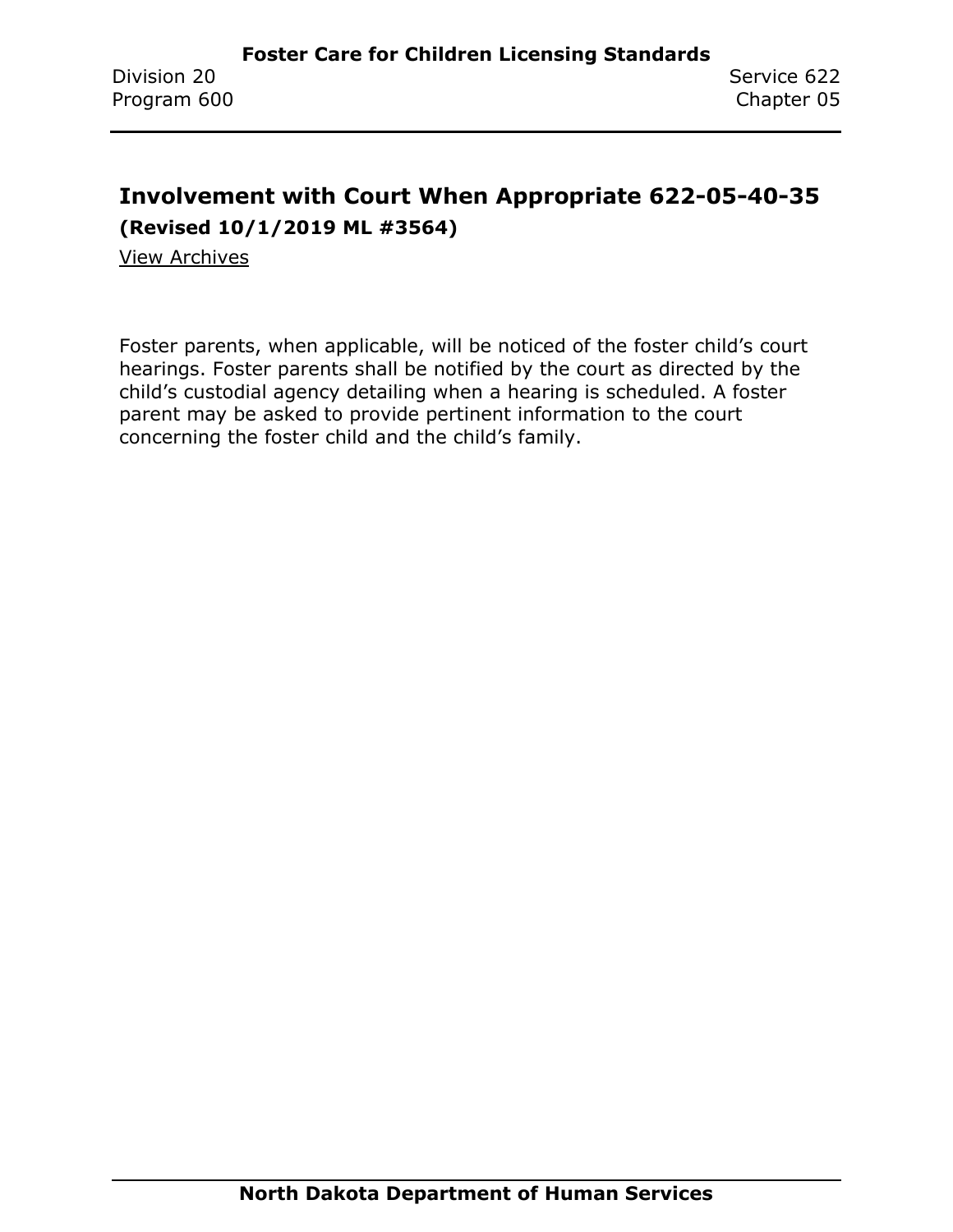### **Notice Regarding Participation in Court Hearings and Right to be Heard 622-05-40-40**

**(Revised 2/15/2014 ML #3398)**

[View Archives](../../../Content/Archive%20Documents/archive.htm#622_05_40_40)

The Safe and Timely Interstate Placement of Foster Children Act of 2006 requires that foster parents of a child and any pre-adoptive parent or relative providing care for the child must receive timely notice of an a right to be heard in any proceeding held with respect to the child during the time the child is in the care of such foster parent, pre-adoptive parent, or relative caregiver. The custodial agency must notify the foster parent, preadoptive parent, or relative caregivers in writing. Email or letter notice constitutes written notice, if there is documentation of the letter or email in the child's case file.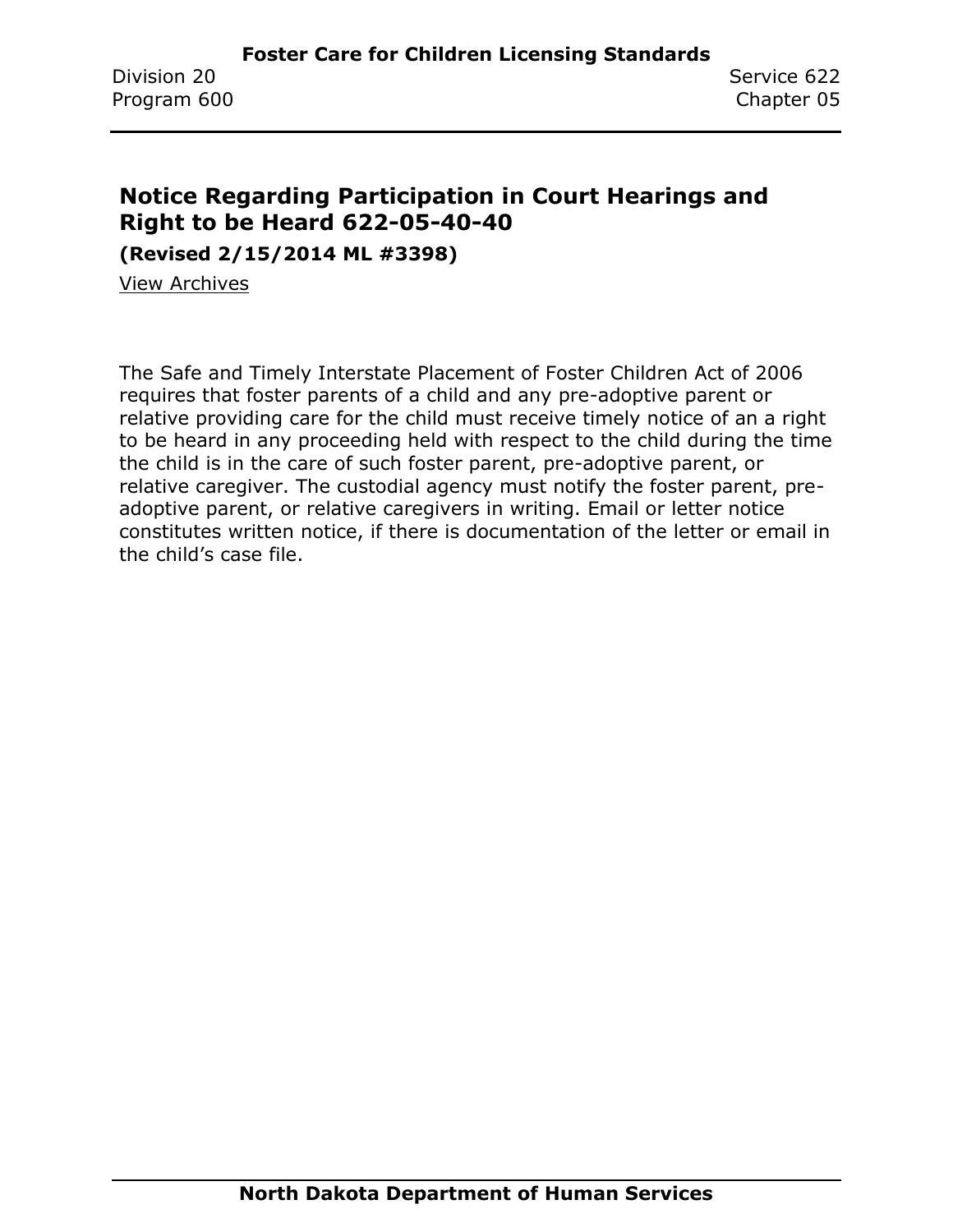#### **Involvement in Training 622-05-40-45**

**(Revised 10/1/2019 ML #3564)**

[View Archives](../../../Content/Archive%20Documents/archive.htm#622_05_40_45)

Foster parents must be willing to participate in training sessions made available to enhance their relationships as foster parents and better enable them to deal with problems particular to foster care.

#### 1. Orientation Training

- a. All potential foster parent(s) must be provided orientation training during the licensing process. This training is mandatory for all prospective foster parents.
- b. This training may be provided in one of the following methods:
	- i. To the prospective applicants by the licensing agency during the licensing process;
	- ii. To multiple applicants within a given county during the licensing process;
	- iii. On a regional basis, whenever the opportunity is available; or
	- iv. If the training is provided on more than a single family basis, then other foster parents must be utilized to assist in providing this training.
- c. Orientation training may include, but is not limited to, the following areas.
	- i. Special emphasis should be placed on the following:
		- Roles, relationships, and expectations of foster care.
		- Foster child and the child's parents.
		- **Traumas of separation and child's grieving process.**
		- The effects of abuse and neglect on children entering foster care.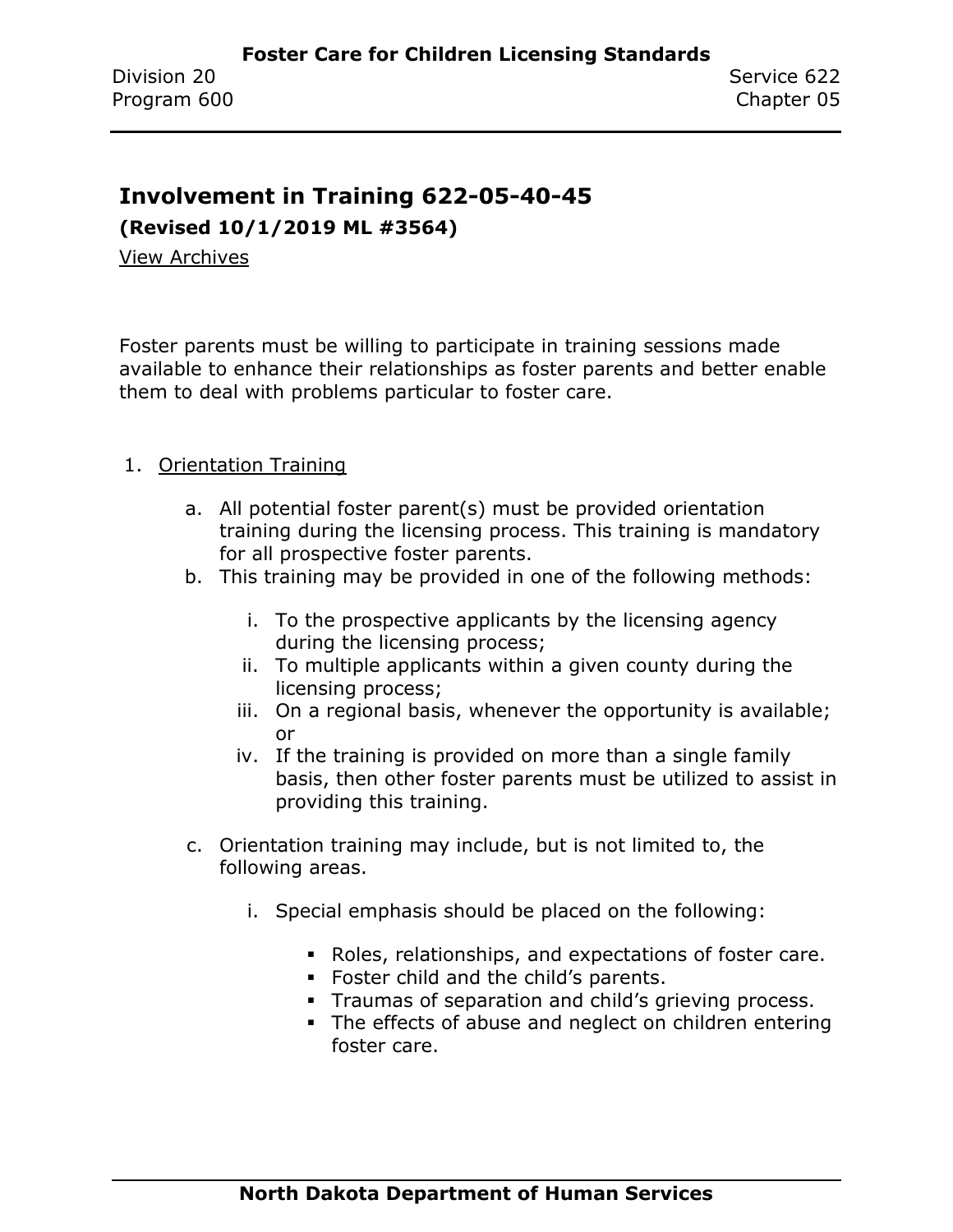- i. Other areas of training that could be included are as follows:
	- Methods of discipline.
	- Legal concerns of foster care.
	- **Communication skills.**
	- Child and adolescent development.
	- Constructive problem-solving.
	- **E** Human sexuality.
	- **Community services for children.**
	- Basic First Aid and CPR.
	- Home safety.
	- Abuse and neglect issues.
	- Sexual abuse.
	- Other areas of determined by agencies/foster parents.
- d. The County Social Service Board and Human Service Center staff may utilize staff from other agencies, including licensed family foster parents, to assist them in providing this training.
- e. The prospective foster parents must sign a statement that they have received this training. A copy of this document must be kept in the foster parent file and a copy given to the UND-CFSTC in Grand Forks.
- f. The Department, authorized licensing agent and child's supervising agency must make every effort to make the foster parent training accessible to the foster parents.
- g. If the Department provides or approves training, as listed above, the refusal or failure of the foster parent(s) to comply with the requirements may have an impact upon current and future placements of children in their home.
- 2. Initial Training

Every foster parent initially licensed must take the PRIDE Pre-Service training prior to child placement\* and must complete the full PRIDE training course within the first year of licensure. The PRIDE Pre- Services training provided within the first year of licensure will also meet the annual training requirement, with the exception of initial fire safety.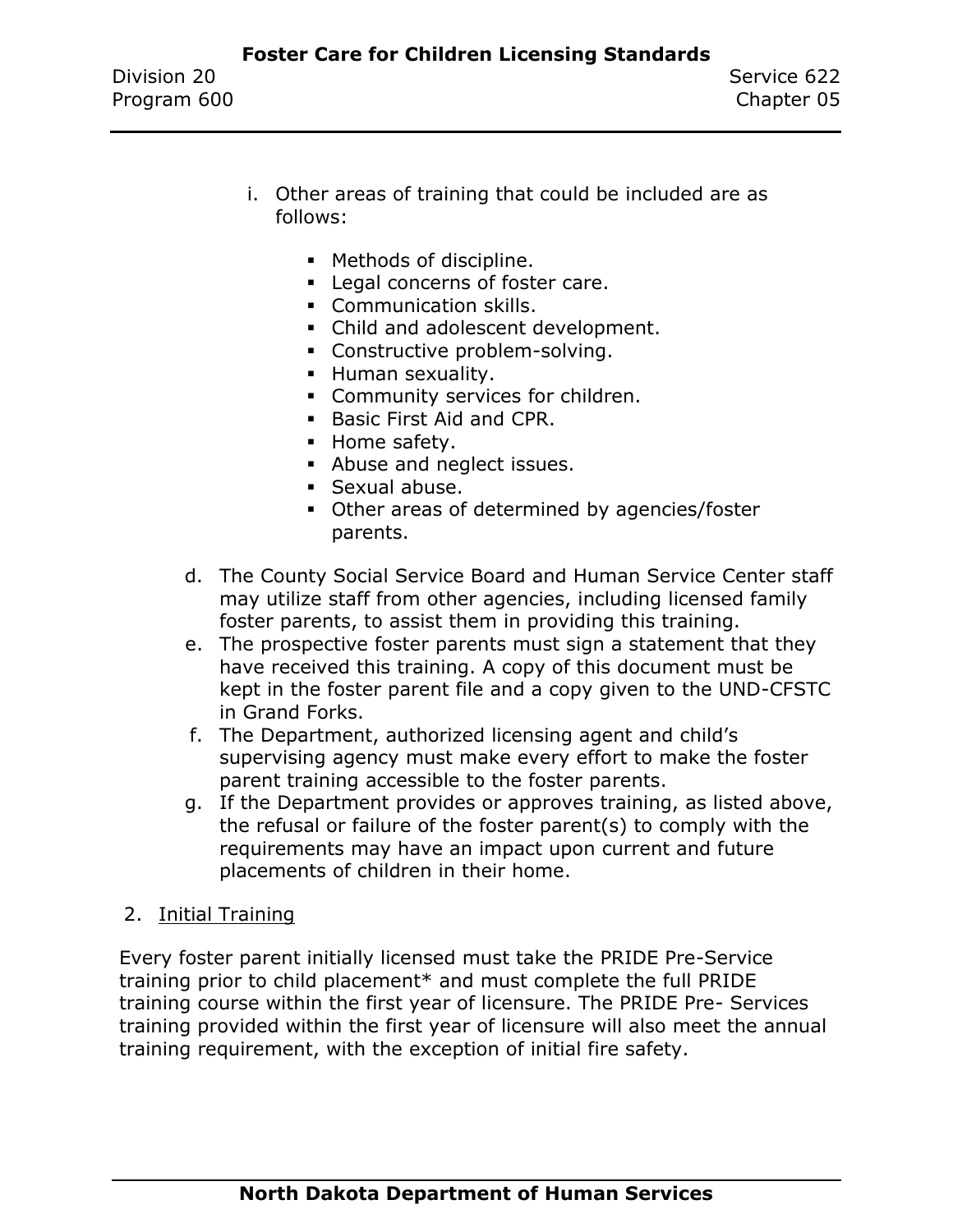\* Under certain circumstances, the Department's regional office may waive this requirement.

#### 3. Annual Training

Every licensed foster parent(s) must complete 13 hours of annual training each calendar year, requiring one hour of fire safety training. Training is mandatory for all currently licensed foster parents. This includes both foster parents in a two-parent household, unless this would create a problem for the family, such as a financial burden due to loss of wages, etc.

Foster parents may be exempted from this mandatory training if they have not had a placement in the past 12 months or it is anticipated that they will not be providing foster care for at least 12 months. This exemption from training must be made, in writing, by the Department.

- a. Annual mandatory training may include, but is not limited to, the following:
	- Child and adolescent development
	- Communication skills
	- Roles and relationships in foster care
	- **Community services for children**
	- Methods of discipline
	- Constructive problem-solving
	- **EXECTE:** Foster child's natural parents
	- **EXEC** Legal concerns of foster care
	- **Basic first aid and CPR**
	- Home safety
	- **•** Traumas of separation
	- **•** Child's grieving process
	- **E** Human sexuality
	- **Child Neglect and Abuse issues**
	- Sexual abuse
	- Other areas of concern determined by the agencies and foster parents
	- **EXECUTE:** Cultural awareness or competency
- b. This annual training may be provided by agencies other than the County Social Service Boards, human service zone and the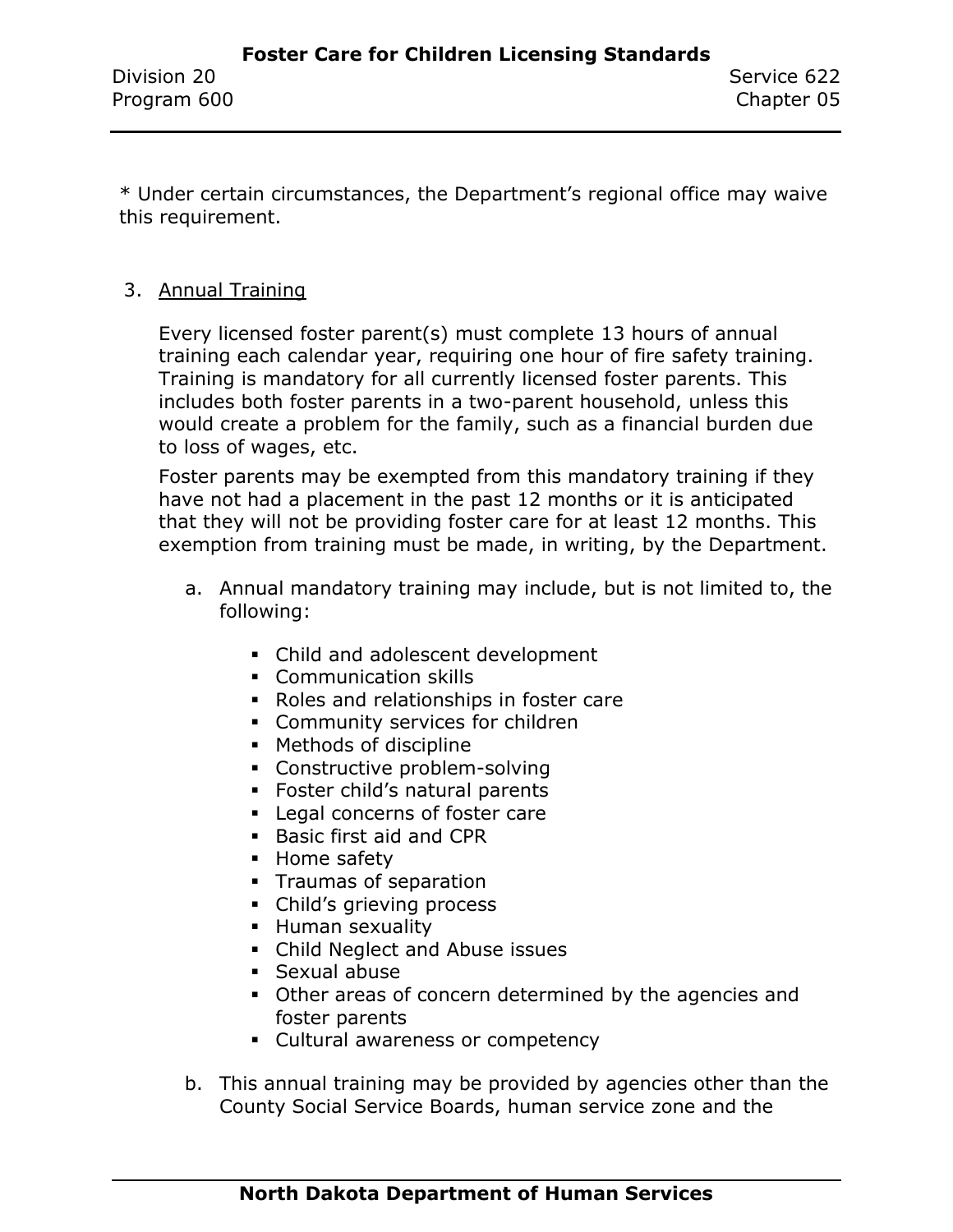Department of Human Services. All training received by the foster parents must be approved in advance by the authorized licensing agent, in writing.,

- c. The foster parents must acknowledge to the department, in writing, that they have received this annual training and a copy given to the UND-CFSTC in Grand Forks.
- d. Notification of training opportunities must be given to the foster parents in writing.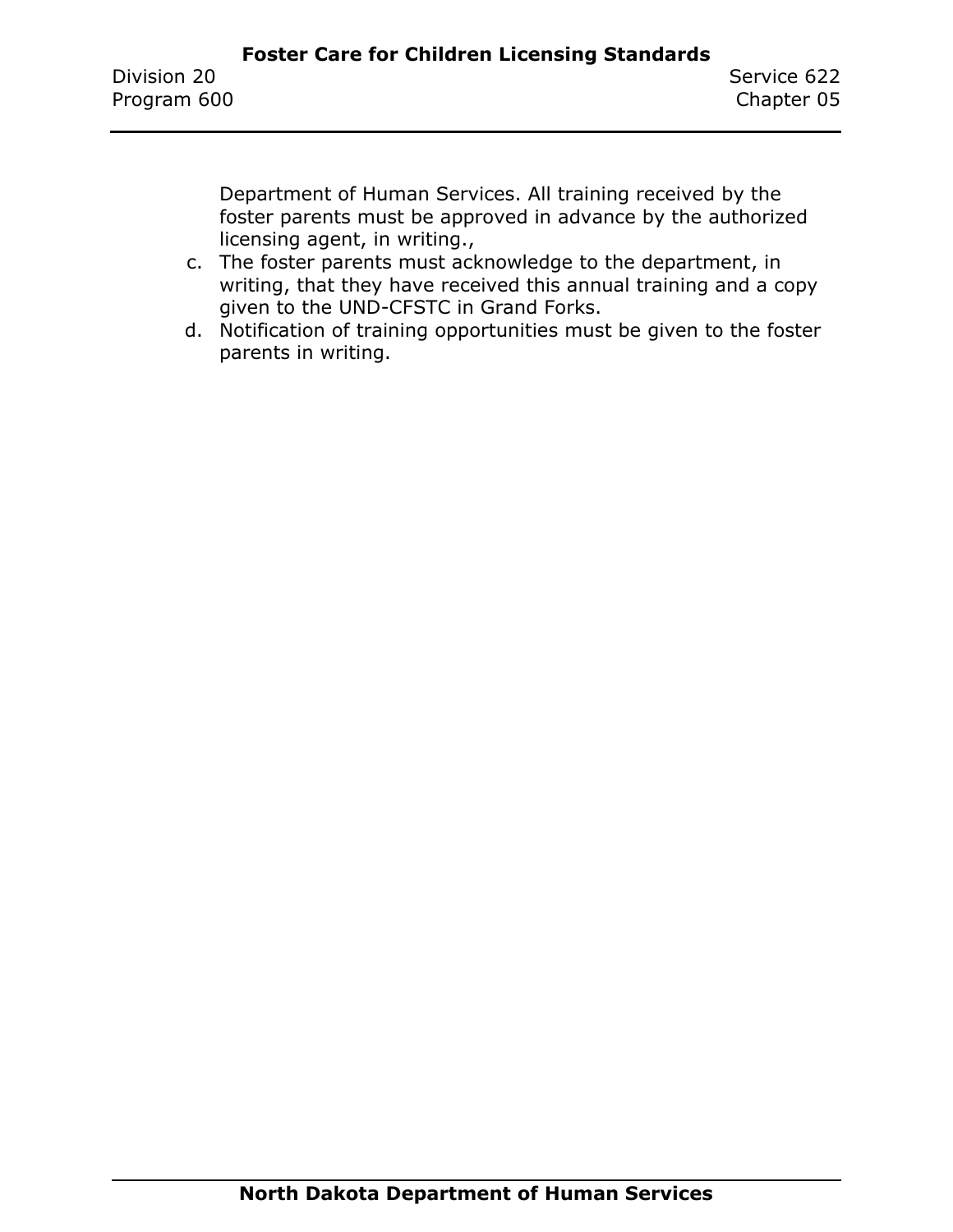# **Acceptance of Foster Child's Family 622-05-40-50**

**(Revised 10/1/2019 ML #3564)**

[View Archives](../../../Content/Archive%20Documents/archive.htm#622_05_40_50)

The foster parents must attempt to maintain and accept the relationships between the foster child and the family where appropriate and possible. This includes such things as visitation.

The foster parents must attempt to maintain and improve relationships between the foster child and the child's family whenever appropriate and possible. The foster parents may not attempt to diminish the relationship between the foster child and the child's parent or between supervising agency and the foster child.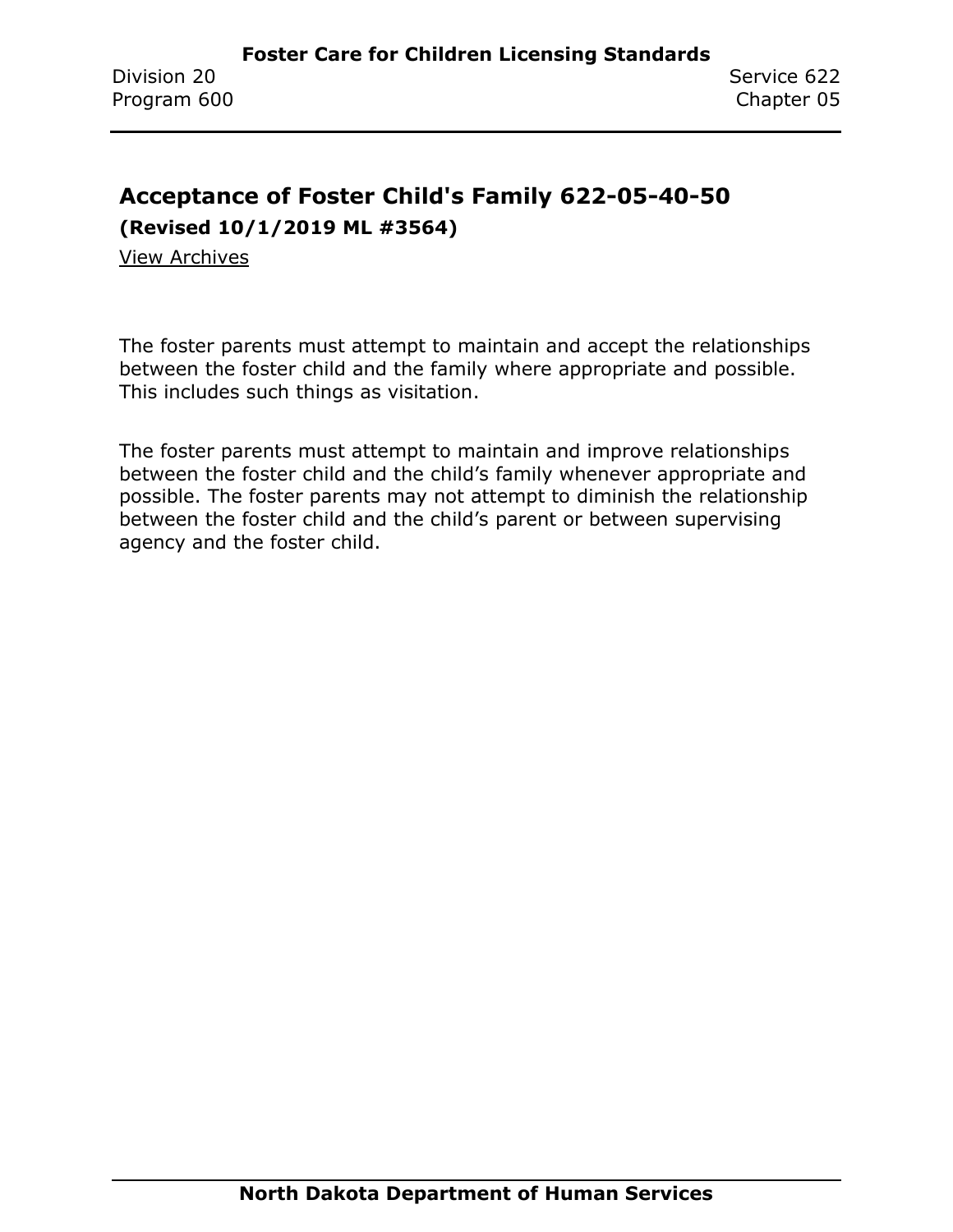# **Tribal Affidavit Service Area 622-05-45-03 (NEW 9/15/2020 ML #3593)**

[View Archives](../../../Content/Archive%20Documents/archive.htm#622_05_45_03)

The Department has State Tribal Title IV-E agreements with four ND Tribes; Spirit Lake Nation, Standing Rock Nation, Three Affiliated Tribes, and Turtle Mountain Band of Chippewa. Title IV-E agreements allow for the Tribe to license foster parents "on or near" the Indian reservation. Each Tribe has the authority to define their service area. Foster parent licensing home study is completed by the Tribe. After the home study is complete, the tribal licensing worker completes the affidavit paperwork for families living on or near tribal reservation and submits the request to approve to the ND Department of Human Services.

- 1. Turtle Mountain Band of Chippewa defines "near" as the selected area where Turtle Mountain Band of Chippewa enrolled members reside within the boundaries of Rolette County.
- 2. Spirit Lake Nation defines "near" as the selected area where individuals (not required to be enrolled members) reside within the 100-mile radius of the exterior boundary of the Spirit Lake Reservation.
- 3. Standing Rock Nation defines "near" as the selected area where individuals (not required to be enrolled members) reside within the 100-mile radius of the exterior boundary of the Standing Rock Reservation within the North Dakota state lines.
- 4. MHA Nation Three Affiliated Tribes definition is pending.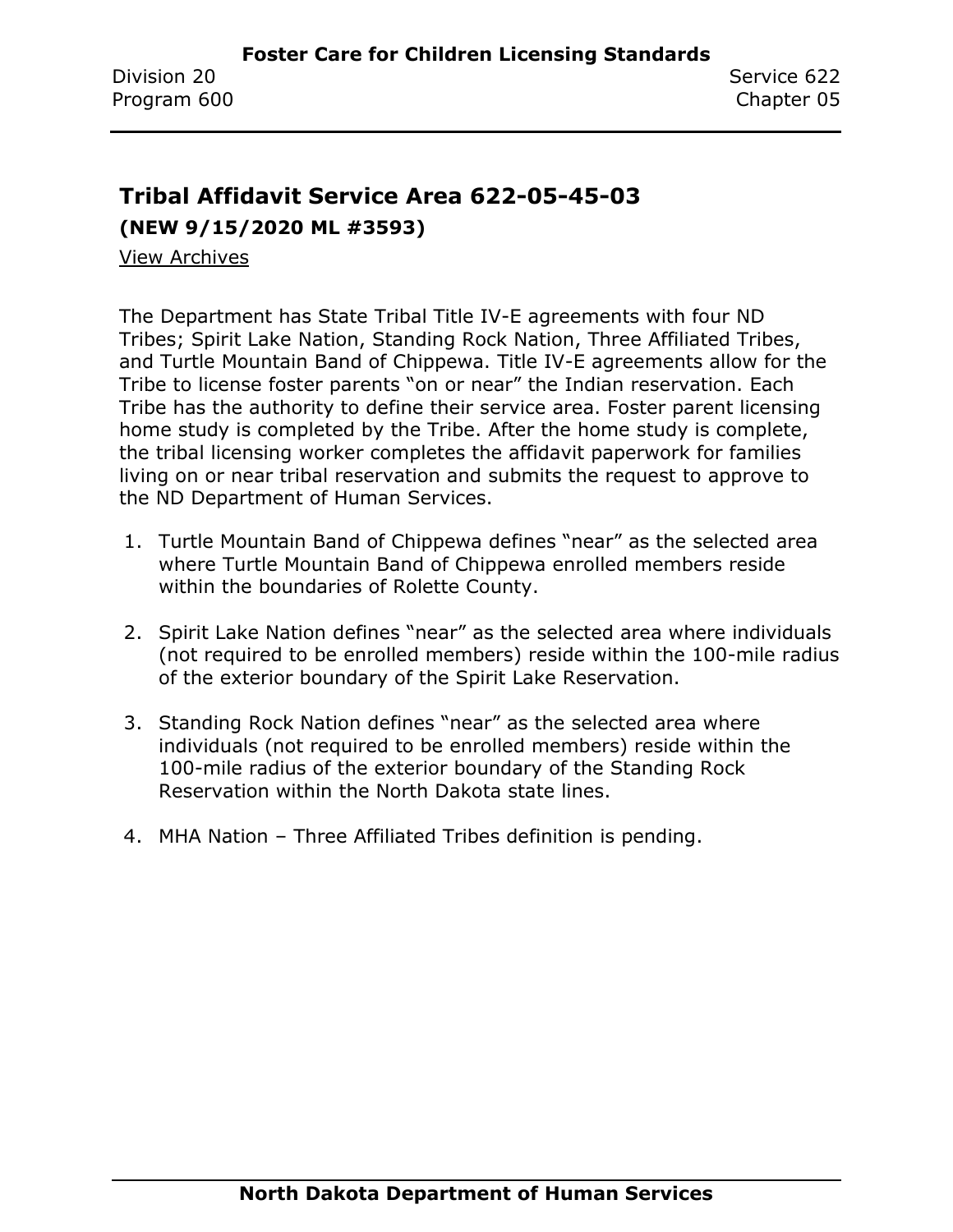### **Native American Foster Families on or near the Reservation 622-05-45**

#### **Tribal Affidavit of Compliance - Licensing Approval 622-05-45-05**

**(Revised 9/15/2020 ML #3593)**

[View Archives](../../../Content/Archive%20Documents/archive.htm#622_05_45_05)

The Department has State Tribal Title IV-E agreements with four ND Tribes; Spirit Lake Nation, Standing Rock Nation, Three Affiliated Tribes, and Turtle Mountain Band of Chippewa. Title IV-E agreements allow for the Tribe to license providers and submit an affidavit to the Department for approval. The affidavit [\(SFN 890\)](https://www.nd.gov/eforms/Doc/sfn0890.pdf), completed application [\(SFN 400\)](https://www.nd.gov/eforms/Doc/sfn00400.pdf) and pertinent background check results are the only documents required for approving a Tribal affidavit home. All licensing forms, checklists and safety measures are to be reviewed or completed by the tribal licensor prior to submitting an affidavit to request approval.

A Tribal affidavit family foster home is not issued a foster care "license" by the Department, rather an "approval" to provide foster care for children is issued. ND authorized licensing agent's outside the jurisdiction of the Tribe, have no authority to license a home on reservation land. However, if requested the Tribe can enter into an agreement with an agency to complete a home study on Tribal lands (Ex. PATH to assist in licensing TFC home on the reservation).

If the home is located on or near, as defined by the Tribe, a recognized Indian reservation in the state of ND, and is not subject to the jurisdiction of the state of North Dakota for family foster home for children for licensing purposes, the Department shall accept an affidavit from an agent of the Tribal chair or designee. The department shall issue an "approval" of the family foster home for children if the affidavit represents the following:

A. A home study of the family foster home for children was completed by the Tribe; and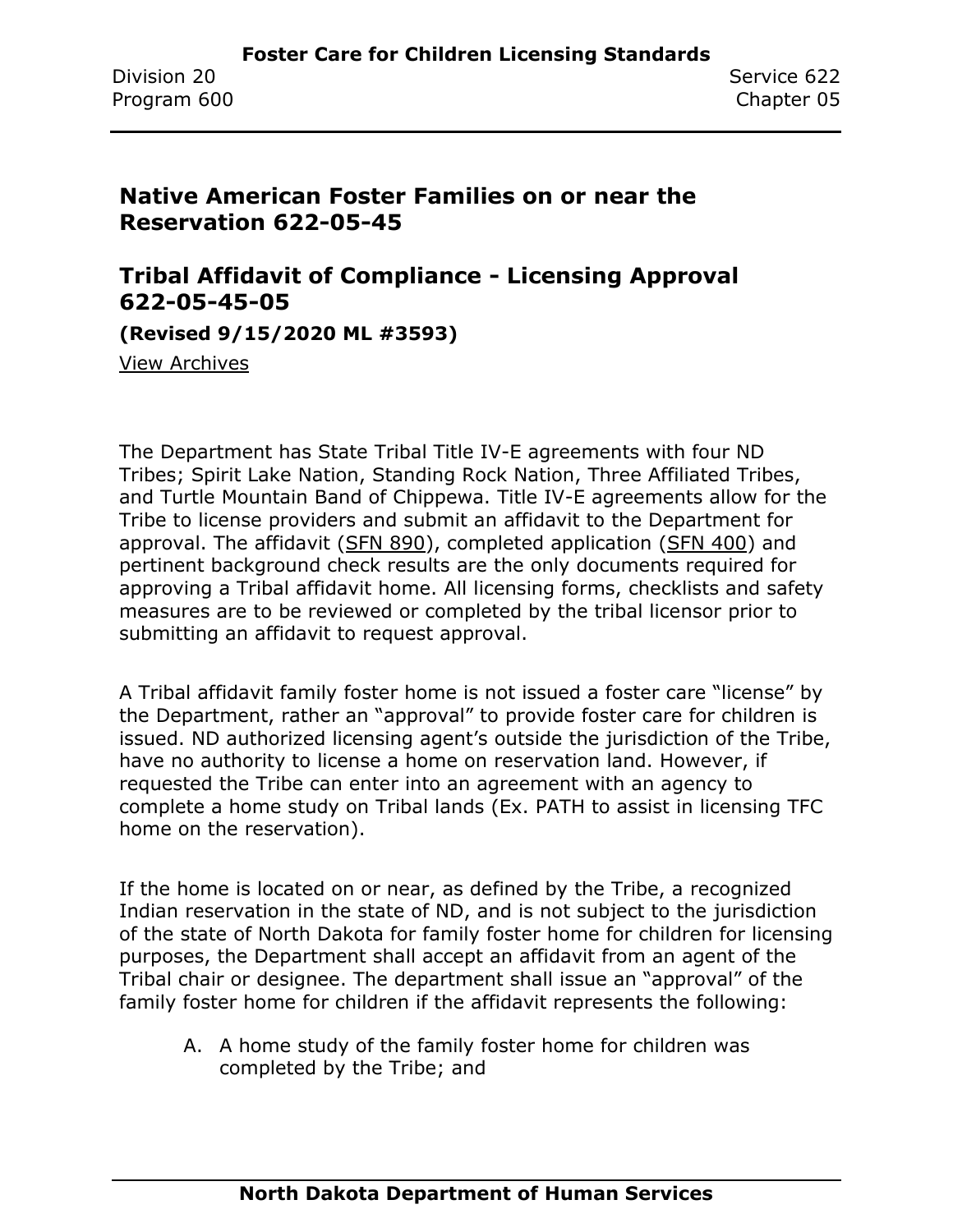- B. The prospective family foster home for children is in compliance with the standards adopted by the tribe for family licensing; or
- C. The prospective family foster home for children is in compliance with the standards required by the North Dakota Century Code section 50-11-02.

The Tribal affidavit paperwork must be submitted to the Department for approval. The Department will review the paperwork, approve the affidavit home and enter the information into the payment system.

• **Example:** The family lives on the Turtle Mountain Indian Reservation in Belcourt, the affidavit paperwork must be submitted to the Lake Region Human Service Center. The Department will review the request, seek any additional information required to make a decision and forward the "approval" paperwork back to the Tribe.

**Tribal Responsibility**: The Tribe is responsible to train, educate, support and prepare prospective foster families on the process of becoming a foster parent for children. The Tribe continues to support the foster parents with ongoing training, placement concerns, non- IV-E payments, etc. The Tribe assists the family in submitting required paperwork to gain "approval" to provide IV-E foster care.

#### **Initial Tribal Affidavit "Approval" Paperwork Includes**:

- 1. SFN 890, Affidavit (Completed by the Tribe)
- 2. SFN 400
	- a. On the form, the family will complete the top section of the form by updating family demographics. The foster parents must sign the form and provide it to the licensor at the Tribe.
	- b. On the form, the section labeled, "Authorized Licensing Agent" must be completed and signed by the Tribe detailing the number of beds, ages, gender of foster children accepted into the home, etc.
- 3. Background checks satisfactory completion of a fingerprint based criminal background check. The Tribe must provide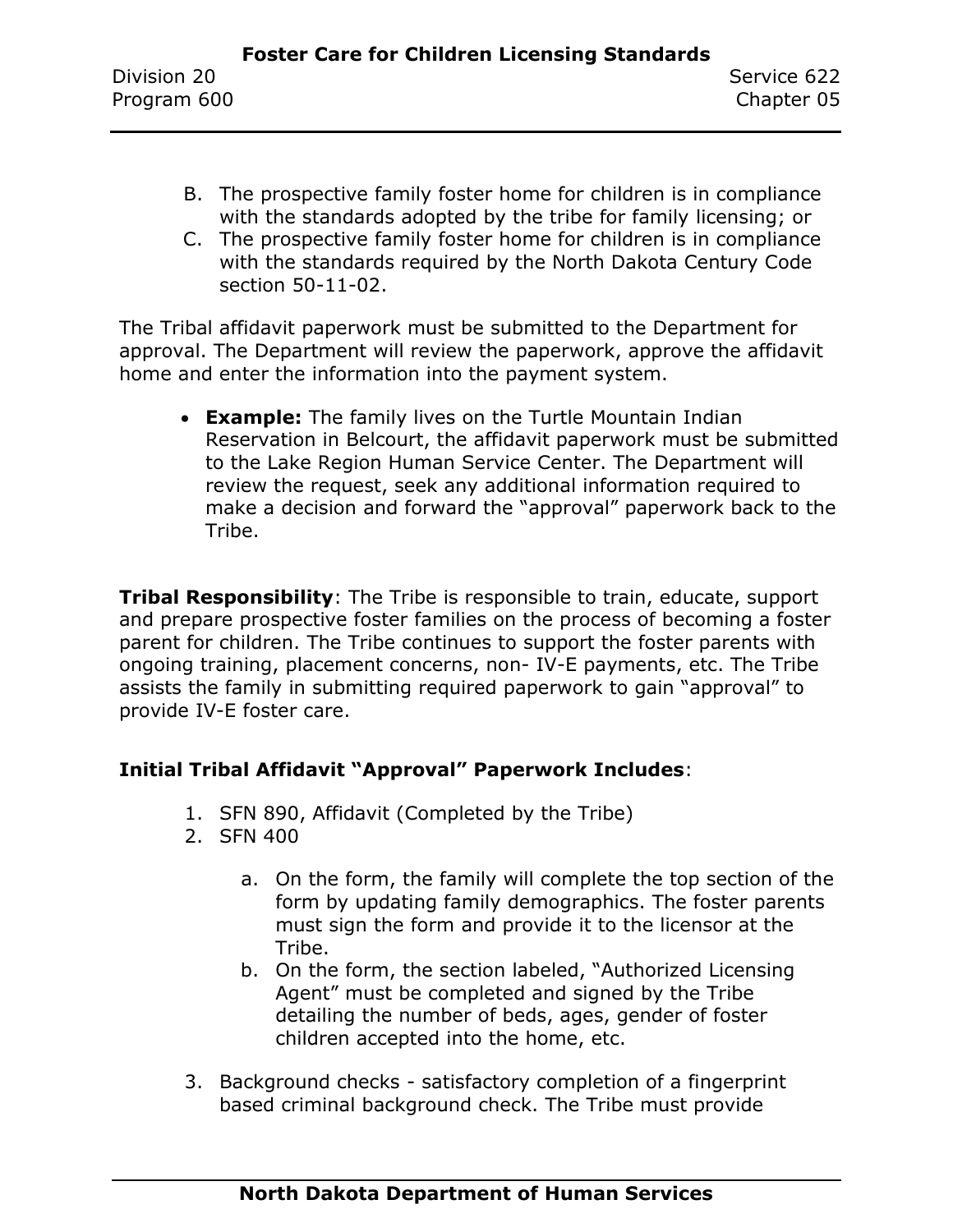documentation that a fingerprint based criminal background check was conducted on each adult living in the home.

The requested background check is forwarded to NDDHS Criminal Background Check Unit (CBCU). CBCU will conduct a Child Abuse and Neglect Index search, request Tribal court/child welfare records and review the National Sex Offender Registry. CBCU will forward the authorization form and print cards to the Bureau of Criminal investigation (BCI) for final processing.

#### **Annual Tribal Affidavit "Approval" Paperwork**:

- 1. SFN 890, Affidavit (Completed by the Tribe)
- 2. SFN 400, Annual Application (Completed by the Parents/Tribe)
	- a. On the form the family will complete the top section by updating family demographics. The foster parents must sign the form and provide it to the licensor at the Tribe.
	- b. On the form, the section labeled, "Authorized Licensing Agent" must be completed and signed by the Tribe detailing the number of beds, ages, gender of foster children accepted into the home, etc.

Affidavit foster homes located on or near the reservation are held to the same timeliness standard as licensed family foster homes licensed by the Department in partnership with a Human Service Zone or other licensed child placing agency. Annual renewal paperwork must be presented to the Department at least fifteen (15) days before the expiration of the approval in order for the previous approval to be continued. If the information is not received timely and the approval lapses; the process, including each adult background check, will need to start over. If a foster home is not "approved" by the Department, no payment can be made until the approval process is complete.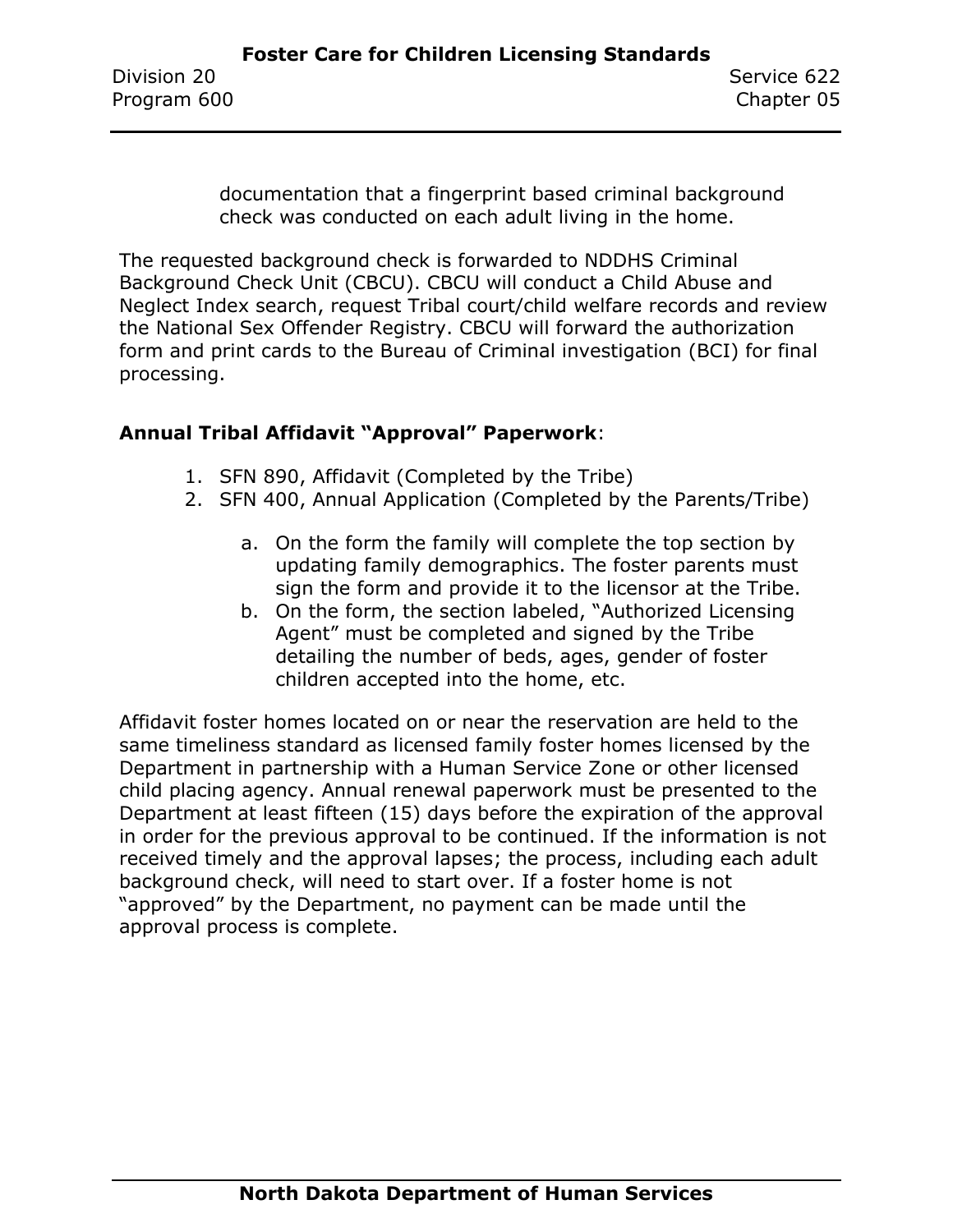# **Tribal Affidavit Reimbursement 622-05-45-07 (NEW 9/15/2020 ML #3593)**

[View Archives](../../../Content/Archive%20Documents/archive.htm#622_05_45_05)

Foster parents licensed by the Tribe and approved by the state are subject to reimbursement for the care of the foster children placed in the home eligible to receive state funded Title IV-E payments. The Human Service Zone (county office) working with the Tribe will need various documents completed in order to determine a foster child's eligibility for Title IV-E reimbursement (See Policy Chapter 447-10). Once a child under the custody of the Tribe is determined Title IV-E eligible, in order to authorize reimbursement, the Human Services Zone must have a copy of:

- 1. A valid court order,
- 2. Approved care plan from case management, and
- 3. A licensed/approved provider.

The Human Service Zone will authorize eligible reimbursement and the Department will issue maintenance payments to licensed/approved foster homes to meet the needs of the child in placement. If a child under the custody of the Tribe does not meet the eligibility criteria for Title IV-E, the Tribe is responsible to reimburse the foster parent. For more information on foster care payments, see Policy Chapter 623-05.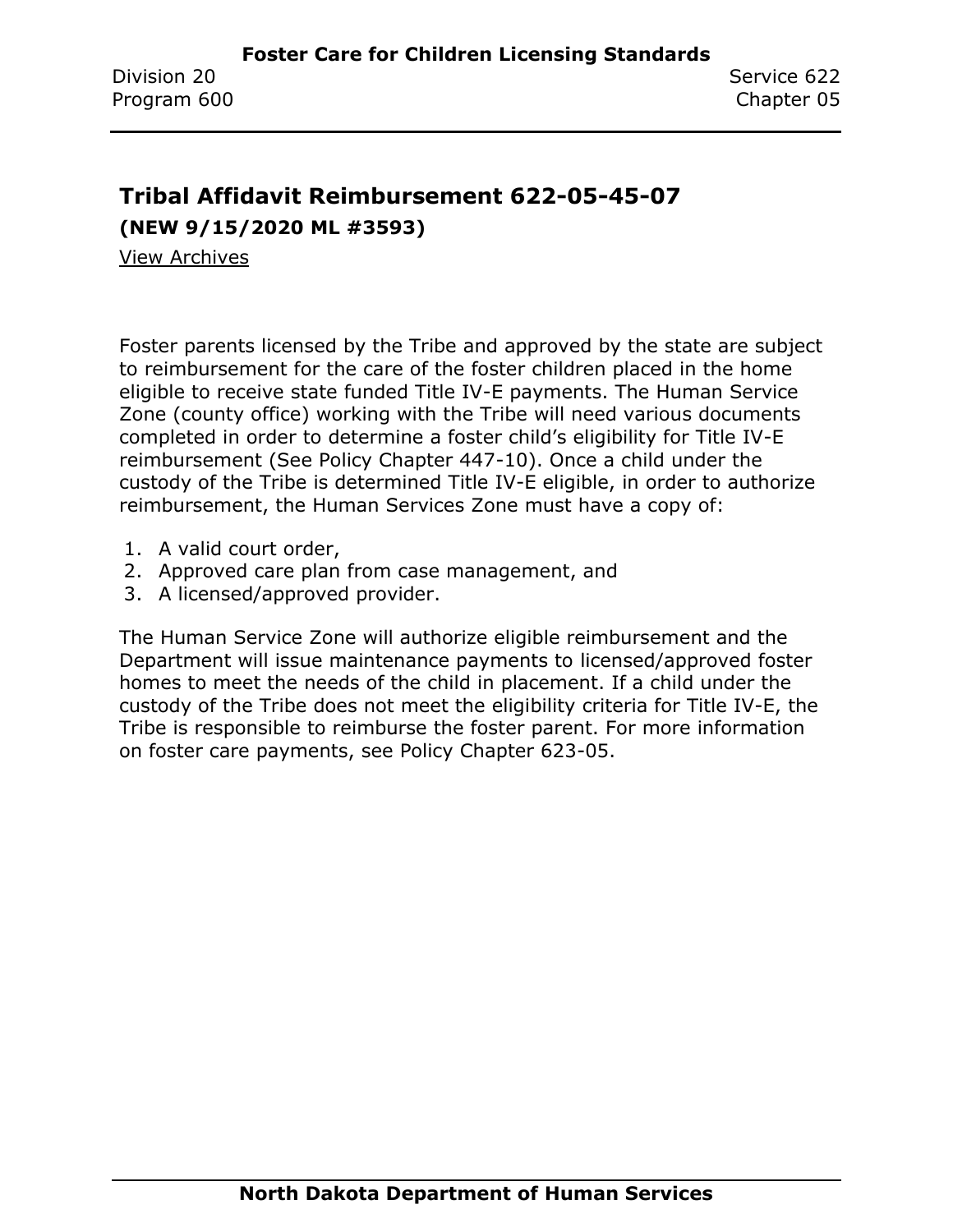#### **Placement Preferences 622-05-45-10**

**(Revised 10/1/2019 ML #3564)**

[View Archives](../../../Content/Archive%20Documents/archive.htm#622_05_45_10)

Foster parents may be considered, but are not guaranteed, to be a permanent placement option for the child. Foster parents shall sign an acknowledgement [\(SFN 842\)](https://www.nd.gov/eforms/Doc/sfn00842.pdf) that federal law establishes a permanency preference requiring states to consider relatives of the foster child.

All efforts for child placement must include analysis of cultural preference and accommodations to best meet the needs of the child. All efforts should be made to ensure the placement of a child is in a location where the parent can have ongoing access to the child without undue economic, physical, or cultural hardship. Placement decisions are made by the custodial agency supervising the child.

When ICWA applies to an Indian child, placement preferences apply in any foster care, pre-adoptive, and adoptive placement, unless the court finds good cause to deviate from the placement preferences, or the Indian child's Tribe has established a different order of preference than those identified by ICWA law.

- 1. 1. Order of ICWA Placement Preference are:
	- a. A member of the child's extended family,
	- b. A foster home licensed or specified by the Tribe,
	- c. An American Indian foster home approved by the state, or a
	- d. A group home or facility approved by a Tribe or operated by an American Indian organization that has a program suitable to meet the child's needs.

The foster parents should be made aware of the cultural background of the children in their care. Opportunities should be available for children in foster care to learn about and participate in cultural activities that are unique to their particular background as requested by the foster child, parents, or supervising agency.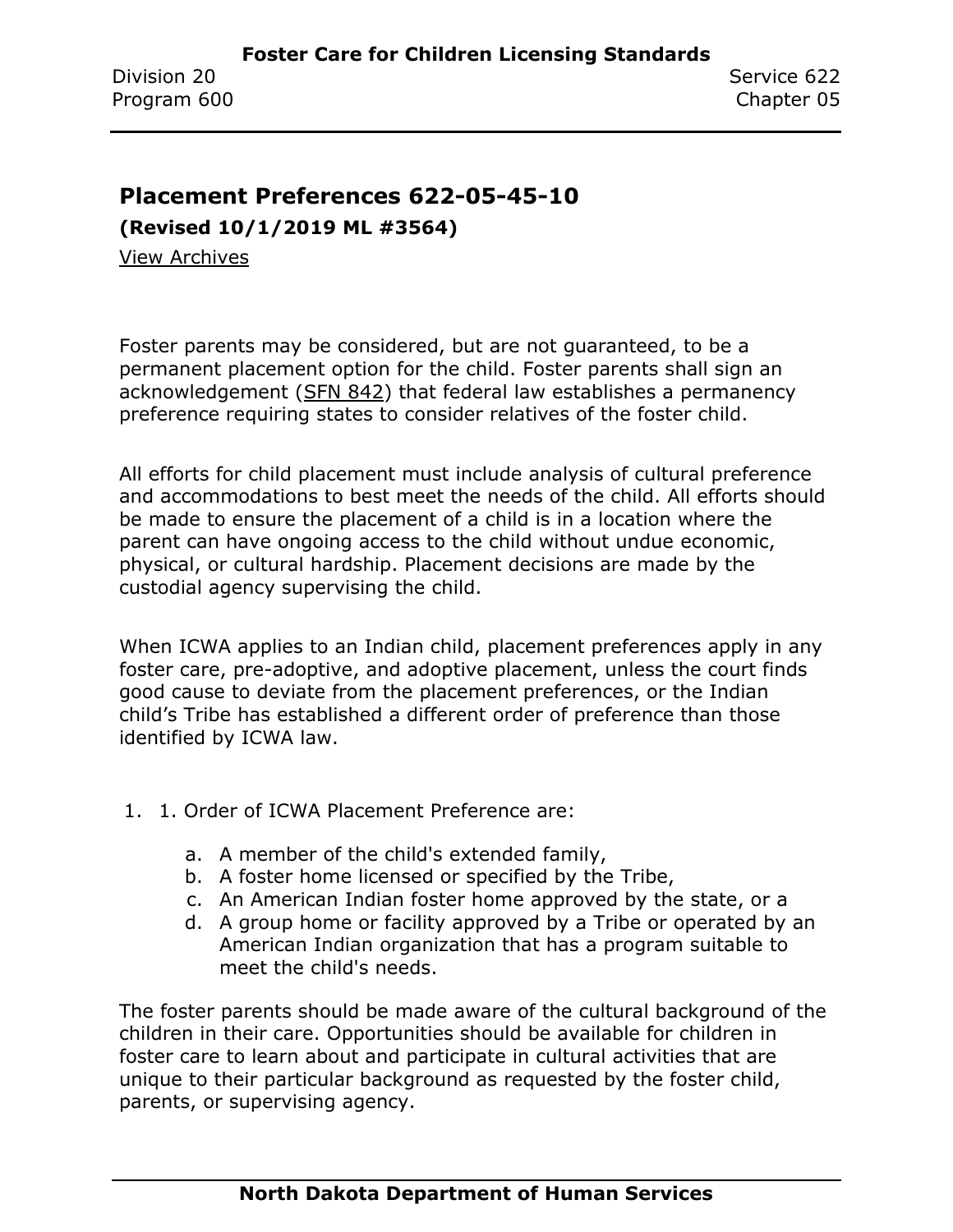# **Role of the Agency/Foster Parents/Guardian 622-05-50 (NEW 8/15/2010 ML #3224)**

[View Archives](../../../Content/Archive%20Documents/archive.htm#622_05_50)

The agency, parent/guardian, foster parents, and child (when appropriate) and the foster parents have certain roles and responsibilities that they must perform to ensure that the most safe and adequate care possible are provided to children in foster care.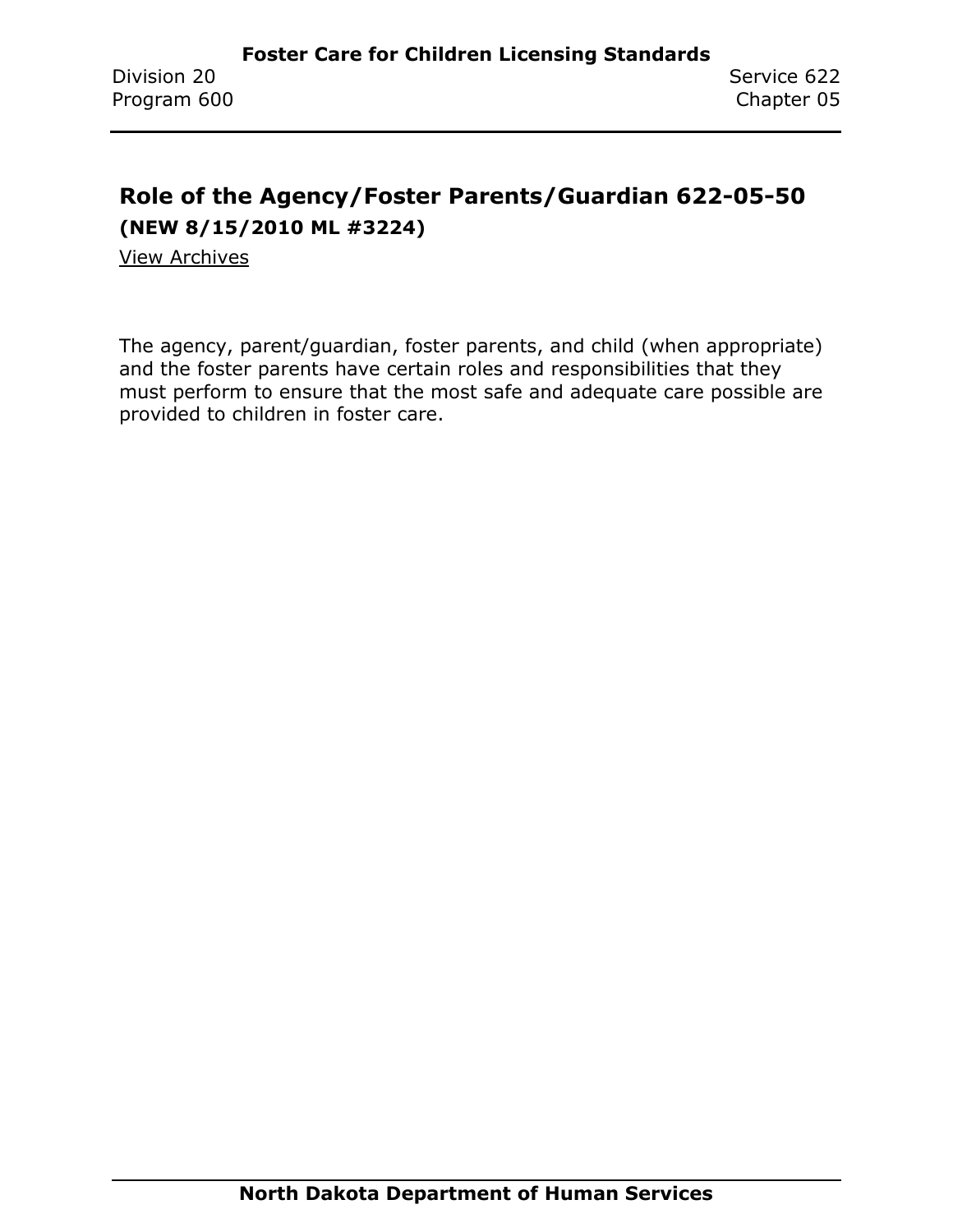# **Agency 622-05-50-05 (Revised 2/1/2011 ML #3258)** [View Archives](../../../Content/Archive%20Documents/archive.htm#622_05_50_05)

- 1. To provide supervision to the foster parents and the child throughout placement and foster care.
- 2. To coordinate efforts necessary to meet the child's needs in terms of medical costs, food, shelter, and other expenses.
- 3. To assist the parents with development of permanent plans for their child, including the provision of or arranging for needed services for the family.
- 4. To report and make recommendations to the court whenever necessary or requested.
- 5. To notify the parents/guardian, in writing, if a change in placement is made.
- 6. To keep the parents/guardian, foster parents, and child (where appropriate) involved in any plans that are developed concerning all aspects of the child's life and planning for permanency.
- 7. To assist the foster parents, parents/guardian, and child to be able to attend Foster Care Child & Family Team meetings and to inform them when these hearings are going to be held. (See "Notice and Right to be Heard.")
- 8. To assist the parents/guardian in arranging for visitation privileges with their child.
- 9. To have direct contact, as needed, with the foster family and child.
- 10. To have ongoing, direct contacts with the parents/guardians regarding placement issues.
- 11. To have the right to remove the child at any time the agency deems necessary and within a reasonable time after foster parent request removal.
- 12. To inform the foster parents of any problems known to the agency that the child is experiencing at the time of placement or which arise during foster care.
- 13. To ensure that the child's religious needs are met including allowing the child to attend the church of their or the parents/guardians choice if available within the community in which the foster family lives.
- 14. To identify and notify all parents, grandparents, and any other adult relative suggested by the parents and grandparents, subject to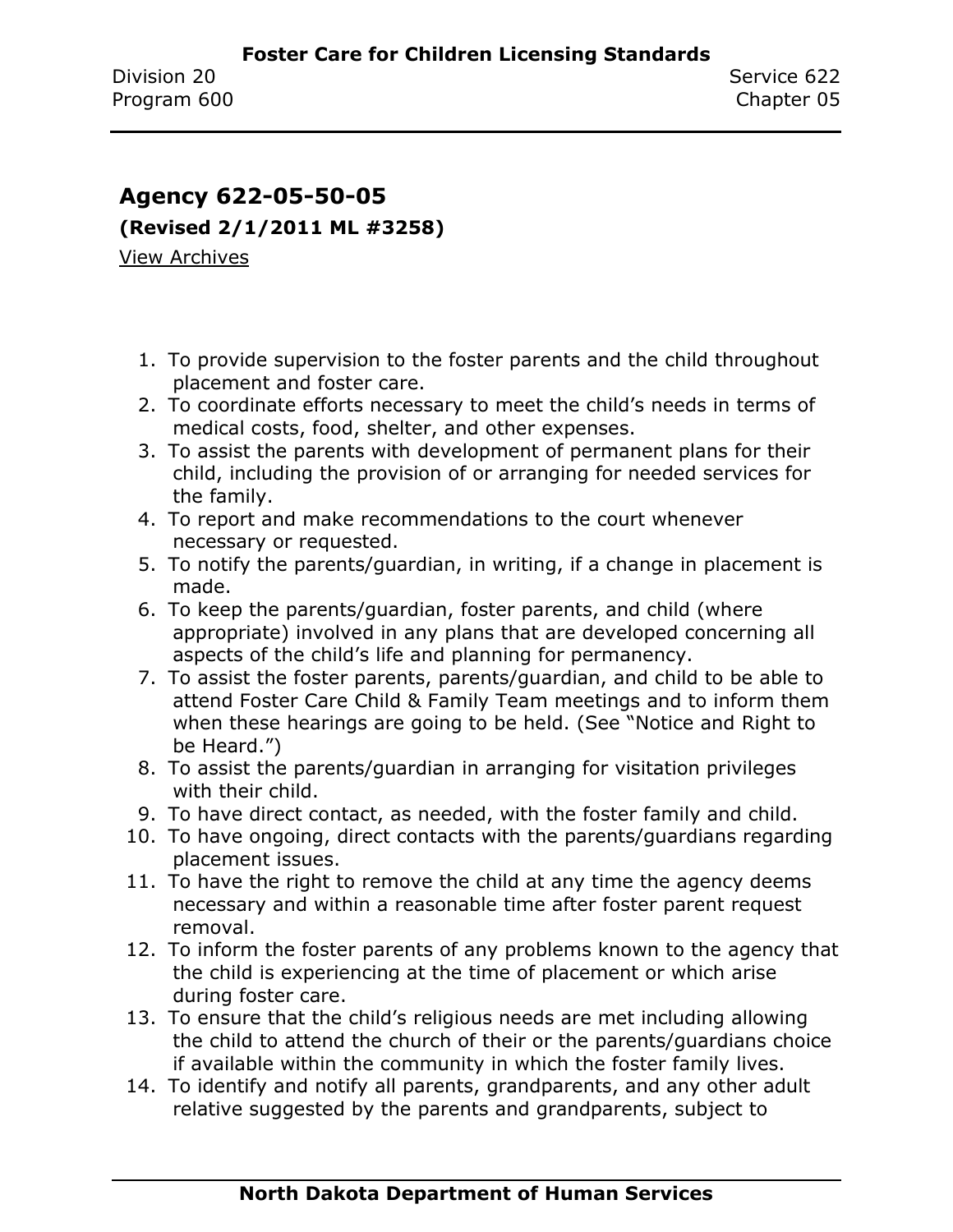exceptions due to family or domestic violence, within 30 days of the child's removal. The relatives must also be advised of all available options to become a placement resource for the child. (See 624-05, "Permanency Planning "for notice requirements.)

- 15. To provide foster parents with foster youth's health and education records upon placement, or as soon as possible.
- 16. See the 624-05, "Permanency Planning" manual chapter.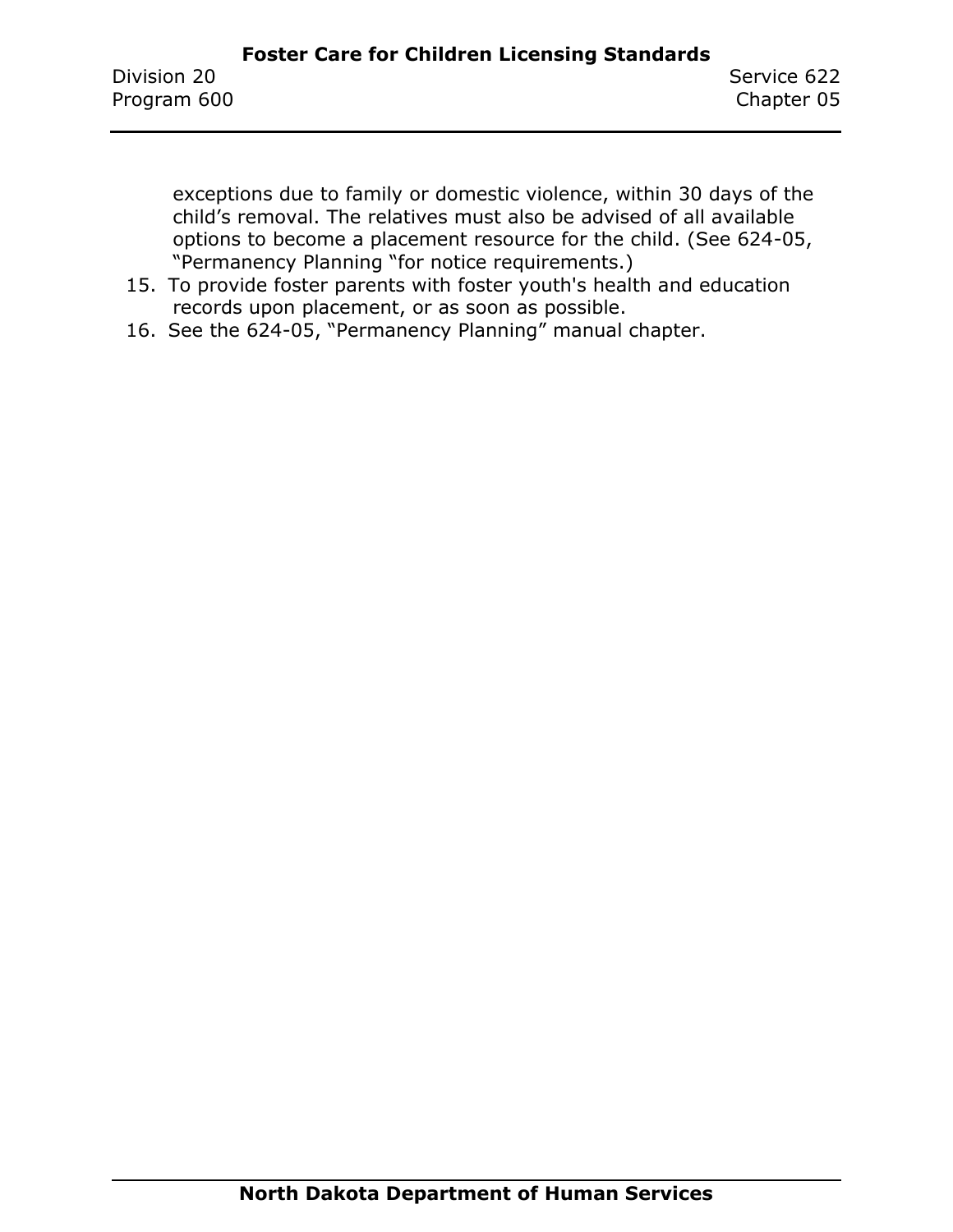#### **Foster Parent 622-05-50-10**

**(NEW 8/15/2010 ML #3224)**

- 1. To provide safety, food, and, as required, clothing, transportation, daily supervision, shelter, and other services as deemed necessary by the agency.
- 2. To inform the agency of any illness or problems arising with the child, including discipline issues.
- 3. To work with the custodian/social worker to ensure that the child receives appropriate medical care.
- 4. To follow the standards, rules, policies and laws of the Foster Care Program in North Dakota.
- 5. To maintain ongoing documentation regarding the child's care.
- 6. To secure written authorization from the agency, and where appropriate, from the parents/guardian prior to taking a child out-ofstate. The foster parents must leave information as to where they can be reached during this time.
- 7. To participate in Foster Care Child & Family Team meetings.
- 8. To accept supervision from the agency.
- 9. To cooperate with the agency's plan for parent and sibling visitation and contact, and to maintain other significant relationships.
- 10. Other.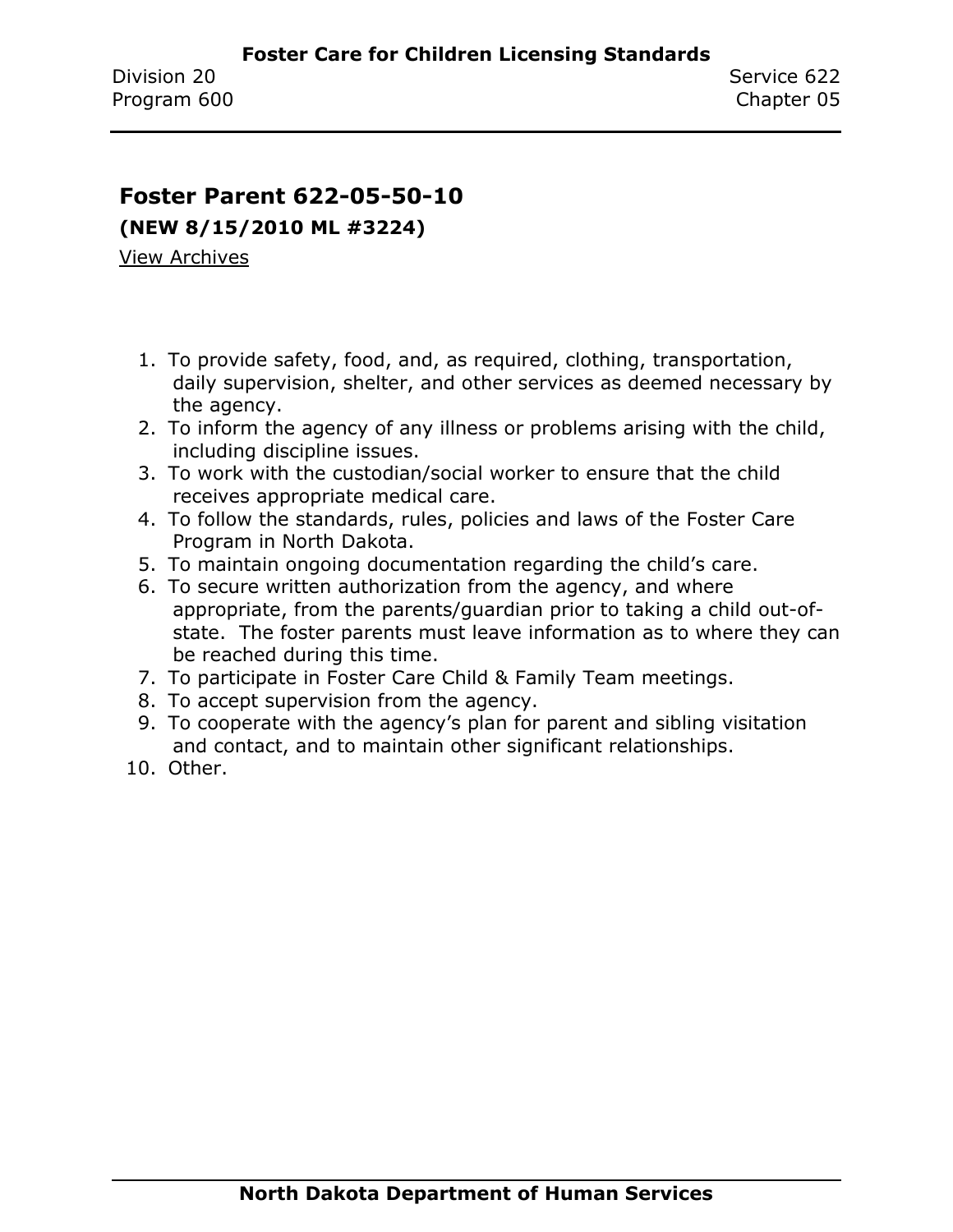#### **Parents/Guardian 622-05-50-15**

**(NEW 8/15/2010 ML #3224)**

- 1. The parents are expected to visit with their child.
- 2. To follow through on the plan(s) developed for the parents/guardian as agreed upon between the agencies, courts, and themselves.
- 3. To follow any mandate given to them by court personnel.
- 4. To pay an agreed upon amount of the maintenance payment and any medical expenses deemed appropriate, including keeping their child covered under the parents/guardian medical insurance policy whenever possible.
- 5. To keep the agency informed of any significant changes in their lives such as moving, etc.
- 6. To provide the Department with information regarding the child's history, including medical history, developmental history and family information whenever possible. This information will be shared with the foster parents as deemed appropriate by the Department.
- 7. To send all meaningful items and necessary belongings such as toys, clothes, etc. with the child at the time of placement.
- 8. To attend Foster Care Child & Family Team meetings when appropriate.
- 9. Other.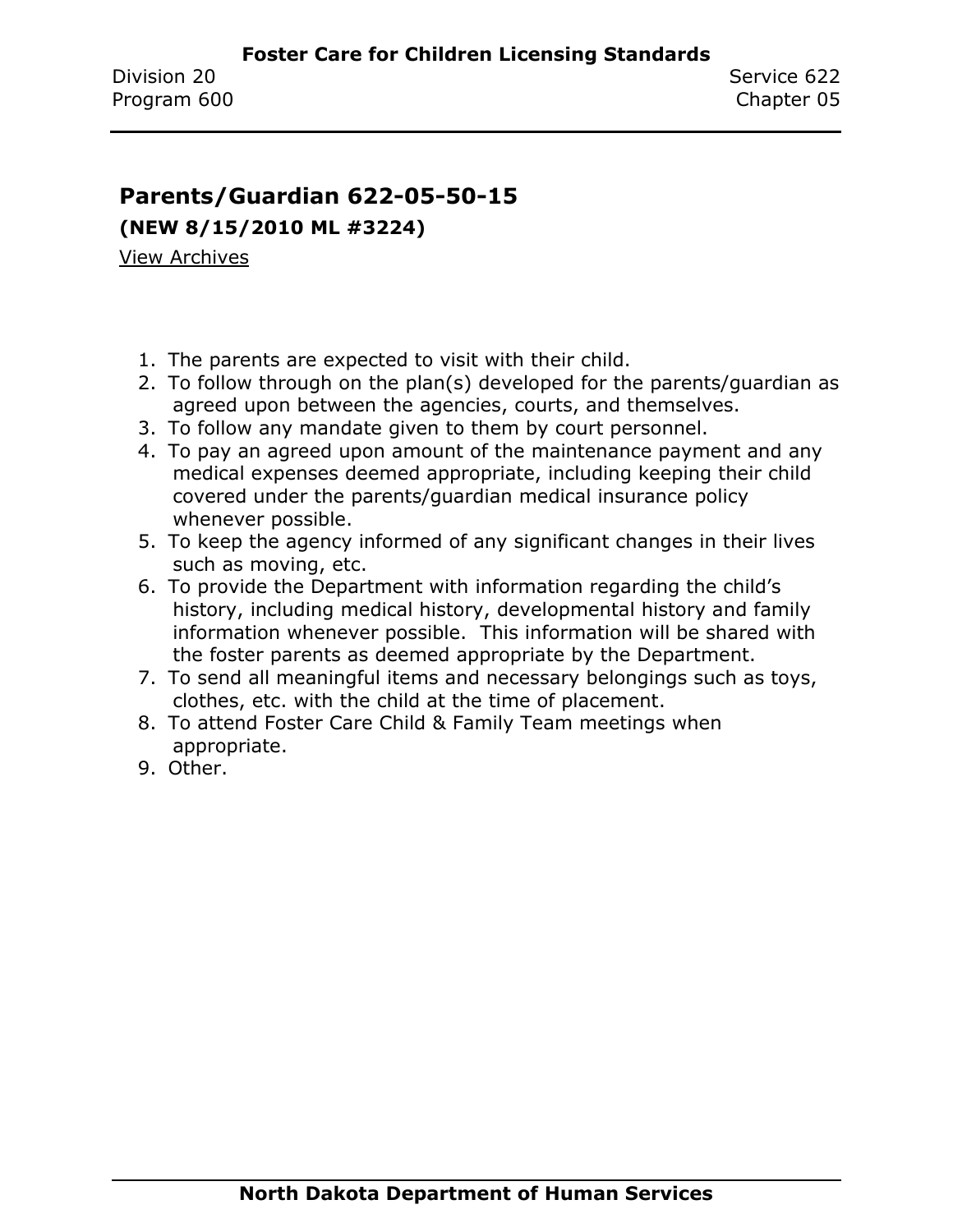# **Child (when appropriate) 622-05-50-20 (NEW 8/15/2010 ML #3224)**

- 1. The child will obey the rules as set forth by the agency and foster parents.
- 2. To follow any mandate given them by court personnel.
- 3. To assist in developing a transition plan during the 90-day period immediately prior to the date on which the child will reach the age of 18. (See 624-05 "Permanency Planning" related to the transition plan.)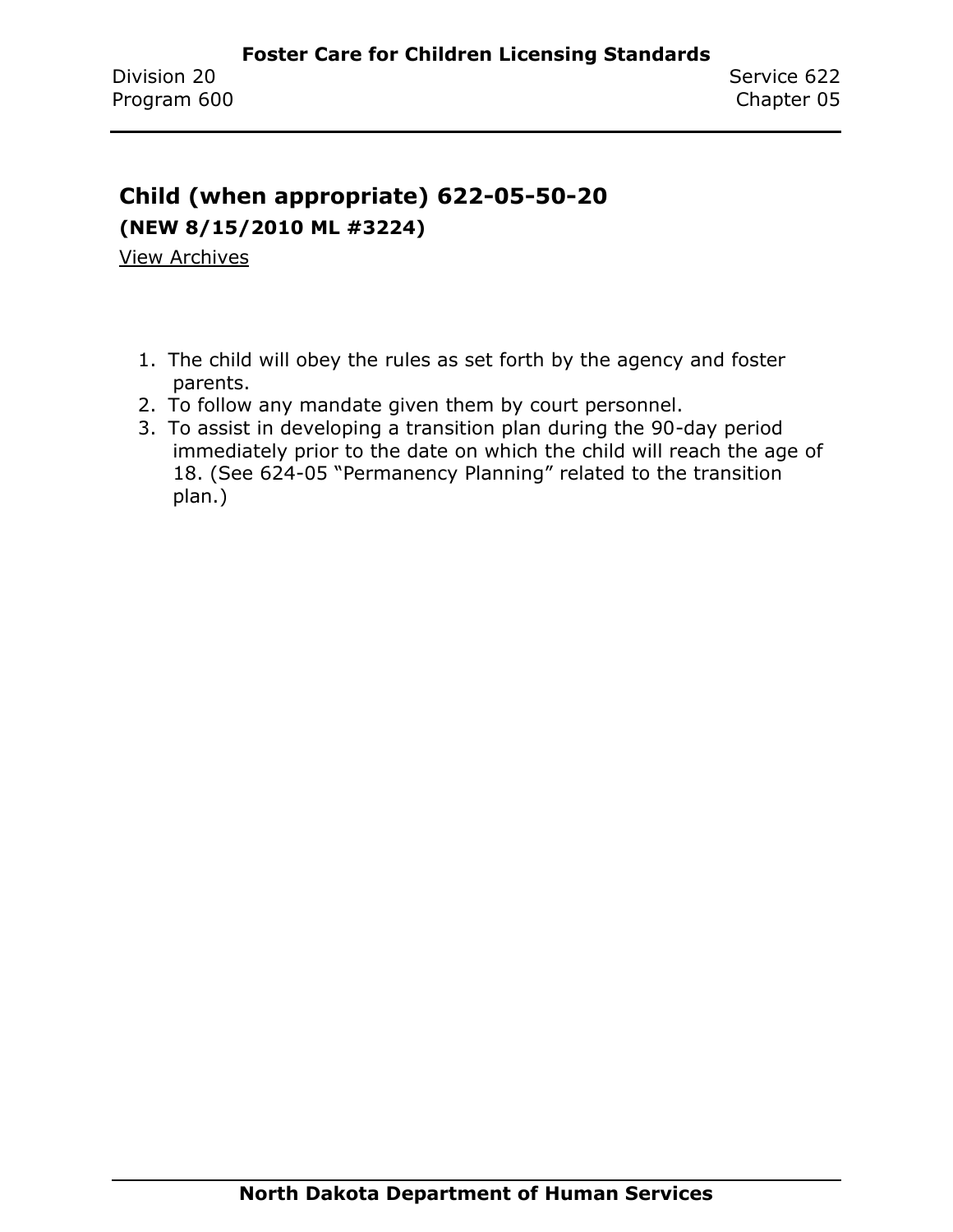# **Legal Rights 622-05-55**

# **Grievance Procedures for Foster Parents 622-05-55-05 (NEW 8/15/2010 ML #3224)**

[View Archives](../../../Content/Archive%20Documents/archive.htm#622_05_55_05)

[PI 20-19](../../../Content/PI/PI%2020-19%20-%20Foster%20Parent%20Grievance.pdf)

The foster parents who are providing, or who most recently provided care to a foster child, may file a grievance. A grievance cannot be filed with respect to any decision concerning a foster child who has not been living in the grievant's home within 100 days prior to the filing of a grievance.

Grievances must be filed in writing and contain a succinct statement of the grievant's reason for objecting to a decision and the grievant's proposed substitute decision. The foster parents wishing to file a grievance may do so on an Informal Meeting Request, SFN 1247, which should be provided to them by the County Social Service Board. If this form is not available, the foster parents may file their grievance in some other written format, such as a letter.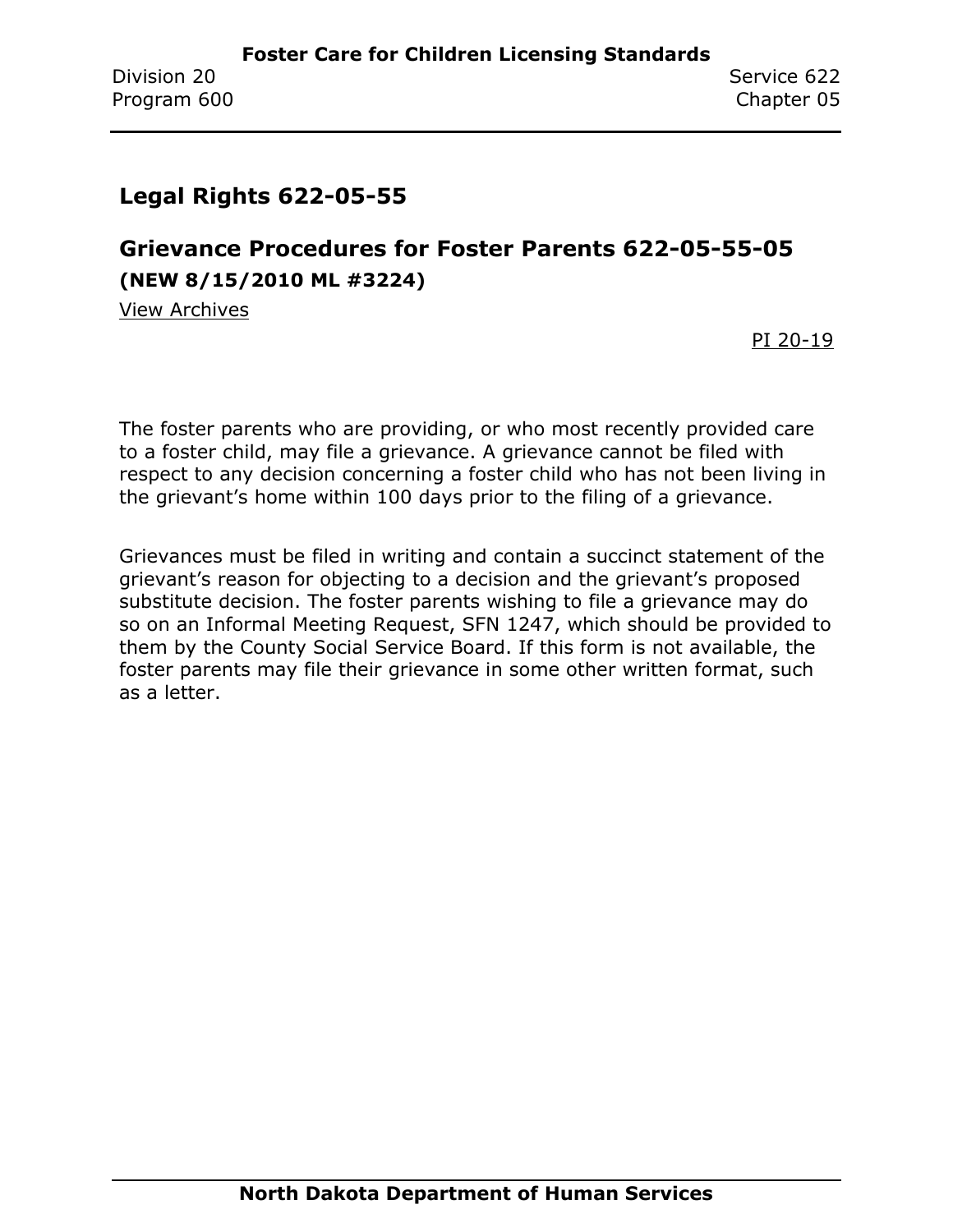# **Time Frame for Filing a Grievance 622-05-55-05-05 (NEW 8/15/2010 ML #3224)**

[View Archives](../../../Content/Archive%20Documents/archive.htm#622_05_55_05_05)

PI [20-19](../../../Content/PI/PI%2020-19%20-%20Foster%20Parent%20Grievance.pdf)

A grievance must be filed within ten days of the grievance receipt of the written decision of the Department or County Social Service Board. The Department or the County Social Service Board is required to give the foster parents a written decision only when the foster parents have indicated an interest in filing a grievance over a particular decision made by the Department or County Social Service Board.

If the decisions that are made on behalf of children in foster care are not going to be grieved by a foster family, then notifying the foster family in writing is left to the discretion of the Department or County Social Service Board.

The foster parents must be given appropriate copies of the plans for the children in their care, such as the permanency planning report, so that they will be aware of the plans that are being made for the children in their care.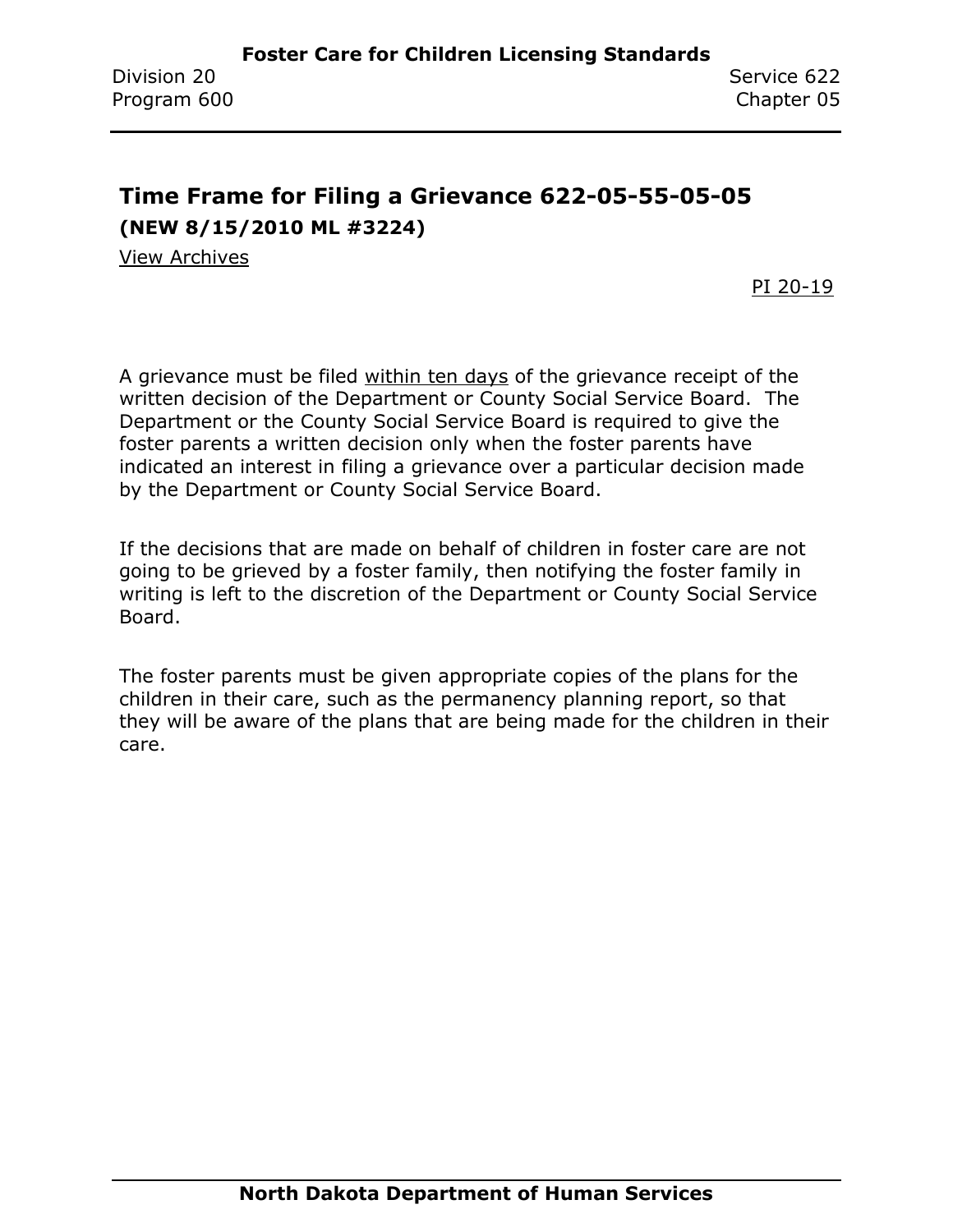# **Informal Meeting 622-05-55-05-10**

**(NEW 8/15/2010 ML #3224)**

[View Archives](../../../Content/Archive%20Documents/archive.htm#622_05_55_05_10)

PI [20-19](../../../Content/PI/PI%2020-19%20-%20Foster%20Parent%20Grievance.pdf)

Once the agency that has made the grieved decision has been notified by the foster parents that they wish to file a grievance in regard to a decision made by the agency, the Department will schedule an informal meeting with the foster parents.

This meeting shall be held within ten days of the receipt of the written grievance received from the foster parents.

The foster parents must be informed of the date, time, and address of the informal meeting on the Notice of Informal Meeting Concerning Grievance form, SFN 1248.

Informal meetings related to children whose parental rights have been terminated will be held at the regional human service center.

When the decision which is the subject of the grievance is a decision made by a County Social Service Board staff member, a member of the County Social Service Board must preside at the informal meeting.

The informal meeting may include, but is not limited to, the following participants:

- 1. Foster Parents
- 2. County social service board members and staff
- 3. County directors
- 4. Division of Juvenile Services
- 5. Juvenile Court staff
- 6. State's attorney
- 7. Parents of the foster child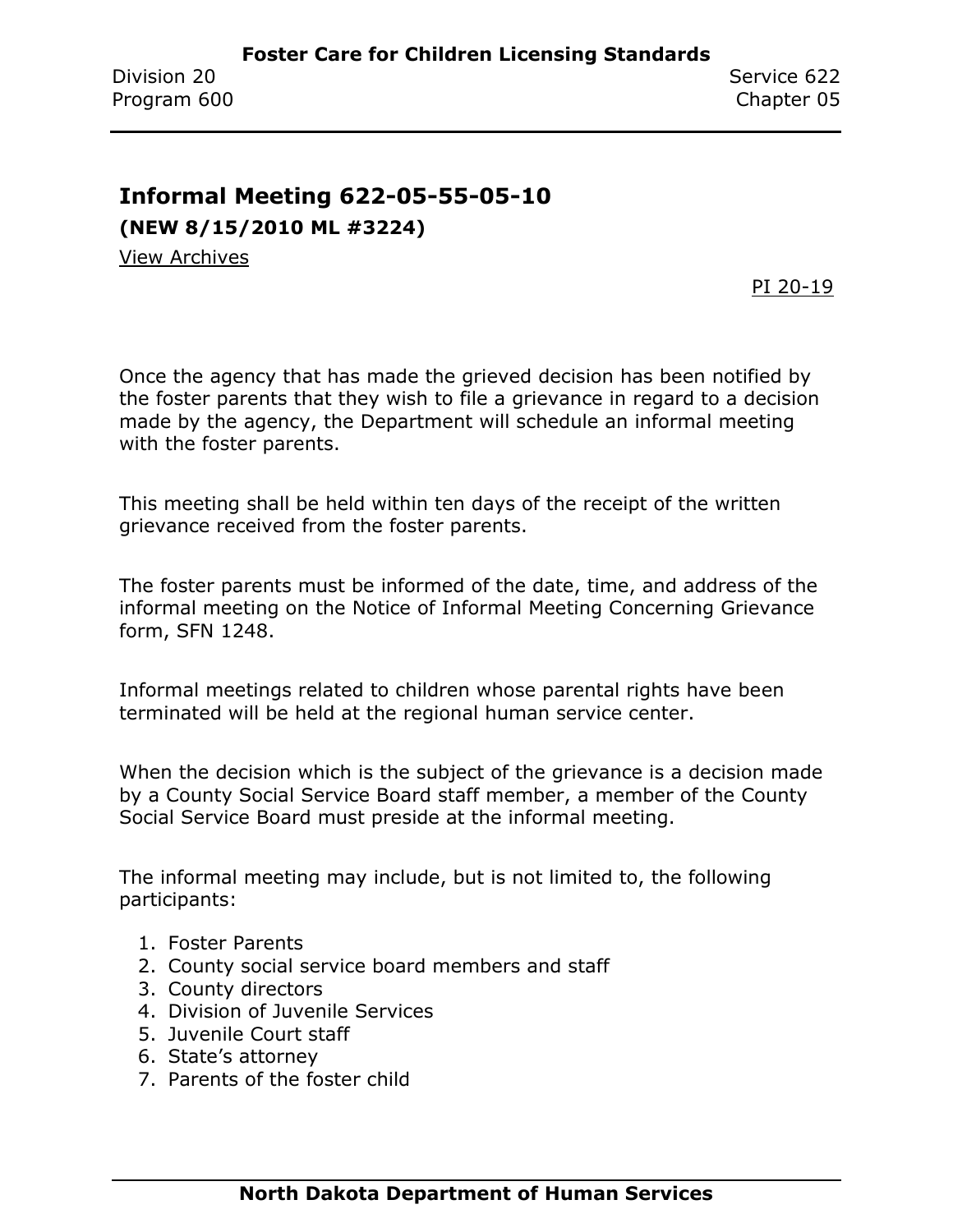- 8. Foster child, where appropriate, or child's representative such as the Guardian ad Litem
- 9. Staff of the agency having care, custody and control of the foster child
- 10. Any other person having information concerning the decision which is the subject of the grievance.

If the County Social Service Board has any concern about the confidentiality of the information being discussed, particularly with people who are not agency staff or the foster parent filing the grievance, these people may be requested to share the information they have about the given situation and they shall then be excused from the informal meeting. This should alleviate any possible violation of confidentiality on the part of the county or any other official having a direct interest in the particular grievance.

TIMEFRAME: Within two working days after the conclusion of the informal meeting, the agency which has made the grieved decision shall prepare a written summary of the meeting and any resolution of the grievance.

On "Agency Summary of and Decision From Informal Meeting," SFN 1249, the summary shall be submitted to the grievants for approval and signing. If the grievants do not approve of the summary or any stated resolution, they shall, within two working days of receipt of the agency summary, prepare a written grievance summary of the meeting and any resolution on "Foster Parent Summary and Alternative Resolution," SFN 1250. The foster parents must be given a copy of the "Foster Parent Summary and Alternative Resolution," SFN 1250, for them to use for their response if they desire to present an alternative solution.

If the parties cannot agree to the contents of the summary, the proposed summary of each shall be made a part of the record of any informal hearing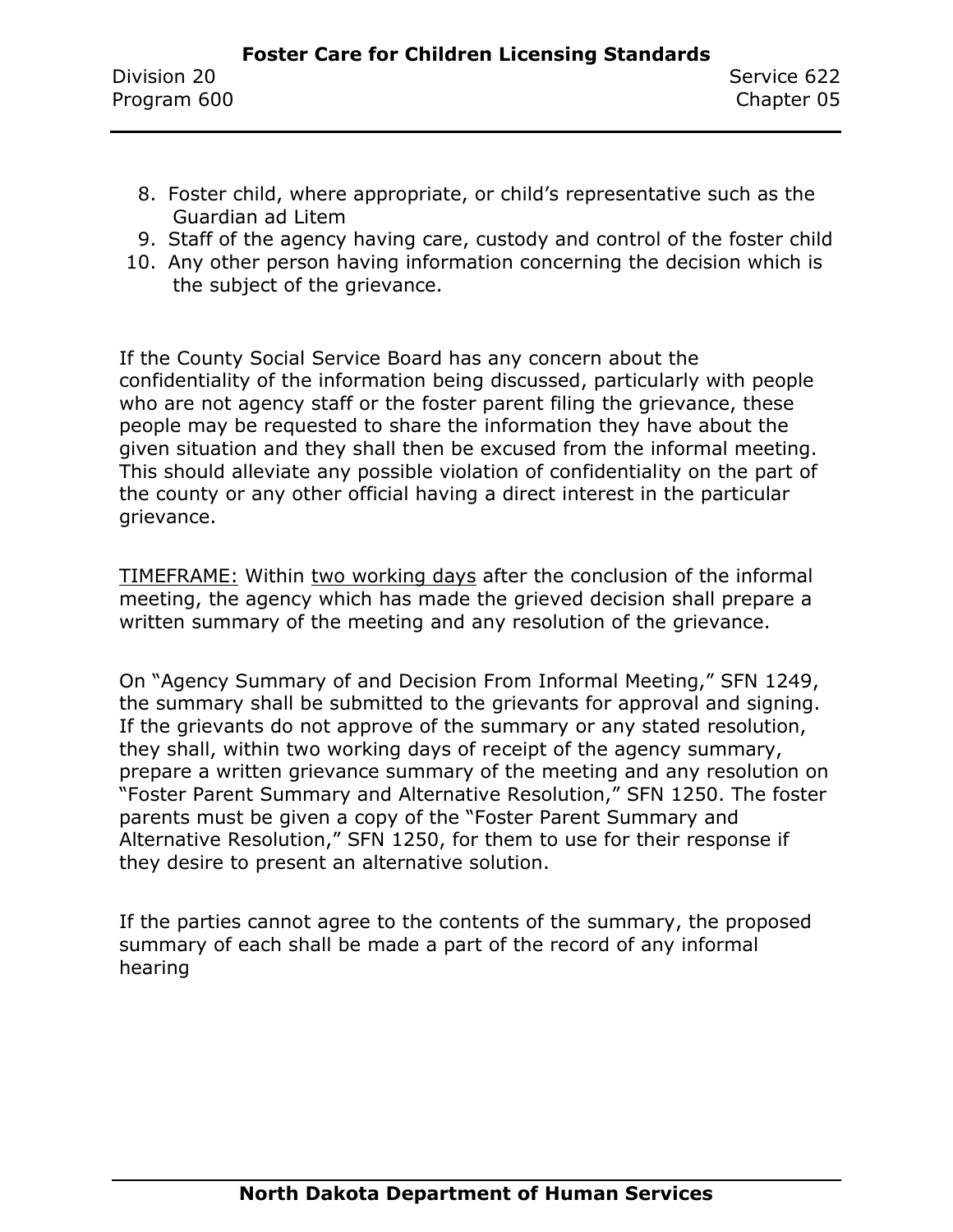# **Request for Formal Hearing 622-05-55-05-15 (NEW 8/15/2010 ML #3224)**

[View Archives](../../../Content/Archive%20Documents/archive.htm#622_05_55_05_15)

PI [20-19](../../../Content/PI/PI%2020-19%20-%20Foster%20Parent%20Grievance.pdf)

If the foster parents and the Department or County Social Service Board do not resolve the grievance at the information hearing, the foster parents may submit a written request for a formal hearing to the Regional Foster Care Director. This request must be made on "Foster Parent Request for Formal Grievance Hearing," SFN 1251.

TIMEFRAME: The request for a formal hearing with the Regional Foster Care Director must be received by the Regional Foster Care Supervisor within three working days after receipt by the foster parents of the written summary of the informal meeting.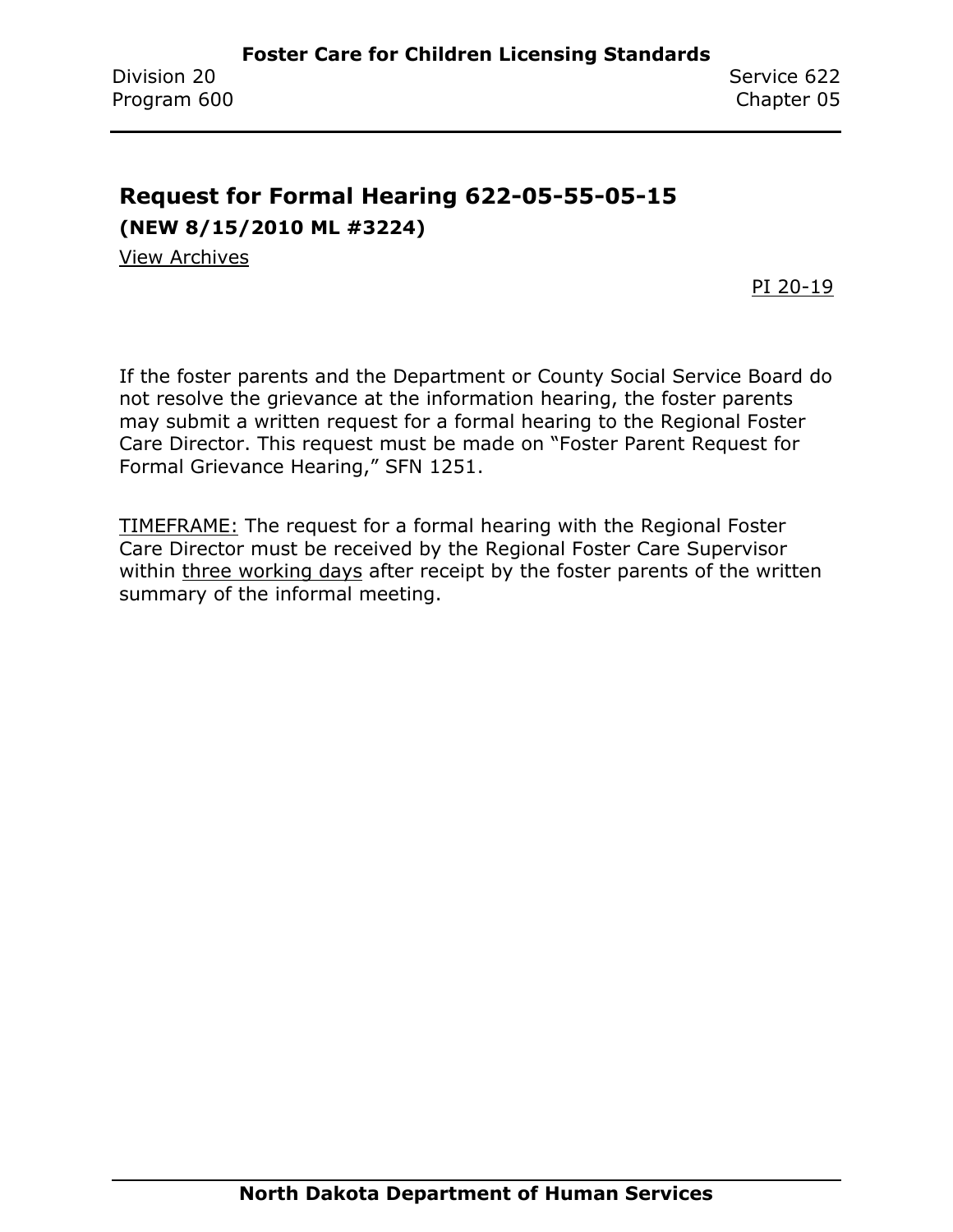## **Formal Hearing 622-05-55-05-20 (NEW 8/15/2010 ML #3224)**

[View Archives](../../../Content/Archive%20Documents/archive.htm#622_05_55_05_20)

PI [20-19](../../../Content/PI/PI%2020-19%20-%20Foster%20Parent%20Grievance.pdf)

- 1. The Department or the County Social Service Board involved shall provide the Regional Foster Care Director with pertinent files and records for review by the Regional Foster Care Director.
- 2. The Regional Foster Care Director, or the director's designee, shall conduct the hearing, swear witnesses, and maintain order.
- 3. Testimony taken at the hearing shall be preserved by a suitable recording device. Any party may receive a transcribed copy of the testimony upon request and payment of the transcription costs; provided, that the request is received within 90 days of the hearing.
- 4. The statements received at the hearing must be limited to those probative of the grievance under review.
- 5. The Regional Foster Care Director shall notify the foster parents of the date, time, and place of the formal grievance hearing on Notice of Formal Grievance Hearing, SFN 1252. The Regional Foster Care Director shall also be responsible for notifying all the people who should be in attendance at the formal hearing.
- 6. Formal hearings will be held at Children and Family Services, Department of Human Services, related to children whose parental rights have been terminated.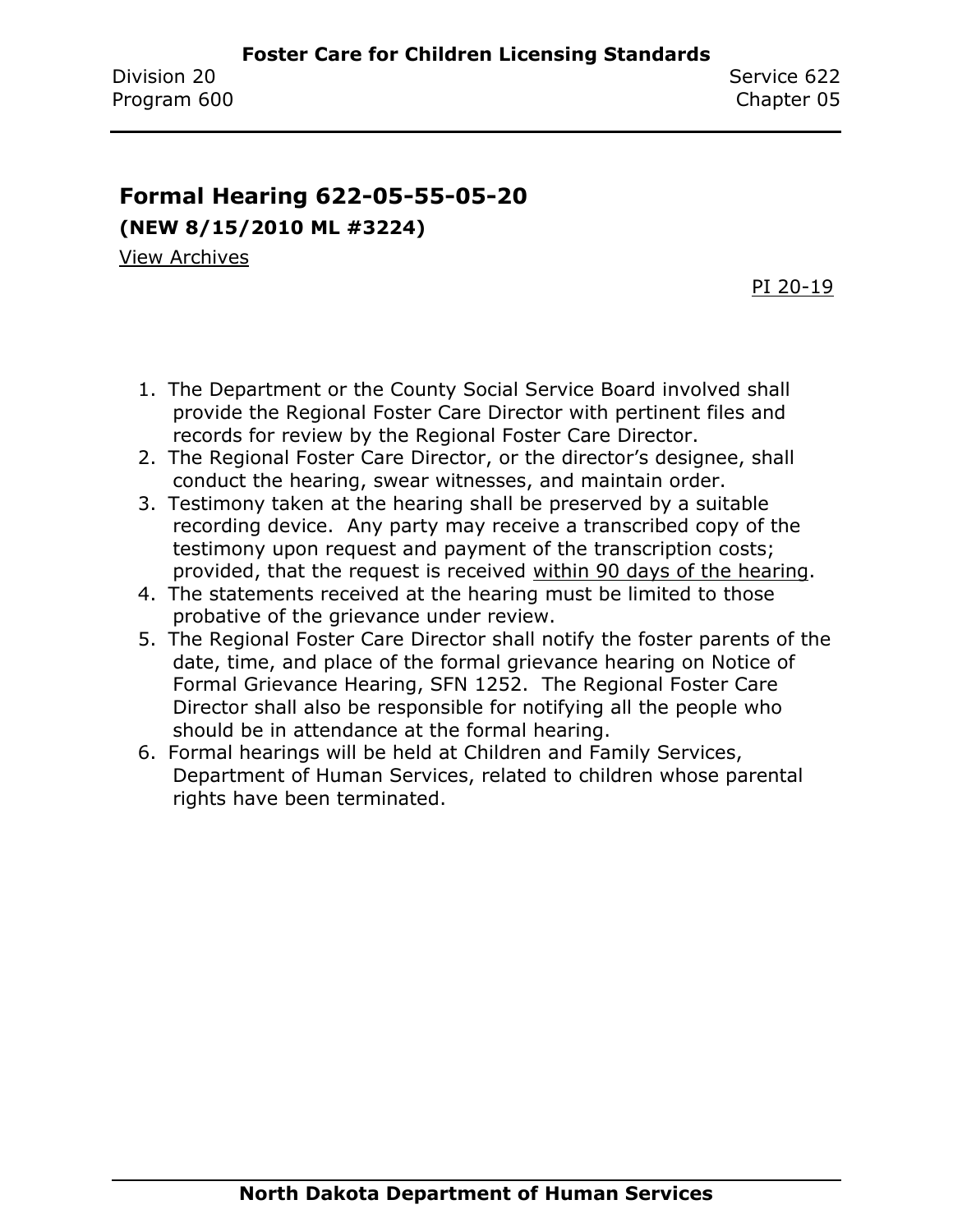# **Hearing Decision 622-05-55-05-25**

**(NEW 8/15/2010 ML #3224)**

[View Archives](../../../Content/Archive%20Documents/archive.htm#650_05_55_05_25)

PI [20-19](../../../Content/PI/PI%2020-19%20-%20Foster%20Parent%20Grievance.pdf)

The Regional Foster Care Director shall prepare a written decision upon the files, records, and testimony received at the hearing. The decision constitutes the final determination of the grievance.

TIMEFRAME: The findings and conclusions of the Regional Foster Care Director shall be sent to the grievants and the county social service board within five working days of the formal hearing on "Results of Formal Grievance Hearing," SFN 1253.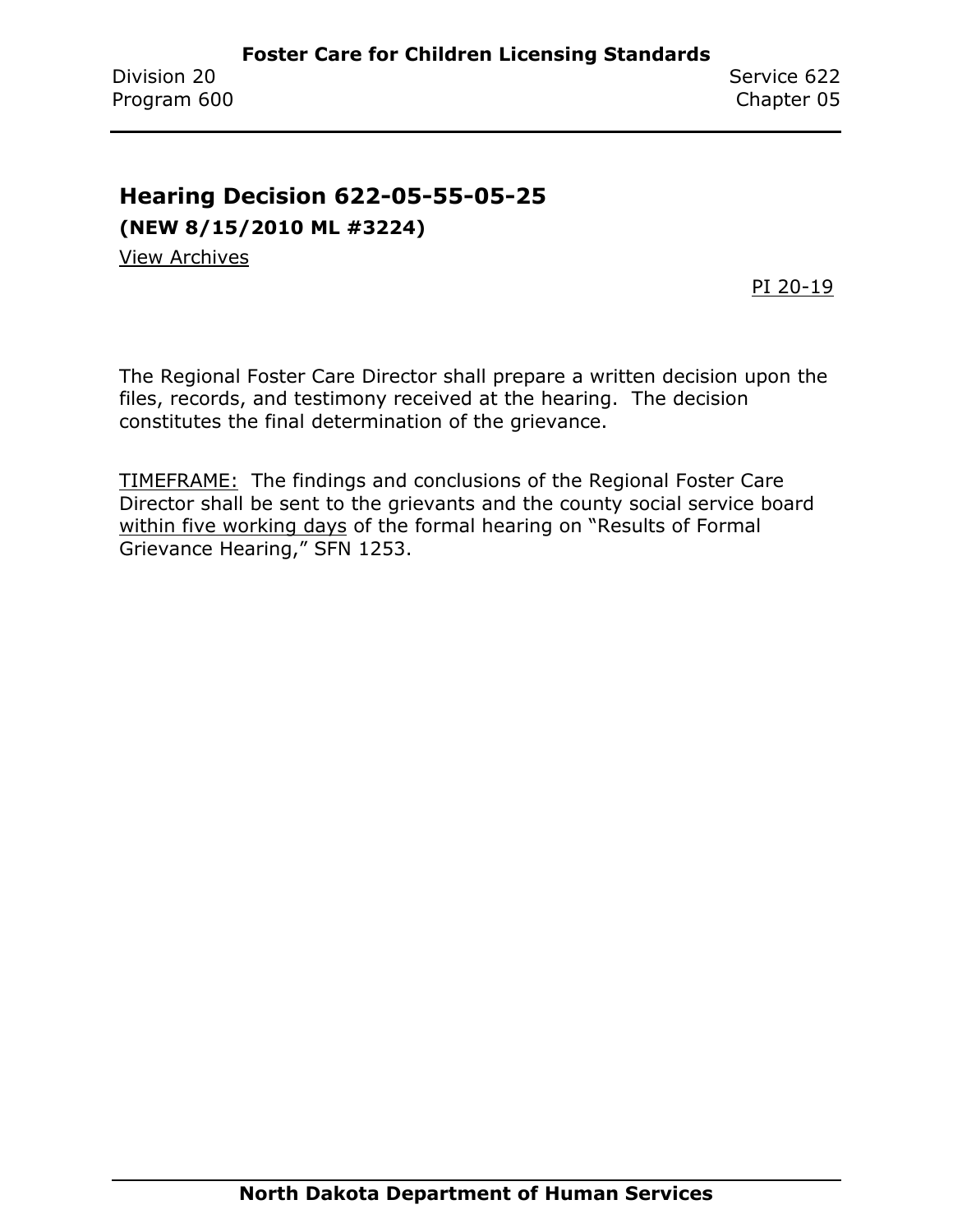# **Denial or Revocation of License 622-05-55-05-30**

**(Revised 2/15/2014 ML #3398)**

[View Archives](../../../Content/Archive%20Documents/archive.htm#622_05_55_05_30)

Before any application for a license under the provisions of this chapter shall be denied, or before revocation of any such license shall take place, written charges as to the reasons shall be served upon the applicant or licensee. Such applicant or licensee shall have the right to a hearing before the Department of Human Services if such hearing is requested within twenty days after service of the written charges. (NDCC §50-11-08) Standards included in this manual are guidelines for workers; however, denial or revocation of a license can only be made for failure to meet requirements of the statute or the rules, 75-03-14. Denial or revocation of a foster care license is also permitted when/if the family fails to meet any of the five competency categories in PRIDE pre-service training.

The letter must be sent registered mail and must contain the notification of rights as outlined in NDCC 50-11-08.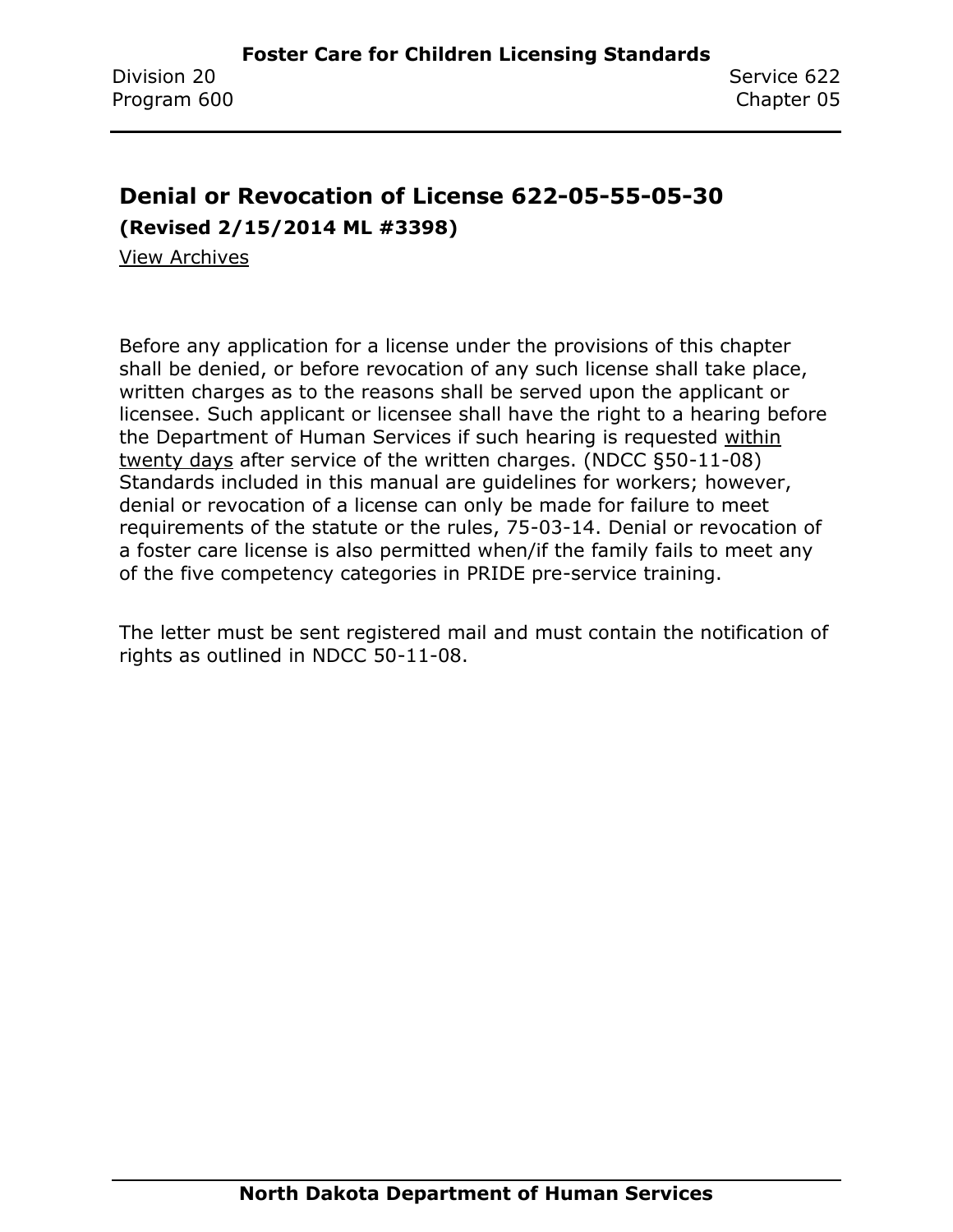### **Confidentiality 622-05-55-05-35**

**(NEW 8/15/2010 ML #3224)**

[View Archives](../../../Content/Archive%20Documents/archive.htm#622_05_55_05_35)

Information furnished at the informal meeting and formal hearing is confidential and subject to the provisions of NDCC §50-06-15.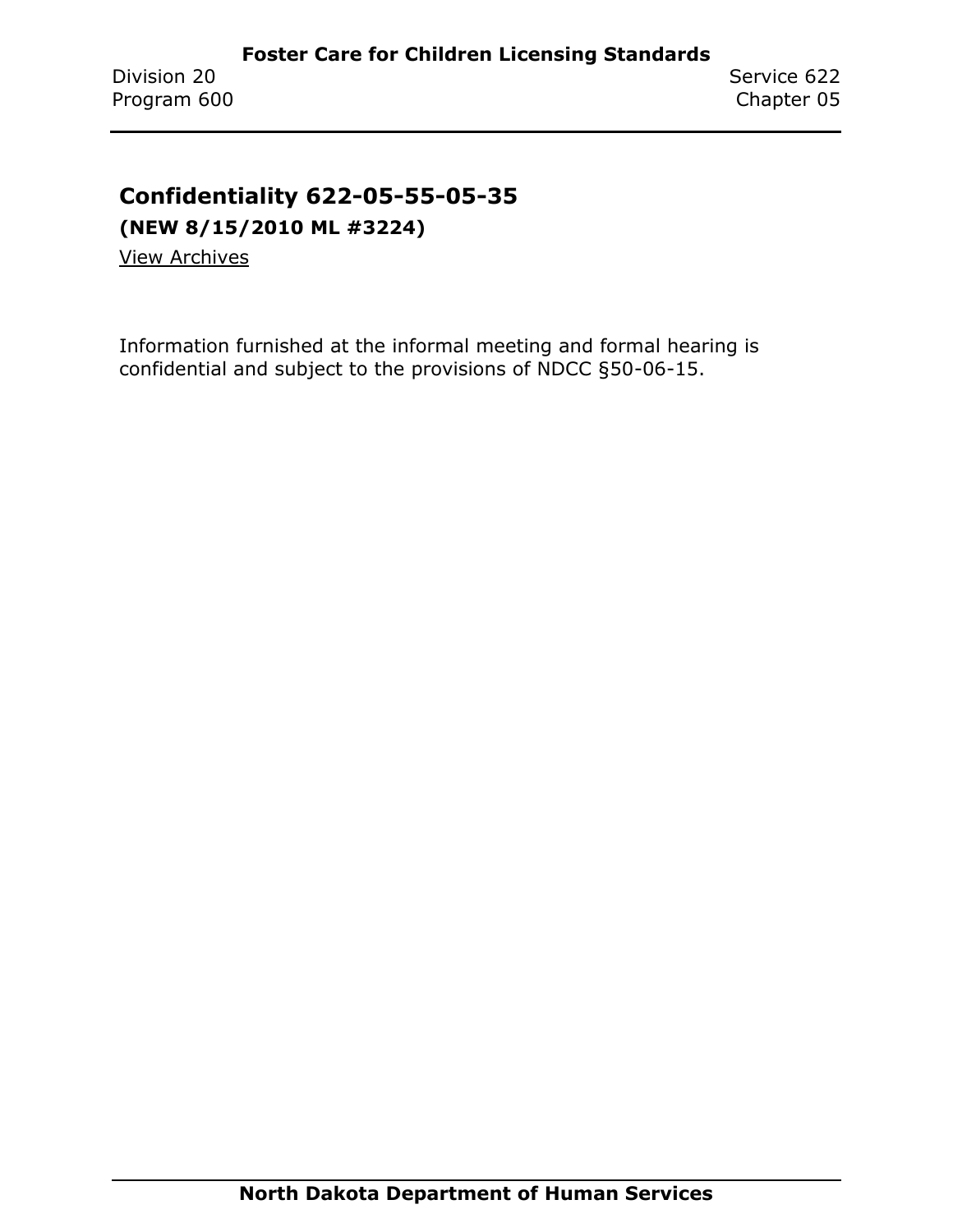#### **Motor Vehicle Operation by Youth in Foster Care 622-05-60**

**(Revised 7/23/2018 ML #3536)**

[View Archives](../../../Content/Archive%20Documents/archive.htm#622_05_60)

ND Department of Human Service personnel are not authorized to sign for a minor to secure a permit or driver's license even though it is desirable and would provide normalcy for the foster child. However, NDCC §39-06- 08 sets out conditions under which an application for an operator's license on behalf of a minor can be made. The law provides the following: The application of any minor for an operator's license must be signed and verified before an individual authorized to administer oaths or the director, by the father, mother, or legal guardian, or if there is not a parent or legal guardian, then by another responsible adult who is willing to assume the obligation imposed under this chapter upon an individual signing the application of a minor. If the father, mother, or legal guardian is unable to appear, a father, mother, or legal guardian may designate, through a notarized document, an individual temporarily authorized to sign the application.

In the event there is not a parent or guardian with legal custody of the child willing to assume responsibility on behalf of the child, another responsible adult; ex: the child's relative, could sign the application and, in so doing, assume the obligation imposed under NDCC §39-06. With respect to the obligations assumed by a person signing an application on behalf of a minor, NDCC §39-06-09 provides the following: Any negligence of a minor when driving a motor vehicle upon a highway must be imputed to the person individual who has signed the application of the minor for an operator's license, or upon the father, mother, or legal guardian if signing authority has been temporarily transferred under section 39-06-08. This individual is jointly and severally liable with the minor for any damages caused by the negligence, except as provided in section 39-06-10.

NDCC §39-06-10 provides the following: If a minor provides proof of financial responsibility for the operation of a motor vehicle, then the director (NDDOT) may accept the application of the minor.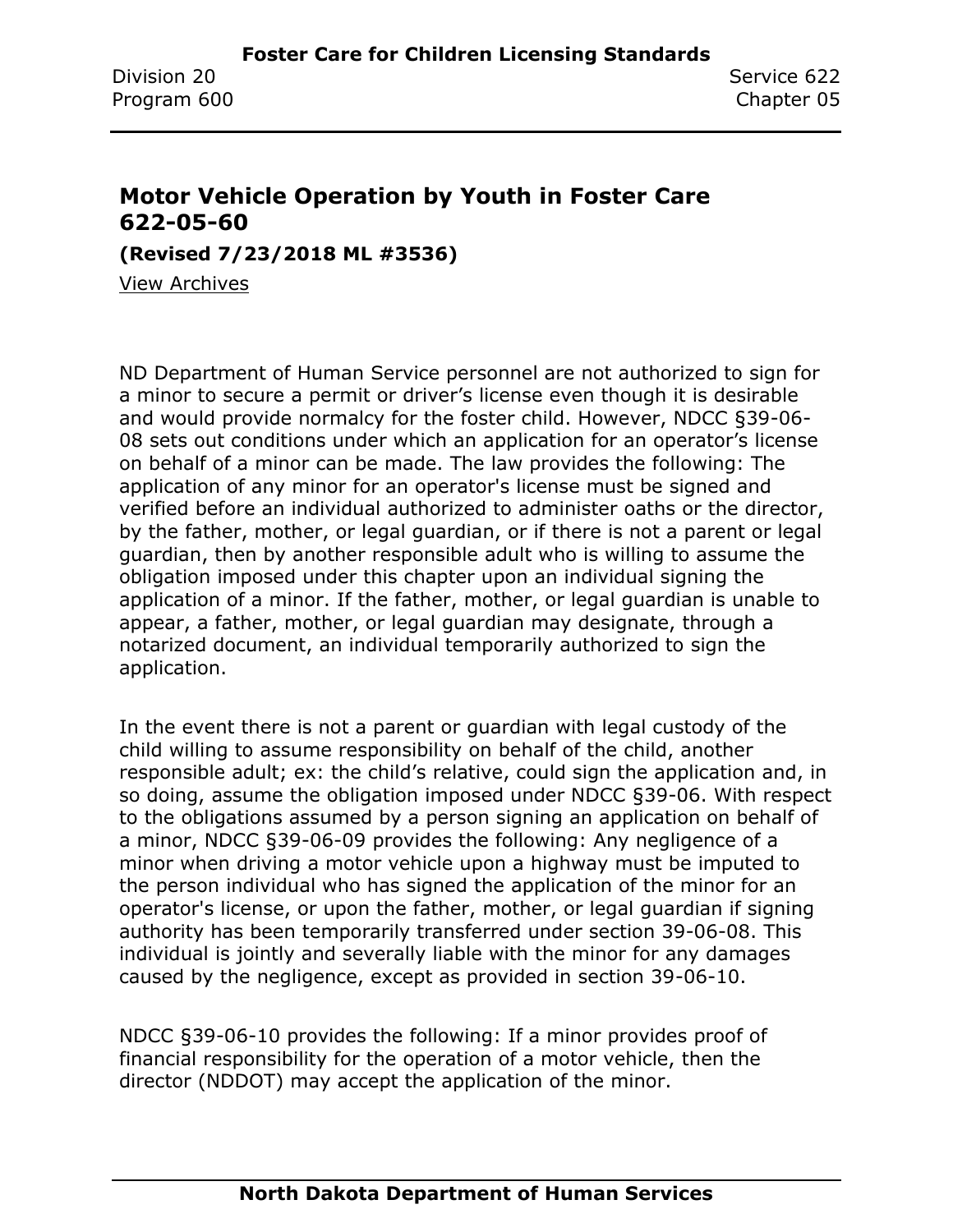If an individual is willing to sign as the responsible party on the application for the foster child's permit or driver's license, the foster care case manager should:

- 1. Involve the custodian and child's parents in decision making.
	- a. The child's parent is the first resource to consider in terms of assuming responsibility and providing insurance coverage for the child while he/she is placed in foster care.
	- b. In circumstances of long-term placement with little or no parental involvement, the custodial agency may review the risk and determine if the willing relative or foster parents are free to assume responsibility and provide the insurance coverage on behalf of the foster child.
- 2. Review with the individual (ex: child's relative or a foster parent) it is not an expectation to assume responsibility or provide insurance coverage for motor vehicle operation by a foster child.
- 3. Encourage the individual to consult with their insurance agency and attorney before they assume responsibility and authorize for a minor to secure a motor vehicle license.
- 4. Review with the individual the significant risk they are assuming.
	- a. An individual signing the application may be liable for the youth's negligence when they assume responsibility for the foster child's actions by authorizing the minor to secure a driver's license.
	- b. The Department does not provide automobile insurance coverage to foster parents on behalf of foster children.
- 5. Notify the person individual who has signed the application of a minor for a license that he/she may file a verified written request that the minor's license be canceled at any time.
	- a. NDDOT Director can cancel a license or permit of a minor and the individual who signed the application is relieved from the liability.
- 6. The individual foster parent(s) may not assume this responsibility if the custodian or foster child's parent(s) are opposed.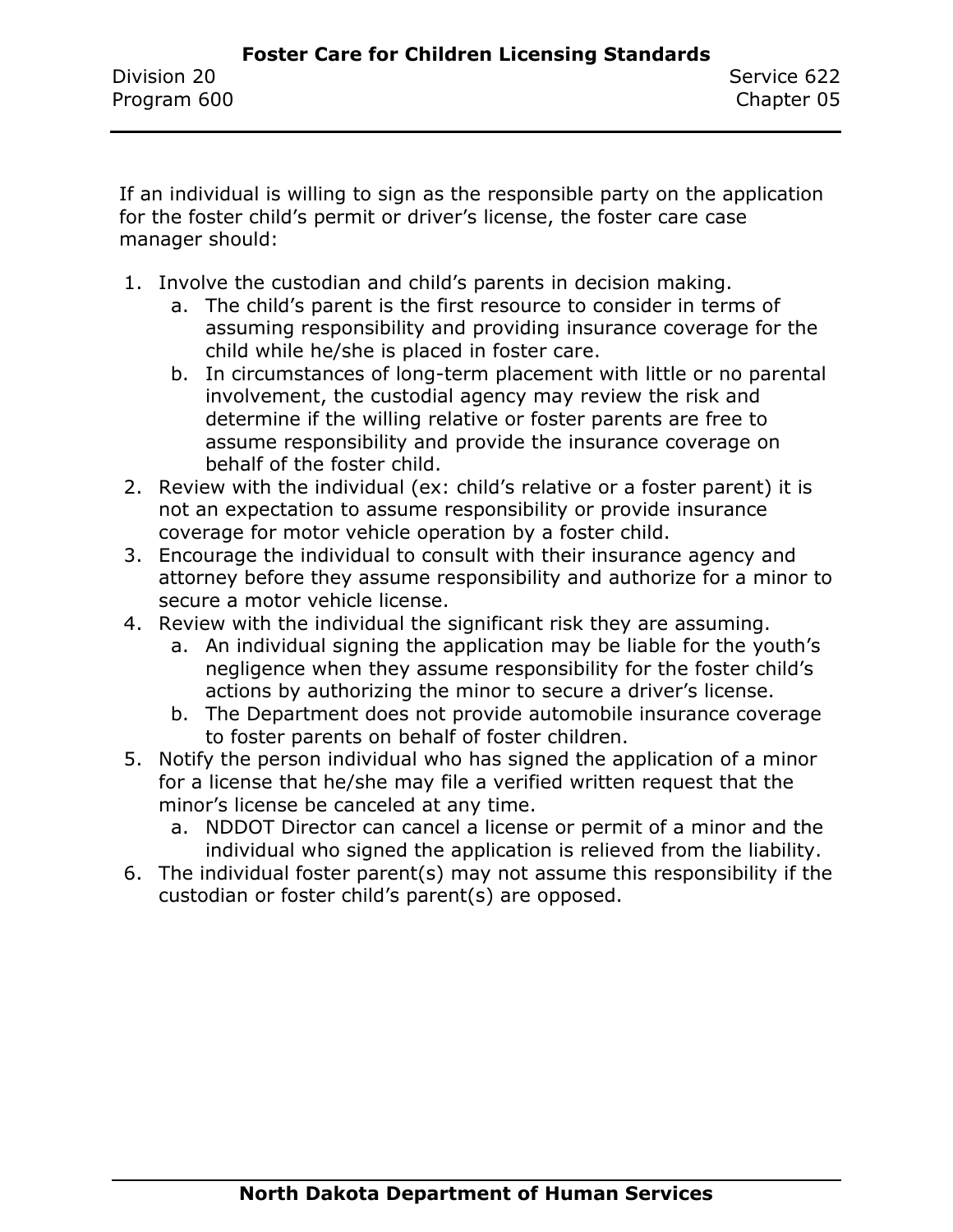#### **Notice/Acknowledgment (Foster Parents) of Receipt of Information Related to Operation of Motor Vehicles by Youth in Foster Care, DN 310 622-05-60-05**

**(Revised 2/15/2014 ML #3398)**

[View Archives](../../../Content/Archive%20Documents/archive.htm#622_05_60_05)

Foster parents must be supplied with a written notice conveying the policy concerning operation of motor vehicles by youth in foster care. This information is available in pamphlet form [\(DN 271](https://www.nd.gov/dhs/info/pubs/docs/cfs/brochure-foster-care-driving.pdf), "Motor Vehicle Operation by Youth in Foster Care") and must be furnished to foster parents at the time of initial licensure, annual licensure, and as needed thereafter.

The notice/acknowledgment [\(DN 310\)](../../../Content/Attachments/DN%20310.pdf) includes a required provision for the foster parent(s) signed acknowledgment of receipt of the information related to policy on motor vehicle operation by youth in foster care. The foster parent(s) signed and dated acknowledgment is kept in the foster home licensing file.